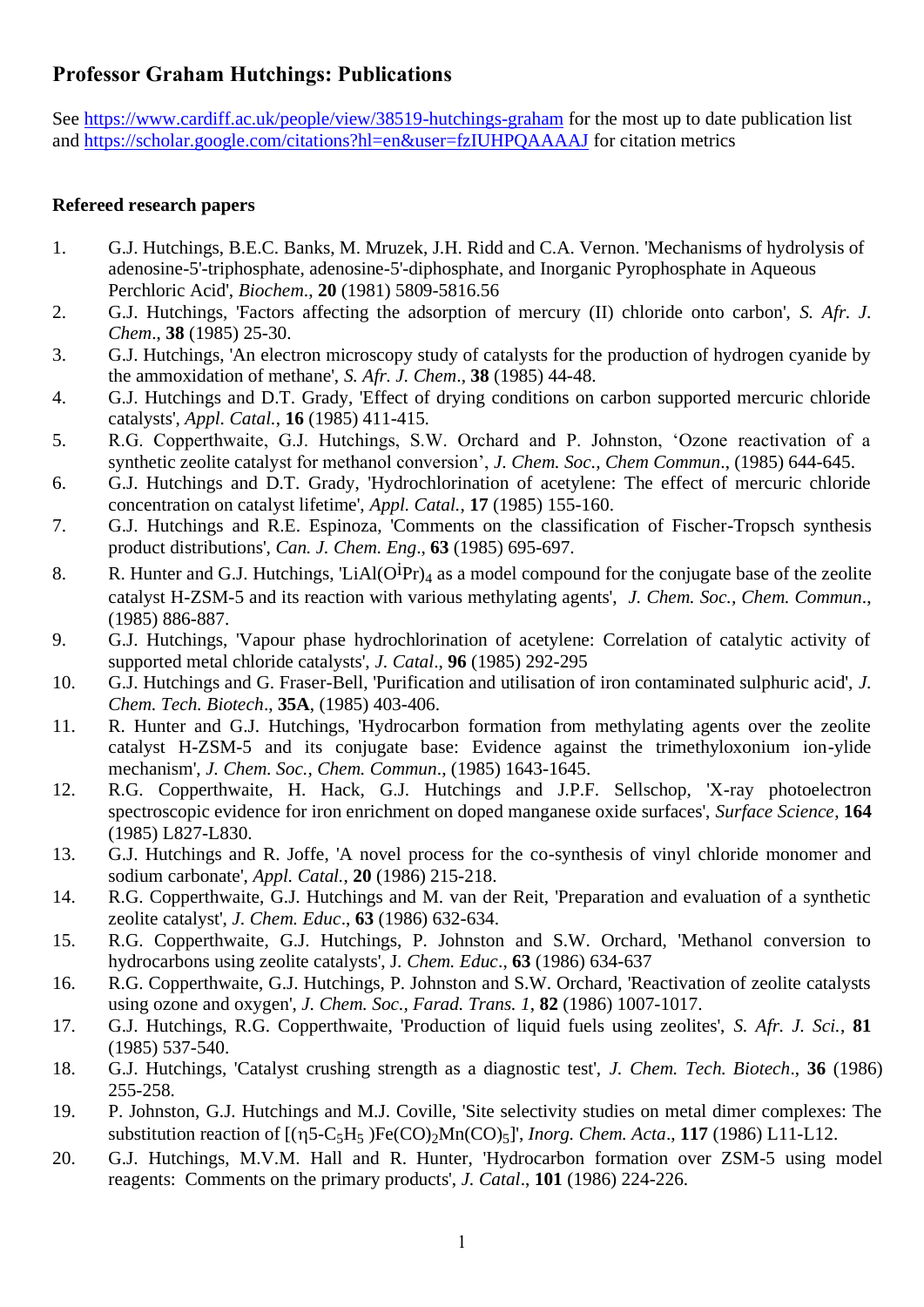- 21. G.J. Hutchings and J.C.A. Boeyens, 'Effects of iron manganese oxide solid solutions on selectivity for lower hydrocarbons from carbon monoxide hydrogenation', *J. Catal*., **100** (1986) 507-511.
- 22. M. van der Riet, G.J. Hutchings and R.G. Copperthwaite, 'Selective formation of  $C_3$  hydrocarbons from CO + H<sup>2</sup> using cobalt manganese oxide catalysts', *J. Chem. Soc., Chem. Commun*., (1986) 798-799.
- 23. L. Carlton, R.G. Copperthwaite, G.J. Hutchings and E. Reynhardt, 'Characterisation of carbonaceous residues on the pentasil zeolite ZSM-5 following reactivation: A solid state 13C nmr spectroscopic study', *J. Chem. Soc., Chem. Commun*., (1986) 1008-1009.
- 24. R. Hunter and G.J. Hutchings, 'Reaction of ethyl diazoacetate with the zeolite catalyst H-ZSM-5: A model study of carbon carbon bond formation', *J. Chem. Soc., Chem. Commun*., (1986) 1006-1008.
- 25. G.J. Hutchings, F.M. Gottschalk, M.V.M. Hall and R. Hunter, 'Hydrocarbon formation from methylating agents over the zeolite catalyst ZSM-5: Comments on the mechanism of carbon-carbon bond and methane formation', *J. Chem. Soc., Farad. Trans. 1*, **83** (1987) 571-581.
- 26. G.J. Hutchings and R. Hunter, 'Methanol conversion to hydrocarbons: Comments on the mechanism of carbon carbon bond formation', *S. Afr. J. Sci*., **82** (1986) 350-353.
- 27. R.G. Copperthwaite, G.J. Hutchings, M. van der Riet and J. Woodhouse. 'Comparative study of hydrogenation of carbon monoxide to hydrocarbons on an iron vanadia and iron alumina catalyst', *S. Afr. J. Chem*., **39** (1986) 251-254.
- 28. G.J. Hutchings, 'A study of supported platinum catalysts for the production of hydrogen cyanide by the ammoxidation of methane', *Appl. Catal.*, **28** (1986) 7-11.
- 29. R.G. Copperthwaite, G.J. Hutchings and M. van der Riet, 'Modification Co catalysts using manganese oxide', *S. Afr. J. Sci*., **82** (1986) 596-597.
- 30. G.J. Hutchings, F. Gottschalk and R. Hunter, 'Comments on "Kinetic model for methanol conversion to Olefins" with respect to methane formation at low conversion', *Ind. Eng. Chem. Res*., **26** (1987) 635-637.
- 31. P. Johnston, G.. Hutchings, J.C.A. Boeyens, L. Denner and N. Coville, 'Reactivity of mixed metal dimers: Ligand substitution reactions of  $[\eta 5-C_5H_5]M(CO)_2M'(CO)_5$ ,  $M = Fe$ ,  $M'= Mn$ , R', *Organometallics*, **6** (1987) 1292-1300.
- 32. R. Hunter and G.J. Hutchings, 'Hydrocarbon formation from methanol using  $WO_3/Al_2O_3$  and zeolite H-ZSM-5 catalysts: Further evidence on the reaction mechanism', *J. Chem. Soc., Chem. Commun*., (1987) 337-379.
- 33. R. Hunter, G.J. Hutchings and W. Pickl, 'Mechanistic studies on initial C-C bond formation in the zeolite ZSM-5 catalysed methanol conversion reaction: Evidence against a radical pathway', *J. Chem. Soc., Chem. Commun*., (1987) 843-844.
- 34. R.G. Copperthwaite, G. Foulds, T. Themistocleous and G.J. Hutchings, 'Nitrous oxide reactivation of a zeolite Y catalyst for hydrocarbon cracking', *J. Chem. Soc., Chem. Commun*., (1987) 748-749.
- 35. M. van der Riet, R.G. Copperthwaite and G.J. Hutchings, 'Formation of hydrocarbons from CO+H<sup>2</sup> using a cobalt manganese oxide catalyst: A <sup>13</sup>C isotopic study', *J. Chem. Soc., Faraday Trans. 1*, **83** (1987) 2963-2972.
- 36. G.J. Hutchings, R.G. Copperthwaite, T. Themistocleous, G.A. Foulds, A.S. Bielovitch, B.J. Loots, G. Nowitz and P. van Eck, 'A comparative study of reactivation of zeolite Y using oxygen and ozone/oxygen mixtures', *Appl. Catal.*, **34** (1987) 153-161.
- 37. P.M. Loggenberg, L. Carlton, R.G. Copperthwaite and G.J. Hutchings, 'The reaction of diazomethane with co-absorbed carbon monoxide on an iron surface: the formation of carbon carbon bonds', *J. Chem. Soc., Chem. Commun*., (1987) 541-543.
- 38. P.M. Loggenberg, L. Carlton, R.G. Copperthwaite and G.J. Hutchings, 'The interaction of diazomethane and its decomposition products with a polycrystalline iron surface, studied by X-ray photoelectron spectroscopy', *Surf. Sci*., **184** (1987) L339-L344.
- 39. G.J. Hutchings, R.G. Copperthwaite and N.J. Coville, 'Catalysis of hydrocarbon formation and transformation', *S. Afr. J. Sci*., **84** (1988) 12-16.
- 40. L. Carlton, R.G. Copperthwaite, G.J. Hutchings and P.M. Loggenberg, 'Preparation of diazomethane and its application in surface mechanistic studies of the Fischer-Tropsch reaction', *S. Afr. J. Chem*., **40** (1987) 203-204.
- 41. G.J. Hutchings, M.S. Scurrell and J.R. Woodhouse, 'The role of surface O- in the selective oxidation of methane', *J. Chem. Soc., Chem. Commun*, (1987) 1388-1389.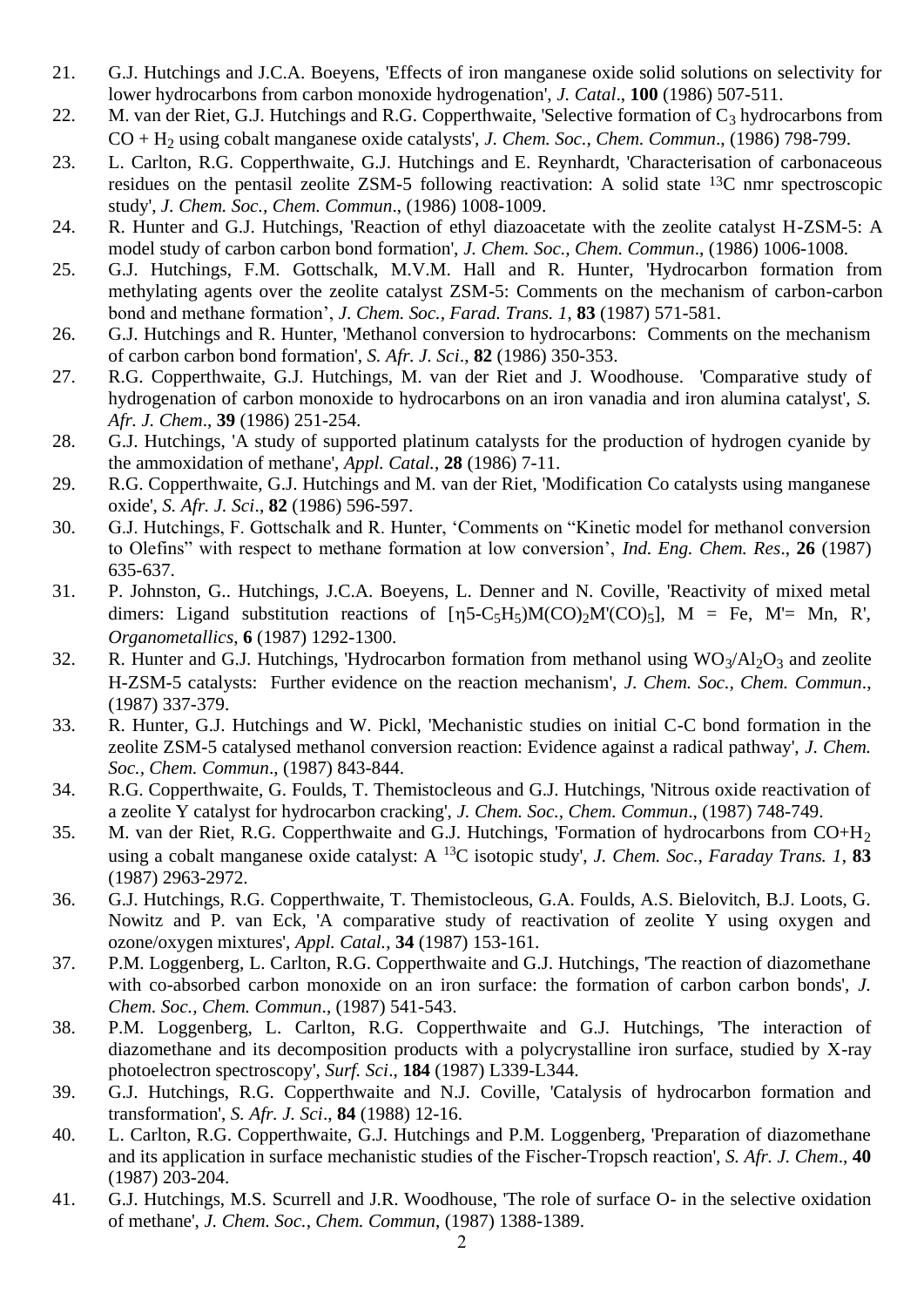- 42. G.J. Hutchings, M.S. Scurrell and J.R. Woodhouse, 'Effects of  $O_3$  versus  $O_2$  as oxidants for methane', *Stud. Surf. Sci. and Catal*., **36** (1988) 415-419.
- 43. G.J. Hutchings, R. Hunter, W. Pickl and L. Jansen van Rensburg, 'Hydrocarbon formation from methanol using WO<sub>3</sub>/Al<sub>2</sub>O<sub>3</sub> and zeolite H-ZSM-5 catalysts: A mechanistic study', *Stud. Surf. Sci. Catal*., **36** (1988) 183-187.
- 44. R. Hunter, G.J. Hutchings and W. Pickl, 'Methanol conversion to hydrocarbons over the zeolite catalyst ZSM-5 in the presence of added  $O_2$  and NO: Further evidence against a radical reaction mechanism', *J. Chem. Soc., Chem. Commun*., (1987) 1369-1371.
- 45. G.J. Hutchings, L. Jansen van Rensburg, W. Pickl and R. Hunter, 'Hydrocarbon formation from methanol and dimethyl ether using  $WO_3/Al_2O_3$  and H-ZSM-5 catalysts: A mechanistic investigation using model reagents', *J. Chem. Soc., Faraday Trans. 1*, **84** (1988) 1311-1328.
- 46. G.J. Hutchings, M.S. Scurrell and J.R. Woodhouse, 'Direct partial oxidation of methane: effect of oxidant on the reaction', *Appl. Catal.*, **38** (1988) 157-165.
- 47. G.J. Hutchings, M.S. Scurrell and J.R. Woodhouse, 'Comparison of ethene and ethane primary selectivities with Li/MgO and MgO catalysts for oxidative coupling: comments on the role of Li', *J. Chem. Soc., Chem. Commun*., (1987) 1862-1863.
- 48. G.J. Hutchings, M.S. Scurrell and J.R. Woodhouse, 'The role of gas phase reaction in the selective oxidation of methane', *J. Chem. Soc, Chem. Commun*., (1988) 253-255.
- 49. G.J. Hutchings, M.S. Scurrell and J.R. Woodhouse, ''Direct partial oxidation of methane: strategy for catalyst selection', *Proc. Int. Coal Gas Conf*. (CSIR, S Africa), 1987, 337-345.
- 50. G.J. Hutchings, M. van der Riet and R.G. Copperthwaite, 'CO hydrogenation using cobalt manganese oxide catalysts', *Proc. Int. Coal Gas Conf*. (CSIR, S Africa), 1987, 150-164.
- 51. F.M. Gottschalk, R.G. Copperthwaite, M. van der Riet and G.J. Hutchings, 'Cobalt Manganese Oxide water gas shift catalysts I. Competition between carbon monoxide hydrogenation and water gas shift activity', *Appl. Catal.*, **38** (1988) 103-108.
- 52. F. M. Gottschalk and G. J. Hutchings, 'Cobalt Manganese Oxide: A novel high activity water gas shift catalyst', *J. Chem. Soc., Chem. Commun*., (1988) 123-124.
- 53. B. Nkosi, N. J. Coville and G. J. Hutchings, 'Reactivation of a supported gold catalyst for acetylene hydrochlorination', *J. Chem. Soc., Chem. Commun*., (1988) 71-72.
- 54. M. van der Riet, R.G. Copperthwaite, R. Hunter and G.J. Hutchings, 'CO hydrogenation in the prescence of added oxygen: New evidence on the reaction mechanism', *J. Chem. Soc., Chem. Commun*., (1988) 512-513.
- 55. L. Jansen van Rensburg, R. Hunter and G.J. Hutchings, 'Methanol conversion to hydrocarbons: primary versus secondary formation of methane and ethene', *Appl. Catal.*, **42** (1988) 29-34.
- 56. G.J. Hutchings, R. Hunter and L. Jansen van Rensburg, 'Methanol and dimethyl ether conversion to hydrocarbons using tungsten trioxide/alumina as catalyst: A study of catalyst reactivation', *Appl. Catal.*, **41** (1988) 253-259.
- 57. B. Nkosi, N.J. Coville and G.J. Hutchings, 'Vapour phase hydrochlorination of acetylene with Group VIII and 1B metal chloride catalysts', *Appl. Catal.*, **43** (1988) 33-39.
- 58. S. Colley, R.G. Copperthwaite, G.J. Hutchings and M. van der Riet, 'Carbon Monoxide Hydrogenation using Cobalt Manganese Oxide Catalysts: Initial catalyst optimisation studies', *Ind. Eng. Chem. Res*., **27** (1988) 1339-1344.
- 59. M. van der Riet, R.G. Copperthwaite, S.F. Demarger and G.J. Hutchings, 'Selective hydrogenation of carbon monoxide to oxygenates by use of a novel iron catalyst', *J. Chem. Soc., Chem. Commun*., (1988) 667-668.
- 60. G.J. Hutchings, F. Gottschalk, R. Hunter and S.W. Orchard, 'Cobalt Manganese oxide water gas shift catalysts: A kinetic and mechanistic study', *J. Chem. Soc., Faraday Trans. 1*, **85** (1989) 363-371.
- 61. G.J. Hutchings, T. Themistocleous and R.G. Copperthwaite, 'Methanol conversion to hydrocarbons using modified clinoptilolite: Investigation of catalyst lifetime and reactivation', *Appl. Catal.*, **43**  (1988) 133-140.
- 62. G.J. Hutchings, J.R. Woodhouse and M.S. Scurrell, 'Partial oxidation of methane using  $O_3$ , N<sub>2</sub>O and O<sup>2</sup> as oxidants: A comparative study', *Proc. 9th Int. Cong. Catal*., Calgary 1988, Vol. 2, 923-929.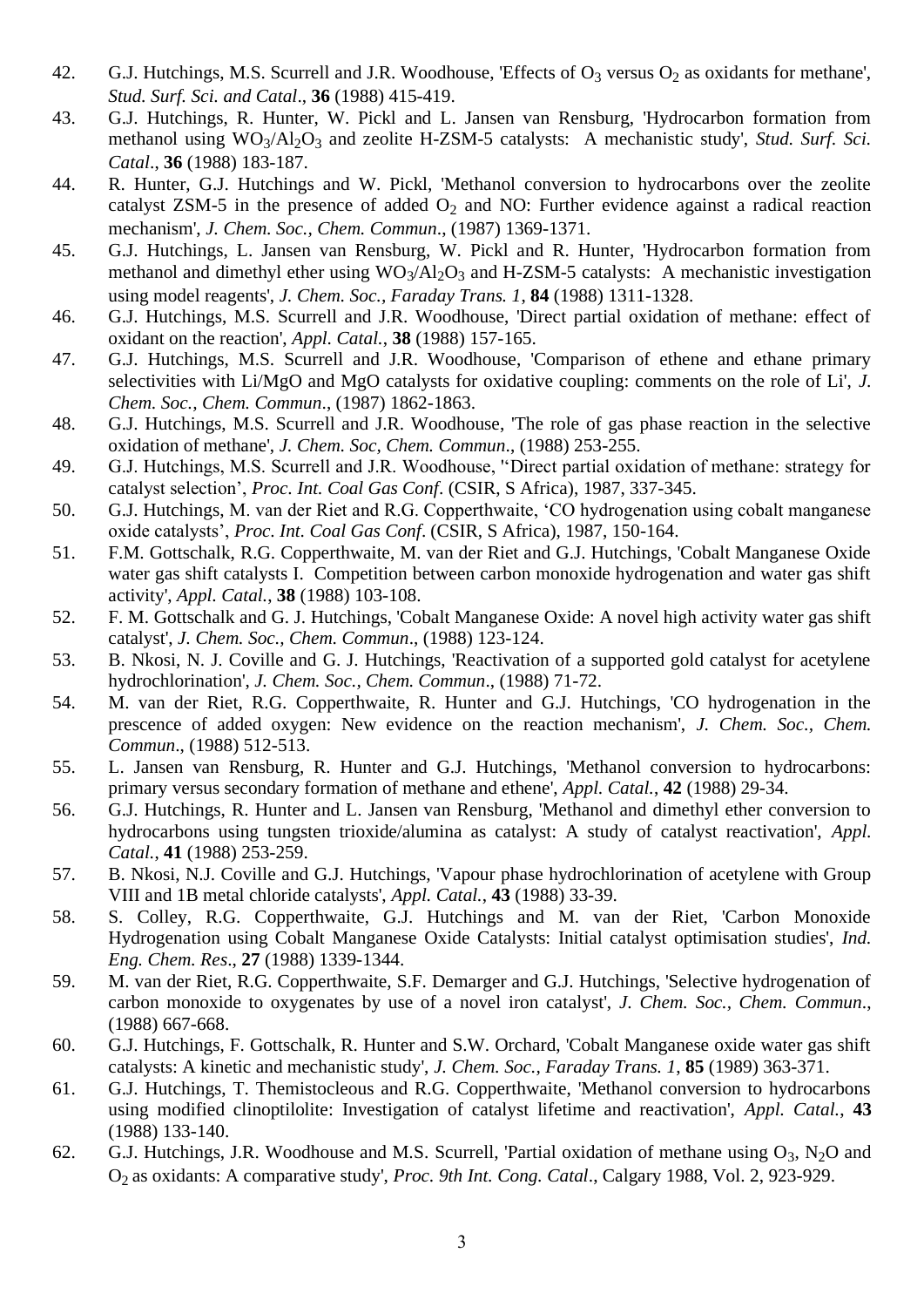- 63. G.J. Hutchings, H. Comninos, R.G. Copperthwaite, L. Jansen van Rensburg, R. Hunter and T. Themistocleous; 'Reactivation of zeolite and oxide catalysts using nitrous oxide', *J. Chem. Soc., Faraday Trans. 1*, **85** (1989) 633-644.
- 64. G.J. Hutchings, T. Themistocleous and R.G. Copperthwaite, 'Methanol conversion to hydrocarbons using a modified South African clinoptilolite catalyst: Investigation of catalyst lifetime', *S. Afr. J. Chem*., **41** (1988) 157-160.
- 65. G.J. Hutchings, M.S. Scurrell and J.R. Woodhouse, 'Partial oxidation of methane over samarium and lanthanum oxides: A study of the reaction mechanism', *Catal. Today*, **4** (1989) 371-381.
- 66. G.J. Hutchings, M. van der Riet and R. Hunter, 'CO hydrogenation using cobalt/manganese oxide catalysts: Comments on the reaction mechanism of carbon-carbon bond formation', *J. Chem. Soc., Faraday Trans. 1*, **85** (1989) 2875-2890.
- 67. G.J. Hutchings, J.R. Woodhouse and M.S. Scurrell, 'Partial oxidation of methane using oxide catalysts: Comments on the reaction mechanism', *J. Chem. Soc., Faraday Trans. 1*, **85** (1989) 2507- 2523.
- 68. F.M. Gottschalk and G.J. Hutchings, 'Cobalt Manganese Water Gas Shift Catalysts Initial Optimisation Studies', *Appl. Catal.*, **51** (1989) 127-139.
- 69. G.J. Hutchings, M.S. Scurrell and J.R. Woodhouse, 'Selective oxidation of methane in the presence of NO: new evidence on the reaction mechanism', *J. Chem. Soc., Chem. Commun*., (1989) 765-766.
- 70. P. Johnston, G.J Hutchings and N.J. Coville, 'Site selectivity studies on the catalysed reaction of isotopically labelled MnRe(CO)<sub>10</sub> with <sup>t</sup>BuNc. Implications for metal dimer and cluster reactions', *J. Amer. Chem. Soc*., **111** (1989) 1902-1903.
- 71. G.J. Hutchings, L. Jansen van Rensburg, R.G. Copperthwaite, R. Hunter, J. Dwyer and J. Dewing, 'Methanol conversion to hydrocarbons over H-ZSM-5: further evidence for the role of NO', *Catal. Lett*., **4** (1990) 7-14.
- 72. G.J. Hutchings and G. Buckles, 'Modification of zeolite Y by tungsten oxide', Stud. *Surf. Sci. Catal*., **47** (1989) 1413-1422
- 73. G.J. Hutchings, M.S. Scurrell and J.R. Woodhouse, 'Selective oxidation of methane in the presence of nitric oxide: Comments on the reaction mechanism, *Catal. Today*, **6** (1990) 399-407.
- 74. J.S.J. Hargreaves, G.J. Hutchings and R.W. Joyner, 'Structural aspects of the oxidative coupling of methane', *Catal. Today*, **6** (1990) 481-488.
- 75. S.E. Colley, R.G. Copperthwaite, G.J. Hutchings, S.P. Terblanch and M.M. Thackaray, 'Identification of body-centred cubic cobalt and its importance in CO hydrogenation', *Nature*, **339** (1989) 129-130.
- 76. M. Allen, R. Betteley, M. Bowker and G.J. Hutchings, 'The partial oxidation of propene on Fe/Sb oxide catalysis', *Catal. Today*, **9** (1991) 97-104.
- 77. G.J. Buckles, G.J. Hutchings and C.D. Williams, 'Propane conversion over zeolite catalysts: comments on the role of Ga', *Catal. Lett.*, **8** (1991) 115-124.
- 78. R.G. Copperthwaite, F.M. Gottschalk, T. Sangiorgio and G.J. Hutchings, 'Cobalt chromium oxide: a novel sulphur tolerant water gas shift catalyst', *Appl. Catal.*, **63** (1990) L11-L16.
- 79. J.S.J. Hargreaves, G.J. Hutchings and R.W. Joyner, 'Control of product selectivity in the partial oxidation of methane', *Nature*, **348** (1990) 428-429.
- 80. G.J. Hutchings and P. Johnston, 'Methanol conversion to hydrocarbons: investigation of the possible role of carbon monoxide in the formation of the initial carbon carbon bond', *Appl. Catal.*, **67** (1990) L5-L9.
- 81. G.J. Hutchings, D.F. Lee and C.D. Williams, 'Catalytic conversion of allyl alcohol to acetone over the zeolite H-ZSM-5', *Chem. Commun*., (1990) 1475-1476.
- 82. G.J. Hutchings, M.S. Scurrell and J.R. Woodhouse, 'Oxidative coupling of methane using Li/MgO catalyst: re-appraisal of the optimum loading of Li', *Catal. Letts*., **5** (1990) 301- 308.
- 83. B. Nkosi, M.D. Adams, N.J. Coville and G.J. Hutchings, 'Hydrochlorination of acetylene using carbon-supported gold catalysts: a study of catalyst reactivation', *J. Catal*., **128** (1991) 378-386.
- 84. B. Nkosi, N.J. Coville, G.J. Hutchings, M.D. Adams, J. Friedl and F.E. Wagner, 'Hydrochlorination of acetylene using gold catalysts: a study of catalyst deactivation', *J. Catal*., **128** (1991) 366-377.
- 85. J.S.J. Hargreaves, G.J. Hutchings and R.W. Joyner, 'Hydrogen production in methane coupling over magnesium oxide', *Stud. Surf. Sci. Catal*., **61** (1991) 155-159.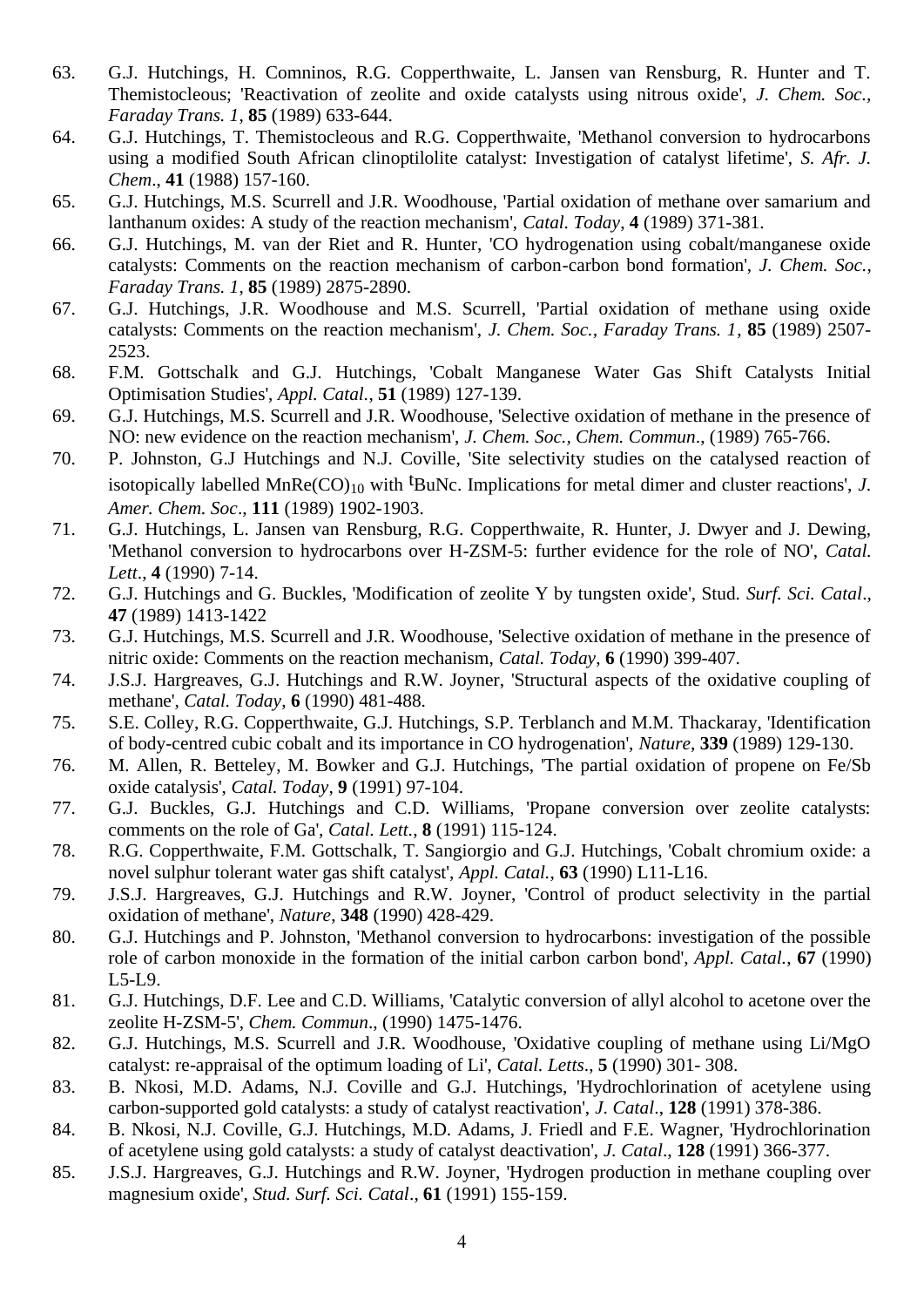- 86. G.J. Hutchings, 'Studies on the mechanism of formation of the initial carbon-carbon bond in the methanol conversion reaction over zeolite catalyst H-ZSM-5: A comparison of NO and NH<sub>3</sub> as catalyst poisons', *Stud. Surf. Sci. Catal*., **61** (1991) 405-412.
- 87. S.E. Colley, R.G. Copperthwaite and G.J. Hutchings 'Unusual cobalt phases in CO-hydrogenation catalysts, studied by in-situ X-ray diffraction', *Catal. Today*, **9** (1991) 203-209.
- 88. G.J. Hutchings, D.F. Lee and C.D. Williams, 'Conversion of allyl alcohol to oxygenated products over zeolite catalysts', *Stud. Surf. Sci. Catal*., **69** (1991) 389-395.
- 89. G.J. Hutchings, M. Bowker, A. Crossley, M. Allen and R. Betteley, 'The oxidation and ammoxidation of propene over Fe/Sb catalysts', *Catal. Today*, **10** (1991) 413-416.
- 90. J.S.J. Hargreaves, G.J. Hutchings, R.W. Joyner and C.J. Kiely, 'Structural aspects of magnesium oxide catalysts for the oxidative coupling of methane', *Catal. Today*, **10** (1991) 259-265.
- 91. G.J. Buckles, G.J. Hutchings and C.D. Williams, 'Aromatization of propane over Ga/H-ZSM-5: An explanation of the synergy observed between Ga<sup>3+</sup> and H<sup>+</sup>', *Catal. Lett.*, **11** (1991) 89-94
- 92. J.S.J. Hargreaves, G.J. Hutchings, R.W. Joyner and C.J. Kiely, 'Relationship between morphology and catalytic performance of lithium and gold doped magnesium oxide catalysts for the oxidative coupling of methane', *Catal. Today*, **13** (1991) 401-407.
- 93. S.E. Colley, M.J. Betts, R.G. Copperthwaite, G.J. Hutchings and N.J. Coville, 'CO hydrogenation using Co-MnO catalysts: the influence of K as a promoter', *J. Catal*., **134** (1992) 186-203.
- 94. M. Yu. Sinev, Yu. P. Tulenin, G.J. Hutchings, R.W. Joyner, M.R.H. Siddiqui, C.J. Kiely and R.W. Devenish, 'Structural aspects of MgO/Nd<sub>2</sub>O<sub>3</sub> catalysts for the oxidative coupling of methane', *Prepr. ACS, Symposium in Natural Gas Upgrading, Div. Petr. Chem. San Francisco*, **37** (1992) 80-84.
- 95. J. Friedl, F.E. Wagner, B. Nkosi, M. Tavert, N.J. Coville, M. Adams and G.J. Hutchings, 'Gold-197 Mossbauer study of the deactivation and reactivation of a carbon-supported tetrachloroaurate hydrochlorination catalyst', *Hyperfine Interactions*, **69** (1991) 767-770.
- 96. S.E. Colley, R.G. Copperthwaite, G.J. Hutchings, G.A. Foulds and N.J. Coville, 'Cobalt/manganese oxide catalysts: use of chromium promoters for long chain hydrocarbon synthesis', *Appl. Catal.*, **84** (1991) 1-15.
- 97. J.S.J. Hargreaves, G.J. Hutchings, R.W. Joyner and C.J. Kiely, 'The relationship between catalyst morphology and performance in the oxidative coupling of methane', *J. Catal*., **135** (1992) 576-595.
- 98. G.J. Hutchings, R.G. Copperthwaite, F.M. Gottschalk, R. Hunter, J. Mellor, S. W. Orchard and T. Sangiorgio, 'A comparative evaluation of cobalt chromium oxide, cobalt manganese oxide and copper manganese oxide as catalysts for the water-gas shift reaction', *J. Catal*., **137** (1992) 408-422.
- 99. G.J. Hutchings, F. King, I.P. Okoye and C.H. Rochester, 'Influence of sulphur poisoning on copper/alumina catalyst on the selective hydrogenation of crotonaldehyde', *Appl. Catal. A*, **83** (1992) L7-L13.
- 100. G.J. Hutchings, R. Hunter, P. Johnston and L. Jansen van Rensburg, 'Methanol conversion to hydrocarbons over zeolite H-ZSM-5: Investigation of the role of CO and ketene in the formation of the initial C-C bond', *J. Catal*., **142** (1993) 602-616.
- 101. M.B. Padley, C.H. Rochester, G.J. Hutchings, I.P. Okoye and F. King, 'FTIR and catalytic studies of the effects of sulphur poisons on Cu/Al<sub>2</sub>O<sub>3</sub> catalyst selectivity', *Proc. 10th Int. Cong. Catal.*, *Budapest*, July 1992 ( Eds: L. Guzci, F. Solymosi and P. Tetenyi ) Akademai Kiado, Budapest, 1993, 2503-2506.
- 102. G.J. Hutchings, A. Desmartin Chomel, R. Olier and J.C. Volta, Role of the product in the transformation of a catalyst to its active site', *Nature*, **368** (1994) 41-45.
- 103. G.J. Hutchings, D.F. Lee and M. Lynch, 'Methanol conversion to hydrocarbons over zeolite H-ZSM-5: comments on the formation of C<sup>4</sup> hydrocarbons at low reaction temperatures, *Appl. Catal. A*, **106** (1993) 115-123.
- 104. G.J. Hutchings, P. Johnston, D.F. Lee and C.D. Williams, 'Acetone conversion to isobutene in high conversion using zeolite  $\beta$  catalyst', *Catal. Lett.*, **21** (1993) 49-53.
- 105. M.B. Padley, C.H. Rochester, G.J. Hutchings, P.I. Okoye and F. King, 'FTIR and catalytic studies of the effects of sulphur poisons on Cu/Al2O<sup>3</sup> catalyst selectivity', *Stud. Surf. Sci. Catal*., **75** (1993) 2503-2506.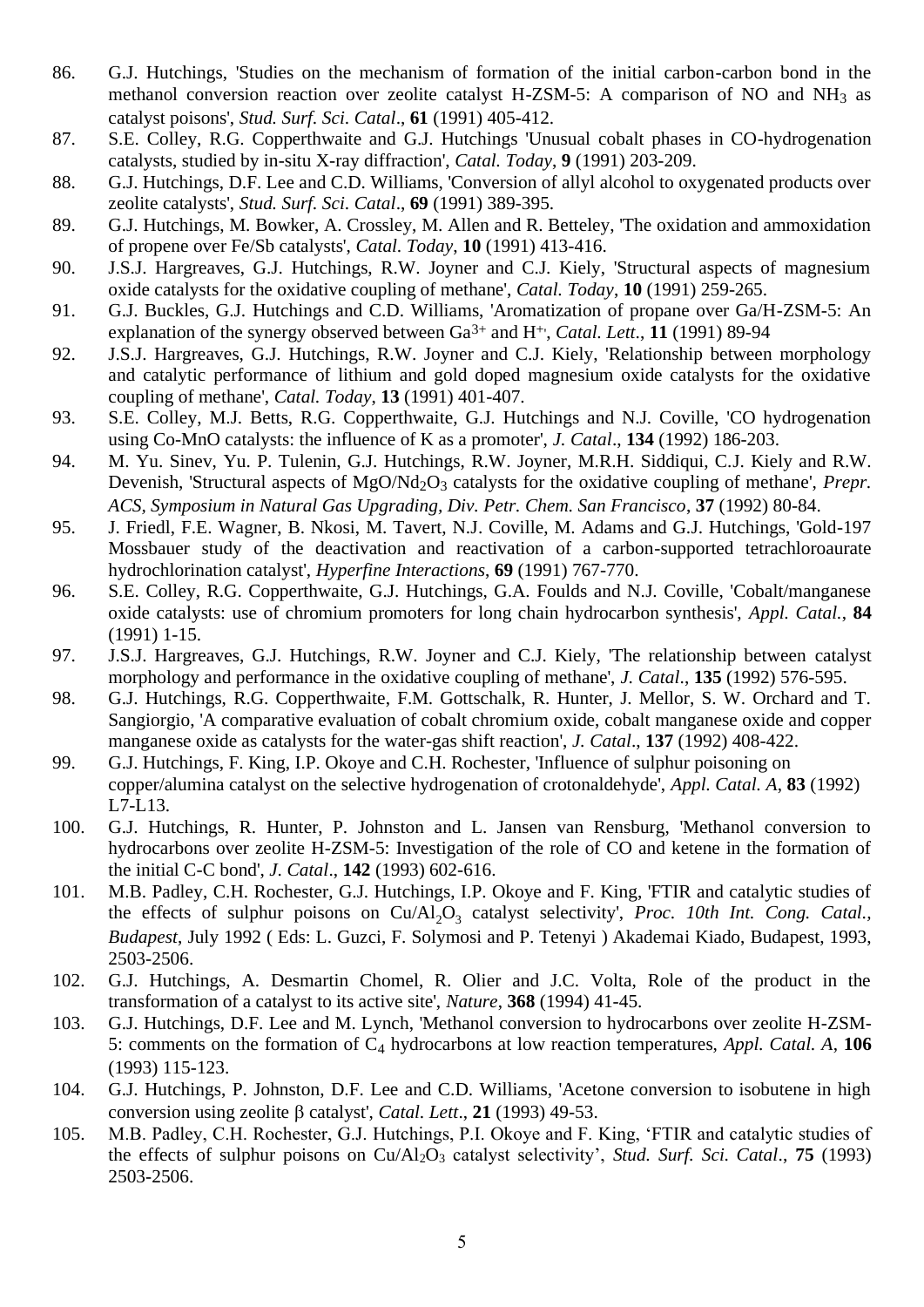- 106. G.J. Hutchings, R. Olier, M.T. Sananés and J.C. Volta, 'Vanadium phosphate catalysts prepared by the reduction of VOPO<sub>4</sub>.2H<sub>2</sub>O', *Stud. Surf. Sci. Catal.*, **82** (1994) 213-220.
- 107. G.J. Hutchings, F. King, I.P. Okoye, M. Padley and C.H. Rochester, 'Selectivity enhancement by partial catalyst poisoning - a novel method of achieving increased yields', Prep. Int. Conf. Catal. and Catalytic Processing (October 1993), *Cat. Soc., S. Africa*, 93-98.
- 108. G.J. Hutchings, R. Olier, M.T. Sananés and J.C. Volta, 'Importance of local structure of VPO catalysts from butane oxidation to maleic anhydride.' Prep. Int. Conf. Catal. and Catalytic Processing (October 1993), *Cat. Soc., S. Africa*, 129-135.
- 109. A. Burrows, K.H. Blick, R.W. Devenish, G.J. Hutchings, R.W. Joyner, C.J. Kiely and M. Yu. Sinev, 'Structure function relationship in methane coupling: Nd<sub>2</sub>O<sub>3</sub>/MgO and MgO/Nd<sub>2</sub>O<sub>3</sub> catalysts', *Stud. Surf. Sci. Catal*., **81** (1994)223-228.
- 110. G.J. Hutchings, F. King, I.P. Okoye, M.B. Padley and C.H. Rochester, 'Selectivity enhancement in the hydrogenation of  $\alpha$ , B-10562-021-03707-4 aldehydes and ketones using thiophene-modified catalysts,' *J. Catal*., **148** (1994) 453-463.
- 111. G.J. Hutchings, F. King. I.P. Okoye, M.B. Padley and C.H. Rochester, 'Modification of selectivity in the hydrogenation of crotonaldehyde using  $Cu/Al<sub>2</sub>O<sub>3</sub>$  catalysts modified with sulphur compound: effect of sulphur source', *J. Catal*., **148** (1994) 464-469.
- 112. M.B. Padley, C.H. Rochester, G.J. Hutchings and F. King, 'FTIR spectroscopic study of thiophene and CO adsorption on Cu/Al<sub>2</sub>O<sub>3</sub> catalysts', *J. Catal.*, **148** (1994) 438-452.
- 113. G.J. Hutchings, F. King, I.P. Okoye and C.H. Rochester, 'Influence of chlorine poisoning of copper/alumina catalysts on the selective hydrogenation of crotonaldehyde, *Catal. Lett*., **23** (1994) 127-133.
- 114. M.B. Padley, C.H. Rochester, G.J. Hutchings and F. King, 'FTIR spectroscopic study of the effects of sulphur poisons on CO adsorption on Cu/SiO<sub>2</sub> catalysts', *J. Chem. Soc. Faraday Trans.*, 90 (1994) 203-206.
- 115. G.J. Hutchings, P. Johnston, D.F. Lee A. Warwick, C.D. Williams and M. Wilkinson, 'Conversion of methanol and other O-compounds to hydrocarbons over zeolite  $\beta'$ , *J. Catal.*, **147** (1994)177-185.
- 116. G.J. Hutchings and D.F. Lee, Control of product selectivity for the epoxidation of allyl alcohol by variation of the acidity of the catalyst TS-1', *J. Chem. Soc., Chem. Commun*., (1994) 1095-1096.
- 117. G.J. Hutchings, R.W. Joyner, M.R.H. Siddiqui and H. Rong, *Silicon Chem. Ind. [Int. Conf.]*, (1992) 85-98.
- 118. M.T. Sananes, A. Tuel, G.J. Hutchings and J.C. Volta, 'Characterisation of different precursors and activated vanadium phosphate catalyst by <sup>31</sup>P NMR spin echo mapping' *J. Catal*., **148** (1994) 395- 398.
- 119. S. Betteridge, C.R.A. Catlow, D.H. Gay, R.W. Grimes, J.S.J. Hargreaves, G.J. Hutchings, R.W. Joyner, Q.A. Pankhurst and S.H. Taylor, 'Preparation, characterisation and activity of an iron/sodalite catalyst for the oxidation of methane to methanol,' *Top. Catal*., **1** (1994) 103-110.
- 120. N.W. Hayes, W. Grünert, G.J. Hutchings, R.W. Joyner and E.S. Shpiro, 'Formation, storage and reactivity of nitrile species during the lean  $NO_x$  reaction over Cu/ZSM-5 catalysts', *J. Chem. Soc.*, *Chem. Commun*., (1994) 531-532.
- 121. J. Ellison, G.J. Hutchings, M.T. Sananes and J.C. Volta, 'Control of the composition and the morphology of vanadium phosphate catalyst precursors from alcohol treatment of VOPO<sub>4</sub>.2H<sub>2</sub>O', *J. Chem. Soc., Chem. Commun*., (1994) 1093-1094
- 122. G.J. Hutchings, I.D. Hudson and D. Timms, 'Deactivation and reactivation of boron phosphate catalysts', *Stud. Surf. Sci. Catal*., **88** (1994) 663-668.
- 123. P. Beahan, K.H. Brookes, G.J. Hutchings, R.W. Joyner, H.M. Rong and G.J. Tatlock, 'Surface characterisation of intermetallic inclusions in silicon', *Silicon Chem. Ind. [Int. Conf.]*, (1994) (ed. H.A. Oye *et al*.) Tapir Forlag Publishers, Trondheim, Norway, 93-105.
- 124. S. Feast, D. Bethell, G.J. Hutchings, P.C.B. Page, S.P. Saberi, F. King and C.H. Rochester, ' The effect of sulphoxide loadings on the selectivity and activity of zeolite Y for dehydration reactions: stability and structure of dithiane oxide in zeolite Y', *Stud. Surf. Sci. Catal*., **84** (1994) 1611-1616.
- 125. R. Hughes, G.J. Hutchings, C.L. Koon, B. McGhee and C.E. Snape,'A fundamental study of the deactivation of FCC catalysts: a comparison of quinoline and phenanthrene as catalyst poisons',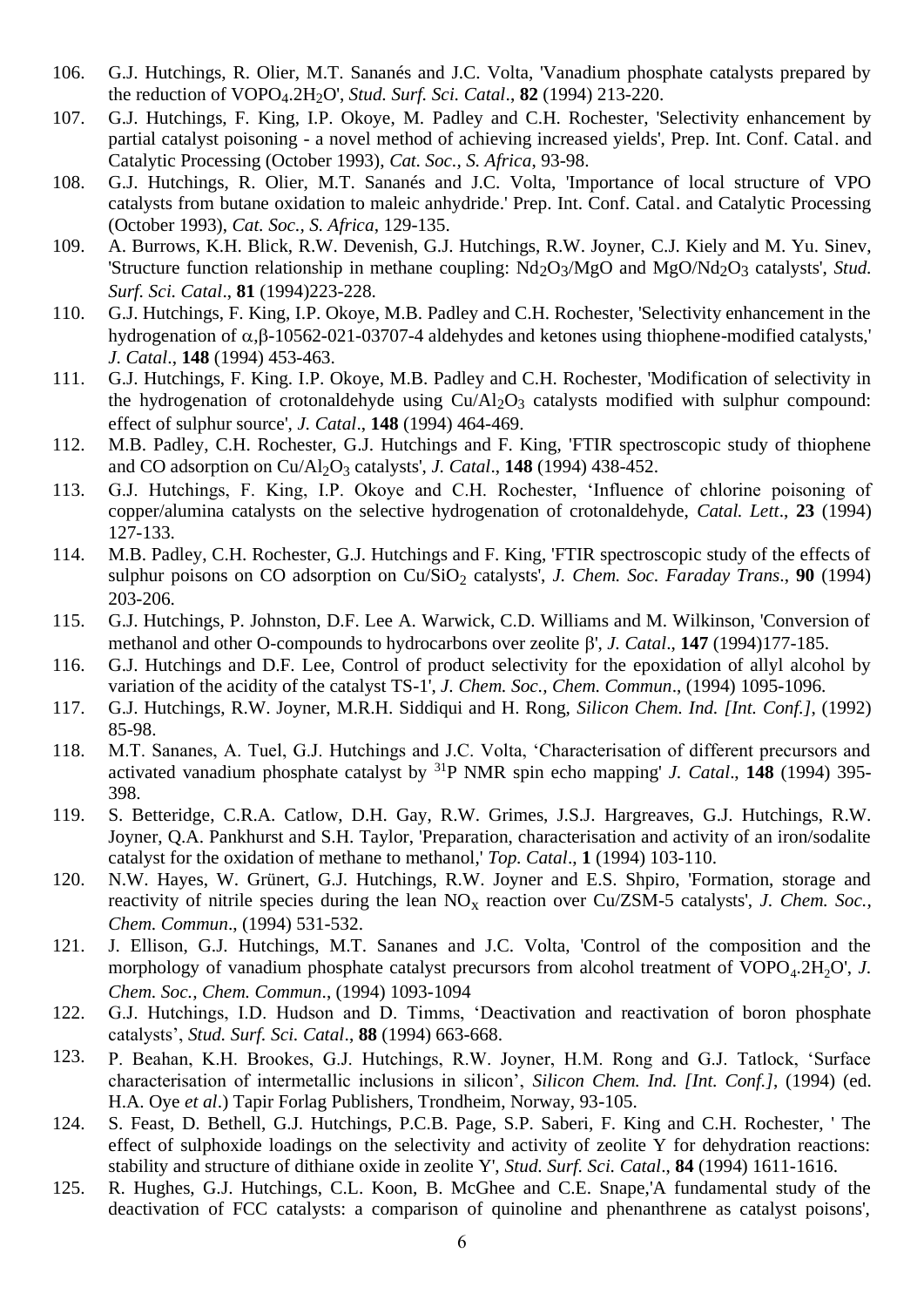"Catalyst Deactivation" (ed. B. Delmon and G.F. Froment) *Proc. 6th Int. Symp. Catalyst Deactivation* (Oct 1994), Elsevier,373-384.

- 126. G.J. Hutchings, R.G. Copperthwaite and M. van der Riet,' Low methane selectivity using Co/MnO catalysts for the Fischer Trosch reaction', *Topics Catal*., **2** (1995)163-172.
- 127. S. Betteridge, R.A. Catlow, R.W. Grimes, J.S.J. Hargreaves, G.J. Hutchings, R.W. Joyner, C.J. Kiely, D.F. Lee, Q.A. Pankhurst, S.H. Taylor and D. Whittle, "A study of the iron/sodalite catalyst for the partial oxidation of methane to methanol", *Proc. Am. Chem. Soc. Symp*., **1** (1995) 187-193.
- 128. S.H. Taylor, J.S.J. Hargreaves, G.J. Hutchings and R.W. Joyner, 'An initial strategy for the design of improved catalysts for methane oxidation', *Appl. Catal. A*, **126** (1995) 287-296.
- 129. M.T. Sananes, A. Tuel, G.J. Hutchings and J.C. Volta, 'Use of 31P NMR by spin echo mapping to prepare precursors of vanadium phosphate catalysts for n-butane oxidation to maleic anhydride', *Stud. Surf. Sci. Catal*., **91** (1995) 27-32.
- 130. G.J. Buckles and G.J. Hutchings, 'Evidence for the reversible formation of a catalytic active site for propane aromatization for  $Ga_2O_3/H$ -ZSM-5', *Catal. Lett.*, **27** (1994) 361-67.
- 131. G.J. Hutchings and G.J. Buckles, 'Conversion of propane using H-ZSM-5 and Ga/H-ZSM-5 in the presence of co-fed nitric oxide, oxygen and hydrogen', *J. Catal*., **151** (1995) 33-43.
- 132. G. J. Hutchings, I. D. Hudson and D. G. Timms, 'Reactivation of Boron Phosphate Catalysts for the Synthesis of Isoprene from 2-methyl butanal dehydration', *J. Chem. Soc., Chem. Commun*., (1994) 2717-2718.
- 133. M.T. Sananes, G.J. Hutchings and J.C. Volta, '*n*-Butane oxidation to maleic anhydride and furan with no carbon oxide formation using a catalyst derived from VO(H2PO4)2', *J. Chem. Soc., Chem. Commun*., (1995) 243-244.
- 134. G.J. Hutchings, I.T. Cairns and S.P. Saberi, 'Comments on the use of buckminsterfullerene encapsulated in zeolite Y as a potential catalyst', *Catal. Lett*., **30** (1995) 131-134.
- 135. M.B. Padley, C.H. Rochester, G.J. Hutchings and F. King, 'FTIR study of the effects of sulphur poisons on NO adsorption on supported copper catalysts', *J. Chem. Soc., Faraday Trans*., **91** (1995) 141-144.
- 136. G.J. Hutchings and D.F. Lee, 'Selectivity control in the reaction of allyl alcohol over zeolite Y', *J. Chem. Soc., Chem. Commun*., (1994) 2503-2504.
- 137. R. Hughes, G.J. Hutchings, C.L. Koon, B.H. McGhee and C.E. Snape, 'A comparison of the propensity of quinoline and phenathrene to deactivate FCC catalysts', *Prp. Div. Pet. Chem., 208th National ACS Symp*, (1994) 379-383.
- 138. R. Hughes, G.J. Hutchings, C.L. Koon, B.H. McGhee, C.E. Snape and D. Yu, 'Deactivation of FCC catalysts using n-hexadecane feed with various additives' *Appl. Catal. A*, **144** (1996) 269-279.
- 139. C.E. Snape, B.H. McGhee, J.M. Andresen, R. Hughes, C.L. Koon and G.J. Hutchings, 'Characterisation of coke from FCC refinery catalysts by quantitative solid state 13C nmr', *Appl. Catal. A*, **129** (1995) 125-132.
- 140. G.J. Hutchings, D.F. Lee and A.R. Minihan,' Epoxidation of allyl alcohol to glycidol using titanium silicalite TS-1: effect of the method of preparation', *Catal. Lett*., **33** (1995) 369-385.
- 141. G.J. Hutchings, D.F. Lee and A.R. Minihan,' Epoxidation of allyl alcohol to glycidol using titanium silicalite TS-1: effect of the reaction conditions and catalyst acidity', *Catal. Lett*., **39** (1996) 83-90.
- 142. G.J. Hutchings and D.F. Lee, 'Selective conversion of allyl alcohol to oxygenates and hydrocarbons using ion exchanged zeolite Y', *Catal. Lett*., **34** (1995)115-127
- 143. C.J. Kiely, S. Sajip, I.D. Ellison, M.T. Sananes, G.J. Hutchings and J.C. Volta, 'Electron microscopy studies of vanadium phosphorus cataysts derived from VOPO<sub>4</sub>.2H<sub>2</sub>O', *Catal. Lett.*, 33 (1995) 357-368.
- 144. G.J. Hutchings and R. Higgins, 'Effect of promoters on the selective oxidation of n-butane with vanadium-phosphorus oxide catalysts', *J. Catal*., **162** (1996) 153-168.
- 145. G.J. Buckles and G.J. Hutchings, 'Comments on "Evidence for the reversible formation of a catalytic active site for propane aromatization for  $Ga_2O_3/H$ -ZSM-5', A response', *Catal. Lett.*, 32 (1995) 237-239.
- 146. M.W. Anderson, J. Dwyer, G.J. Hutchings, D.F. Lee, M. Makarova and B. Zibrowius, 'A combined MAS nuclear magnetic resonance spectroscopy, *in situ* FT infrared spectroscopy and catalytic study of the conversion of allyl alcohol over zeolite catalysts', *Catal. Lett*., **31** (1995) 377-393.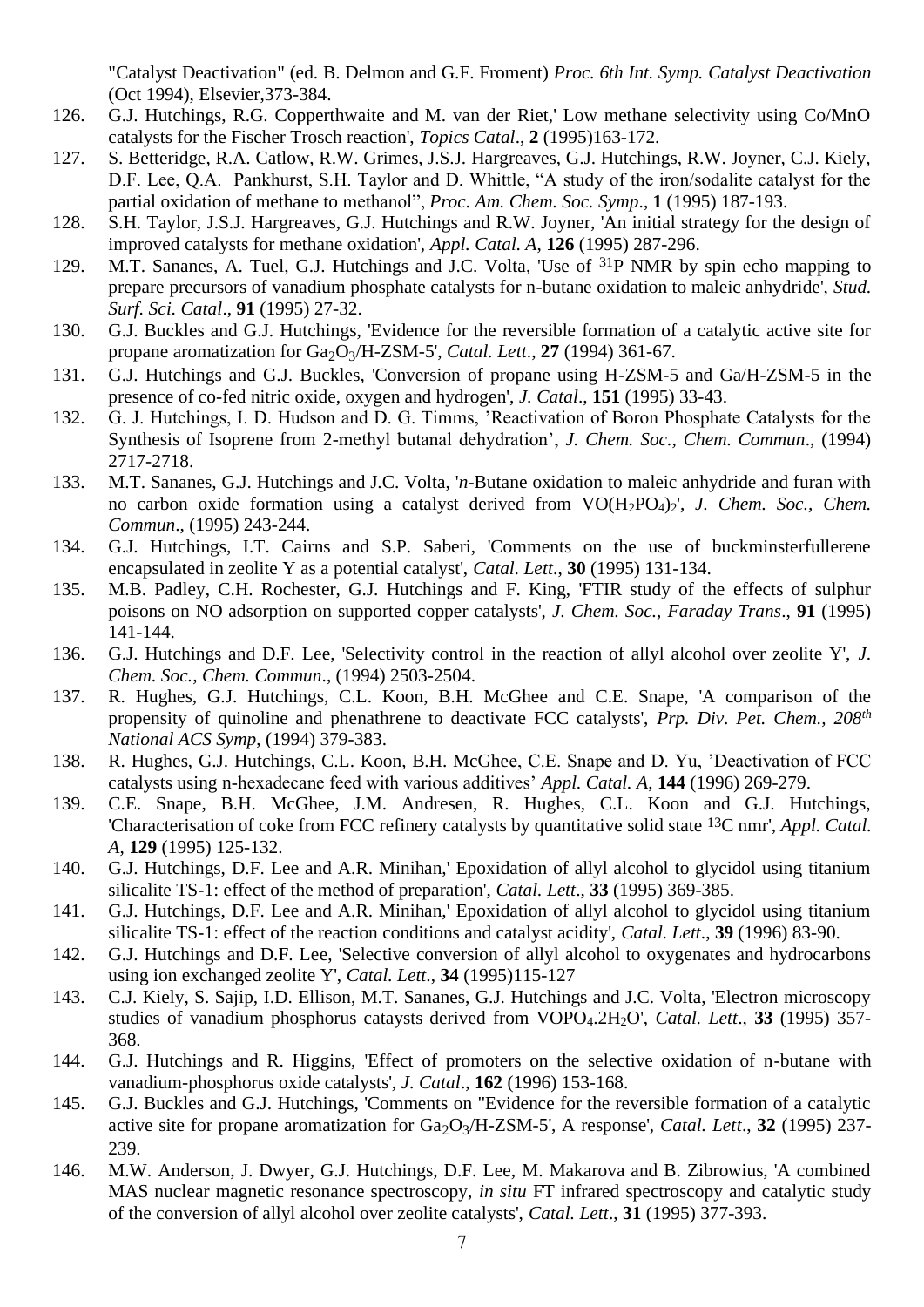- 147. S. Feast, D. Bethell, P.C.B. Page, F. King, C.H. Rochester, M.R.H. Siddiqui, D.J. Willock and G.J. Hutchings, 'Gas phase catalytic asymmetric reaction using chirally modified microporous catalysts', *J Chem. Soc., Chem. Comm*. (1995) 2409-2411.
- 148. Burrows, S. Sajip, C.J. Kiely, G.J. Hutchings, M. Abon and J.C. Volta, 'Electron-microscopy studies of tranformations in the vanadium phosphate catalyst system', *Inst. Phys. Conf. Ser*., **147** (1995) 333- 336.
- 149. M.T. Sananes, G.J. Hutchings and J.C. Volta, 'On the role of the  $VO(H_2PO_4)_2$  precursor for n-butane oxidation into maleic anhydride', *J. Catal*., **154** (1995) 253-260.
- 150. M.T. Sananes, I.J. Ellison, S. Sajip, A. Burrow, C.J. Kiely, J.C. Volta and G.J. Hutchings, 'n-butane oxidation using catalysts prepared by treatment of VOPO<sub>4</sub>.2H<sub>2</sub>O with octanol', *J. Chem. Soc.*, *Faraday Trans*., **92** (1996) 137-142.
- 151. A. Burrows, C.J. Kiely, R.W. Devenish, G.J. Hutchings, R.W. Joyner and M.Y. Sinev, 'Structure/reactivity studies of  $MgO/Nd_2O_3$  doped  $MgO/Nd_2O_3$  catalysts used in methane coupling', *Proc. Mat. Res. Soc. Symp*., **344** (1994) 39-44.
- 152. Q.A. Pankhurst, S. Betteridge, J.S.J. Hargreaves, R.W. Joyner, G.J. Hutchings and S.H. Taylor, 'Iron sodalite catalysts for the oxidation of methane to methanol', *Proc., ICAME 95*, (1996) 673-676.
- 153. J.S.J. Hargreaves, G.J. Hutchings, R.W. Joyner, and S.H. Taylor, 'Methane partial oxidation to methanol over Ga<sub>2</sub>O<sub>3</sub> based catalysts: use of the CH<sub>4</sub>/D<sub>2</sub> exchange reaction as a design tool', *Chem. Comm*., (1996) 523-524.
- 154. M.T. Sananes-Schulz, F. Ben Abdelouahab, G.J. Hutchings and J.C. Volta, 'On the role of Fe and Co dopants during the activation of  $VO(HPO<sub>4</sub>)$ ,  $0.5H<sub>2</sub>O$  precursor of the vanadium phsophorus catalyst as studied by *in situ* laser Raman spectroscopy II. Study of VO(HPO<sub>4</sub>), 0.5H<sub>2</sub>O precursors prepared by reduction of VOPO4.2H2O by isobutanol', *J. Catal*., **163** (1996) 2, 346-353.
- 155. K.H. Brookes, G.J. Hutchings, R.W. Joyner, H.M. Rong and G.J. Tatlock, 'Can the Surface composition of intermetallic phases in silicon explain their behaviour in the direct process for the production of methylchlorosilanes?' Proceedings from Silicon for the Chemical Industry III, Sandefjord 18-20 June 1996, 215-226 (ed. H.A. Oye *et al.*) Tapir Forlag Publishers, Trondheim.
- 156. G.J. Hutchings, I.J. Ellison, M.T. Sananes and J.C. Volta, '*n*-Butane oxidation to maleic anhydride: effect of Co and Fe addition by the method of incipient wetness on vanadium phosphate catalysts prepared by the the aqueous HCl method', *Catal. Lett*., **38** (1996) 231-237.
- 157. G.J Buckles and G.J. Hutchings, 'Aromatization of propane over Ga/H-ZSM-5: comments on the activation of propane', *Catal. Today*, **31** (1996) 233-246.
- 158. S. Feast, D. Bethell, P.C.B. Page, F. King, C.H. Rochester, M.R.H. Siddiqui, D.J. Willock and G.J. Hutchings, 'Enantioselection using modified zeolite catalysts', *J. Mol. Catal. A*, **107** (1996) 291-295.
- 159. C.J. Kiely, A. Burrows, S Sajip, G.J. Hutchings, M.T. Sananes, A. Tuel and J.C. Volta, 'Characterisation of variations in vanadium phosphate catalyst microstructure with preparation route', *J. Catal*., **162** (1996) 31-47.
- 160. B.J. McGhee, J.M. Andresen, C.E. Snape, R. Hughes, C.L. Koon and G.J. Hutchings, 'Characterisation of fluid catalytic cracking catalyst coke by C-13 NMR and mass spectroscopy', *ACS Symp. Ser*., **634** (1996) 117-132.
- 161. S. Feast, D. Bethell, P.C. Page, M.R.H. Siddiqui, D.J. Willock, G.J. Hutchings, F. King and C.H. Rochester, 'Heterogeneous enatioselective dehydration of butan-2-ol', *Stud. Surf. Sci. Catal*., **101** (1996) 211-219.
- 162. D.W. Lewis, D.J. Willock, C.R.A. Catlow, J.M. Thomas and G.J. Hutchings, '*De-novo* design of structure-directing agents for the synthesis of microporous solids', *Nature*, **382** (1996) 604-606.
- 163. D.J. Willock, D. Bethell, Saskia Feast, G.J. Hutchings, F. King and P.C.B. Page, 'Creating chiral centres in zeolite Y by the introduction of *R*-1,3-dithiane 1-oxide as a modifier: computer simulation of the modifier stability', *Topics Catal*., **3** (1996) 77-89.
- 164. D.M. Whittle, A.A. Mirzaei, C.J. Kiely and G.J. Hutchings, "The structural evolution of Cu/ZnO methanol synthesis catalyst precursors with ageing time", *Proc. EUREM Conf*., Paper M2-13 (1996).
- 165. G.J. Hutchings, S.H. Taylor and I.D. Hudson, 'A new class of uranium oxide based catalysts for the oxidative destruction of benzene and butane volatile organic compounds', *Prepr. ACS, Symposium on Heterogeneous Hydrocarbon Oxidation, Div. Petr. Chem*., **41** (1996) 106-109.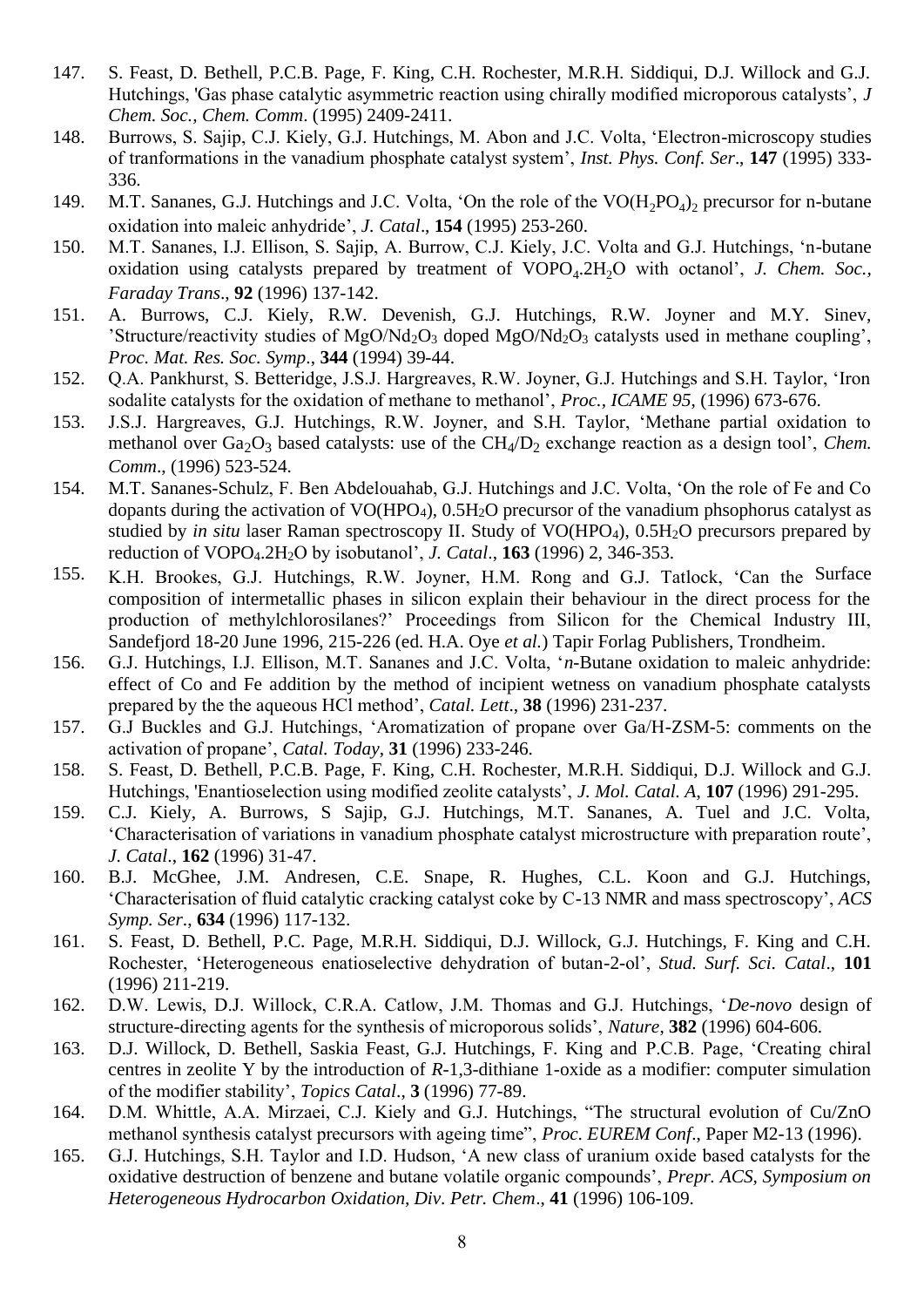- 166. C.J. Kiely, A. Burrows, G.J. Hutchings, K. E. Bere, J.C. Volta, A. Tuel and M. Abon, 'Structural transformation sequences occurring during the activation of vanadium phosphorus oxide catalysts', *J. Chem. Soc., Faraday Disc*., **105** (1996) 103-118.
- 167. G.J. Hutchings, A. Mirzaei, R. Joyner, M.R.H. Siddiqui and S.H. Taylor, 'Ambient temperature CO oxidation using copper manganese oxide catalysts prepared by coprecipitation: effect of ageing on catalyst performance', *Catal. Lett*., **42** (1996) 21-24.
- 168. G.J. Hutchings, C.S. Heneghan, I.D. Hudson and S.H. Taylor, 'Uranium-oxide-based catalysts for the destruction of chloro-organic compounds', *Nature*, **384** (1996) 341-343.
- 169. G.J. Hutchings, C.S. Heneghan, I.D. Hudson and S.H. Taylor, 'A new class of uranium oxide based catalysts for the oxidative destruction of benzene and butane volatile organic compounds', Heterogeneous hydrocarbon oxidation, *ACS Ser. Chem*, **638** (ed. B.K. Warren and S.T. Oyama) (1996) 58-75.
- 170. G.J. Hutchings and R. Higgins,' Selective oxidation of n-butane to maleic anhydride with vanadium phosphorus catalysts prepared by comminution in the presence of dispersants', *Appl. Catal. A*, **154** (1997) 103-115.
- 171. G.J. Hutchings, M.T. Sananes, S. Sajip, C.L. Kiely, A Burrows, I.J. Ellison and J.C. Volta, 'Improved method of preparation of vanadium phosphate catalysts', *Catal. Today*, **33** (1997) 161-171.
- 172. A. Burrows, C.J. Kiely, G.J. Hutchings, R.W. Joyner and M.Y. Sinev, 'Structure/ function relationships in Nd2O<sup>3</sup> doped MgO catalysts for the methane coupling reaction', *J. Catal*., **167** (1997) 77-91.
- 173. J.E. Bailie, C.H. Rochester and G.J. Hutchings, 'Effects of thiothene and sulfur dioxide on CO adsorption on cobalt/silica catalysts', *J. Chem. Soc., Faraday Trans*., **93** (1997) 2331-2336.
- 174. C.J. Kiely, A. Burrows, S. Sajip, C. Rhodes, J. Bartley, G.J. Hutchings and J.C. Volta, 'Comment on unit cell information for  $\delta$ - and  $\gamma$ -VOPO<sub>4</sub>', *J. Catal.*, **171** (1997) 509-511.
- 175. F. Cavani, A. Colombo, F. Trifiro, M.T. Sananes Schulz, J.C. Volta and G.J. Hutchings, 'The effect of cobalt and iron dopants on the catalytic behaviour of VPO catalysts for the selective oxidation of pentane to maleic and phthalic anhydrides', *Catal. Lett*., **43** (1997) 241-247.
- 176. M.T. Sananes-Schulz, A. Tuel, G.J. Hutchings and J.C. Volta, 'The  $V^{4+}/V^{5+}$  balance as a criterion of selection of vanadium phosphorus oxide catalysts for *n*-butane oxidation to maleic anhydride : A proposal to explain the role of Co and Fe dopants', *J. Catal*., **166** (1997) 388-392.
- 177. G.J. Hutchings, M.R.H. Siddiqui, A. Burrows, C.J. Kiely and R. Whyman, 'High activity Au/CuO-ZnO catalysts for the oxidation of carbon monoxide at ambient temperature', *J. Chem. Soc., Faraday Trans*., **93** (1997) 187-188
- 178. S. Feast, M. R. H. Siddiqui, R. Wells, D. J. Willock, F. King, C. H. Rochester, D. Bethell, P. C. B. Page and G. J. Hutchings, 'Enantioselective Dehydration of Butan-2-ol using Zeolite Y Modified with Dithiane Oxides', *J. Catal*., **167** (1997) 533-542.
- 179. D.J. Willock, D.W. Lewis, C.R.A. Catlow, G.J. Hutchings and J.M. Thomas, 'Designing templates for the synthesis of microporous solids using *de novo* molecular design methods', *J. Mol. Catal. A*, **119** (1997) 415-424.
- 180. G. J. Hutchings, R. Wells, S. Feast, M. R. H. Siddiqui, D. J. Willock, F. King, C. H. Rochester, D. Bethell and P. C. B. Page,'Enantioselective Dehydration of Butan-2-ol using Zeolite Y Modified with Dithiane Oxides: Comments on the nature of the active site', *Catal. Lett*., **46** (1997) 249-254.
- 181. G.J. Hutchings, J.S.J. Hargreaves, R.W. Joyner and S.H. Taylor, 'A novel approach for the scientific design of oxide catalysts for the partial oxidation of methane to methanol', *Stud. Surf. Sci. Catal*., **107** (1997) 41-46.
- 182. S.S. Ashour, J.E. Bailie, C.H. Rochester, J. Thomson and G.J. Hutchings, 'FTIR study of CO adsorption on Pd/SiO<sub>2</sub> and Pd-Cu/SiO<sub>2</sub> treated with sulphur dioxide', *Catal. Lett.*, 46 (1997) 181-185
- 183. S.S. Ashour, J.E. Bailie, C.H. Rochester, J. Thomson and G.J. Hutchings, 'Effects of thiophene on CO adsorption and crotonaldehyde hydrogenation over silica supported Pd-Cu catalysts', *J. Mol. Cat. A*, **123** (1997)) 65-74.
- 184. J.E. Bailie, C.H. Rochester and G.J. Hutchings, 'IR study of acrolein hydrogenation over Co/SiO<sub>2</sub> catalysts', *J. Chem. Soc., Faraday Trans*., **93** (1997) 4389-4394.
- 185. G. J. Hutchings, A. Burrows, C. Rhodes, C. J. Kiely and R. McClung, 'Dealumination of Mordenite Catalysts using a Low Concentration of Steam', *J. Chem. Soc., Faraday Trans*., **93** (1997) 3593-3598.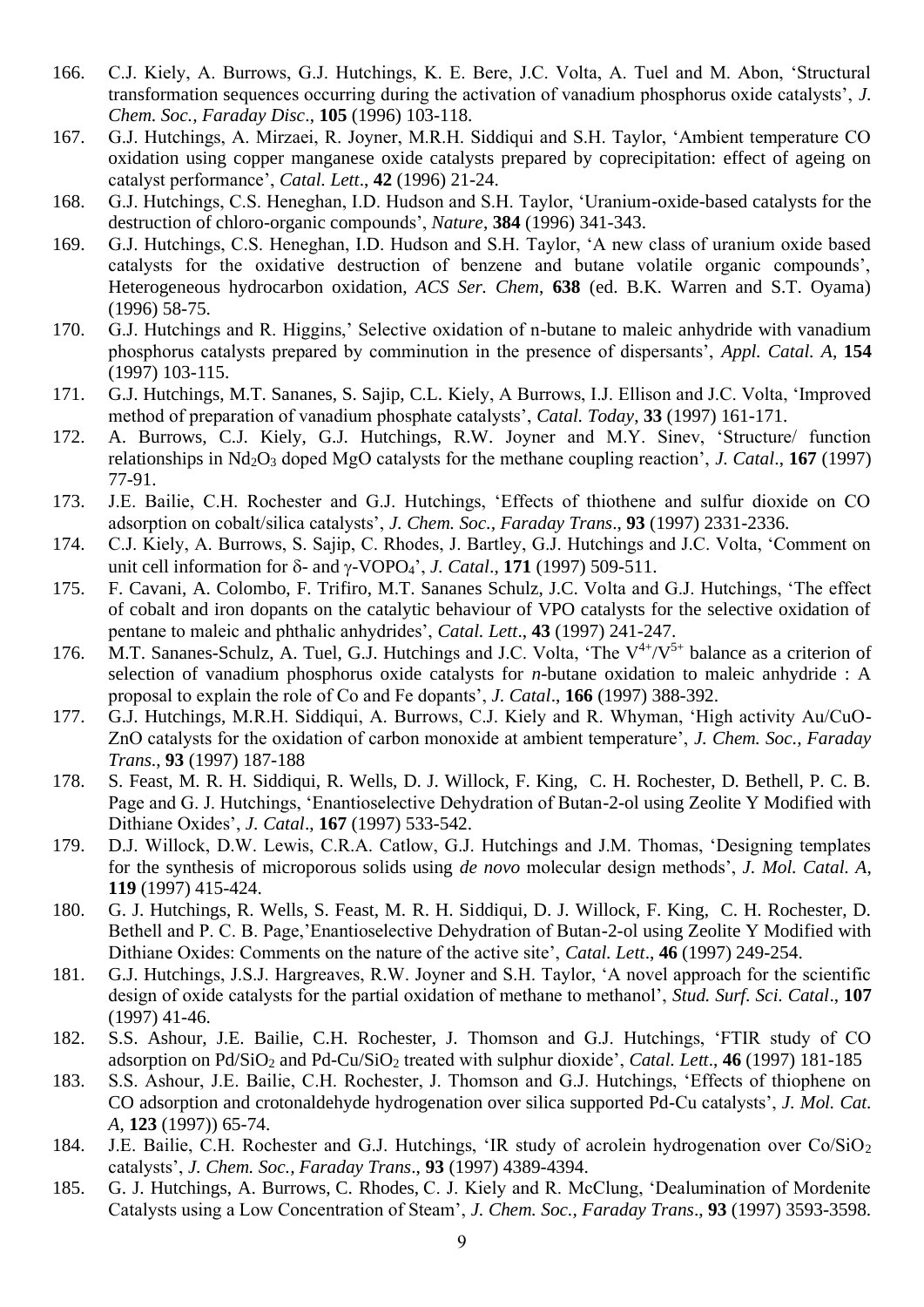- 186. G. J. Hutchings, A. Burrows, S. Sajip, C. J. Kiely, K. E Bere, J.C. Volta, A. Tuel and M. Abon, 'Understanding the Microstructural Transformation Mechanism which takes place during the Activation of Vanadium Phosphorus Oxide Catalysts', *Stud. Surf. Sci. Catal*., **110** (1997) 209-218.
- 187. G. J. Hutchings, P. G. Firth, D. F. Lee, P. McMorn, D. Bethell, P. C. B. Page, F King and F. Hancock, 'Shape Selective Epoxidation of Crotyl Alcohol with H2O<sup>2</sup> in the Presence of TS-1', *Stud. Surf. Sci. Catal*., **110** (1997) 535-544.
- 188. G.J. Hutchings, A.A. Mirzaei, R.W. Joyner, M.R.H. Siddiqui and S.H. Taylor, 'Effect of preparation conditions on the catalytic performance of copper manganese oxide catalysts for CO oxidation', *Appl. Catal. A*, **166** (1998) 143-152.
- 189. K. Blick, T. D. Mitrelias, J.S.J. Hargreaves, G.J. Hutchings, R.W. Joyner, C.J. Kiely and F.E. Wagner, 'Methane oxidation using Au/MgO Catalysts', *Catal. Lett*., **50** (1998) 211-218.
- 190. A. Burrows, C.J. Kiely, J.S.J. Hargreaves, R.W. Joyner, G.J. Hutchings, M.Y. Sinev and Y.P. Tulenin,'Structure/ function relationships in MgO-doped  $Nd_2O_3$  catalysts for the methane coupling reaction', *J. Catal*., **173** (1998) 383-398.
- 191. G.J. Hutchings, C.J. Kiely, M.T Sananes-Schulz, A. Burrows and J.C. Volta, 'Comments on the Nature of the Active Site of Vanadium Phosphate Catalysts for Butane Oxidation', *Catal. Today*, **40** (1998) 273-286.
- 192. S. Sajip, G. MacPherson, C.J. Kiely, G.J. Hutchings, M. Abon and J.C. Volta, 'The Structural Transformation of (VO)2P2O<sup>7</sup> to VPO4', Proc. ICEM14, 1998, *Electron Microscopy*, **II** (1998) 461- 462.
- 193. I.D. Hudson, C.S. Heneghan, G.J. Hutchings and S.H. Taylor, 'A new class of uranium oxide based catalysts for the oxidative destruction of volatile organic compounds in the vapour phase', *Proc. 90th Ann. Meeting Air Waste Management Assoc.*, RA13302 (1997) 1-12.
- 194. G.J. Hutchings, C.S. Heneghan, S.H. Taylor and I.D. Hudson, 'The catalytic combustion of volatile chloro-organic compounds using uranium oxide catalysts', *Prepr. ACS, Symposium on Catalytic Combustion, Div. Petr. Chem*., **42(1)** (1997) 142-145.
- 195. A. Thursfield, M.W. Anderson, J. Dwyer. G.J. Hutchings and D.F. Lee, '<sup>13</sup>C and <sup>15</sup>N solid state MAS NMR study of the conversion of methanol and ammonia over H-RHO and H-SAPO-34 microporous catalysts', *J. Chem. Soc., Faraday Trans*., **94** (1998) 1119-1122.
- 196. G.J. Hutchings and D.J. Willock, 'Heterogeneous enantioselective catalysts: can molecular simulation techniques aid the design of improved catalysts?', *Topics Catal*., **5** (1998) 177-185.
- 197. S.H. Taylor, J.S.J. Hargreaves, G.J. Hutchings, R.W. Joyner and C.W. Lembacher, 'The partial oxidation of methane to methanol: An approach to catalyst design', *Catal. Today*, **42** (1998) 217-224.
- 198. C. Langham, P. Piaggio, D. Bethell, D.F. Lee, P. McMorn, P.C.B. Page, D.J. Willock, C. Sly, F.E. Hancock, F. King and G.J. Hutchings, 'Catalytic heterogeneous aziridination of alkenes using microporous materials', *Chem. Commun*., **15** (1998) 1601-1602.
- 199. E.G. Derouane, G.J. Hutchings, W.F. Mbafor and S.M. Roberts, 'Titanium-substituted zeolite beta: an efficient catalyst in the oxy-functionalisation of cyclic alkenes using hydrogen peroxide in organic solvents', *New J. Chem*., **22** (1998) 797-799.
- 200. J.E. Bailie, C.H. Rochester and G.J. Hutchings, 'Effects of thiophene and  $SO_2$  on acrolein hydrogenation over Co/SiO<sup>2</sup> catalysts', *J. Mol. Catal. A*, **136** (1998) 35-46.
- 201. J. West, B.P. Williams, N.C. Young, C. Rhodes and G.J. Hutchings, 'New directions for COS hydrolysis: Low temperature alumina catalysts', *Stud. Surf. Sci. Catal*., **119** (1998) 373-378.
- 202. B.W.L. Southward, L.S. Fuller, G.J. Hutchings, R.W. Joyner and R.A. Stewart, 'Novel catalysts for thiophene synthesis at lower temperatures', *Chem. Commun*., (1998) 2541-2542.
- 203. P. Piaggio, P. McMorn, C. Langham, D. Bethell, P.C.B. Page, F.E. Hancock and G.J. Hutchings, 'Asymmetric epoxidation of stilbene by manganese (III) chiral salen complex immobilized in Al-MCM-41', *New J. Chem*., **22** (1998) 1167-1169.
- 204. B.W.L. Southward, L.S. Fuller, G.J. Hutchings, R.W. Joyner and R.A. Stewart, 'Comments on the mechanism of the vapour-phase catalytic synthesis of thiophenes', *Catal. Lett*., **55** (1998) 207-210.
- 205. M.A. Banares, J.H. Cardoso, G.J. Hutchings, J.M. Correa Bueno and J.L.G. Fierro, 'Selective oxidation of methane to methanol and fomaldehyde over  $V_2O_5/SiO_2$  catalysts. Role of NO in the gas phase', *Catal. Lett*., **56** (1998) 149-153.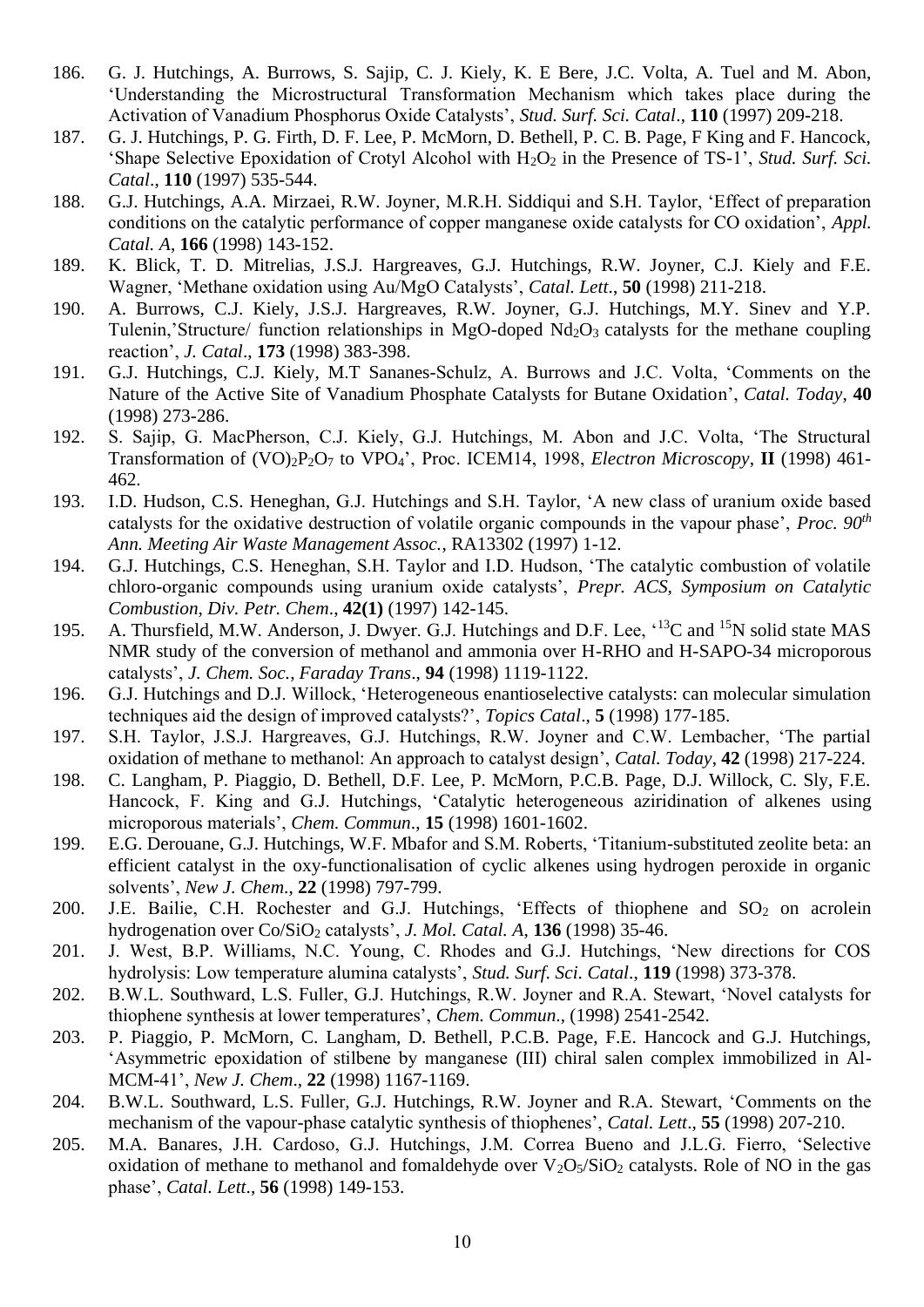- 206. S. Sajip, C. Rhodes, J.K. Bartley, A. Burrows, C.J. Kiely and G.J. Hutchings, "The effect of cobalt doping on the structural transformation sequences occurring during the activation of vanadium phosphorus oxide catalysts", *Proc. NATO Advanced Study Institute* on 'Catalytic activation and functionalisation of light alkanes' (ed. E.G. Derouane *et al*.) (1998) 429-433.
- 207. C. Langham, P. Piaggio, D. Bethell, D.F. Lee, P. McMorn, P.C.B. Page, D.J. Willock, C. Sly, F.E. Hancock, F. King and G.J. Hutchings, "Catalytic aziridination of alkenes", *Cat. Org. Reactions*, **3** (1998) 25-26.
- 208. C. Langham, S. Taylor, D. Bethell, P. McMorn, P.C.B. Page, D.J. Willock, C. Sly, F.E. Hancock, F. King and G.J. Hutchings, 'Catalytic asymmetric heterogeneous aziridination of alkenes using zeolite CuHY with [*N*-(*p*-tolylsulfonyl)imino]phenyliodinane as nitrene donor,' *J. Chem. Soc., Perkin Trans. 2*, (1999) 1043-1049.
- 209. R.M. Finch, N.A. Hodge, G.J. Hutchings, A. Meagher, Q.A. Pankhurst, M.R.H. Siddiqui, F.E. Wagner and R. Whyman, 'Identification of active phases in Au-Fe catalysts for low-temperature CO oxidation', *Phys. Chem. Chem. Phys*., **1** (1999) 485-489.
- 210. B.P. Williams, N.C. Young, J. West, C. Rhodes and G.J. Hutchings, 'Carbonyl sulphide hydrolysis using alumina catalysts', *Catal. Today*, **49** (1999) 99-104.
- 211. G.J. Hutchings, S.H. Taylor and I.D. Hudson, 'Designing heterogeneous oxidation catalysts', Science and Technology in Catalysis 1998, *Stud. Surf. Sci. Catal*., **121** (1999) 85-92.
- 212. R.P.K. Wells, P. Tynjala, J.E. Bailie, M.R.H. Siddiqui, D.J. Willock, G.W. Watson, F. King, C.H. Rochester, D. Bethell, P.C.B. Page and G.J. Hutchings, 'Dehydration of butan-2-ol using modified zeolite catalysts', *Appl. Catal. A*, **182** (1999) 75-84.
- 213. C. Langham, D. Bethell, D.F. Lee, P. McMorn, P.C.B. Page, D.J. Willock, C. Sly, F.E. Hancock, F. King and G.J. Hutchings, 'Heterogeneous aziridination of alkenes using  $Cu^{2+}$ -exchanged zeolites', *Appl. Catal. A*, **182** (1999) 85-89.
- 214. P. Johnston, G.J. Hutchings, N.J. Coville, K.P. Finch and J.R. Moss, "CO hydrogenation using supported iron carbonyl complexes", *Appl. Catal. A*, **186** (1999) 245-253.
- 215. G.J. Hutchings, I.D. Hudson and D.G. Timms, 'Dehydration of 2-methylbutanal to isoprene using aluminium phosphate catalysts', *Catal. Lett*., **61** (1999) 219-224.
- 216. S.H. Taylor, G.J. Hutchings and A.A. Mirzaei, "Copper zinc oxide catalysts for ambient temperature carbon monoxide oxidation", *Chem. Commun*., (1999) 1373-1374.
- 217. J.E. Bailie and G.J. Hutchings, "Promotion by sulfur of gold catalysts for crotyl alcohol formation from crotonaldehyde hydrogenation", *Chem. Commun*., (1999), 2151-2152.
- 218. P. McMorn, G. Roberts and G.J. Hutchings "Oxidation of Glycerol with Hydrogen Peroxide using Silicalite and Aluminophosphate Catalysts", *Catal. Lett*., **63** (1999) 193-197.
- 219. G.J. Hutchings, I.D. Hudson, D. Bethell and D.G. Timms, 'Novel synthesis of isoprene from 3 methylbutan-2-one using phosphate catalysts', *Chem. Commun*., (1999) 1489-1490.
- 220. C.S. Heneghan, G.J. Hutchings, S.R. O'Leary, S.H. Taylor, V.J. Boyd and I.D. Hudson, "A Temporal Analysis of Products Study of the Mechanism of VOC Catalytic Oxidation using Uranium Oxide Catalysts", *Catal. Today*, **54** (1999) 3-12.
- 221. G.J. Hutchings, I.D. Hudson, D. Bethell and D.G. Timms, 'Dehydration of 2-methylbutanal and methyl isopropyl ketone to isoprene using boron and aluminium phosphate catalysts', *J. Catal*., **188** (1999) 291-299.
- 222. B.W.L. Southward, L.S. Fuller, G.J. Hutchings, R.W. Joyner and R.A. Stewart, 'Novel alkaline earth supported catalysts for thiophene synthesis', *Chem. Commun*., (1999) 369-370.
- 223. G.J. Hutchings, G.W. Watson and D.J. Willock, 'Methanol conversion to hydrocarbons over zeolite catalysts: Comments on the reaction mechanism for the formation of the first carbon-carbon bond', *Microporous Mesoporous Mat*., **29** (1999) 67-77.
- 224. G.J. Hutchings and S.H. Taylor, 'Designing oxidation catalysts', *Catal. Today*, **49** (1999) 105-113.
- 225. K.H. Brookes, M.R.H. Siddiqui, H.M. Rong, R.W. Joyner and G.J. Hutchings, 'Effect of Al and Ca additions on the copper catalysed formation of silanes from Si and CH3Cl', *Appl. Catal. A*, (2000).
- 226. P. Piaggio, C. Langham, P. McMorn, D. Bethell, P.C. Bulman-Page, F.E. Hancock, C. Sly and G.J. Hutchings, 'Catalytic asymmetric epoxidation of stilbene using a chiral salen complex immobilized in Mn-exchanged Al-MCM-41', *J. Chem. Soc. Perkin Trans. 2*, (2000) 143-148.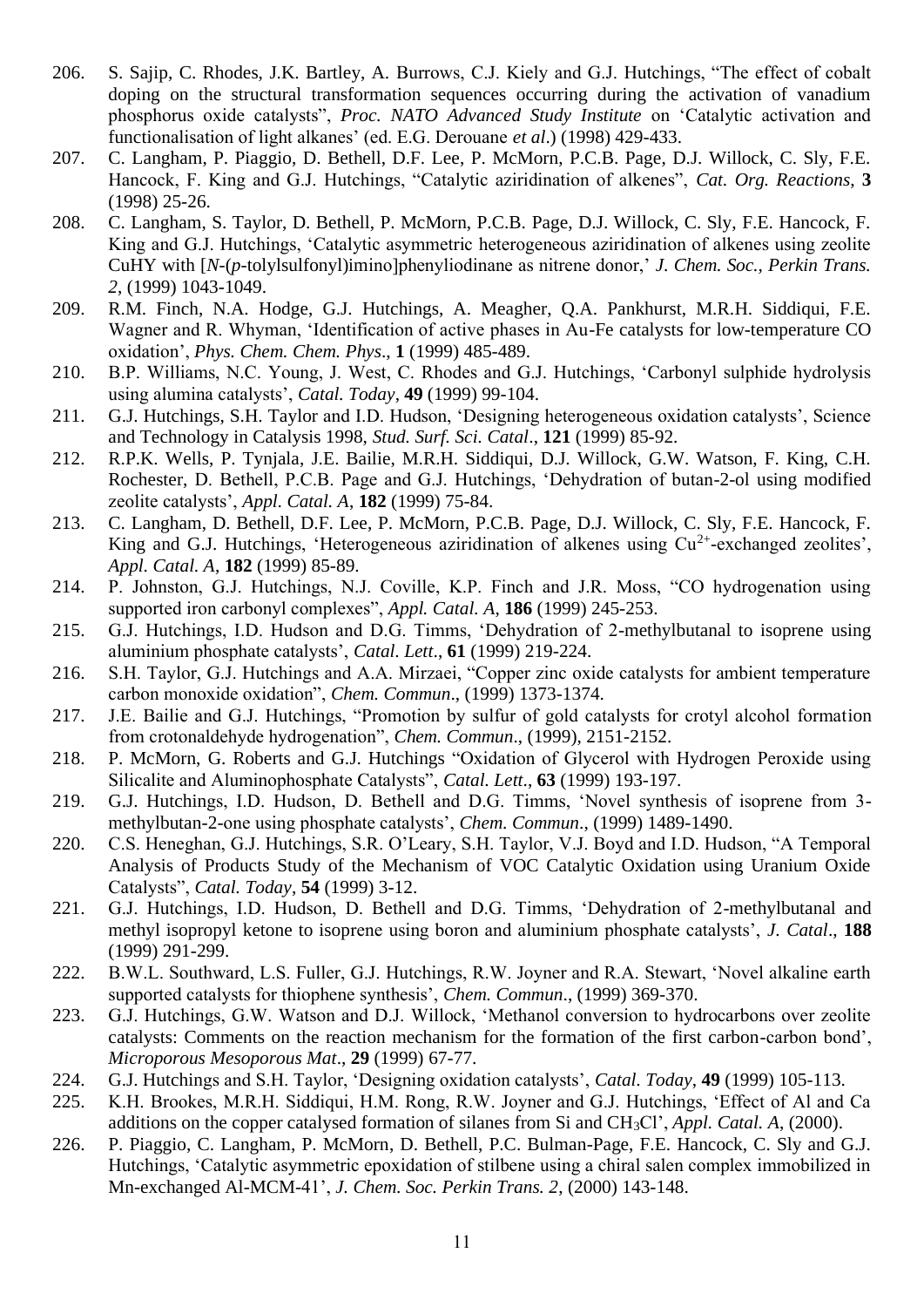- 227. J.E. Bailie, G.J. Hutchings, H.A. Abdullah, J.A. Anderson and C.H. Rochester, 'Effects of C5- Heterocyclic Compounds on CO Adsorption and Crotonaldehyde Hydrogenation over Supported Cu and Co Catalysts', *Phys. Chem.Chem. Phys*., **2** (2000) 283-290.
- 228. D.J. Robinson, L. Davies, N. McGuire, D.F. Lee, P. McMorn, D.J. Willock, G.W. Watson, P.C.B. Page, D. Bethell and G.J. Hutchings, 'Oxidation of thioethers and sulfoxides with hydrogen peroxide using TS-1 as catalyst', *Phys. Chem. Chem. Phys*., **2** (2000) 1523-1529.
- 229. G. W. Watson, R.P.K. Wells, D.J. Willock and G.J. Hutchings, '*Ab initio* simulation of the interaction of hydrogen with the {111} surfaces of platinum, palladium and nickel. A possible explanation for their difference in hydrogenation activity', *Chem. Commun*., (2000) 705-706.
- 230. P.J. Collier, M. Johns and G.J. Hutchings, 'Comparative study of Fischer Tropsch synthesis with carbon monoxide/hydrogen and carbon monoxide/hydrogen/nitrogen mixtures, *Prep. Div. Petr. Chem*., ACS, **45** (2000) 199-201.
- 231. T.J. Hall, J.E. Halder, G.J. Hutchings, R.J. Jenkins, P. Johnston, P. McMorn, P.B. Wells and R.P.K. Wells, 'Enantioselective hydrogenation of pyruvate esters in the mesoporous environment of Pt-MCM-41', *Topics Catal.*, **11/12** (2000) 351-357.
- 232. G.W. Watson, R.P.K. Wells, D.J. Willock and G.J. Hutchings,  $\pi$  adsorption of ethene on to the  $\{111\}$  surface of copper. A periodic ab initio study of the effect of  $\kappa$ -point sampling on the energy, atomic and electronic structure', *Surf. Sci*., **459** (2000) 93-103.
- 233. S.H. Taylor, C.S. Heneghan, G.J. Hutchings and I.D. Hudson, 'The activity and mechanism of uranium oxide catalysts for the oxidative destruction of volatile organic compounds', *Catal. Today*, **59** (2000) 249-259.
- 234. L. Davies, P. McMorn, D. Bethell, P.C. Bulman Page, F. King, F.E. Hancock and G.J. Hutchings, 'By-product formation causes leaching of Ti from the redox molecular sieve TS-1', *Chem. Commun*., (2000) 1807-1808.
- 235. P. McMorn, G. Roberts and G.J. Hutchings, 'Oxidation of  $\alpha$ -pinene to verbonone using silica-titania co-gel catalyst', *Catal. Lett*., **67** (2000) 203-206.
- 236. P. Piaggio, P. McMorn, D. Murphy, D. Bethell, P.C. Bulman Page, F.E. Hancock, C. Sly, O.J. Kerton and G.J. Hutchings, 'Enantioselective epoxidation of (*Z*)-stilbene using a chiral Mn(III)-salen complex : effect of immobilisation on MCM-41 on product selectivity', *J. Chem. Soc., Perkin Trans. 2*, (2000) 2008-2015.
- 237. H.A. Abdullah, C.H. Rochester, J.A. Anderson, J.E. Bailie, N.V. Richardson and G.J. Hutchings, 'Effects of carboxylic acid adsorbates on CO adsorption and crotonaldehyde hydrogenation over Cu/Al2O<sup>3</sup> catalyst', *Phys. Chem. Chem. Phys*., **2** (2000) 3925-3932.
- 238. G.J. Hutchings, C. Langham, P. Piaggio, S. Taylor, P. McMorn, D.J. Willock, D. Bethell, P.C. Bulman Page, C. Sly, F.E. Hancock and F. King, 'Catalytic asymmetric heterogeneous aziridination and epoxidation of alkenes using modified microporous and mesoporous materials', *Stud. Surf. Sci. Catal*., **130** (2000) 521-526.
- 239. S. Holmes, L. Sartoni, A. Burrows, V. Martin, G.J. Hutchings, C.J. Kiely and J.C. Volta, 'Modifications of vanadium phosphorus oxides by aluminium phosphate for n-butane oxidation to maleic anhydride', *Stud. Surf. Sci. Catal*., **130** (2000) 1709-1714.
- 240. P.C. Bulman Page, G.J. Hutchings and D. Bethell, 'Enantioselective heterogeneous catalysis using modified zeolite catalysts', CPhI Proceedings, Milan, November 2000.
- 241. M. Bankhead, G.W. Watson, G. J. Hutchings, J. Scott, and D. J. Willock,'Calculation of the energy profile for the fluorination of dichloromethane over an  $\alpha$ -alumina catalyst.', *Appl. Catal. A*, **200** (2000) 263-274.
- 242. G.W. Watson, R.P.K. Wells, D.J. Willock and G.J. Hutchings, 'Density functional theory calculations on the interaction of ethene with the {111} surface of platinum, *J. Phys. Chem*. *B*, **104** (2000) 6439- 6446.
- 243. J.K. Bartley, C. Rhodes, C.J. Kiely, A.F. Carley and G.J. Hutchings, '*n*-Butane oxidation using VO(H2PO4)<sup>2</sup> as catalyst derived from an aldehyde/ketone based preparation method', *Phys. Chem. Chem. Phys*., **2** (2000) 4999-5006.
- 244. L.J. Davies, P. McMorn, D. Bethell, P.C.B. Page, F. King, F.E. Hancock and G.J. Hutchings, 'Oxidation of crotyl alcohol using Ti- $\beta$  and Ti-MCM-41 catalysts', *J. Mol. Cat. A*, **165** (2000) 243-247.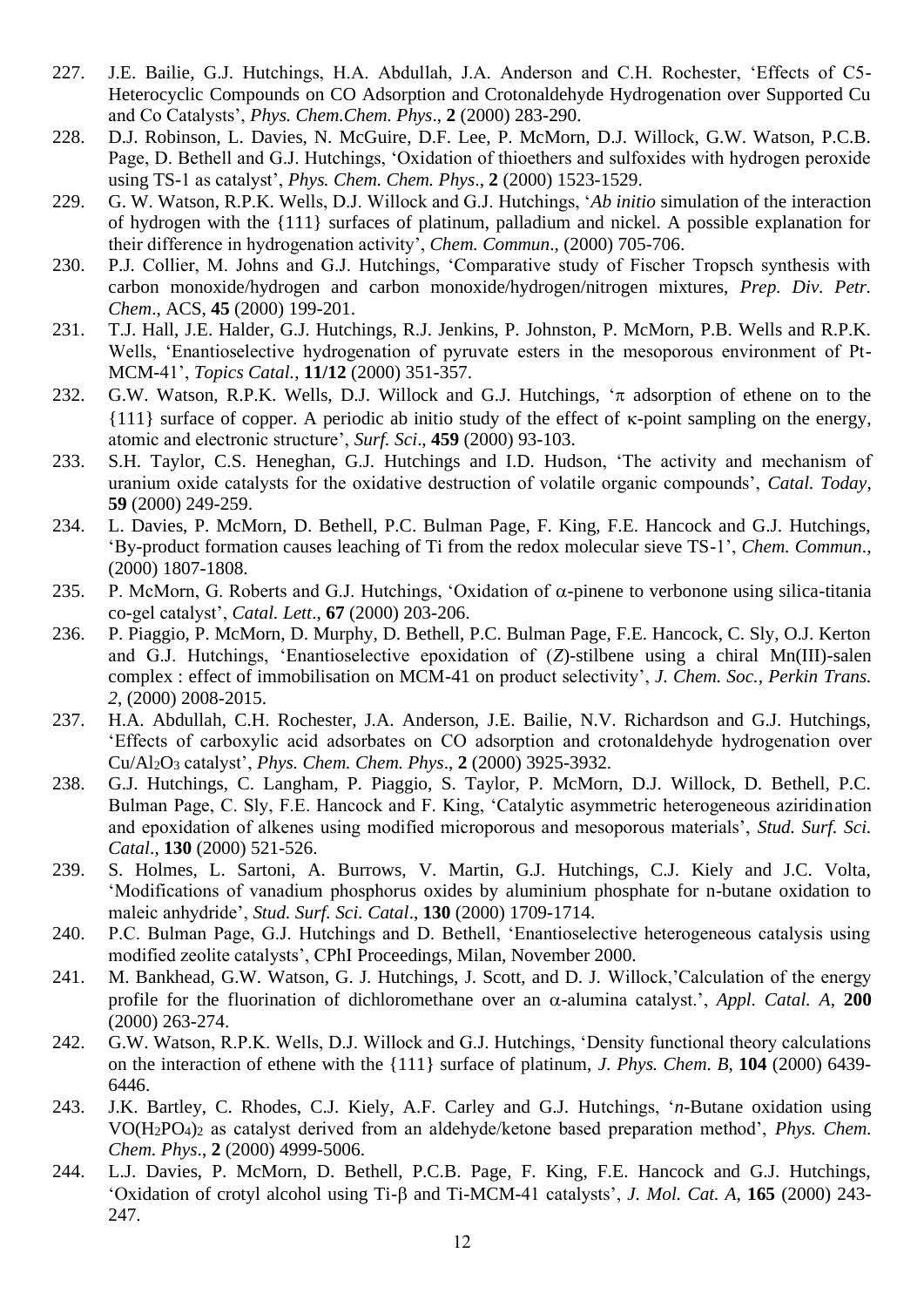- 245. R. Shafi, M.R.H. Siddiqui, G.J. Hutchings, E.G. Derouane and I.V. Kozhevnikov, 'Heteropoly acid precursor to a catalyst for dibenzothiophene desulfurization', *Appl. Catal*. *A*, **204** (2000) 251-256.
- 246. J.K. Bartley, R.P.K. Wells and G.J. Hutchings, 'The unexpected role of aldehydes and ketones in the standard preparation method for vanadium phosphate catalysts', *J. Catal*., **195** (2000) 423-427.
- 247. S. Sajip, J. K. Bartley, A. Burrows, M.-T. Sananes-Schulz, A. Tuel, J.-C. Volta, C. J. Kiely and G. J. Hutchings, 'Structure-activity relationships for Co- and Fe-promoted vanadium phosphorus oxide catalysts', *New J. Chem*., **25** (2001) 125-130.
- 248. L. Davies, P. McMorn, D. Bethell, P.C.B. Page, F. King, F.E. Hancock and G.J. Hutchings, 'Effect of preparation method on leaching of Ti from the redox molecular sieve TS-1', *Phys. Chem. Chem. Phys*., 3 (2001) 632-639.
- 249. G.J. Hutchings, J.K. Bartley, J.M. Webster, J.A. Lopez-Sanchez, D.J. Gilbert, C.J. Kiely, A.F. Carley, S.M. Howdle, S. Sajip, S. Caldarelli, C. Rhodes, J.C. Volta and M. Poliakoff, 'Amorphous vanadium phosphate catalysts from supercritical antisolvent precipitation', *J. Catal*., 197 (2001) 232-235.
- 250. Y. Traa, D.M. Murphy, R.D. Farley and G.J. Hutchings, 'An EPR study on the enantioselective aziridination properties of a CuNaY zeolite', *Phys. Chem. Chem. Phys*., **3** (2001) 1073-1080.
- 251. J.K. Bartley, C.J. Kiely, R.P.K. Wells and G.J. Hutchings, 'Vanadium(V) phosphate prepared using solvent-free method', *Catal. Lett*., **72** (2001) 99-105.
- 252. D.J. Robinson, P. McMorn, D. Bethell, P.C.B. Page, C. Sly, F. King, F.E. Hancock and G.J. Hutchings, '*N*-oxidation of pyridines by hydrogen peroxide in the presence of TS-1', *Catal. Lett*., **72** (2001) 233-234.
- 253. L.J. Davies, P. McMorn, D. Bethell, P.C.B. Page, F. King, F.E. Hancock and G.J. Hutchings, 'Epoxidation of crotyl alcohol using Ti-containing heterogeneous catalysts: Comments on the loss of Ti by leaching', *J. Catal*. **198** (2001) 319-327.
- 254. S. Sajip, J.K. Bartley, A. Burrows, C. Rhodes, J.C. Volta, C.J. Kiely and G.J. Hutchings, 'Structural transformation sequence occurring during the activation under n-butane-air of a cobalt-doped vanadium phosphate hemihydrate precursor for mild oxidation to maleic anhydride', *Phys. Chem. Chem. Phys.*, 3 (2001) 2143-2147.
- 255. M.D. Allen, G.J. Hutchings and M. Bowker, 'Iron Antimony Oxide Catalysts for the Ammoxidation of Propene to Acrylonitrile: Comments on the method of preparation of tellurium promoted catalysts', *Appl. Catal. A*, **217** (2001) 33-39.
- 256. J.E. Bailie, H.A. Abdullah, J.A. Anderson, C.H. Rochester, N.V. Richardson, N. Hodge, J.-G. Zhang, A. Burrows, C.J. Kiely and G.J. Hutchings, 'Hydrogenation of but-2-enal over supported gold catalysts', *Phys. Chem. Chem. Phys*., **3** (2001) 4113-4121.
- 257. F. J. Cabello Sanchez, R. P. K. Wells, C. Rhodes, C. J. Kiely and G. J. Hutchings, '*in situ* Laser Raman spectroscopy studies of the transformation of VOHPO<sub>4</sub>.0.5H<sub>2</sub>O and (VO)<sub>2</sub>P<sub>2</sub>O<sub>7</sub>', *Phys. Chem. Chem. Phys*., **3** (2001) 4122-4128.
- 258. S. Taylor, J. Gullick, P. McMorn, D. Bethell, P.C.B. Page, F.E. Hancock, F. King and G.J. Hutchings, 'Catalytic heterogeneous aziridination of styrene using CuHY catalyst: an assessment of catalyst stability', *JCS Perkin Trans. 2*, (2001) 1724-1728.
- 259. S. Taylor, J. Gullick, P. McMorn, D. Bethell, P.C. Bulman Page, F.E. Hancock, F. King and G.J. Hutchings, 'Catalytic asymmetric heterogeneous aziridination of styrene using CuHY: effect of nitrene donor on enantioselectivity', *JCS Perkin Trans. 2*, (2001) 1714-1723.
- 260. P.C.B. Page, G.J. Hutchings and D. Bethell, 'Enantioselective heterogeneous catalysis using modified zeolite catalysis', *Chimica Oggi*, **19** (2001) 14-17.
- 261. C.A. Cooper, C.R. Hammond, G.J. Hutchings, S.H. Taylor, D.J. Willock and K. Tabata, 'The role of gallium oxide in methane partial oxidation catalysts: an experimental and theoretical study',  $6<sup>th</sup>$ NGCS proceedings, *Stud. Surf. Sci*., **136** (2001) 319-324.
- 262. J. West, B.P. Williams, N. Young, C. Rhodes and G.J. Hutchings, 'Low temperature hydrolysis of carbonyl sulfide using  $\gamma$ -alumina catalysts', *Cat. Lett.*, **74** (2001) 111-114.
- 263. G.W. Watson, R.P.K. Wells, D.J. Willock, G.J. Hutchings "A comparison of the adsorption and diffusion of hydrogen on the {111} surfaces of Ni, Pd and Pt from density functional theory calculations", *J. Phys. Chem*. B,105, No 21 (2001) 4889-4894.
- 264. J. West, B.P. Williams, N. Young, C. Rhodes and G.J. Hutchings, 'Ni- and Zn-promotion of  $\gamma$ -Al<sub>2</sub>O<sub>3</sub> for the hydrolysis of COS under mild conditions', *Catal. Comm*., **2** (2001) 135-138.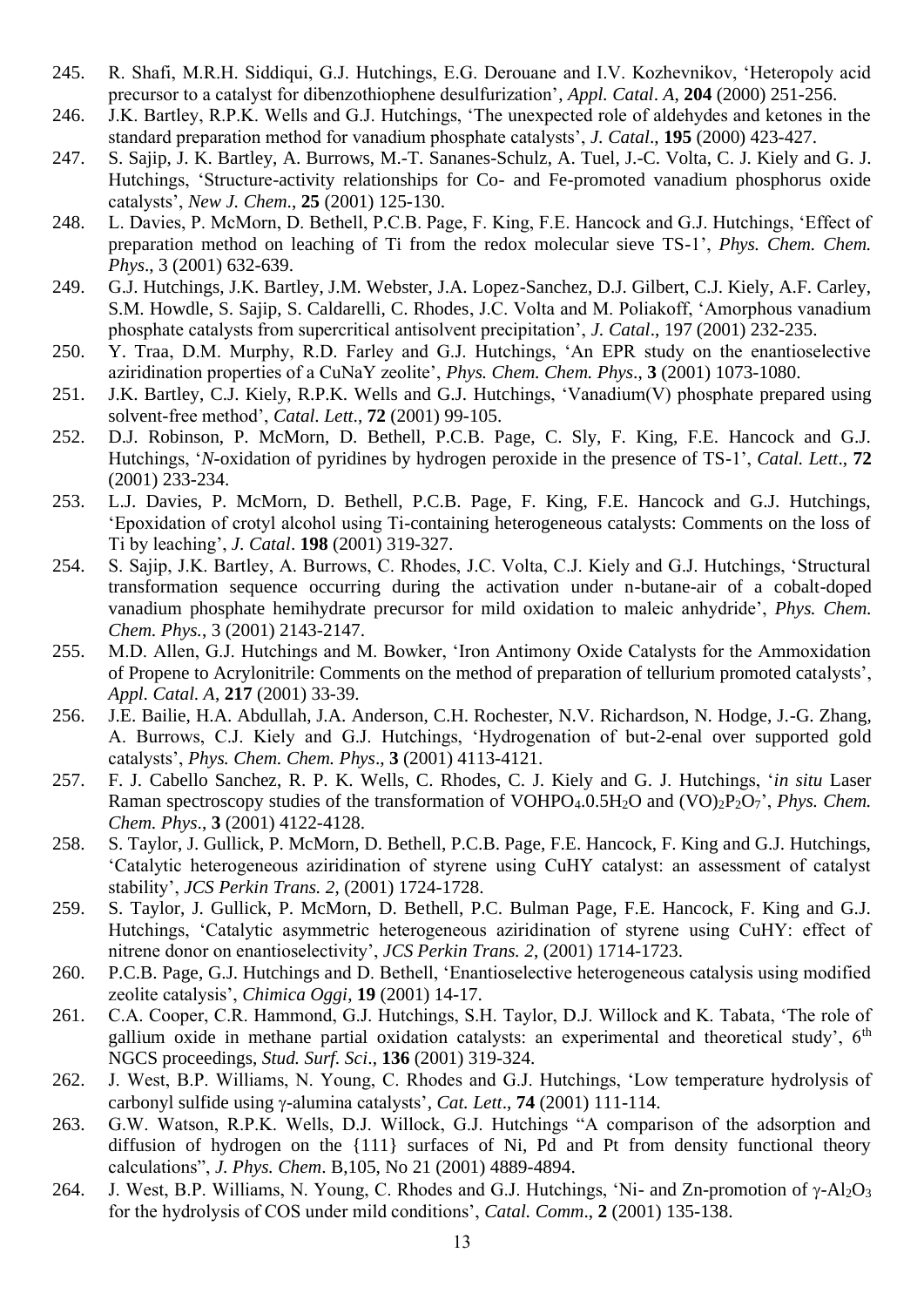- 265. J.K. Bartley, I.J. Ellison, A. Delimitis, C.J. Kiely, C. Rhodes and G.J. Hutchings, 'Comparison of vanadium phosphate catalysts derived from VOPO<sub>4</sub>.2H<sub>2</sub>O prepared from H<sub>3</sub>PO<sub>4</sub> and H<sub>4</sub>P<sub>2</sub>O<sub>7</sub>', *Phys. Chem Chem. Phys.*, **3** (2001) 4606-4613.
- 266. P. Laidlaw, D. Bethell, S.M. Brown and G.J. Hutchings, 'Benzoylation of substituted arenes using Zn- and Fe-exchanged zeolites as catalysts', *J. Mol. Cat. A*, 174 (2001) 187-191.
- 267. C.A. Cooper, C.R. Hammond, G.J. Hutchings, S.H. Taylor, D.J. Willock and K. Tabata, 'A combined experimental and theoretical approach to the study of methane activation over oxide catalysts', *Catal. Today*, **71** (2001) 3-10.
- 268. J.E. Bailie and G.J. Hutchings, 'Promotion by sulfur of Ag/ZnO catalysts for the hydrogenation of but-2-enal', *Catal. Commun.*, **2** (2001) 291-294.
- 269. M. Johns, P. Landon, A. Alderson and G.J. Hutchings, 'Decreased methane formation from the hydrogenation of carbon monoxide using zeolite/cobalt-manganese oxide composite catalysts', *Chem. Commun*., (2001) 2454-2455.
- 270. G.J. Hutchings, C. Langham, P. Piaggio, S. Taylor, P. McMorn, D.J. Willock, D. Bethell, P.C.B. Page, C. Sly, F. Hancock and F. King, 'Catalytic aziridination and epoxidation of alkenes using modified microporous and mesoporous materials', 'Supported catalysts and their application' RSC (Ed. D. Sherrington) **266** (2001) 94-103.
- 271. J. Gullick, S. Taylor, O. Kerton, P. McMorn, F. King, F.E. Hancock, D. Bethell, P.C.B. Page and G.J. Hutchings, 'Heterogeneous catalytic aziridination of styrene using transition metal-exchanged zeolite Y', *Cat. Lett*.,**75** (2001) 151-154.
- 272. S.H. Taylor, R.H. Harris, G.J. Hutchings and I. Hudson, 'The Activity, Mechanism and Water as a Promoter of Uranium Oxide Catalysts for Destruction of Volatile Organic Compounds' in "Interfacial Applications of Environmental Engineering", Marcel Dekker **108** (2002) 215-230.
- 273. J. Cabello Sanchez, J.A. Lopez-Sanchez, R.P.K. Wells, C. Rhodes and G.J. Hutchings, 'Effect of group 13 compounds and bulky organic oxygenates as structural promoters for the selective oxidation of n-butane with vanadium phosphorus oxide catalysts', *New J. Chem*., **25** (2001) 1528-1536.
- 274. D. Freeman, R.P.K. Wells and G.J. Hutchings, 'Methanol to hydrocarbons: enhanced aromatic formation using a composite Ga2O3/H-ZSM-5 catalyst', *Chem Comm*., (2001) 1754-1755.
- 275. A. Delimitis, A. Burrows, C.J. Kiely, L. Sartoni, G.J. Hutchings and J.C. Volta, 'The effect of Gadoping on the structure and performance of vanadium phosphorus oxide catalysts', *Inst. Phys. Conf. Ser.,* **168** (2001) 405.
- 276. F.J. Cabello Sanchez, J.A. Lopez-Sanchez, R.P.K. Wells, C. Rhodes, A.-Z. Isfahani and G.J. Hutchings. 'Effect of dehydration of VOPO<sub>4</sub>.2H<sub>2</sub>O on the preparation and reactivity of vanadium phosphate catalyst for the oxidation of *n*-butane', *Cat. Lett*., **77** (2001) 189-192.
- 277. P. Laidlaw, D. Bethell, S.M. Brown and G.J. Hutchings, 'Sulfonylation of substituted benzenes using Zn-exchanged zeolites', *J. Mol. Cat. A*., **178** (2002) 205-209.
- 278. D. Freeman, R.P.K. Wells and G.J. Hutchings, 'Conversion of Methanol to Hydrocarbons over Ga2O3/H-ZSM-5 and Ga2O3/WO<sup>3</sup> catalysts', *J. Catal*., **205** (2002) 358-365.
- 279. J.E. Bailie and G.J. Hutchings, 'Effect of thiophene modification on supported metal catalysts for the hydrogenation of but-2-enal', *J. Mol. Cat. A*, **177** (2002) 209-214.
- 280. R. Tanner, P. Gill, R.P.K. Wells, G. Kelly, S.D. Jackson and G.J. Hutchings, 'Aldol condensation reactions of acetone and formaldehyde over vanadium phosphate catalysts: Comments on the acidbase properties', *Phys. Chem. Chem. Phys.*, **4** (2002) 688-695.
- 281. J.A. Lopez-Sanchez, P. Collier, C. Rhodes and G.J. Hutchings, 'Acetic acid stability in the presence of oxygen over vanadium phosphate catalysts: Comments on the design of catalysts for the selective oxidation of ethane', *Appl. Catal. A*, **226** (2002) 323-327.
- 282. J. Gullick, S. Taylor, P. McMorn, D. Bethell, P.C.B. Page, F.E. Hancock, F. King and G.J. Hutchings, 'Aziridination of styrene: comparison of [*N*-(*p*-tolylsulfonyl)imino] phenliodinane and chloramine-T as nitrene donors', *J. Mol. Cat. A*, **180** (2002) 85-89.
- 283. J.S.J. Hargreaves, G.J. Hutchings, R.W. Joyner and S.H. Taylor, 'A study of the methane-deuterium exchange reaction over a range of metal oxides', *Appl. Catal. A*, **227** (2002) 191-200.
- 284. S. Golunski, R. Rajaram, N. Hodge, G.J. Hutchings and C.J. Kiely, 'Low-temperature redox activity in co-precipitated catalysts: a comparison between gold and platinum-group metals', *Catal. Today*, **72** (2002) 107-113.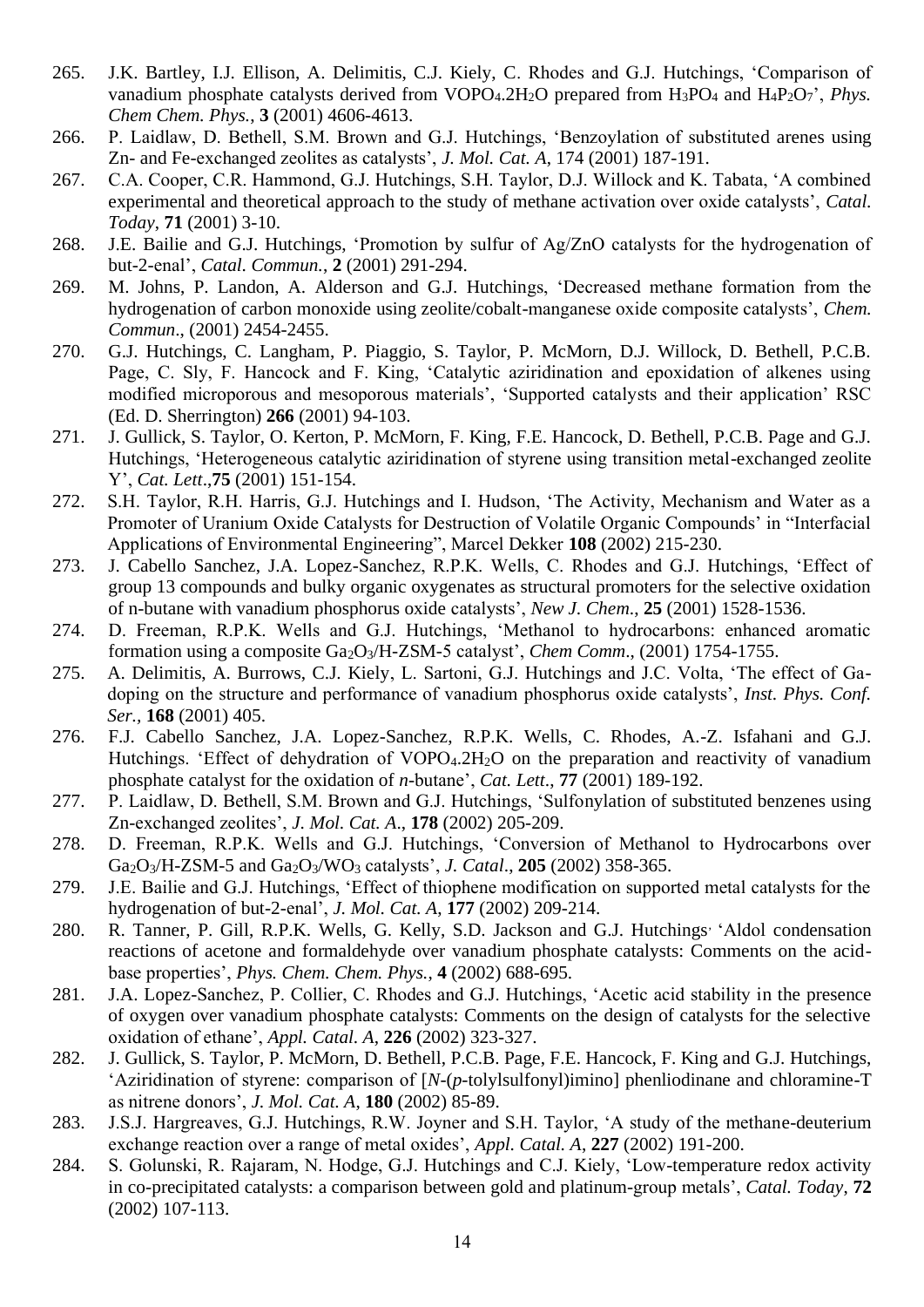- 285. N.A. Hodge, C.J. Kiely, R. Whyman, M.R.H. Siddiqui, G.J. Hutchings, Q.A. Pankhurst, F.E. Wagner, R.R. Rajaram and S.E. Golunski, 'Microstructural comparison of calcined and uncalcined gold/iron oxide catalysts for low-temperature CO oxidation', *Catal. Today*, **72** (2002) 133-144.
- 286. G.J. Hutchings, 'Gold catalysis in chemical processing', *Catal. Today*, **72** (2002) 11-17.
- 287. R.P.K. Wells, N.R. McGuire, X. Li, R.L. Jenkins, P.J. Collier, R. Whyman and G.J. Hutchings, 'The effect of water on the enantioselective hydrogenation of ethyl pyruvate and butane-2,3-dione using cinchona-modified Pt/Al2O3', *Phys. Chem. Chem. Phys*., **4** (2002) 2839-2845.
- 288. G.J. Hutchings, J.A. Lopez-Sanchez, J.K. Bartley, J.M. Webster, A. Burrows, C.J. Kiely, A.F. Carley, C. Rhodes, M. Hävecker, A. Knop-Gericke, R.W. Mayer, Robert Schlögl, J.C. Volta and M. Poliakoff, 'Amorphous Vanadium Phosphate Catalysts Prepared using Precipitation with Supercritical CO<sup>2</sup> as an Antisolvent', *J. Catal*., **208** (2002) 197-210.
- 289. J. Gullick, S. Taylor, P. McMorn, D. Bethell, P.C. Bulman-Page. F.E. Hancock, F. King and G.J. Hutchings, 'Heterogeneous aziridination of styrene using [N-(pnitrophenylsulfonyl)imino]phenyliodinane as nitrene donor: influence of the reaction parameters on yield and enantioselectivity', *J. Mol. Cat. A.* **182** (2002) 571-575.
- 290. S. Carrettin, P. McMorn, P. Johnston, K. Griffin and G.J. Hutchings, 'Selective oxidation of glycerol to glyceric acid using a gold catalyst', *Chem. Commun*., (2002) 696-697.
- 291. L.J. Schofield, O.J. Kerton, P. McMorn, D. Bethell, S. Ellwood and G.J. Hutchings, 'Oxidation of  $\alpha$ hydroxy containing monoterpenes using titanium silicate catalysts: comments on regioselectivity and the role of acidity', *J. Chem. Soc., Perkin Trans. 2*, (2002) 1475-1481.
- 292. J.A. Lopez-Sanchez, J.K. Bartley, R.P.K. Wells, C. Rhodes and G.J. Hutchings 'Preparation of high surface area vanadium phosphate catalysts using water as solvent**'**, *New J. Chem*., **26** (2002) 1613- 1618.
- 293. J.A. Lopez-Sanchez, J.K. Bartley, A. Burrows, C.J. Kiely, M. Hävecker, R. Schlögl, J.C. Volta, M. Poliakoff and G.J. Hutchings, 'Effects of cobalt additive on amorphous vanadium phosphate catalysts prepared using precipitation with supercritical CO<sub>2</sub> as an antisolvent', *New J. Chem.*, **26** (2002) 1811-1816.
- 294. L. Thomas, R. Tanner, P. Gill, R.P.K. Wells, J.E. Bailie, G. Kelly, S.D. Jackson and G.J. Hutchings, 'Aldol condensation reactions of acetone over alkali-modified vanadium phosphate catalysts', *Phys. Chem. Chem. Phys.*, **4** (2002) 4555-4560.
- 295. R.H. Harris, V.J. Boyd, G.J. Hutchings and S.H. Taylor, 'Water as a promoter of the complete oxidation of volatile organic compounds over uranium oxide catalysts', *Catal. Lett.,* **78** (2002) 369.
- 296. P. Landon, P.J. Collier, A.J. Papworth, C.J. Kiely and G.J. Hutchings, 'Direct formation of hydrogen peroxide from H2/O<sup>2</sup> using a gold catalyst', *Chem. Commun.,* (2002) 2058-2059.
- 297. C.J. Kiely, M.A. Edwards, D.M. Whittle, C. Rhodes and G.J. Hutchings, 'Microstructural studies of the chromia stabilised iron oxide water gas shift catalyst', *Microscopy Microanal.*, **8** (2002) 1390- 1391.
- 298. D.M. Whittle, A.A. Mirzaei, J.S.J. Hargreaves, R.W. Joyner, C.J. Kiely, S.H. Taylor and G.J. Hutchings, 'Co-precipitated copper zinc oxide catalysts for ambient temperature carbon monoxide oxidation: effect of precipitate ageing on catalyst activity', *Phys. Chem. Chem. Phys.*, **4** (2002) 5915- 5920.
- 299. C. Rhodes, B.P. Williams, F. King and G.J. Hutchings, 'Promotion of  $Fe<sub>3</sub>O<sub>4</sub>/Cr<sub>2</sub>O<sub>3</sub>$  High Temperature Water Gas Shift Catalyst', *Cat. Comm*., **3** (2002) 381-384.
- 300. L.J. Schofield, O.J. Kerton, P. McMorn, D. Bethell, S. Ellwood and G.J. Hutchings, 'Shape selective oxidation using titanium silicates: epoxidation of dihydromyrcene and the model compounds 2 methyl-2-pentene and 3-methykl-1-pentene', *J. Chem. Soc., Perkin Trans. 2*, (2002) 2064-2971.
- 301. M.A. Edwards, D.M. Whittle, C. Rhodes, A.M. Ward, D. Rohan, M.D. Shannon, G.J. Hutchings and C.J. Kiely, 'Microstructural studies of the copper promoted iron oxide/chromia water-gas shift catalyst', *Phys. Chem. Chem. Phys.*, **4** (2002) 3902-3908.
- 302. A.A. Mirzaei, H.R. Shaterian, R.W. Joyner, M. Stockenhuber, S.H. Taylor and G.J. Hutchings, 'Ambient temperature carbon monoxide oxidation using copper manganese oxide catalysts: effect of residual Na<sup>+</sup> acting as catalyst poison', *Catal. Comm*., **4** (2003) 17-20.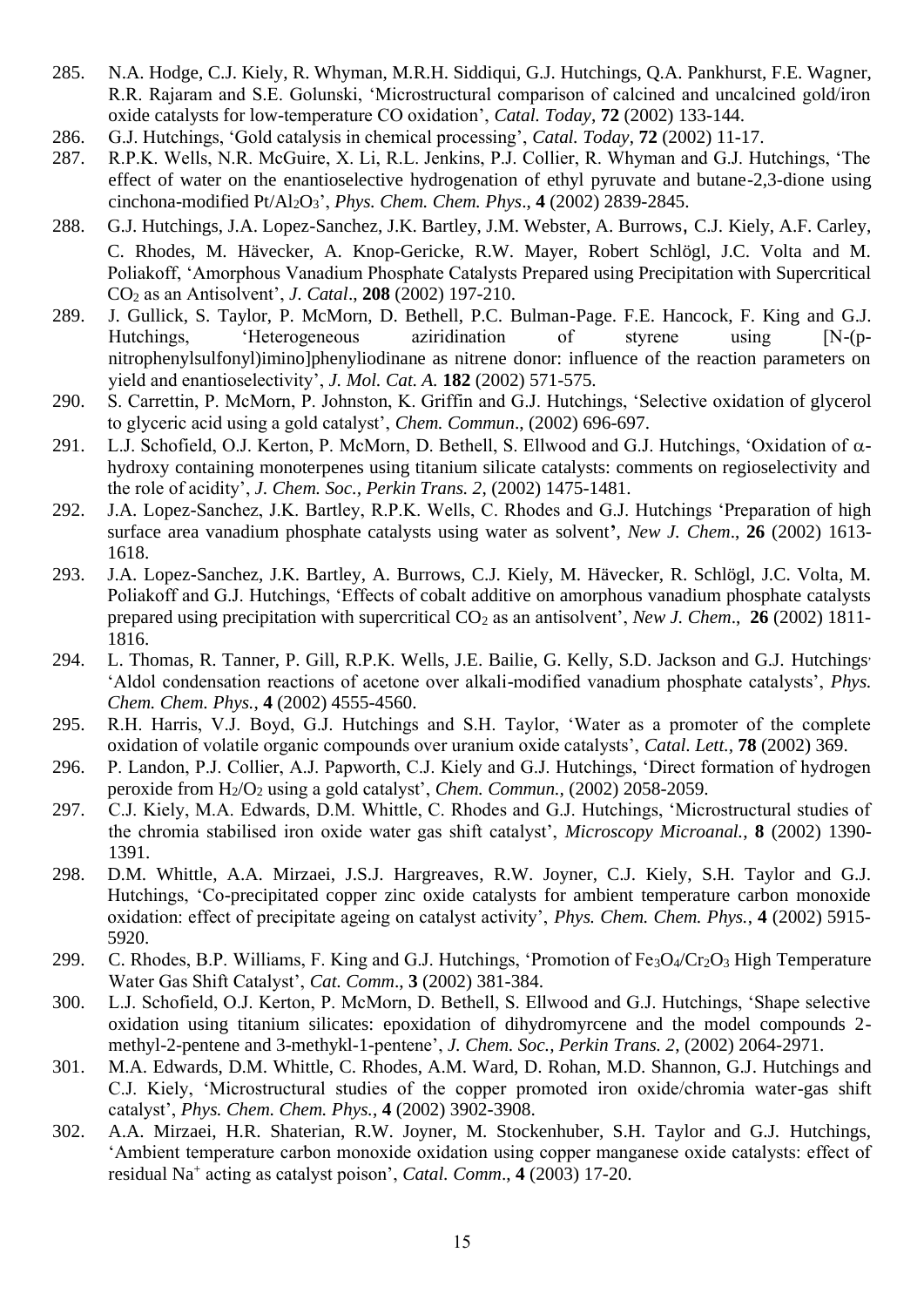- 303. P. Landon, P. J. Collier, D. Chadwick, A. J. Papworth, A. Burrows, C. J. Kiely, and G. J. Hutchings, 'Direct synthesis of hydrogen peroxide from H<sup>2</sup> and O<sup>2</sup> using Pd and Au catalysts', *Phys. Chem. Chem. Phys.*, **5** (2003) 1917-1923.
- 304. S. Carrettin, P. McMorn, P. Johnston, K. Griffin, C.J. Kiely and G.J. Hutchings, 'Oxidation of glycerol using supported Pt, Pd and Au catalysts', *Phys. Chem. Chem. Phys.*, **5** (2003) 1329-1336.
- 305. B. Thomas, B.P. Williams, N. Young, C. Rhodes and G.J. Hutchings, 'Ambient temperature hydrolysis of carbonyl sulfide using  $\gamma$ -alumina catalysts: effect of calcination temperature and alkali doping*, Catal. Lett*., **86** (2003) 201-205.
- 306. C. Rhodes and G. J. Hutchings 'Studies of the role of the copper promoter in the iron oxide/chromia high temperature water gas shift catalyst', *Phys. Chem. Chem. Phys.*, **5** (2003) 2719-2723.
- 307. A.A. Mirzaei, H.R. Shaterian, S.H. Taylor and G.J. Hutchings, 'Co-precipitated copper zinc oxide catalysts for ambient temperature carbon monoxide oxidation: effect of precipitate aging atmosphere on catalyst activity', *Catal. Lett*., **87** (2003) 103-108.
- 308. M. von Arx, N. Dummer, D. J. Willock, S. H. Taylor, R. P.K. Wells, P. B. Wells and G. J. Hutchings, 'Observation of high enantioselectivity for the gas phase hydrogenation of methyl pyruvate using supported Pt catalysts pre-modified with cinchonidine', *Chem. Commun*., (2003) 1926-1927.
- 309. J.A. Lopez-Sanchez, L. Griesel, J.K. Bartley, R.P.K. Wells, A. Liskowski, D. Su, R. Schlögl, J.-C. Volta and G.J. Hutchings, 'High temperature preparation of vanadium phosphate catalysts using water as solvent', *Phys. Chem. Chem. Phys.*, **5** (2003) 3525-3533.
- 310. J.K. Bartley, J.A. Lopez-Sanchez and G.J. Hutchings, 'Preparation of vanadium phosphate catalysts using water as solvent', *Catal. Today.*, **81** (2003) 197-203.
- 311. M. von Arx and G. J. Hutchings, 'New molecularly modified noble metal catalysts for gas phase hydrogenation reactions', *New J. Chem.*, **27** (2003) 1367-1370.
- 312. X. Li, R. P.K. Wells, P. B. Wells and G. J. Hutchings, 'New insights into the relationship between conversion and enantioselectivity for the asymmetric hydrogenation of alkyl pyruvate' *J. Catal*., **221** (2003) 653-656.
- 313. Y. Wan, P. McMorn, F. E. Hancock and G. J. Hutchings, 'Heterogeneous enantioselective synthesis of a dihydropyran using Cu-exchanged microporous and mesoporous materials modified by bis(oxazoline)', *Catal. Lett*., **91** (2003) 145-148.
- 314. S. H. Taylor, G. J. Hutchings and A. A. Mirzaei, 'The preparation and activity of copper zinc oxide catalysts for ambient temperature carbon monoxide oxidation', *Catal. Today*, **84** (2003) 113-119.
- 315. S.H. Taylor, G.J. Hutchings, M.-L. Palacio and D.F. Lee, 'The partial oxidation of propane to formaldehyde using uranium mixed oxide catalysts', *Catal. Today*, **81** (2003) 171-178.
- 316. J. Gullick, S. Taylor, D. Ryan, P. McMorn, M. Coogan, D. Bethell, P. C. Bulman Page, F. E. Hancock, F. King and G. J. Hutchings, 'Observation of the enhancement in enantioselectivity with conversion for the aziridination of styrene using copper bis(oxazoline) complexes', *Chem. Commun*., (2003) 2808-2809.
- 317. C. Hammond, G. J. Hutchings, D. J. Willock and S. H. Taylor, 'A study of methane activation by modified gallium- and zinc-based catalysts', *Res. Chem. Intermed*., (2003)
- 318. S. Taylor, J. Gullick, N. Galea, P. McMorn, D. Bethell, P. C. Bulman Page, F. E. Hancock, F. King and G. J. Hutchings, 'Catalytic asymmetric heterogeneous aziridination using CuHY/bis(oxazoline): effect of reaction conditions on enantioselectivity', *Topics Catal*., **25** (2003) 81-88.
- 319. X. Li, R.P.K. Wells, P.B. Wells and G.J. Hutchings, 'Premodification of Pt/γ-Al2O<sup>3</sup> with cinchonidine for the enantioselective hydrogenation of ethyl pyruvate: effect of premodification conditions on reaction rate and enantioselection, *Catal. Lett.*, **89** (2003) 163-167.
- 320. S. Taylor, J. Gullick, P. McMorn, D. Bethell, P. C. Bulman Page, F. E. Hancock, F. King and G. J. Hutchings, 'Catalytic asymmetric heterogeneous aziridinationof styrene using CuHY/bis(oxazoline): comments on the factors controlling enantioselectivity', *Topics Catal*., **24** (2003) 43-50.
- 321. M. Johns, P. Collier, M. S. Spencer, A. Alderson and G. J. Hutchings, "Combined steam reforming of methane and Fischer-Tropsch synthesis for the formation of hydrocarbons: A proof of concept study", *Catal. Letts*, **90** (2003) 187-194.
- 322. B. Zhang, S. H. Taylor and G. J. Hutchings, 'Synthesis of methyl mercaptan and thiophene from CO/H<sub>2</sub>/H<sub>2</sub>S using  $\alpha$ -Al<sub>2</sub>O<sub>3</sub>', *Catal. Letts.*, **91** (2003) 181-183.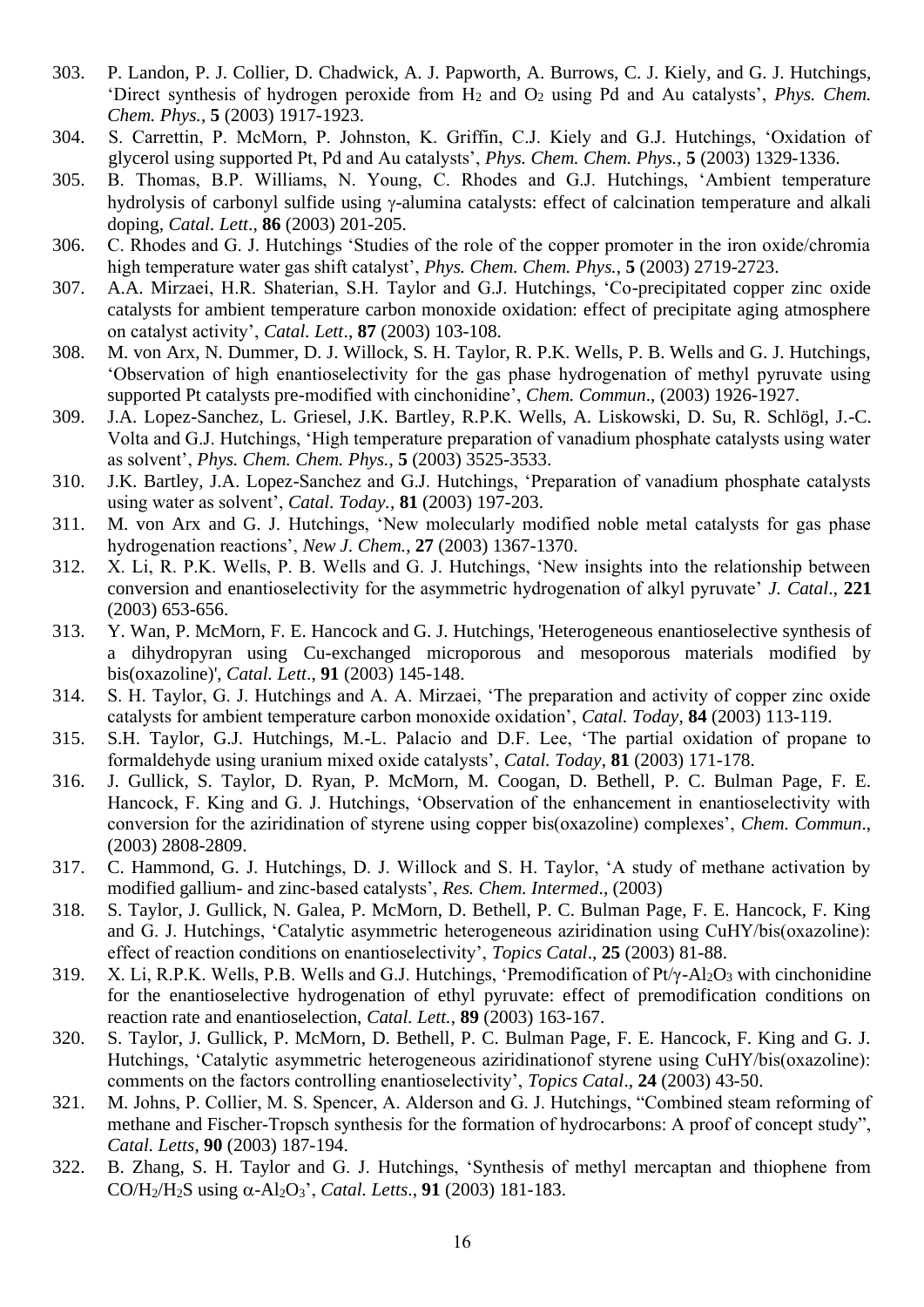- 323. B. Zhang, S. H. Taylor and G. J. Hutchings, 'Catalytic synthesis of methanethiol from  $CO/H<sub>2</sub>/H<sub>2</sub>S$ mixtures using  $\alpha$ -Al<sub>2</sub>O<sub>3</sub>, *New J. Chem.* **28** (2004) 471-476.
- 324. S. Carrettin, P. McMorn, P. Johnston, K. Griffin, C.J. Kiely, G.A. Attard and G.J. Hutchings, 'Oxidation of glycerol using supported Au catalysts' *Topics Catal.* **27**, (2004) 131-136.
- 325. M. Hävecker, R.W. Mayer, A. Knop-Gericke, H. Bluhm, E. Kleimenov, A. Liskowski, D. Su, R. Follath, F.G. Requejo, D.R. Ogletree, M. Salmeron, J.A. Lopez-Sanchez, J.K. Bartley, G.J. Hutchings and R. Schlögl, '*In situ* investigation of the nature of the active surface of a vanadyl pyrophosphate catalyst during *n*-butane oxidation to maleic anhydride', *J. Phys. Chem. B*, **107** (2003) 4587-4596.
- 326. X. Li, R.P.K. Wells, P.B. Wells and G.J. Hutchings, 'New insights into the relationship between conversion and enantioselectivity for the asymmetric hydrogenation of alkyl pyruvate' *J. Catal.,* **221** (2004) 653-656.
- 327. N. A. Caplan, F. E. Hancock, P.C. Bulman-Page and G. J. Hutchings, 'Heterogeneous Enantioselective Catalysed Carbonyl- and Imino-ene Reactions using Copper bis(oxazoline) Zeolite Y' *Angew. Chem. Int. Ed.,* **43** (2004) 1685-1688.
- 328. X. Li, N. Dummer, R. Jenkins, R.P.K. Wells, P.B. Wells, D.J. Willock, S.H. Taylor, P. Johnston and G.J. Hutchings, 'Enantioselective hydrogenation using cinchona-modified  $Pt/\gamma$ -Al<sub>2</sub>O<sub>3</sub> catalysts: comparison of the reaction of ethyl pyruvate and buta-2,3-dione, *Catal. Lett.,* **96** (2004) 147-151.
- 330. B. Solsona, G.J. Hutchings, T 'Garcia and S. H. Taylor, 'Improvement in the catalytic performance of CuMnO<sup>x</sup> catalysts for CO oxidation by the addition of Au' *New J. Chem*., **28** (2004) 708-711.
- 331. J. Gullick, D. Ryan, P. McMorn, D. Bethell, F. King, F.E. Hancock, and G.J. Hutchings, "Catalytic asymmetric heterogeneous aziridination of styrene using Cu2+-exchanged zeolite Y: effect of the counter-cation on enantioselectivity and on the reaction profile" *New J. Chem*. **28** (2004) 1470-1478.
- 332. D. Ryan, P. McMorn, D. Bethell, and G.J. Hutchings, "Catalytic asymmetric heterogeneous aziridination of styrene derivatives using bis(oxazoline)-modified  $Cu^{2+}$ -exchanged zeolite Y" Org. *Biomol. Chem*. **2** (2004) 3566-3572.
- 333. L. Griesel, J.K. Bartley, R.P.K. Wells, and G.J. Hutchings, "Preparation of vanadium phosphate catalysts from VOPO<sub>4</sub>.2H<sub>2</sub>O: effect of VOPO<sub>4</sub>.2H<sub>2</sub>O preparation on catalyst performance" J. Molec. Cat. A: Chemical **220** (2004) 113-119.
- 334. L. Sartoni, J.K. Bartley, R.P.K. Wells, C.J. Kiely, J.C. Volta, and G.J. Hutchings, "Promotion of vanadium phosphate catalysts using gallium compounds: effect of low Ga/V molar ratios" J. Molec. Cat. A: Chemical **220** (2004) 85-92.
- 335. N. Song, C. Rhodes, D.W. Johnson, and G.J. Hutchings, "Comments on the characterisation of oxidation catalysts using TPR/TPO" *Catal. Lett*. **102** (2005) 271-279.
- 336. B.E. Solsona, M. Conte, Y. Cong, A.F. Carley, and G.J. Hutchings, " Unexpected promotion of Au/TiO<sup>2</sup> by nitrate for CO oxidation." *Chem. Comm*. (2005) 2351-2353.
- 337. E.L. Jeffery, R.K. Mann, G.J. Hutchings, S.H. Taylor, and D.J. Willock, "A density functional theory study of the adsorption of acetone to the (111) surface of Pt: Implications for hydrogenation catalysis" *Catal. Today* **105** (2005) 85-92.
- 338. O.J. Kerton, P. McMorn, D. Bethell, F. King, F.E. Hancock, A. Burrows, C.J. Kiely, S. Ellwood, and G.J. Hutchings, "Effect of structure of the redox molecular sieve TS-1 on the oxidation of phenol, crotyl alcohol and norbornylene. *Phys. Chem. Chem. Phys.* **7** (2005), 2671-2678.
- 339. D.I. Enache, G.J. Hutchings, S.H. Taylor, R. Natividad, S. Raymahasay, J.M. Winterbottom, and H.E. Stitt, "Experimental Evaluation of a Three-Phase Downflow Capillary Reactor" *Ind. Eng. Chem. Res*. **44** (2005) 6295-6303.
- 340. Y.-J. Xu, P. Landon, D.I. Enache, A.F. Carley, M.W. Roberts, and G.J. Hutchings, "Selective conversion of cyclohexane to cyclohexanol and cyclohexanone using a gold catalyst under mild conditions" *Catal. Lett*. **101** (2005) 175-179.
- 341 P. Landon, J. Ferguson, B.E. Solsona, T. Garcia, A.F. Carley, A.A. Herzing, C.J. Kiely, S.E. Golunski, and G.J. Hutchings, "Selective oxidation of CO in the presence of  $H_2$ ,  $H_2O$  and  $CO_2$  via gold for use in fuel cells" *Chem. Comm*. (2005) 3385-3387.
- 342 W.-S. Dong, J.K. Bartley, N. Song, and G.J. Hutchings, "Synthesis and Characterisation of Vanadyl Hydrogen Phosphite Hydrate" *Chem. Mat*. **17** (2005) 2757-2764.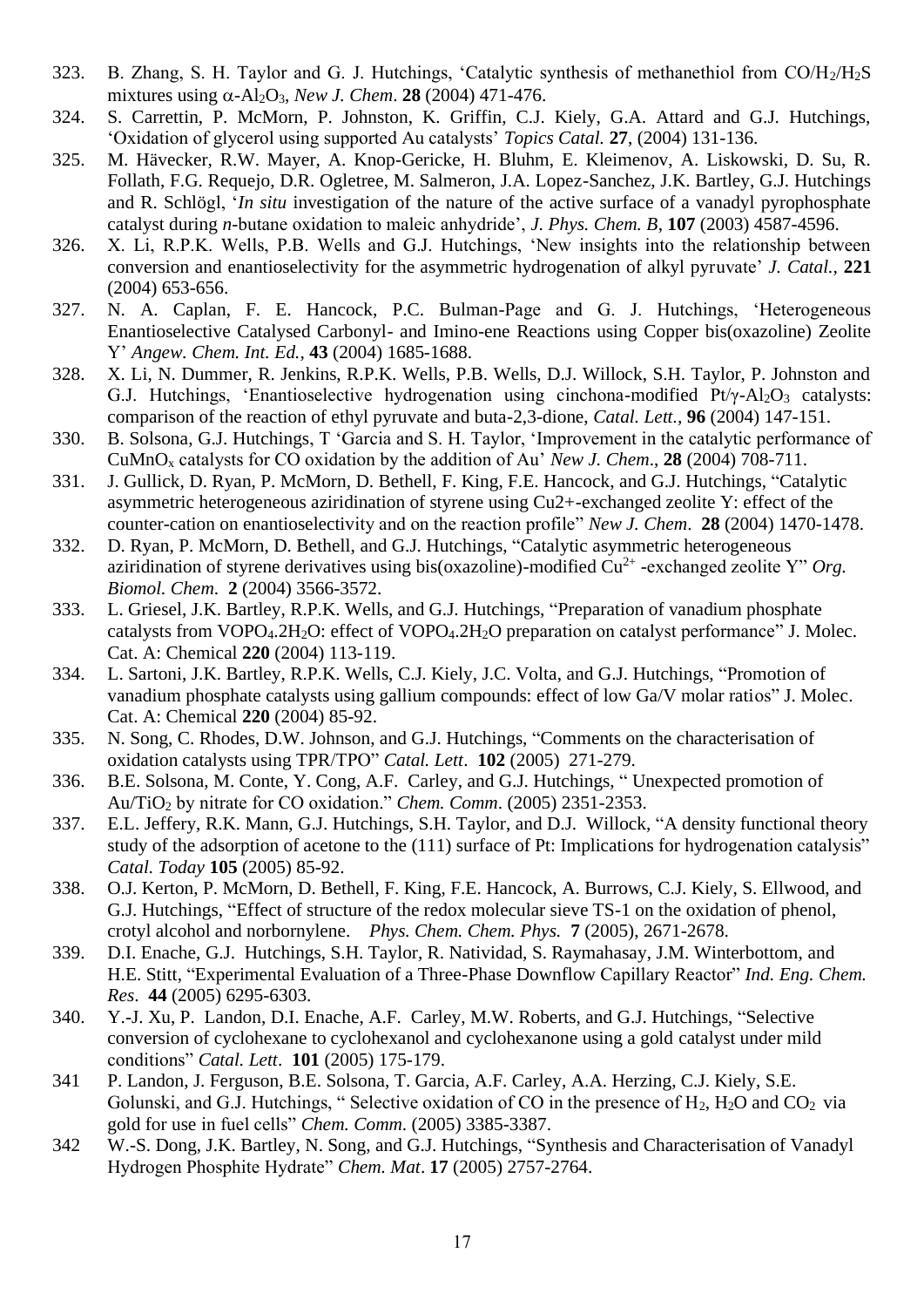- 343. R.L. Jenkins, P. McMorn, and G.J. Hutchings, "Continuous stable enantioselective hydrogenation of alkyl pyruvate esters using pre-modified cinchonidine platinum catalysts" *Cat. Lett.* **100** (2005) 255- 258.
- 344. R. Tanner, D.I. Enache, R.P.K. Wells, G. Kelly, J. Casci, and G.J. Hutchings, "Comments on the use of 2-methylbut-3-yn-2-ol decomposition as a probe reaction for the potential reactivity Mg-Al hydrotalcites as base catalysts" *Cat. Lett* **100** (2005) 259-265.
- 345. L. Griesel, J.K. Bartley, R.P.K. Wells, and G.J. Hutchings, "Preparation of vanadium phosphate catalyst precursors using a high pressure method" *Cat. Today,* **99** (2005) 131-136.
- 346 Y. Zhao, A. Mpela, D.I. Enache, S.H. Taylor, D. Hildebrandt, D. Glasser, and G.J. Hutchings and M.S. Scurrell, "Study of carbon monoxide hydrogenation over Au supported on zinc oxide catalysts" *Prepr. A.C.S., Div. Petr. Chem*. **50** (2005) 206-207.
- 347 M.D. Hughes, Y.-J. Xu,; P. Jenkins, P. McMorn, P.Landon, D.I. Enache, A.F. Carley, G.A. Attard, G.J. Hutchings, F. King, E.H. Stitt, P. Johnston, K. Griffin and C.J. Kiely, "Tunable gold catalysts for selective hydrocarbon oxidation under mild conditions", *Nature* 437 (2005) 1132-1135.
- 348. L. Sartoni, J.K. Bartley, R.P.K. Wells, A. Delimitis, A. Burrows, C.J. Kiely, J.C. Volta and G.J. Hutchings, "Unexpected enhanced activity catalysts for butane oxidation using mixtures derived from VOHPO4.0.5H2O and AlPO4**",** *J. Mat. Chem*. **15** (2005) 4295-4297.
- 349. W.S. Dong, J.K. Bartley, F. Girgsdies, R. Schlögl, and G.J. Hutchings, "The hydration and transformation of vanadyl pyrophosphate," *J. Mat. Chem*. **15** (2005) 4147-4153.
- 350. D.I. Enache, D.W. Knight, and G.J. Hutchings, "Solvent-free Oxidation of Primary Alcohols to Aldehydes using Supported Gold Catalysts," Catal. Lett. **103** (2005) 43-52.
- 351. N.J. Colston, R.P.K. Wells, P.B. Wells and G.J. Hutchings, "Unexpected Inversion in Enantioselectivity in the Hydrogenation N-acetyl Dehydrophenylalanine Methyl Ester using Cinchona-Modified Pd/Al2O<sup>3</sup> catalyst," *Catal. Lett*. **103** (2005) 117-120.
- 352. H. Huang, N. Young, B.P. Williams, S.H. Taylor and G.J. Hutchings, "COS Hydrolysis Using Zincpromoted Alumina Catalysts," *Catal. Lett*. **104** (2005) 17-21.
- 353. W.S. Dong, J.K. Bartley, N.F. Dummer, F. Girgsdies, D. Su, R. Schlögl, J.C. Volta and G.J. Hutchings, "Reaction of vanadium phosphates with alcohols at elevated temperature and pressure," *J. Mat. Chem*. **15** (2005) 3214-3220.
- 354. D.I. Enache, G.J. Hutchings, S.H. Taylor and H.E. Stitt, "The hydrogenation of isophorone to trimethyl cyclohexanone using the downflow single capillary reactor," *Catal. Today* **105** (2005) 569- 573.
- 355 N. Song, C. Rhodes, D.W. Johnson, and G.J. Hutchings, "Comments on the characterisation of oxidation catalysts using TPR/TPO" *Catal. Lett*. **102** (2005) 271-279.
- 356 G.J. Hutchings, "Catalysis by gold" *Cat. Today* **100** (2005) 55-61.
- 357 E.L. Jeffery, R.K. Mann, G.J. Hutchings, S.H. Taylor, and D.J. Willock, "A density functional theory study of the adsorption of acetone to the (111) surface of Pt: Implications for hydrogenation catalysis" *Catal. Today* **105** (2005) 85-92.
- 358 O.J. Kerton, P. McMorn, D. Bethell, F. King, F.E. Hancock, A. Burrows, C.J. Kiely, S. Ellwood, and G.J. Hutchings, "Effect of structure of the redox molecular sieve TS-1 on the oxidation of phenol, crotyl alcohol and norbornylene. *Phys. Chem. Chem. Phys.* **7** (2005), 2671-2678.
- 359 D.I. Enache, G.J. Hutchings, S.H. Taylor, R. Natividad, S. Raymahasay, J.M. Winterbottom, and H.E. Stitt, "Experimental Evaluation of a Three-Phase Downflow Capillary Reactor" *Ind. Eng. Chem. Res*. **44** (2005) 6295-6303.
- 360 Y.-J. Xu, P. Landon, D.I. Enache, A.F. Carley, M.W. Roberts, and G.J. Hutchings, "Selective conversion of cyclohexane to cyclohexanol and cyclohexanone using a gold catalyst under mild conditions" *Catal. Lett*. **101** (2005) 175-179.
- 361 J.K. Edwards, B.E. Solsona, P. Landon, A.F. Carley, A. Herzing, C.J. Kiely and G.J. Hutchings, "Direct synthesis of hydrogen peroxide from H<sub>2</sub> and O<sub>2</sub> using TiO<sub>2</sub>-supported Au-Pd catalysts", *J. Catal.* **236** (2005) 69-79
- 362 N.X. Song, C. Rhodes, J.K. Bartley, S.H. Taylor, D. Chadwick, G.J. Hutchings, "Oxidation of isobutene to methacrolein using bismuth molybdate catalysts: Comparision of operation in periodic and continuous feed mode", *J. Catal.* **236** (2005) 282-291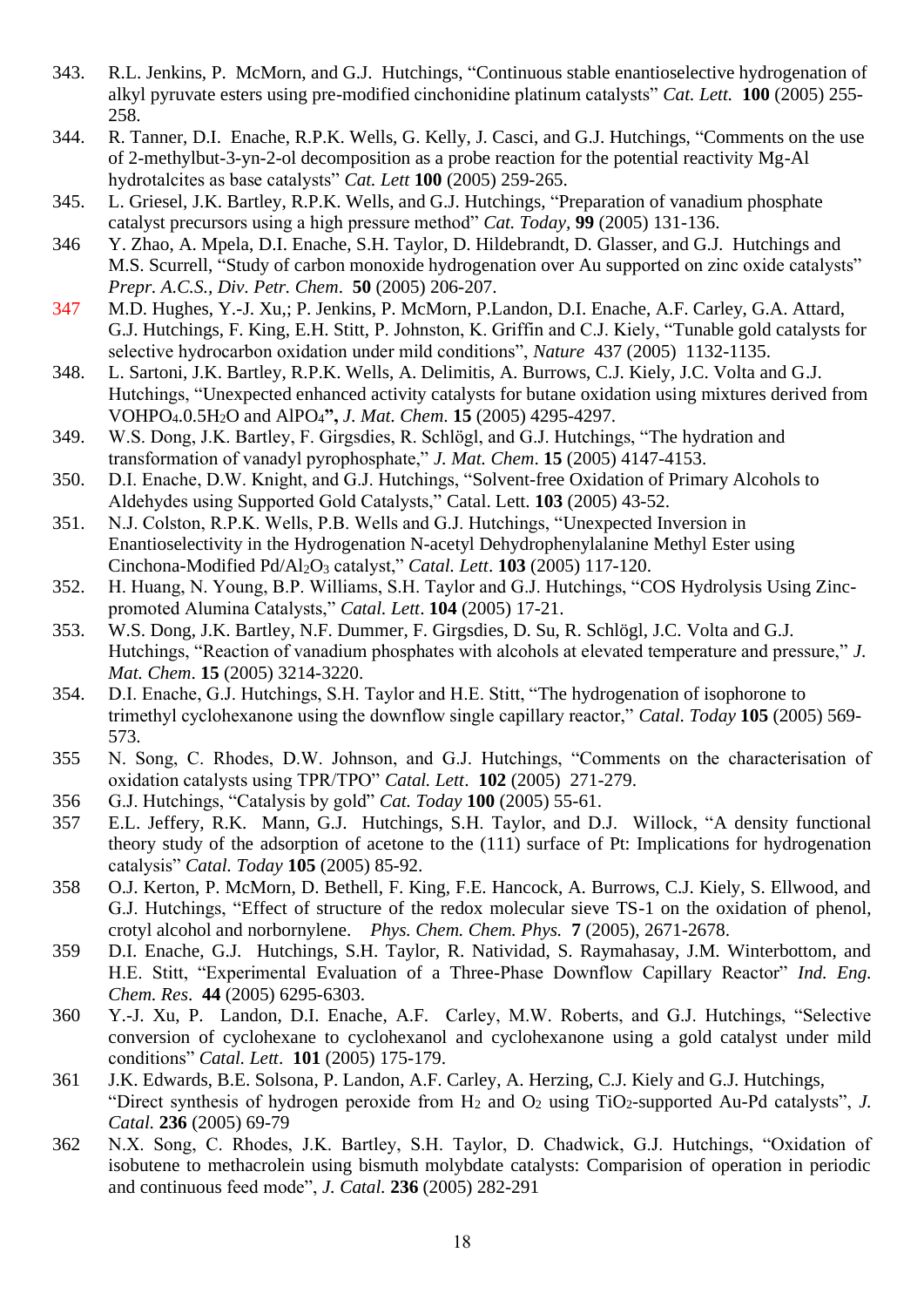- 363 D.I Enache, J. K. Edwards, P. Landon, B. Solsona-Espriu, A. F. Carley, A. A. Herzing, M. Watanabe, C. J. Kiely, D. W. Knight and G. J. Hutchings, "Solvent-free oxidation of primary alcohols to aldehydes using titania-supported gold-palladium catalysts", *Science*, **311** (2006) 362-365.
- 364 G.J. Hutchings, M.S. Hall, A.F. Carley, P. Landon, B.E. Solsona, C.J. Kiely, A. Herzing, M. Mckee, J.A. Moulijn, A. Overweg, J.C. Fierro-Gonzalez, J. Guzman and B.C. Gates, "Role of gold cations in the oxidation of carbon monoxide catalyzed by iron oxide-supported gold" *J. Catal*., **242** (2006) 71- 81.
- 365 F. Girgsdies, W.-S Dong, J. K. Bartley, G. J. Hutchings, R. Schloegl and T. Ressler, "The crystal structure of -VOPO4" *Solid State Sci.* **8** (2006) 807-812.
- 366 R. Coquet, G.J. Hutchings, S.H. Taylor and D.J. Willock, "Calculations on the adsorption of Au to MgO surfaces using SIESTA" *J. Mat. Chem.* 16 (2006) 1978-1988.
- 367 G. Li, J.K. Edwards, A.F. Carley and G.J. Hutchings, "Direct synthesis of hydrogen peroxide from H<sup>2</sup> and O<sup>2</sup> using zeolite-supported Au catalysts" *Catal. Today* **114** (2006) 369-371.
- 368 N.J. Coulston, R.P.K. Wells, P.B. Wells and G.J. Hutchings "Enantioselective hydrogenation of Nacetyl dehydrophenylalanine methyl ester using cinchonine-modified Pd/TiO<sub>2</sub> catalysts" *Catal. Today* 114 (2006) 353-356.
- 369 B.E. Solsona, J.K. Edwards, P. Landon, A.F. Carley, A. Herzing, C.J. Kiely and G.J. Hutchings, "Direct Synthesis of Hydrogen Peroxide from  $H_2$  and  $O_2$  Using  $Al_2O_3$  Supported Au-Pd Catalysts" *Chem. Mater.* **18** (2006), 2689-2695.
- 370 G.J. Hutchings, S. Carrettin, P. McMorn, P. Jenkins, G.A. Attard, P. Johnston, K. Griffin and C.J. Kiely, "Cyclic voltammetry as a potential predictive method for supported nanocrystalline gold catalysts for oxidation in aqueous media" *ACS Symp. Ser.* **921** (2006), (Feedstocks for the Future), 82-98.
- 371 Y. H. Taufiq-Yap, A. R. M. Hasbi, M. Z Hussein, G. J. Hutchings, J.K. Bartley and N.F. Dummer, "Synthesis of vanadium phosphate catalysts by hydrothermal method for selective oxidation of nbutane to maleic anhydride" *Catal. Lett*. **106** (2006) 177-181.
- 372 N. Song, Z. Xuan, J.K. Bartley, S.H. Taylor, D. Chadwick and G.J. Hutchings, "Oxidation of Butane to Maleic Anhydride using Vanadium Phosphate Catalysts: Comparison of Operation in Aerobic and Anaerobic Conditions using a Gas-gas Periodic Flow Reactor" *Catal. Lett*. **106** (2006) 127-131.
- 373 P. Landon, J. Ferguson, B.E. Solsona, T. Garcia, S. Al-Sayari, A.F. Carley, A. Herzing, C.J. Kiely, M. Makkee, J.A. Moulijn, A. Overweg, S.E. Golunski and G.J. Hutchings, "Selective oxidation of CO in the presence of H<sub>2</sub>, H<sub>2</sub>O and CO<sub>2</sub> utilising  $Au/\alpha$ -Fe<sub>2</sub>O<sub>3</sub> catalysts for use in fuel cells" *J. Mat. Chem.* **16** (2006) 199-208.
- 374 M. Conte, G. Budroni, J. K. Bartley, S. H. Taylor, A. F. Carley, A. Schmidt, D. M. Murphy, F. Girgsdies, T. Ressler, R. Schlögl, and G. J. Hutchings "Chemically Induced Fast Solid State Transitions of ω-VOPO<sup>4</sup> in Vanadium Phosphate Catalysts", *Science*, **313** (2006) 1270-1273.
- 375 G.J Hutchings, S. Carretin, P. Landon, J.K. Edwards, D. Enache, D.W. Knight, Y.J. Xu and A.F. Carley, "New approaches to designing selective oxidation catalysts: Au/C a versatile catalyst" *Topics Catal.,* **38** (2006) 223-230.
- 376 G. Li, D.I. Enache, J.K. Edwards, A.F. Carley, D.W. Knight and G.J. Hutchings, "Solvent-free oxidation of benzyl alcohol with oxygen using zeolite-supported Au and Au-Pd catalysts" *Cat. Lett.,*  **110** (2006) 7-13.
- 377 R.L. Jenkins, N. Dummer, X.B. Li, S.M. Bawaked, P. McMorn, R.P.K. Wells, A. Burrows, C.J. Kiely and G.J. Hutchings, "Unexpected inversion of enantioselectivity during the hydrogenation of ethyl pyruvate using hydroquinine and hydroquinidine modified Pt/Al2O3" *Catal. Lett,* 110 (2006) 135-138.
- 378 Y.H. Taufiq-Yap, C.K. Goh, G.J. Hutchings, N Dummer and J.K. Bartley, "Effects of mechanochemical treatment to the vanadium phosphate catalysts derived from VOPO<sub>4</sub>.2H<sub>2</sub>O" *J. Molec. Catal., A,* **260** (2006) 24-31.
- 379 L. Sartoni, A. Delimitis, J.K. Bartley, A. Burrows, H. Roussel, J.M. Herrman, J.C. Volta, C.J. Kiely and G.J. Hutchings, "Gallium-doped VPO catalysts for the oxidation of n-butane to maleic anhydride", *J. Mater. Chem.,* **16** (2006) 4348-4360.
- 380 N. J. Coulston, E.L. Jeffery, R.P.K. Wells, P. McMorn, P.B. Wells, D.J. Willock and G.J. Hutchings, "Enantioselective hydrogenation of N-acetyl dehydrophenylalanine methyl ester using cinchoninemodified Pd/Al2O<sup>3</sup> catalysts", *J. Catal.,* **243** (2006) 360-367.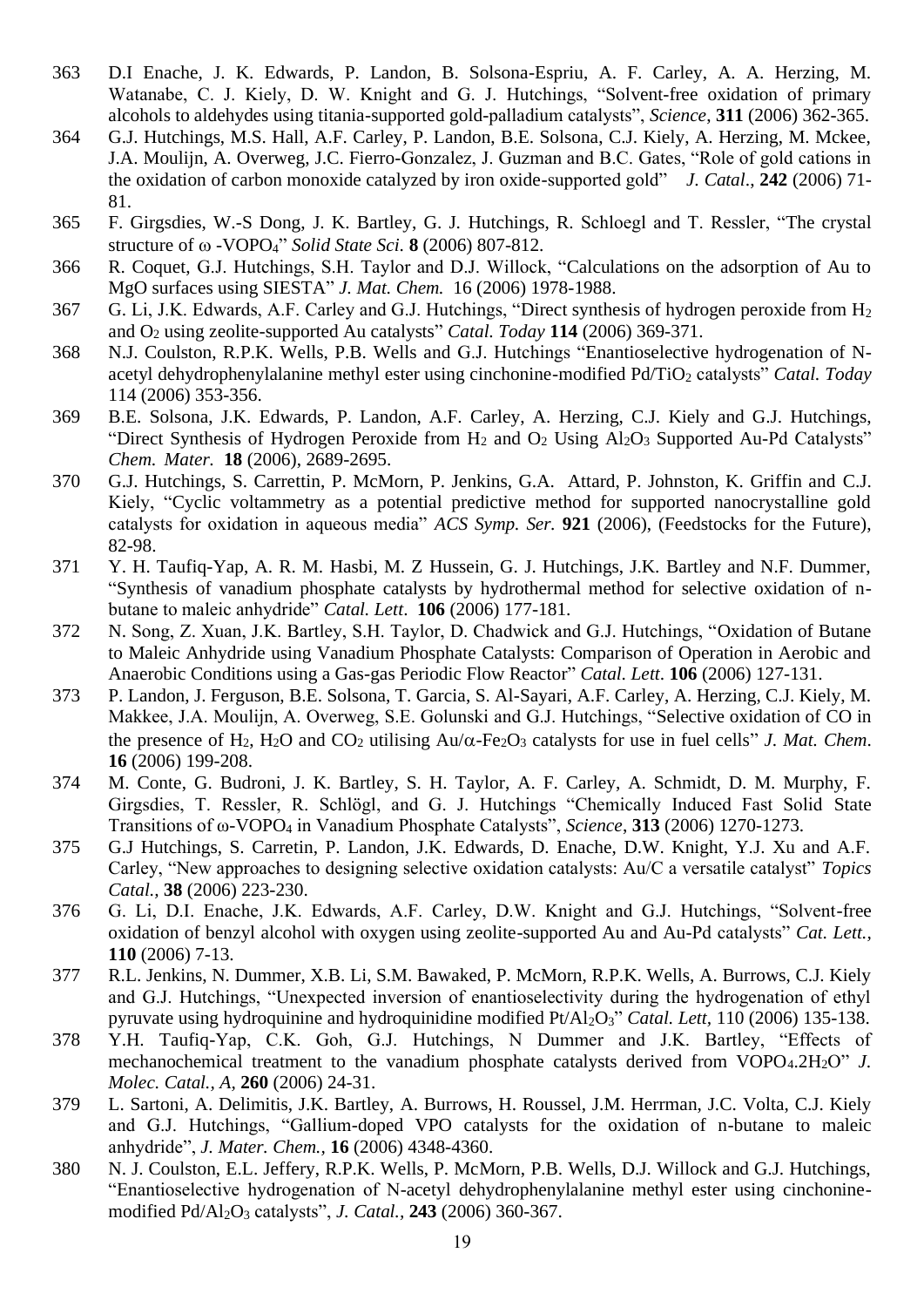- 381 N. F. Dummer, R. Jenkins, X.B. Li, S.M. Bawaked, P. McMorn, A. Burrows, C.J. Kiely, R.P.K. Wells, D.J. Willock and G.J. Hutchings, "Inversion of enantioselectivity for the hydrogenation of ethyl pyruvate in the gas-phase over Pt/SiO<sub>2</sub> modified with derivatives of hydroquinidine", *J. Catal.*, **243** (2006) 165-170.
- 382 B. E. Solsona, T. Garcia, C. Jones, S.H. Taylor, A.F. Carley and G.J. Hutchings, "Supported gold catalysts for the total oxidation of alkanes and carbon monoxide", *Appl. Catal., A,* **312** (2006) 67-76.
- 383 G. Li, J.K. Edwards, A.F. Carley and G.J. Hutchings, "Direct synthesis of hydrogen peroxide from H<sup>2</sup> and O<sup>2</sup> and in situ oxidation using zeolite-supported catalysts", *Cat. Comm.,* **8** (2007) 247-250.
- 384 S. Al-Sayari, A.F. Carley, S.H. Taylor and G.J. Hutchings, "Au/ZnO and Au/Fe<sub>2</sub>O<sub>3</sub> catalysts for CO oxidation at ambient temperature: comments on the effect of synthesis conditions on the preparation of high activity catalysts prepared by coprecipitation" *Top. Catal.,* **44** (2007) 123-128.
- 385 K. Jalama, N.J. Coville, D. Hildebrandt, D. Glasser, L.L. Jewell, J.A. Anderson, S.H. Taylor, D. Enache and G.J. Hutchings, "Effect of the addition of Au on  $Co/TiO<sub>2</sub>$  catalyst for the -Tropsch reaction", *Top. Catal.,* **44** (2007) 129-136.
- 386 N. Dimitratos, J.A. Lopez-Sanchez, D. Morgan, A.F. Carley, L. Prati and G.J. Hutchings, "Solvent free liquid phase oxidation of benzyl alcohol using Au supported catalysts prepared using a sol immobilization technique", *Catal. Today,* **122** (2007) 317-324.
- 387 G. Li, J.K. Edwards, A.F. Carley and G.J. Hutchings, "Direct synthesis of hydrogen peroxide from H<sup>2</sup> and O<sup>2</sup> using zeolite-supported Au-Pd catalysts", *Catal. Today,* **122** (2007) 361-364.
- 388 J.K. Edwards, A. Thomas, B.E. Solsona, P. Landon, A.F. Carley and G.J. Hutchings, "Comparison of supports for the direct synthesis of hydrogen peroxide from H<sub>2</sub> and O<sub>2</sub> using Au-Pd catalysts", *Catal. Today,* **122** (2007) 397-402.
- 389 D. I Enache, D. Barker, J.K. Edwards, S.H. Taylor, D.W. Knight, A.F. Carley and G.J. Hutchings, "Solvent-free oxidation of benzyl alcohol using titanic-supported gold-palladium catalysts: Effect of Au-Pd ratio on catalytic performance", *Catal. Today,* **122** (2007) 407-411.
- 390 J.K. Edwards, P. Landon, A.F. Carley and G.J. Hutchings, "Nanocrystalline gold and gold-palladium as effective catalysts for selective oxidation" *J. Mater. Res.,* **22** (2007) 831-837.
- 391 Z.-R. Tang, J. K. Edwards, J. K. Bartley, S. H. Taylor, A. F. Carley, A. A. Herzing, C. J. Kiely, G. J. Hutchings, "Nanocrystalline cerium oxide produced by supercritical antisolvent precipitation as a support for high-activity gold catalysts", *J. Catal.,* **249** (2007) 208-219.
- 392 C. J. Kiely, A. A. Herzing, M. Watanabe, J. K. Edwards, D.I. Enache and G. J. Hutchings, "Aberration Corrected Analytical Electron Microscopy of Supported Bimetallic Catalysts", *Microscopy and Microanalysis*, **13** (2007) 864-865.
- 393 A.A.Herzing, Z- R.Tang, J.K.Edwards, D.I.Enache, J.K.Bartley, S.H.Taylor, A.F.Carley, C.J.Kiely and G.J.Hutchings, "Improved Performance Of Au-based Catalysts Using Novel Oxide Supports," *Microscopy and Microanalysis*, **13** (2007) 102-103.
- 394 D.I. Enache, W. Thiam, D. Dumas, S. Ellwood, G.J. Hutchings, S.H. Taylor, S. Hawker, E.H. Stitt, "Intensification of the solvent-free catalytic hydroformylation of cyclododecatriene: Comparison of a Stirred batch reactor and a heat-exchange reactor" *Catal. Today,* **128** (2007) 18-25
- 395 D.I.Enache, G.J.Hutchings, S.H.Taylor, S.Raymahasay, J.M.Winterbottom, M.D.Mantle, A.J.Sederman, L.F.Gladden, C.Chatwin, K.T.Symonds, E.H.Stitt, "Multiphase hydrogenation of resorcinol in structured and heat exchange reactor systems influence of the catalyst and the reactor configuration" *Catal. Today* **128** (2007) 26-35
- 396 A. Mpela, D. Hildebrandt, D. Glasser, M.S. Scurrell, G.J. Hutchings, "Low-pressure methanol/dimethylether synthesis from syngas on gold-based catalysts" *Gold Bulletin,* **40** (2007) 219- 224
- 397 M.Conte, A.F. Carley, C. Heirene, D.J. Willock, P. Johnston, A.A. Herzing, C.J. Kiely, G.J.Hutchings, "Hydrochlorination of acetylene using a supported gold catalyst: A study of the reaction mechanism", *J. Catal*, **250** (2007) 231-239
- 398 M. Conte, T. Davies, A.F. Carley, A.A. Herzing, C.J. Kiely, G. J. Hutchings, "Selective formation of chloroethane by the hydrohydrochlorination of ethane using zinc catalysts", *J. Catal.,* **252** (2007) 23- 29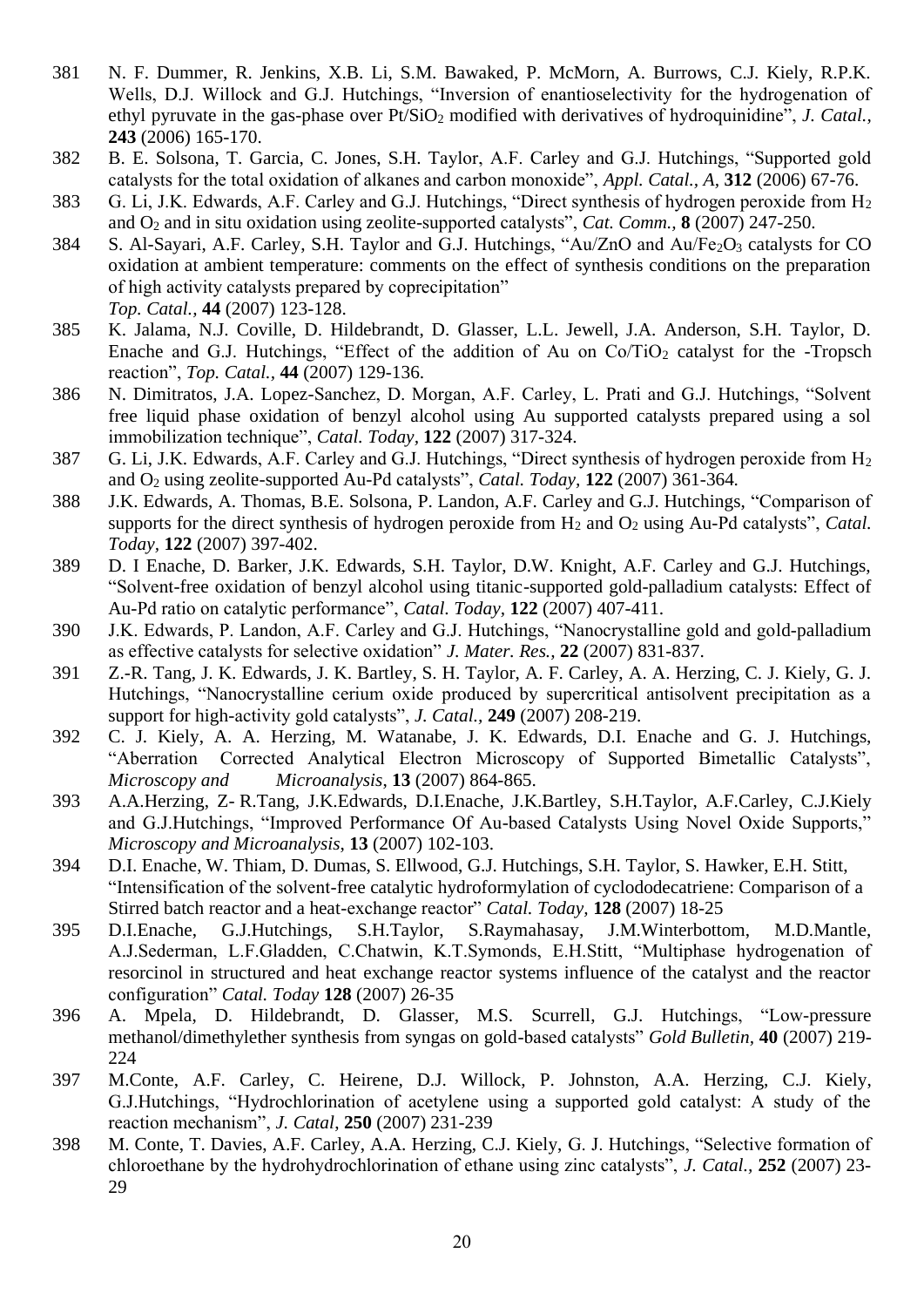- 399 A. A. Herzing, M. Watanabe, J. K. Edwards, M. Conte, Z.i-R. Tang, G. J. Hutchings and C. J. Kiely, "Energy dispersive X-ray spectroscopy of bimetallic nanoparticles in an aberration corrected scanning transmission electron microscope" *Faraday Disc.,* **138** (2008) 337-351.
- 400 J. K. Edwards, A. F. Carley, A. A. Herzing, C. J. Kiely and G. J. Hutchings, "Direct synthesis of hydrogen peroxide from H<sup>2</sup> and O<sup>2</sup> using supported Au–Pd catalysts", *Faraday Disc.* 138 (2008) 225- 229.
- 401 A.A. Herzing, A.F. Carley, J.K. Edwards, G.J. Hutchings and C.J. Kiely, "Microstructural development and catalytic performance of Au-Pd nanoparticles on  $Al_2O_3$  supports: The effect of heat treatment temperature and atmosphere" *Chem. Mater.* **20** (2008) 1492-1501
- 402 C.K. Goh, Y.H. Taufiq-Yap, G.J. Hutchings, N.K. Dummer and J. Baitley, "Influence of Bi-Fe additive on properties of vanadium phosphate catalysts for n-butane oxidation to maleic anhydride" *Catal. Today,* **131** (2008) 408-412
- 403 G.J. Hutchings, "Nanocrystallne gold and gold palladium alloy catalysts for chemical synthesis" *Chem. Comm*., **10** (2008) 1148-1164
- 404 C. Jones, S.H. Taylor, A. Burrows, M.J. Crudace, C.J. Kiely and G.J. Hutchings, "Cobalt promoted copper manganese oxide catalysts for ambient temperature carbon monoxide oxidation" *Chem. Comm.,* **14** (2008) 1707-1709
- 405 J.A. Lopez-Sanchez, N. Dimitratos, P. Miedziak, E. Ntainjua, J.K. Edwards, D. Morgan, A.F. Carley, R.Tiruvalam, C.J. Kiely and G.J. Hutchings, "Au-Pd supported nanocrystals prepared by a sol immobilisation technique for selective chemical synthesis" *Phys. Chem. Chem. Phys.,* **10** (2008) 1921-1930
- 406 J.K. Edwards, A. Thomas, A.F. Carley, A.A. Herzing, C.J. Kiely and G.J. Hutchings, "Au-Pd supported nanocrystals as catalysts for the direct synthesis of hydrogen peroxide from  $H_2$  and  $O_2$ " *Green Chem.,* **10** (2008) 388-394
- 407 C. L. Xu, J.K. Bartley, D.I. Enache, D.W. Knight, M. Lunn, M. Lok and G.J. Hutchings, "On the synthesis of beta-keto-1,3-dithianes from conjugated ynones catalyzed by magnesium oxide" *Tetrahdron Lett.,* **49** (2008) 2454-2456
- 408 M. Conte, A.F. Carley, G. Attard, A.A. Herzing, C.J. Kiely and G. J. Hutchings, "Hydrochlorination of acetylene using supported bimetallic Au-based catalysts" *J. Catal.,* **257** (2008) 190-198
- 409 G.J. Hutchings, "Reactions of alkynes using heterogeneous and homogeneous cationic gold catalysts" *Top. Catal.,* **48** (2008) 55-59
- 410 M. Conte, A.F. Carley and G.J. Hutchings, "Reactivation of a carbon-supported gold catalyst for the hydrochlorination of acetylene" *Catal. Lett.,* **124** (2008) 165-167
- 411 A.A. Herzing, C.J. Kiely, A.F. Carley, P. Landon and G.J. Hutchings, "Identification of active gold nanoclusters on iron oxide supports for CO oxidation", *Science*, **321** (2008) 1331-1335
- 412 N. N. Edwin, J.K. Edwards, A.F. Carley, J.A. Lopez-Sanchez, J.A. Moulijn, A.A. Herzing, C.J. Kiely and G.J. Hutchings, "The role of the support in achieving high selectivity in the direct formation of hydrogen peroxide" *Green Chem.*, **10** (2008) 1162-1169
- 413 G. J. Hutchings, "Nanocrystalline gold and gold palladium alloy oxidation catalysts: a personal reflection on the nature of the active sites" *Dalton Trans.*, **41** (2008) 5523-5536
- 414 G. J. Hutchings, "Supported gold and gold palladium catalysts for selective chemical synthesis" *Catal. Today*, **138** (2008) 9-14
- 415 M. Sankar, N. Dimitratos, D.W. Knight, A.F. Carley, R. Tiruvalem, C.J. Kiely, D. Thomas and G.J. Hutchings, "Oxidation of Glyercol of Glycolate by using Supported Gold and Palladium Nanoparticles" *ChemSusChem,* **2** (2009) 1145-1151
- 416 J.K. Edwards, B. Solsona and E.N. Ntainjua, A.F. Carley, A.A. Herzing, C.J. Kiely and G. J. Hutchings, "Switching Off Hydrogen Peroxide Hydrogenation in the Direct Synthesis Process" *Science,* **323** (2009) 1037-1041
- 417 418 N. Dimitratos, J.A. Lopez-Sanchez and G. J. Hutchings, "Green Catalysis with Alternative Feedstocks" *Top. Catal.,* **52** (2009) 258-268
- 418 G.J. Hutchings, "Catalyst Synthesis Using Supercritical Carbon Dioxide: A Green Route to High Activity Materials" *Top. Catal.*, **52** (2009) 982-987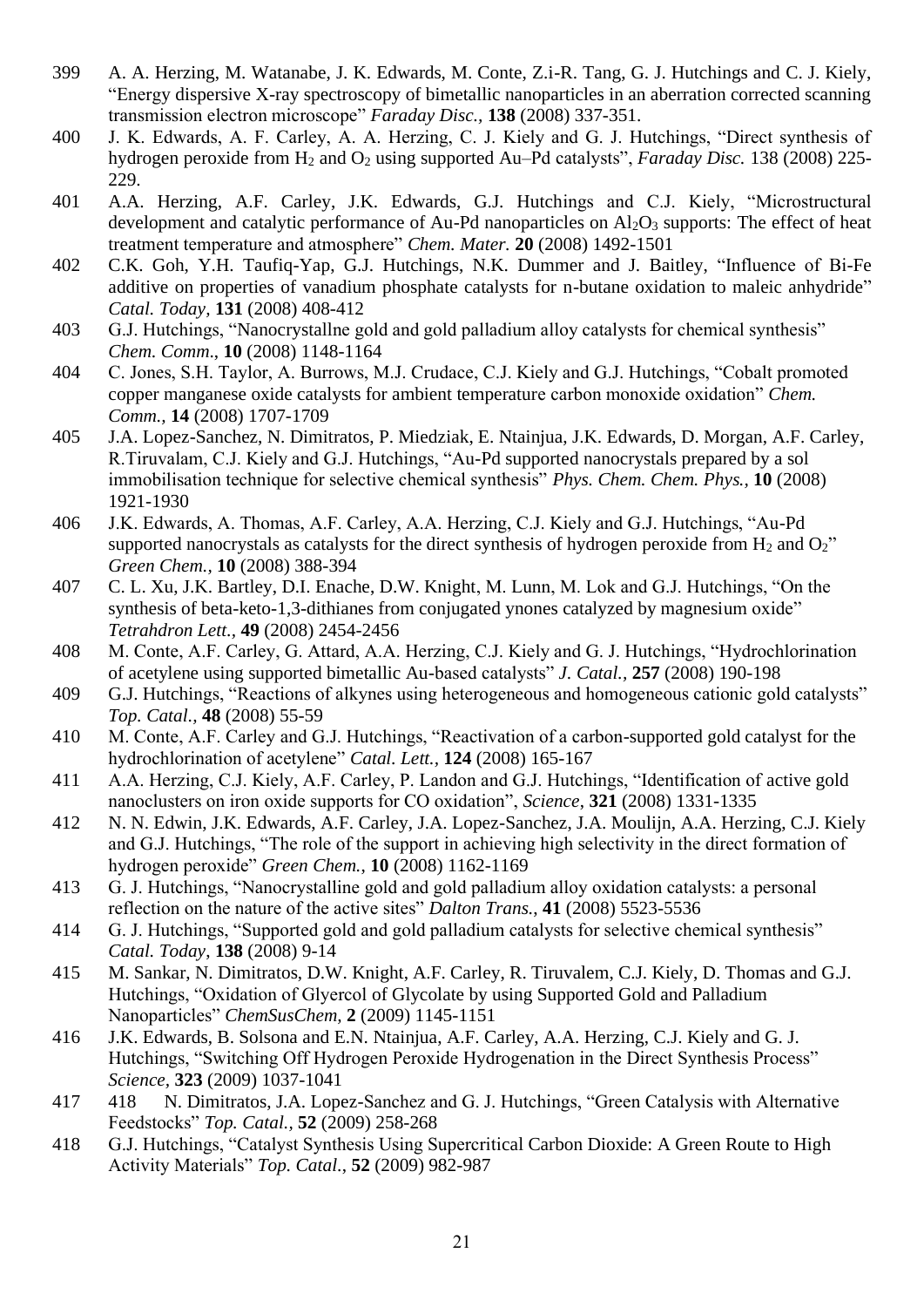- 419 C. Jones, K.J. Cole, S.H. Taylor, M.J. Crudace and G. J. Hutchings, "Copper manganese oxide catalysts for ambient temperature carbon monoxide oxidation: Effect of calcination on activity" *J. Molec. Catal. A-Chem.,* **305** (2009) 121-124
- 420 Y.H. Taufiq-Yap, C.K. Goh, G.J. Hutchings, N. Dummer and J. Bartley, "Dependence of n-Butane Activation on Active Site of Vanadium Phosphate Catalysts" *Catal. Lett.,* **130** (2009) 327-334
- 421 N. Dimitratos, J.A. Lopez-Sanchez, D. Morgan, A.F. Carley, R. Tiruvalam, C.K. Kiely, D. Bethell and G.J. Hutchings, "Solvent-free oxidation of benzyl alcohol using Au-Pd catalysts prepared by sol immobilization" *Phys. Chem. Chem. Phys,* **11** (2009) 5142-5153
- 422 N. Dimitratos, J.A. Lopez-Sanchez, J.M. Anthonykutty, G. Brett, A.F. Carley, R.C. Tiruvalam, A.A. Herzing, C.J. Kiely, D.W. Knight and G.J. Hutchings, "Oxidation of glycerol using gold-palladium alloy-supported nanocrystals" *Phys. Chem. Chem. Phys,* **11** (2009) 4952-4961
- 423 S. Bawaked, N.F. Dummer, N. Dimitratros, D. Bethell, Q. He, C.J. Kiely and G.J. Hutchings, "Solvent-free selective expoxidation of cyclooctene using supported gold catalysts" *Green Chem.,* **11** (2009) 1037-1044
- 424 N.N. Edwin, M. Piccinini, J.C.A. Pritchard, J.K. Edwards, A.F. Carley, J.A. Moulijn and G.J. Hutchings, "Effect of Halide and Acid Additives on the Direct Synthesis of Hydrogen Peroxide using Supported Gold-Palladium Catalysts" *ChemSusChem,* **2** (2009) 575-580
- 425 S.D. Pollington, D.I. Enache, P. Landon, S. Meenakshisundaram, N. Dimitratos, A. Wagland, G.J. Hutchings and E.H. Stitt, "Enhanced selective glycerol oxidation in multiphase structured reactors" *Catal. Today,* **145** (2009) 169-175
- 426 N. Dimitratos, J.A. Lopez-Sanchez, S. Meenakshisundaram, J.M. Anthonykutty, G. Brett, A.F. Carley, S.H. Taylor, D.W. Knight and G.J. Hutchings, "Selective formation of lactate by oxidation of 1,2-propanediol using gold palladium alloy supported nanocrystals" *Green Chem.,* **11** (2009) 1209- 1216
- 427 A.F. Lee, S.F.J. Hackett, G. J. Hutchings, S. Lizzit, J. Naughton and K. Wilson, "In situ X-ray studies of crotyl alcohol selective oxidation over Au/Pd(111) surface alloys" *Catal. Today,* **145** (2009) 251- 257
- 428 B. Solsona, T. Garcia, G.J. Hutchings, S.H. Taylor and M. Makkee, "TAP reactor study of the deep oxidation of propane using cobalt oxide and gold-containing cobalt oxide catalysts" *Appl. Catal. A-General,* **365** (2009) 222-230
- 429 J.K. Edwards, E. Ntainjua, A.F. Carley, A.A. Herzing, C.J. Kiely and G.J. Hutchings, "Direct Synthesis of H<sub>2</sub>O<sub>2</sub> from H<sub>2</sub> and O<sub>2</sub> over Gold, Palladium, and Gold-Palladium Catalysts Supported on Acid-Pretreated TiO2" *Angew. Chem.-Int. Ed.,* **48** (2009) 8512-8515
- 430 P.J. Miedziak, Z.R. Tang, T.E. Davies, D.I Enache, J.K. Bartley, A.F. Carley, A.A. Herzing, C.J. Taylor and G.J. Hutchings, "Ceria prepared using supercritical antisolvent precipitation: a green support for gold-palladium nanoparticles for the selective catalytic oxidation of alcohols" *J. Mater. Chem.,* **19** (2009) 8619-8627
- 431 G. J. Hutchings "Metal-Cluster Catalysts" *Nature Chem.,* **2** (2010) 1005-1006
- 432 S. Meenakshisundaram, E. Nowicka, P.J. Miedziak, G.L. Brett, R.L. Jenkins, N. Dimitratos, S.H. Taylor, D.W. Knight, D. Bethell and G.J. Hutchings, "Oxidation of alcohols using supported gold and gold-palladium nanoparticles" *Faraday Disc.,* **145** (2010) 341-356.
- 433 C. L. Xu, D. I. Enache, R. Lloyd, D. W. Knight, J. K. Bartley and G. J. Hutchings, ["MgO Catalysed](http://apps.isiknowledge.com/full_record.do?product=UA&search_mode=GeneralSearch&qid=1&SID=S1Af3jh7MlFjBdO3GlK&page=1&doc=1&colname=WOS)  [Triglyceride Transesterification for Biodiesel Synthesis"](http://apps.isiknowledge.com/full_record.do?product=UA&search_mode=GeneralSearch&qid=1&SID=S1Af3jh7MlFjBdO3GlK&page=1&doc=1&colname=WOS) *Catal. Lett.* **138** (2010) 1-7
- 434 U. Sithamparappillai, J. L. Nuño, N. F. Dummer, W. Weng, C. J. Kiely, J. K. Bartley and G. J. Hutchings ["Effect on the structure and morphology of vanadium phosphates of the addition of alkanes](http://apps.isiknowledge.com/full_record.do?product=UA&search_mode=GeneralSearch&qid=1&SID=S1Af3jh7MlFjBdO3GlK&page=1&doc=2&colname=WOS)  [during the alcohol reduction of VOPO](http://apps.isiknowledge.com/full_record.do?product=UA&search_mode=GeneralSearch&qid=1&SID=S1Af3jh7MlFjBdO3GlK&page=1&doc=2&colname=WOS)4.2H2O" *J. Mater. Chem.,* **20** (2010) 5310-5318.
- 435 Y. L Taufiq-Yap, K.L. Theam, G.J. Hutchings, N. F. Dummer and J. K. Bartley, ["The Effect of Cr,](http://apps.isiknowledge.com/full_record.do?product=UA&search_mode=GeneralSearch&qid=1&SID=S1Af3jh7MlFjBdO3GlK&page=1&doc=3&colname=WOS)  [Ni, Fe, and Mn Dopants on the Performance of Hydrothermal Synthesized Vanadium Phosphate](http://apps.isiknowledge.com/full_record.do?product=UA&search_mode=GeneralSearch&qid=1&SID=S1Af3jh7MlFjBdO3GlK&page=1&doc=3&colname=WOS) [Catalysts for n-Butane Oxidation"](http://apps.isiknowledge.com/full_record.do?product=UA&search_mode=GeneralSearch&qid=1&SID=S1Af3jh7MlFjBdO3GlK&page=1&doc=3&colname=WOS) *Petr. Sci. Technol.* **28** (2010) 997-1012.
- 436 J. C Pritchard, Q. He, E. N. Ntainjua, M. Piccinini, J. K. Edwards, A. A. Herzing, A. F. Carley, J. A. Moulijn, C. J. Kiely and G. J. Hutchings ["The effect of catalyst preparation method on the](http://apps.isiknowledge.com/full_record.do?product=UA&search_mode=GeneralSearch&qid=1&SID=S1Af3jh7MlFjBdO3GlK&page=1&doc=4&colname=WOS)  [performance of supported Au-Pd catalysts for the direct synthesis of hydrogen peroxide"](http://apps.isiknowledge.com/full_record.do?product=UA&search_mode=GeneralSearch&qid=1&SID=S1Af3jh7MlFjBdO3GlK&page=1&doc=4&colname=WOS) *Green Chem.,* **12** (2010) 915-921.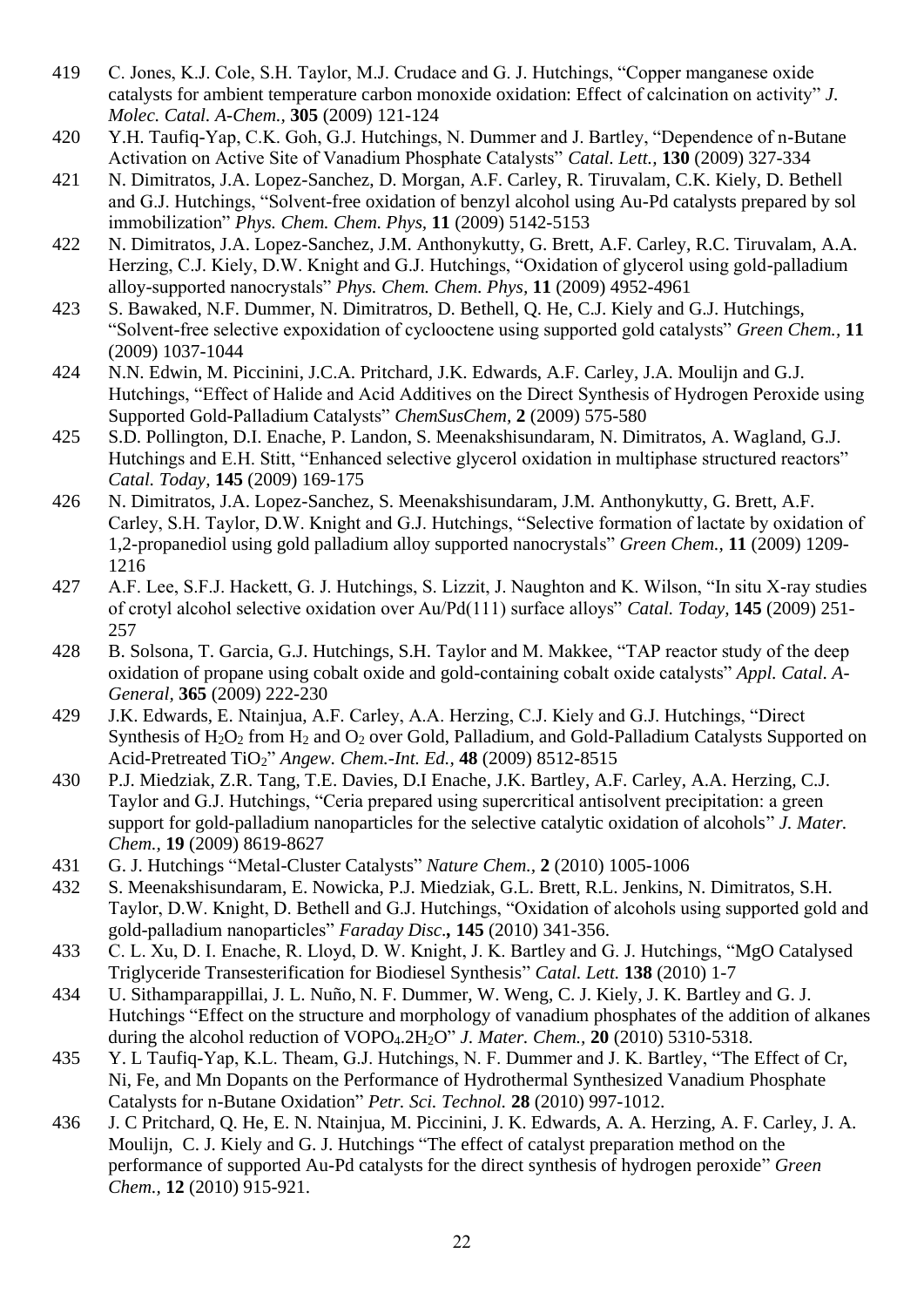- 437 R. Al Otaibi, W. H. Weng, J. K. Bartley, N. F. Dummer, C. J. Kiely and G. J. Hutchings, ["Vanadium](http://apps.isiknowledge.com/full_record.do?product=UA&search_mode=GeneralSearch&qid=1&SID=S1Af3jh7MlFjBdO3GlK&page=1&doc=5&colname=WOS)  [Phosphate Oxide Seeds and Their Influence on the Formation of Vanadium Phosphate Catalyst](http://apps.isiknowledge.com/full_record.do?product=UA&search_mode=GeneralSearch&qid=1&SID=S1Af3jh7MlFjBdO3GlK&page=1&doc=5&colname=WOS)  [Precursors"](http://apps.isiknowledge.com/full_record.do?product=UA&search_mode=GeneralSearch&qid=1&SID=S1Af3jh7MlFjBdO3GlK&page=1&doc=5&colname=WOS) *ChemCatChem*, **2** (2010) 443-452.
- 438 G. J. Hutchings ["Dealloying Shows the Way to New Catalysts"](http://apps.isiknowledge.com/full_record.do?product=UA&search_mode=GeneralSearch&qid=1&SID=S1Af3jh7MlFjBdO3GlK&page=1&doc=6&colname=WOS) *ChemSusChem* **3** (2010) 429-430.
- 439 N. F. Dummer, W. H. Weng, C. Kiely, A. F. Carley, J. K. Bartley, C. J. Kiely, and G. J. Hutchings ["Structural evolution and catalytic performance of DuPont VPO/SiO](http://apps.isiknowledge.com/full_record.do?product=UA&search_mode=GeneralSearch&qid=1&SID=S1Af3jh7MlFjBdO3GlK&page=1&doc=7&colname=WOS)<sup>2</sup> materials designed for fluidized [bed applications"](http://apps.isiknowledge.com/full_record.do?product=UA&search_mode=GeneralSearch&qid=1&SID=S1Af3jh7MlFjBdO3GlK&page=1&doc=7&colname=WOS) *Appl. Catal. A* **376** (2010) 47-55.
- 440 O. Myakonkaya, B. Deniau, J. Eastoe, S. E. Rogers, A. Ghigo, M. Hollamby, A Vespererinas, M. Sankar, S. H. Taylor, J. K. Bartley and G.J. Hutchings, ["Recovery and Reuse of Nanoparticles by](http://apps.isiknowledge.com/full_record.do?product=UA&search_mode=GeneralSearch&qid=1&SID=S1Af3jh7MlFjBdO3GlK&page=1&doc=8&colname=WOS)  [Tuning Solvent Quality"](http://apps.isiknowledge.com/full_record.do?product=UA&search_mode=GeneralSearch&qid=1&SID=S1Af3jh7MlFjBdO3GlK&page=1&doc=8&colname=WOS) *ChemSusChem* **3** (2010) 339-341.
- 441 M. Piccinini, E. Ntainjua J. K. Edwards, A. F. Carley, J. A. Moulijn, and G. J. Hutchings [Effect of](http://apps.isiknowledge.com/full_record.do?product=UA&search_mode=GeneralSearch&qid=1&SID=S1Af3jh7MlFjBdO3GlK&page=1&doc=9&colname=WOS)  the reaction [conditions on the performance of Au-Pd/TiO](http://apps.isiknowledge.com/full_record.do?product=UA&search_mode=GeneralSearch&qid=1&SID=S1Af3jh7MlFjBdO3GlK&page=1&doc=9&colname=WOS)<sub>2</sub> catalyst for the direct synthesis of [hydrogen peroxide"](http://apps.isiknowledge.com/full_record.do?product=UA&search_mode=GeneralSearch&qid=1&SID=S1Af3jh7MlFjBdO3GlK&page=1&doc=9&colname=WOS) *Phys. Chem. Chem. Phys.,* **12** (2010) 2488-2492.
- 442 N.F. Dummer, S. Bawaked, J. Hayward, R. Jenkins and G. J. Hutchings ["Oxidative](http://apps.isiknowledge.com/full_record.do?product=UA&search_mode=GeneralSearch&qid=1&SID=S1Af3jh7MlFjBdO3GlK&page=1&doc=9&colname=WOS) dehydrogenation of cyclohexane and cyclohexene over supported gold, palladium and gold-palladium catalysts" *Catal. Today,* **154** (2010) 2-6
- 443 K.J. Cole, A.F. Carley, M.J. Crudace, M. Clarke, S.H. Taylor and G. J. Hutchings "Copper Manganese Oxide Catalysts Modified by Gold Deposition: The Influence on Activity for Ambient Temperature Carbon Monoxide Oxidation" *Catal. Lett.,* **138** (2010) 143-147
- 444 O. Myakonkaya, B. Deniau, J. Eastoe, S.E. Rogers, A. Ghigo, M. Hollamby, A. Vesperinas, M. Sankar, S.H. Taylor, J.K. Bartley and G. J. Hutchings "Recycling nanocatalysts by tuning solvent quality" *J. Colloid Interface Sci.,* **350** (2010) 443-446
- 445 J. Pritchard, L. Kesavan, M. Piccinini, Q.A. He, R. Tiruvalam, N. Dimitratos, J.A. Lopez-Sanchez, A.F. Carley, J.K. Edwards, C.J. Kiely and G. J. Hutchings "Direct Synthesis of Hydrogen Peroxide and Benzyl Alcohol Oxidation Using Au-Pd Catalysts Prepared by Sol Immobilization" *Langmuir,* **26** (2010) 16568-16577
- 446 Z.J. Lin, W.H. Weng, C.J. Kiely, N.F. Dummer, J.K. Bartley and G. J. Hutchings "The synthesis of highly crystalline vanadium phosphate catalysts using a diblock copolymer as a structure directing agent" *Catal. Today,* **157** (2010) 211-216
- 447 W. Weng, R. Al Otaibi, M. Alhumaimess, M. Conte, J.K. Bartley, N.F. Dummer, G.J. Hutchings and C.J. Kiely "Controlling vanadium phosphate catalyst precursor morphology by adding alkane solvents in the reduction step of VOPO4.2H2O to VOHPO4.0.5H2O" *J. Mater. Chem.,* **21** (2011) 16136-16146
- 448 L.Kesavan, R. Tiruvalam, M.H. Ab Rahim, M.I. bin Saiman, D.I. Enache, R. L. Jenkins, N. Dimitratos, J.A. Lopez-Sanchez, S.H. Taylor, D.W. Knight, C.J. Kiely, G.J. Hutchings "Solvent-Free Oxidation of Primary Carbon-Hydrogen Bonds in Toluene Using Au-Pd Alloy Nanoparticles" *Science* **331** (2011) 195-199
- 449 P.J. Miedziak, Q. He, J.K. Edwards, S.H. Taylor, D.W. Knight, B. Tarbit, C. J. Kiely and G.J. Hutchings "Oxidation of benzyl alcohol using supported gold-palladium nanoparticles" *Catal.Today* **163** (2011), 47-54
- 450 Y.H. Taufiq-Yap, C.K. Goh, G.J. Hutchings, N. Dummer and J.K. Bartley "Influence of Milling Media on the Physicochemicals and Catalytic Properties of Mechanochemical Treated Vanadium Phosphate Catalysts" *Catal. Lett.* **141** (2011) 400-407
- 451 A. Thetford, G.J. Hutchings, S.H. Taylor and D.J. Willock "The decomposition of  $H_2O_2$  over the components of the Au/TiO<sub>2</sub> catalyst" *Proc. R. Soc. A.* doi:  $10.1098$ /rspa.2010.0561
- 452 R.C. Tiruvalam. J. Pritchard, N. Dimitratos, J.A. Lopez-Sanchez, J.K. Edwards, A. F. Carley, G.J. Hutchings and C.J. Kiely "Abberation Corrected Analytical Electron Microscopy Studies of Sol-Immobilised Au+Pd, Au{Pd} and Pd{Au} Catalysts for the Direct Production of Hydrogen Peroxide", *Faraday Disc.* **152** (2011) 63-86
- 453 E.Cao, M.Sankar, D. Firth, K.F. Lama, D. Bethell, D.K. Knight, G.J. Hutchings, P.F. McMillan, A. Gavriilidis, "Reaction and Raman spectroscopic studies of alcohol oxidation on gold-palladium catalysts in microstructures reactors" *Chem. Eng. J.,* **167** (2011) 734-743
- 454 J.A. Lopez-Sanchez, N. Dimitratos, S. White, G. Brett, L. Kesavan, P. Miedziak, R. Tiruvalam, R.L. Jenkins, A.F. Carley, D. Knight, C.J. Kiely and G.J. Hutchings, "Facile removal of stabilizer-ligands from supported gold nanoparticles" *Nature Chem.* **3** (2011) 551-556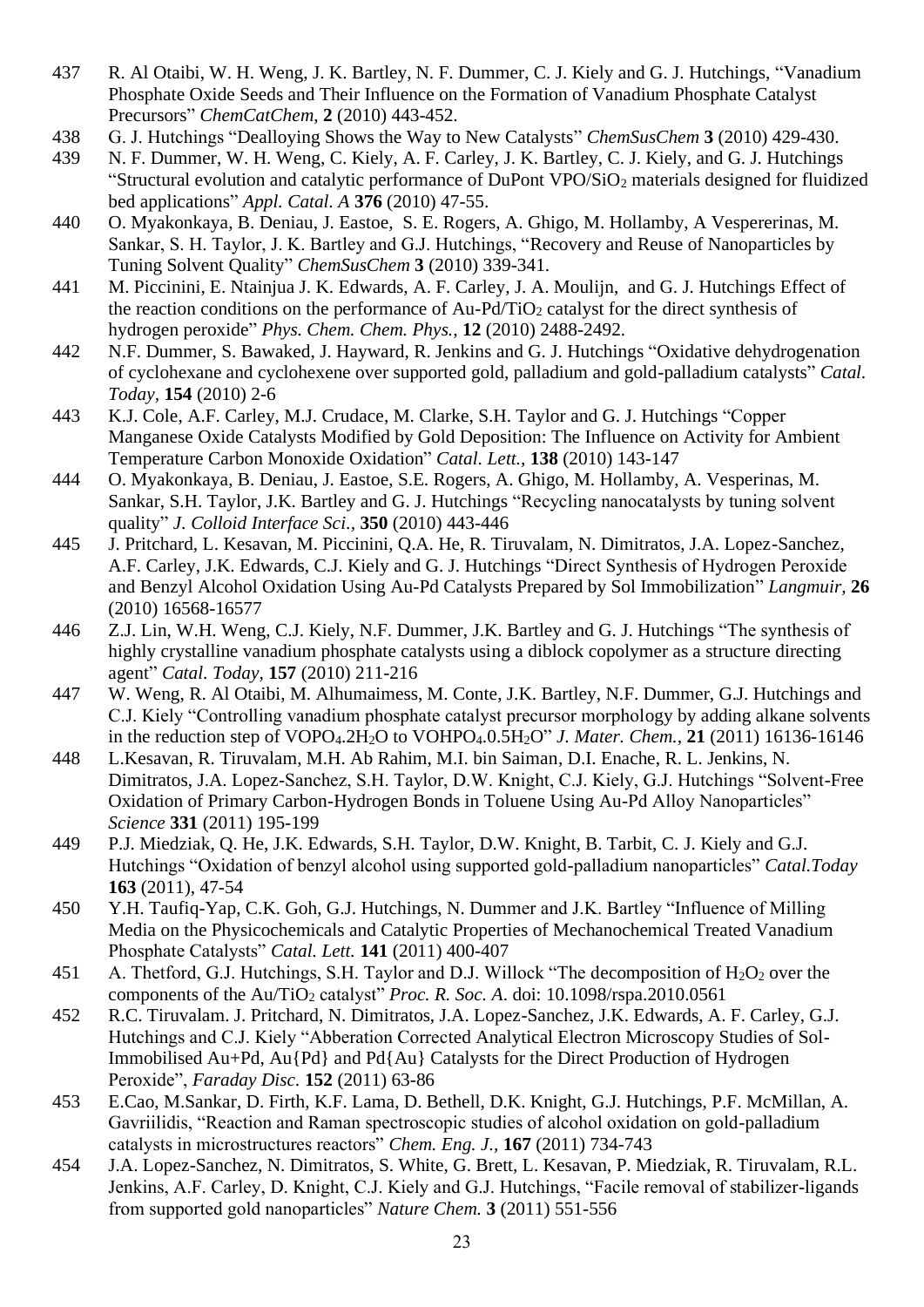- 455 K. Jalama, N.J. Coville, H.Xiong, D. Hildebrandt, D. Glasser, S. Taylor, A. Carley, J.A. Anderson and G. J. Hutchings, "A comparison of  $Au\text{Co}/\text{Al}_2\text{O}_3$  and  $Au\text{Co}/\text{SiO}_2$  catalysts in the Fischer-Tropsch reaction" *Appl Catal General,* **395** (2011) 1-9
- 456 S.A. Kondrat, T.E. Davies, Z.L. Zu, P. Boldrin, J.K. Bartley, A.F. Carley, S.H. Taylor, M.J. Rosseinsky and G.J. Hutchings, "The effect of heat treatment on phase formation of copper manganese oxide: Influence on catalytic activity for ambient temperature carbon monoxide oxidation" *J.Catal.,* **281** (2011) 279-289
- 457 M. Sankar, E. Nowicka, R. Tiruvalam, Q. He, S.H. Taylor, C.J. Kiely, D. Bethell, D.W. Knight and G.J. Hutchings, "Controlling the Duality of the Mechanism in Liquid-Phase Oxidation of Benayl Alcohol Catalysed by Supported Au-Pd Nanoparticles" *Chem. Eur. J.,* **17** (2011) 6524-6532
- 458 P. Miedziak, M. Sankar, N. Dimitratos, J.A. Lopez-Sanchez, A.F. Carley, D.W. Knight, S.H. Taylor, C.J. Kielyand G.J. Hutchings "Oxidation of benzyl alcohol using supported gold-palladium nanoparticles" *Catal. Today,* **164** (2011) 315-319
- 459 M.D. Mantle, D.I Enache, E. Nowicka, S.P. Davies, J.K. Edwards, C. D'Agnostino, D.P. Mascarenhas, L. Durham, M. Sankar, D.W. Knight, L.F. Gladden, S.H. Taylor and G.J. Hutchings, "Pulsed-Field Gradient NMR Spectroscopic Studies of Alcohols in Supported Gold Catalysits", *J. Phys. Chem. C,* **115** (2011) 1073-1079
- 460 B. Solsona, T. Garcia, S. Agouram, G.J. Hutchings and S.H. Taylor, "The effect of gold addition on the catalytic performance of copper manganese oxide catalysts for the total oxidation of propane" *Appl. Catal. B,* **101** (2011) 388-396
- 461 J.A. Lopez-Sanchez, N. Dimitratos, N. Glanville, L. Kesavan, C. Hammond, J.K. Edwards, A.F. Carley, C.J. Kiely and G.J. Hutchings "Reactivity studies of Au-Pd supported nanoparticles for catalytic applications" *Appl. Catal. A,* **391** (2011) 400-406
- 462 Z.R. Tang, S.A. Kondrat, C. Dickenson, J.K. Bartley, A.F. Carley, S.H. Taylor, T.E. Davies, M. Allix, M.J. Rosseinsky, J.B. Claridge, Z. Zu, S. Romani, M.J. Crudace and G.J. Hutchings "Synthesis of high surface area CuMn2O<sup>4</sup> by supercritical anti-solvent precipitation for the oxidation of CO at ambient temperature" *Cat. Sci. Tech.,* **1** (2011) 740-746
- 463 S. Bawaked, Q. He, N.F. Dummer, A.F. Carley, D.W. Knight, D. Bethell, C.J. Kiely and G.J. Hutchings "Selective oxidation of alkenes using graphite-supported gold-palladium catalysts" *Cat. Sci. Tech.,* **1** (2011) 747-759
- 464 C.L. Bracey, A.F. Carley, J.K. Edwards, P.R. Ellis and G. J. Hutchings "Understanding the effect of thermal treatments on the structure of CuAu/SiO<sub>2</sub> catalysts and their performance in propene oxidation" *Cat. Sci. Tech.,* **1** (2011) 76-85
- 465 T. Pasini, M. Piccinini, M. Blosi, R. Bonelli, S, Albonetti, N. Dimitratos, J.A. Lopez-Sanchez, M. Sankar, Q. He, C.J. Kiely, G.J. Hutchings and F. Cavani "Selective oxidation of 5-hydroxymethyl-2 furfural using supported gold-copper nanoparticles" *Green Chem.* **13** (2011) 2091-2099
- 466 A.F. Carley, D. J. Morgan, N. Song, M.R. Roberts, S.H. Taylor, J.K. Bartley, D.J. Willock, K.L. Howard and G.J. Hutchings "CO bond cleavage on supported nano-gold during low temperature oxidation" *Phys. Chem. Chem. Phys.,* **13** (2011) 2516-2538
- 467 L. Jeffs, D. Arquier, B. Kariuki, D. Bethell, P.C.B. Page and G. J. Hutchings "On the enantioselectivity of aziridination of styrene catalysed by copper triflate and copper-exchanged zeolites Y: consequences of the phase behaviour of enantiomeric mixtures of N-arene-sulfonyl-2 phenylaziridines" *Org. Biomol. Chem.,* **9** (2011) 1079-1084
- 468 S. Bawaked, N.F. Dummer, D. Bethell, D.W. Knight and G.J. Hutchings "Solvent-free selective epoxidation of cyclooctene using supported gold catalysts: an investigation of catalysts re-use" *Green Chem.,* **13** (2011) 127-134
- 469 C. Hammond, J.A. Lopez-Sanchez, M.H. Ab Rahim, N. Dimitratos, R.L. Jenkins, A.F. Carley, Q. He, C.J. Kiely, D.W. Knight and G.J. Hutchings "Synthesis of glycerol carbonate from glycerol and urea with gold-based catalysts" *Dalton Trans.,* **40** (2011) 3927-3937
- 470 R. Lloyd, R. L. Jenkins, M. Piccinini, Q. He, C.J. Kiely, A.F. Carley, S.E. Golunski, D. Bethell, J.K. Bartley and G.J. Hutchings "Low temperature aerobic oxidation of decane using an oxygen-free radical indicator" *J. Catal.* **283** (2011) 161-167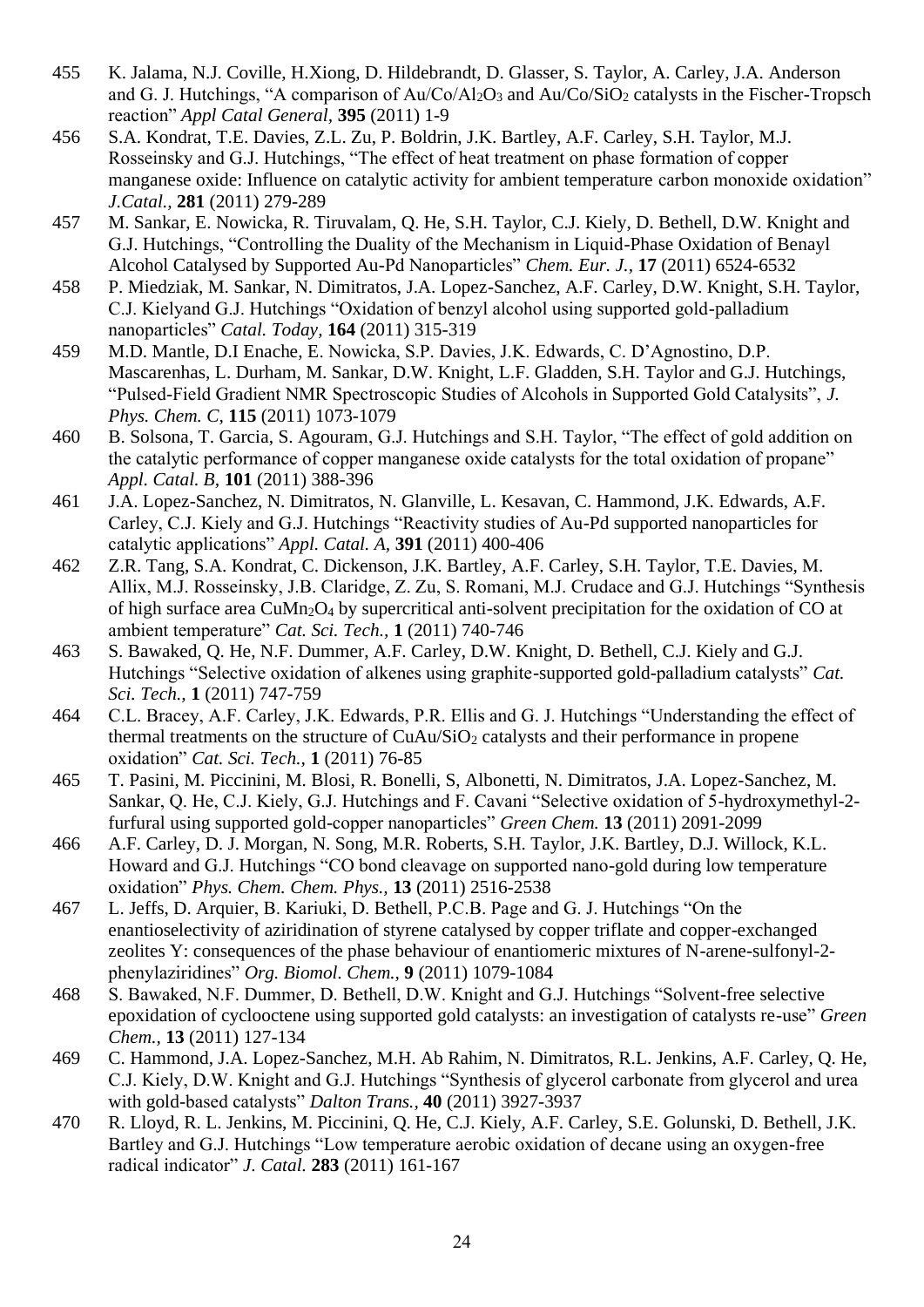- 471 E.N. Ntainjua, M. Piccinini, J.C. Pritchard, J.K. Edwards, A.F. Carley, C.J. Kiely and G.J. Hutchings "Direct synthesis of hydrogen peroxide using ceria-supported gold and palladium catalysts" *Catal. Today,* **178** (2011) 47-50
- 472 Y.H. Taufiq-Yap, S.N. Asrina, G.J. Hutchings, N.F. Dummer, J.K. Bartley "Effect of tellurium promoter on vanadium phosphate catalyst for partial oxidation of n-butane" *J. Natural Gas Chem.,* **20**  (2011) 635-638
- 473 R. Davies, D. Edwards, J. Graefe, L. Gilbert, P. Davies, G.J. Hutchings and M. Bowker "The oxidation of Fe (111)" *Surf. Sci.,* **605** (2011) 1754-1762
- 474 N.F. Dummer, S. Bawaked, J. Hayward, R. Jenkins, G.J. Hutchings "Oxidative dehydrogenation of cyclohexane and cyclohexene over supported gold-palladium catalysts" *Catal. Today,* **160** (2011) 50- 54
- 475 P. Yaseneva, M. Bowker and G.J. Hutchings "Structural and magnetic properties of Zn-substituted cobalt ferrites prepared by co-precipitation method" *Phys. Chem. Chem. Phys.,* **13** (2011) 18609- 18614
- 476 J. Sa, A. Goguet, S.F. Taylor, R. Tiruvalam, C.J. Kiely, M. Nachtegaal, G.J. Hutchings and C. Hardacre "Influence of Methyl Halide Treatment on Gold Nanoparticles Supported on Activated Carbon" *Angew. Chem. – Int Ed.,* **50** (2011) 8912-8916
- 477 G. Brett, Q. He, C. Hammond, P.J. Miedziak, N. Dimitratos, M. Sankar, A.A. Herzing, M. Conte, J.A. Lopez-Sanchez, C.J. Kiely, D.W. Knight, S.H. Taylor and G.J. Hutchings "Selective Oxidation of Glycerol by Highly Active Bimetallic Catalysts at Ambient Temperature under Base-Free Conditions" *Angew. Chem. – Int Ed.,* **50** (2011) 10136-10139
- 478 E. Falletta, C. Della Pina, M. Rossi, C.J. Kiely, Q. He and G.J. Hutchings "Enhanced performance of the catalytic conversion of allyl alcohol to 3-hydroxypropionic acid using bimetallic gold catalysts" *Faraday Disc.,* **152** (2011) 367-379
- 479 G.J. Jin, W.H. Weng, Z.J. Lin, N.F. Dummer, S.H. Taylor, C.J. Kiely, J.K. Bartley and G.J. Hutchings "Fe<sub>2</sub>(MoO<sub>4</sub>)<sub>3</sub>/MoO<sub>3</sub> nano-structured catalysts for the oxidation of methanol to formaldehyde" *J. Catal.,* **296** (2012) 55-64
- 480 M.H. Ab Rahim, Q. He, J.A. Lopez-Sanchez, C. Hammond, N. Dimitratos, M. Sankar, A.F. Carley, C.J. Kiely, D.W. Knight and G.J. Hutchings "Gold, palladium and gold-palladium supported nanoparticles for the synthesis of glycerol carbonate from glycerol and urea" *Catal. Sci. Technol,* **2** (2012) 1914-1924
- 481 M. Conte, J.A. Lopez-Sanchez, Q. He, D.J. Morgan, Y. Ryabenkova, J.K. Bartley, A.F. Carley, S.H. Taylor, C.J. Kiel, K. Karim and G.J. Hutchings "Modified zeolites ZSM-5 for the methanol to aromatics reaction" *Catal. Sci. Technol.,* **2** (2012) 105-112
- 482 S. Pradhan, J.K. Bartley, D. Bethell, S.E. Golunski and G.J. Hutchings "An Attempt at Enhancing the Regioselective Oxidation of Decane Using Catalysis with Revese Micelles" *Catal. Lett.,* **142** (2012) 302-307
- 483 X. Fan, N.F. Dummer, S.H. Taylor, J.K Bartley and G.J. Hutchings "Preparation of vanadium phosphate catalyst precursors for the selective oxidation of butane using alpha, omega-alkanediols" *Catal. Today,* **183** (2012) 52-57
- 484 M. Piccinini, J.K. Edwards, J.A. Moulijn and G.J. Hutchings "Influence of reaction conditions on the direct synthesis of hydrogen peroxide over AuPd/carbon catalysts" *Catal. Sci. Technol.,* **2** (2012) 1908-1913
- 485 S.R. Hall, A.M. Collins, N.J. Wood, W. Ogasawara, M. Morad, P.J. Miedziak, M. Sankar, D.W. Knight and G.J. Hutchings "Biotemplated synthesis of catalytic Au-Pd nanoparticles" *RSC Adv.,* **2** (2012) 2217-2220
- 486 G.L. Brett, P.J. Miedziak, N. Dimitratos, J.A. Lopez-Sanchez, N.F. Dummer, R. Tiruvalam, C.J. Kiely, D.W. Knight, S.H. Taylor, D.J. Morgan, A.F. Carley and G.J. Hutchings "Oxidative esterification of 1,2-propanediol using gold and gold-palladium supported nanoparticles" *Catal. Sci. Technol.,* **2** (2012) 97-104
- 487 E.N. Ntainjua, M. Piccinini, S.J. Freakley, J.C. Pritchard, J.K. Edwards, A.F. Carley and G.J. Hutchings "Direct synthesis of hydrogen peroxide using Au-Pd exchanged and supported heteropolyacid catalysts at ambient temperature using water as solvent" *Green Chem.,* **14** (2012) 170- 181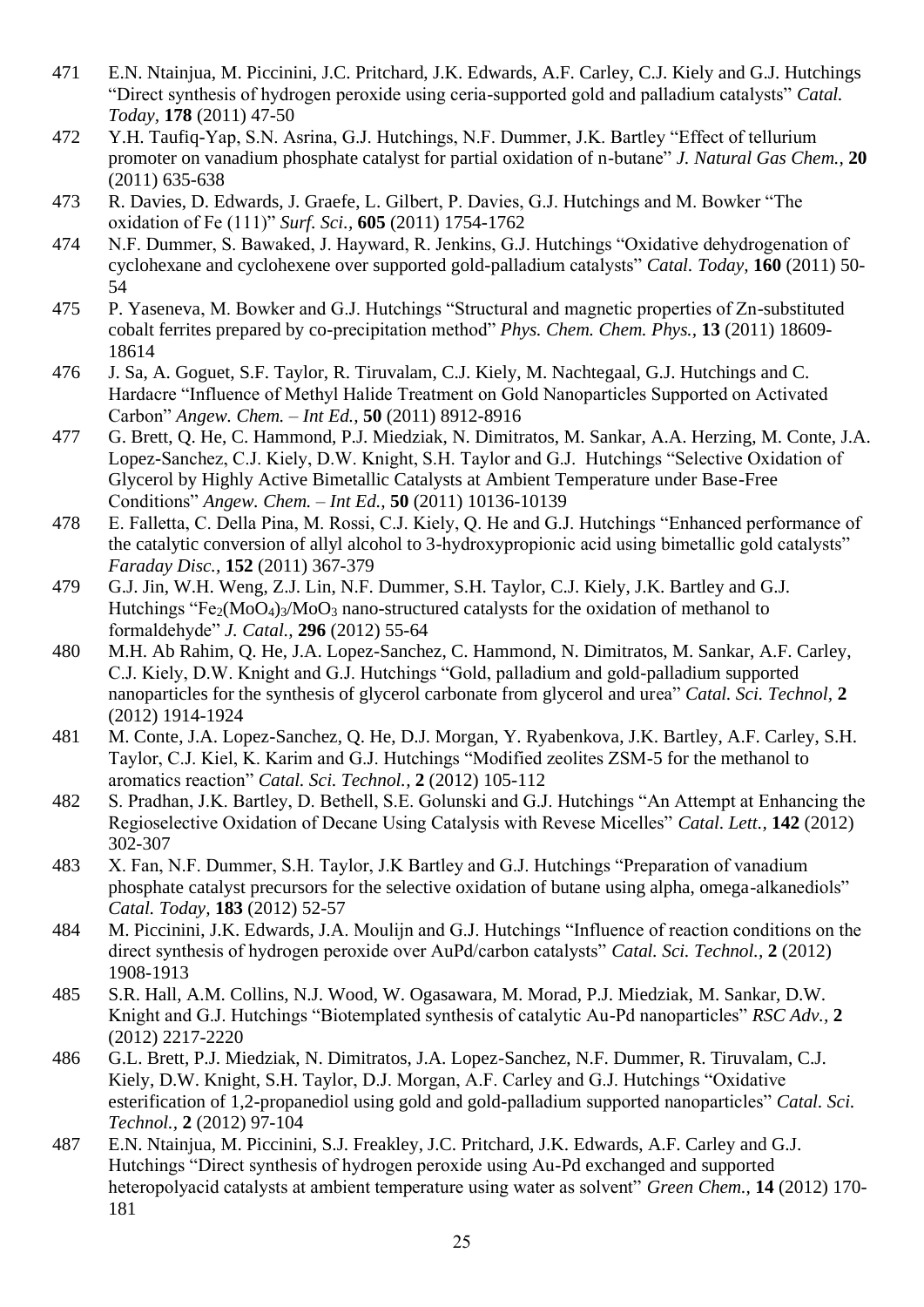- 488 M. Alhumaimess, Z. Lin, W. Weng, N. Dimitratos, D.F. Dummer, S.H. Taylor, J.K. Bartley, C.J. Kiely and G.J. Hutchings "Oxidation of Benzyl Alcohol by using Gold Nanoparticles Supported on Ceria Foam" *ChemSusChem.,* **5** (2012) 125-131
- 489 M.H. Haider, N.F.Dummer, D. Zhang, P. Miedziak, T.E. Davies, S.H. Taylor, D.J. Willock, D.W. Knight, D. Chadwick and G.J. Hutchings "Rubidium-and casesium-doped silicotungstic acid catalysts supported on alumina for the catalytic dehydration of glycerol of acrolein" *J. Catal.,* **286** (2012) 206- 513
- 490 S. Pradhan, J.K. Bartley, D. Bethell, A.F. Carley, M. Conte, S. Golunksi, M.P. House, R.L. Jenkins, R. Lloyd and G.J. Hutchings "Non-lattice surface oxygen species implicated in the catalytic partial oxidation of decane to oxygenated aromatics" *Nature Chem.,* **4** (2012) 134-139
- 491 J.A. Lopez-Sanchez, M. Conte, P. Landon, W. Zhou, J.K. Bartley, S.H. Taylor, A.F. Carley, C.K. Kiely, K. Karim and G.J. Hutchings "Reactivity of  $Ga<sub>2</sub>O<sub>3</sub>$  Clusters on Zeolite ZSM-5 for the Converstion of Methanol to Aromatics" *Catal. Lett.,* **142** (2012) 1049-1056
- 492 T. Kotionova, C. Lee, P.J. Miedziak, N.F. Dummer, D.J. Willock, A.F. Carley, D.J. Morgan, D.W. Knight, S.H. Taylor and G.J. Hutchings "Oxidative Esterification of Homologous 1,3-Propanediols" *Catal. Lett.,* **142** (2012) 1114-1120
- 493 M. Sankar, Q. He, M. Morad, J. Pritchard, S.J. Freakley, J.K. Edwards, S.H. Taylor, D.J. Morgan, A.F. Carley, D.W. Knight, C.J. Kiely and G.J. Hutchings "Synthesis of Stable Ligand-free Gold-Palladium Nanoparticles Using a Simple Excess Anion Method" *ACS Nano,* **6** (2012) 6600-6613
- 494 R. Su, R. Tiruvalam, Q. He, N. Dimitratos, L. Kesavan, C. Hammond, J.A. Lopez-Sanchez, R. Bechstein, C.J. Kiely, G.J. Hutchings and F. Besenbacher "Promotion of Phenol Photodecomposition over TiO<sup>2</sup> using Au, Pd and Au-Pd Nanoparticles" *ACS Nano,* **6** (2012) 6284-6292
- 495 M. Forde, B. Grazia, R. Armstrong, R.L. Jenkins, M.H. Ab Rahim, A.F. Carley, N. Dimitratos, J.A. Lopez-Sanchez, S.H. Taylor. N.B McKeown and G.J. Hutchings "Methane oxidation using silicasupported N-bridged di-iron phthalocyanine catalyst" *J. Catal.,* **290** (2012) 177-185
- 496 M.E. Owen, E. Carter, G.J. Hutchings, B.D. Ward and D.M. Murphy "Influence of counterions on the structure of bis(oxazoline) copper (II) complexes; an EPR and ENDOR investigation" *Dalton Trans.,*  **41** (2012) 11085-11092
- 497 M.I. bin Saiman, G.L. Brett, R. Tiruvalam, M.M. Forde, K. Sharples, A. Thetford, R.L. Jenkins, N. Dimitraos, J.A. Lopez-Sanchez, D.M. Murphy, D. Bethell, D.J. Willock, S.H. Taylor, D.W. Knight, C.J. Kiely and G.J. Hutchings "Involvement of Surface-Bound Radicals in the Oxidation of Toluene Using Supported Au-Pd Nanoparticles" *Angew. Chem. – Int Ed.,* **54** (2012) 5981-5985
- 498 C. Hammond, M.M. Forde, M.H. Ab Rahim, A. Thetford, Q. He, R.L. Jenkins, N. Dimitratos, J.A. Lopez-Sanchez, N.F. Dummer, D.M. Murphy, A.F. Carley, S.H. Taylor, D.J. Willock, E.E. Stangland, J. Kang, H. Hagen, C.J. Kiely and G.J. Hutchings "Direct Catalytic Conversion of Methane to Methanol in an Aqueous Medium by using Copper-Promoted Fe-ZSM-5" *Angew. Chem. – Int Ed.,* **51** (2012) 5129-5133
- 499 J. Sa, S.F.R. Taylor, H. Daly, A. Gouget, R. Tiruvalam, Q. He, C.J. Kiely, G.J. Hutchings and C. Hardacre "Redispersion of Gold Supported on Oxides" *ACS Catal.,* **2** (2012) 552-560
- 500 E. Ntainjua, S.J. Freakley and G.J. Hutchings "Direct Synthesis of Hydrogen Peroxide Using Ruthenium Catalysts *Top. Catal.,* **55** (2012) 718-722.
- 501 S.A. Kondrat, G. Shaw, S.J. Freakley, Q. He, J. Hampton, J.K. Edwards, P.J. Miedziak, T.E. Davies, A.F. Carley, S.H. Taylor, C.J. Kiely and G.J. Hutchings "Physical Mixing of metal acetates: a simple, scalable method to produce active chloride free bimetallic catalysts" *Chem. Sci.*, **3** (2012) 2965-2971
- 502 S. Pradhan, R. Lloyd, J.K. Bartley, D. Bethell, S. Golunski, R.L. Jenkins and G.J. Hutchings "Multifunctionality of Ga/ZSM-5 catalysts during anaerobic and aerobic aromatisation of n-decane" *Chem. Sci.*, **3** (2012) 2958-2964
- 503 M. Conte, X. Liu, D.M. Murphy, K. Whiston and G.J. Hutchings "Cyclohexane oxidation using Au/MgO: an investigation of the reaction mechanism" *Phys. Chem. Chem. Phys.*, **14** (2012) 16279- 16285
- 504 Y. Ryabenkova, P.J. Miedziak, N.F. Dummer, S.H. Taylor, N. Dimitratos, D.J. Willock, D. Bethell, D.W. Knight and G.J. Hutchings "The Selective Oxidation of 1,2-Propanediol by Supported Gold-Based Nanoparticulate Catalysts" *Top. Catal.,* **55** (2012) 1283-1288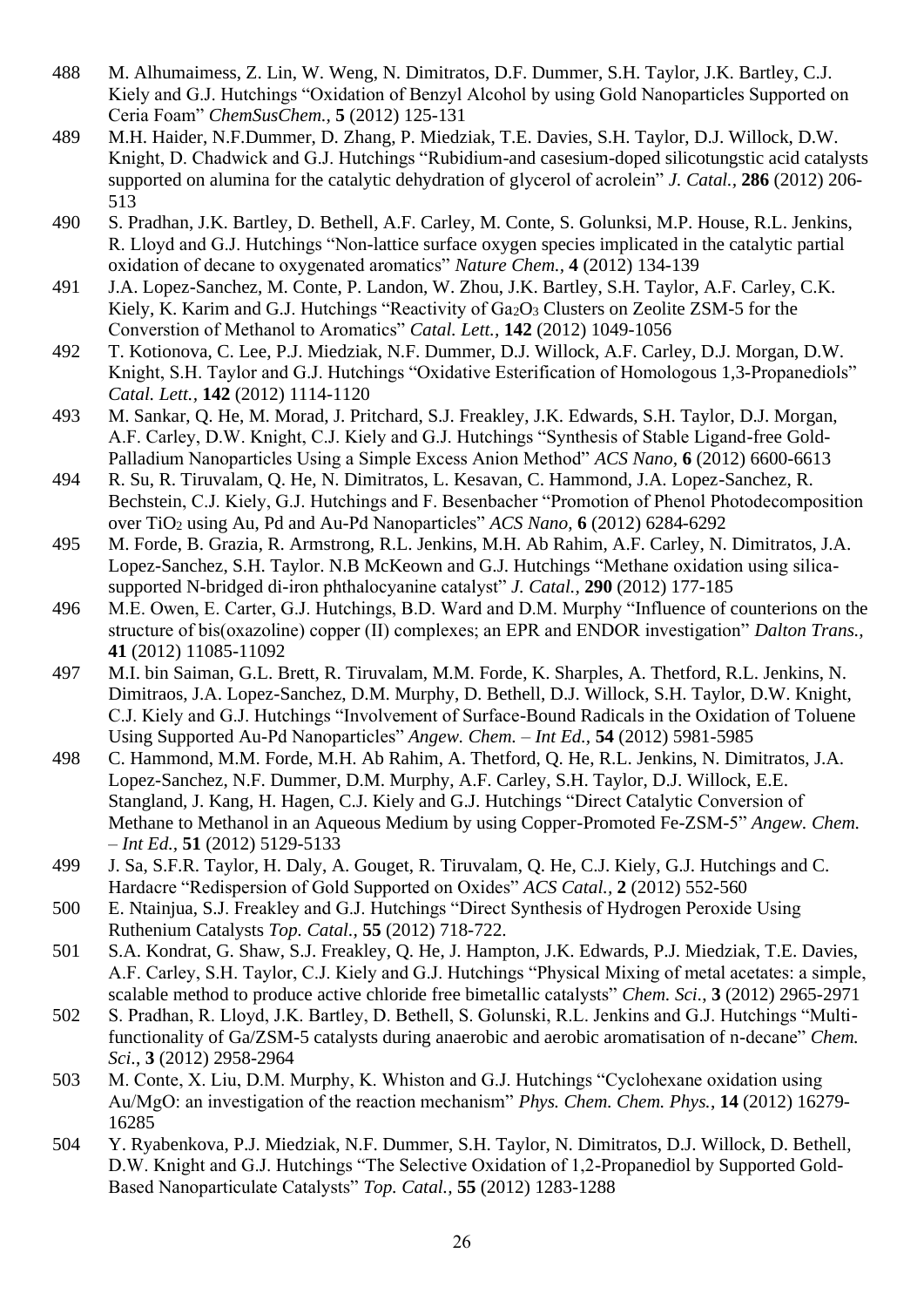- 505 J. K. Edwards, J. Pritchard, M. Piccinini, G. Shaw, Q. He, A.F. Carley, C.J, Kiely and G.J. Hutchings "The effect of heat treatment on the performance and structure of carbon-supported Au-Pd catalysts for the direct synthesis of hydrogen peroxide" *J. Catal.,* **292** (2012) 227-238
- 506 H. Alshammari, P.J. Miedziak, S. Bawaked, D.W. Knight and G.J. Hutchings "Solvent-free Liquidphase Oxidation of 1-Hexene using Supported Gold Catalysts" *ChemCatChem,* **4** (2012) 1565-1571
- 507 C, D'Agostino, G.L. Brett, P.J. Miedziak, D.W. Knight, G.J. Hutchings, L.F. Gladden and M.D. Mantle "*Chem. Eur. J.,* **18** (2012) 14426-14433
- 508 S. Albonetti, T. Pasini, A. Lollo, M. Blosi, M. Piccinini, N. Dimitratos, J.A. Lopez-Sanchez, D.J. Morgan, A.F. Carley and G.J. Hutchings "Selective oxidation of 5-hydroxymethyl-2-furfural over TiO2-supported gold-copper catalysts prepared from preformed nanoparticles: Effect of Au/Cu ratio" *Catal. Today,* **195** (2012) 120-126
- 509 J.K. Bartley, C.L. Xu, R. Lloyd, D.I. Enache, D.W. Knight and G.J. Hutchings "Simple method to synthesize high surface area magnesium oxide and its use as a heterogeneous base catalyst" *Appl. Catal. B-Environmental,* **128** (2012) 31-38
- 510 M. Conte, B. Xu, T.E. Davies, J.K. Bartley, A.F. Carley, S.H. Taylor, K. Khalid and G.J. Hutchings "Enhanced selectivity to propene in the methanol to hydrocarbons reaction by use of ZSM-5/11 intergrowth zeolite" *Micropor. Mesopor. Mater.,* **164** (2012) 207-213
- 511 C. Hammond, R. L. Jenkins, N. Dimitratos, J.A. Lopez-Sanchez, M.H. ab Rahim, M.M. Forde, A. Thetford, D.M. Murphy, H. Hagen, E.E. Stangland, J.M. Moulijn, S.H. Taylor, D.J. Willock and G.J. Hutchings "Catalytic and Mechanistic Insights of the Low-Temperature Selective Oxidation of Methane over Cu-Promoted Fe-ZSM-5" *Chem. Eur. J.,* **18** (2012) 15735 – 15745
- 512 I. Moreno, N.F. Dummer, J.K. Edwards, M. Alhumaimess, M. Sankar, R. Sanz, P. Pizarro, D.P. Serrano and G.J. Hutchings "Selective oxidation of benzyl alcohol using in situ generated  $H_2O_2$  over hierarchical Au-Pd titanium silicalite catalysts" *Catal. Sci. Technol.,* **3** (2013) 2425-2434
- 513 P.C.B. Page, A. Mace, D. Arquier, D. Bethell, B.R. Buckley, D.J. Willock and G.J. Hutchings "Towards heterogenous organocatalysis: chiral iminium cations on porous materials for enantioselective alkene epoxidation" *Catal. Sci. Technol.,* **3** (2013) 2330-2339
- 514 M. Conte, C.J. Davies, D.J. Morgan, T.E. Davies, A.F. Carley, P. Johnston and G.J. Hutchings "Modifications of the metal and support during the deactivation and regeneration of Au/C catalysts for the hydrochlorination of acetylene" *Catal. Sci. Technol.,* **3** (2013) 128-134
- 515 J.K Edwards, S.F. Parker, J. Pritchard, M. Piccinini, S.J. Freakley, Q. He, A.F. Carley, C.J. Kiely and G.J. Hutchings "Effect of acid pre-treatment on AuPd/SiO<sub>2</sub> catalysts for the direct synthesis of hydrogen peroxide" *Catal. Sci. Technol.,* **3** (2013) 812-818
- 516 M.H. Ab Rahim, M.M. Forde, R.L. Jenkins, C. Hammond, Q. He, N. Dimitratos, J.A. Lopez-Sanchez, A.F. Carley, S.H. Taylor, D.J. Willock, D.M. Murhpy, C.J. Kiely and G.J. Hutchings "Oxidation of Methane to Methanol with Hydrogen Peroxide Using Supported Gold-Palladium Alloy Nanoparticles" *Angew. Chem. – Int Ed.,* **52** (2013) 1280-1284
- 517 R.P. Marin, S.A. Kondrat, J.R. Gallagher, D.I. Enache, P. Smith, P. Boldrin, T.E. Davies, J.K. Bartley, G.B. Combes, P.B. Williams, S.H. Taylor, J.B. Claridge, M.J. Rosseinsky and G.J. Hutchings "Preparation of Fischer-Tropsch Supported Cobalt Catalysts Using a New Gas Anti-Solvent Process" *ACS Catal.,* **3** (2013) 764-772
- 518 E. Cao, M. Sankar, E. Nowicka, Q. He, M. Morad, P.J. Miedziak, S.H. Taylor, D.W. Knight, D. Bethell, C.J. Kiely, A. Gavriilidis and G.J. Hutchings "Selective suppression of disproportionation reaction in solvent-less benzyl alcohol oxidation catalysed by supported Au-Pd nanoparticles" *Catal. Today,* **203** (2013) 146-152
- 519 M.M. Forde, R.D. Armstrong, C. Hammond, Q. He, R.L. Jenkins, S. Kondrat, N. Dimitratos, J.A. Lopez-Sanchez, S.H. Taylor, D. Willock, C.J. Kiely and G.J. Hutchings "Partial Oxidation of Ethane to Oxygenates Using Fe- and Cu- Containing ZSM-5" *J. Amer. Chem. Soc*., **135** (2013) 11087-99
- 520 Q. He, P.J. Miedziak, L. Kesavan, N. Dimitratos, M. Sankar, J.A. Lopez-Sanchez, M.M .Forde, J.K. Edwards, D.W. Knight, S.H. Taylor, C.J. Kiely and G.J. Hutchings "Switching-off toluene formation in the solvent-free oxidation of benzyl alcohol using supported trimetallic Au-Pd-Pt nanoparticles" *Faraday Disc.,* **162** (2013) 365-378
- 521 E. Nowicka, J.P. Hofmann, S.F. Parker, M. Sankar, G.M. Lari, S.A. Kondrat, D.W. Knight, D. Bethell, B.M. Weckhuysen and G.J. Hutchings "In situ spectroscopic investigation of oxidative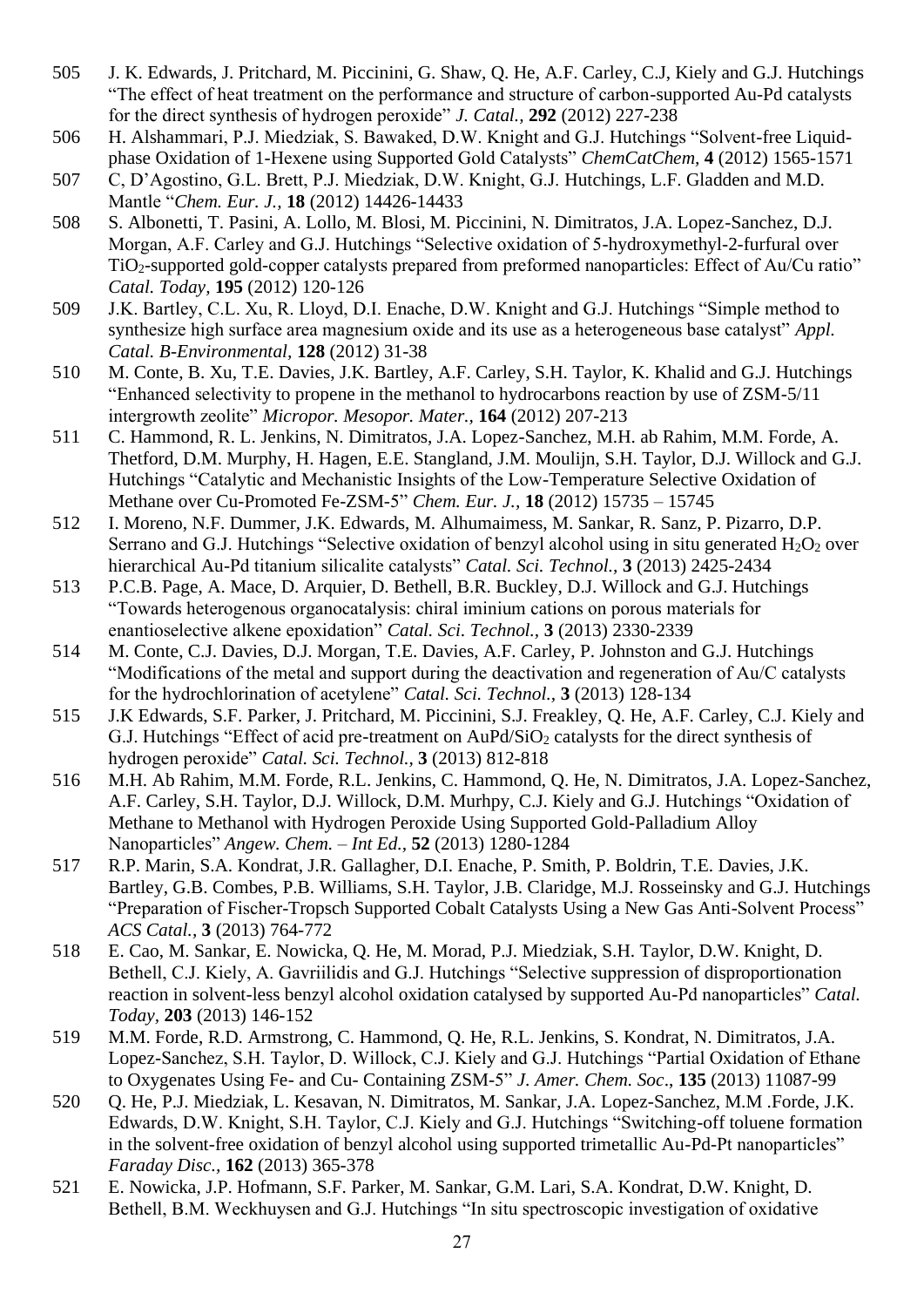dehydrogenation and disproportionation of benzyl alcohol" *Phys. Chem. Chem. Phys.,* **15** (2013) 12147-12155

- 522 H. Alshammari, P.J. Miedziak, D.W. Knight, D.J. Willock and G.J. Hutchings "The effect of ring size on the selective oxidation of cycloalkenes using supported metal catalysts" *Catal. Sci. Technol.,* **3** (2013) 1531-1539
- 523 M. Conte, C.J. Davies, D.J. Morgan, T.E. Davies, D.J. Elias, A.F. Carley, P. Johnston and G.J. Hutchings "Aqua regia activated Au/C catalysts for the hydrochlorination of acetylene" *J. Catal.,* **297** (2013) 128-136
- 524 J. Pritchard, M. Piccinini, R. Tiruvalam, Q. He, N. Dimitratos, J.A. Lopez-Sanchez, D.J. Morgan, A.F. Carley, J.K. Edwards, C.K. Kiely and G.J. Hutchings "Effect of heat treatment on Au-Pd catalysts synthesized by sol immobilization for the direct synthesis of hydrogen peroxide and benzyl alcohol oxidation" *Catal. Sci. Technol.,* **3** (2013) 308-317
- 525 H. Alshammari, P.J. Miedziak, D.J. Morgan, D.W. Knight and G.J. Hutchings "Control of the selectivity in multi-functional group molecules using supported gold-palladium nanoparticles" *Green Chem.,* **15** (2013) 1244-1254
- 526 Y. Ryabenkova, Q. He, P.J. Miedziak, N.F. Dummer, S.H. Taylor, A.F. Carley, D.J. Morgan, N. Dimitratos, D.J. Willock, D. Bethell, D.W. Knight, D. Chadwick, C.J. Kiely and G.J. Hutchings "The selective oxidation of 1,2-propanediol to lactic acid using mild conditions and gold-based nanoparticulate catalysts" *Catal. Today,* **203** (2013) 139-145
- 527 R.P. Marin, S.A. Kondrat, R.K. Pinnell, T.E. Davies, S. Golunski, J.K. Bartley, G.J. Hutchings and S.H. Taylor "Green preparation of transition metal oxide catalysts using supercritical CO2 antisolvent precipitation for the total oxidation of propane" *Appl. Catal. B-Environ.,* **140** (2013) 671-679
- 528 V. Peneau, Q. He, G. Shaw, S.A. Kondrat, T.E. Davies, P. Miedziak, M. Forde, N. Dimitratos, C.J. Kiely and G.J. Hutchings "Selective catalytic oxidation using supported gold-platinum and palladiumplatinum nanoalloys prepared by sol-immobilisation" *Phys. Chem. Chem. Phys.,* **15** (2013) 10636- 10644
- 529 C. Hammond, N. Dimitratos, R.L. Jenkins, J.A. Lopez-Sanchez, S.A. Kondrat, M.H. ab Rahim, M.M. Forde, A. Thetford, S.H. Taylor, H. Hagen, E.E. Stangland, J.H. Kang, J.M Moulijn, D.J. Willock and G.J. Hutchings "Elucidation and Evolution of the Active Component within Cu/Fe/ZSM-5 for Catalytic Methane Oxidation: From Synthesis to Catalysis" *ACS Catal.,* **3** (2013) 689-699
- 530 G.C. Behera, K. Parida, N.F. Dummer, G. Whiting, N. Sahu, A.F. Carley, M. Conte, G.J. Hutchings and J.K. Bartley "Tungstate promoted vanadium phosphate catalysts for the gas phase oxidation of methanol to formaldehyde" *Catal. Sci. Technol.,* **3** (2013) 1558-1564
- 531 S. Freakley, M Piccinini, J.K. Edwards, E.N. Ntainjua, J.A. Moulijn and G.J. Hutchings "Effect of Reaction Conditions on the Direct Synthesis of Hydrogen Peroxide with a AuPd/TiO<sub>2</sub> Catalyst in a Flow Reactor" *ACS Catal.,* **3** (2013) 487-501
- 532 M.H. Ab Rahim, M.M. Forde, C. Hammond, R.L. Jenkins, N. Dimitratos, J.A. Lopez-Sanchez, A.F. Carley, S.H. Taylor, D.J. Willock and G.J. Hutchings "Systematic Study of the Oxidtion of Methane Using Supported Gold Palladium Nanoparticles Under Mild Aqueous Conditions" *Top. Catal.,* **56** (2013) 1843-1857
- 533 G.L. Brett, P.J. Miedziak, Q. He, D.W. Knight, J.K. Edwards, S.H. Taylor, C.J. Kiely and G.J. Hutchings "Gold-Nanoparticle-Based Catalysts for the Oxidative Esterification of 1,4-Butanediol into Dimethyl Succinate" *ChemSusChem,* **6** (2013) 1952-1958
- 534 C. D'Agostion, T. Kotionova, J. Mitchell, P.J. Miedziak, D.W. Knight, S.H. Taylor, G.J. Hutchings, L.F. Gladden and M.D. Mantle "Solvent Effect and Reactivity Trend in the Aerobic Oxidation of 1,3- Propanediols over Gold Supported on Titanis: NMR Diffusion and Relaxation Studies" *Chem. Eur. J.,* **19** (2013) 11725-11732
- 535 C. Hammond, N. Dimitratos, J.A. Lopez-Sanchez, R.L. Jenkins, G. Whiting, S.A. Kondrat, M.H. Ab Rahim, M.M. Forde, A. Thetford, H. Hagen, E.E. Stangland, J.M. Moulijn, S.H. Taylor, D.J. Willock and G.J. Hutchings "Aqueous-Phase Methane Oxidation over Fe-MFI Zeolites; Promotion through Isomorphous Framework Substitution" *ACS Catal.,* **3** (2013) 1835-1844
- 536 H. Alshammari, P.J. Miedziak, D.W. Knight, D.J. Willock and G.J. Hutchings "The effect of ring size on the selective oxidation of cycloalkenes using supported metal catalysts (vol 3, 2013)" *Catal. Sci. Technol.,* **3** (2013) 3372-3373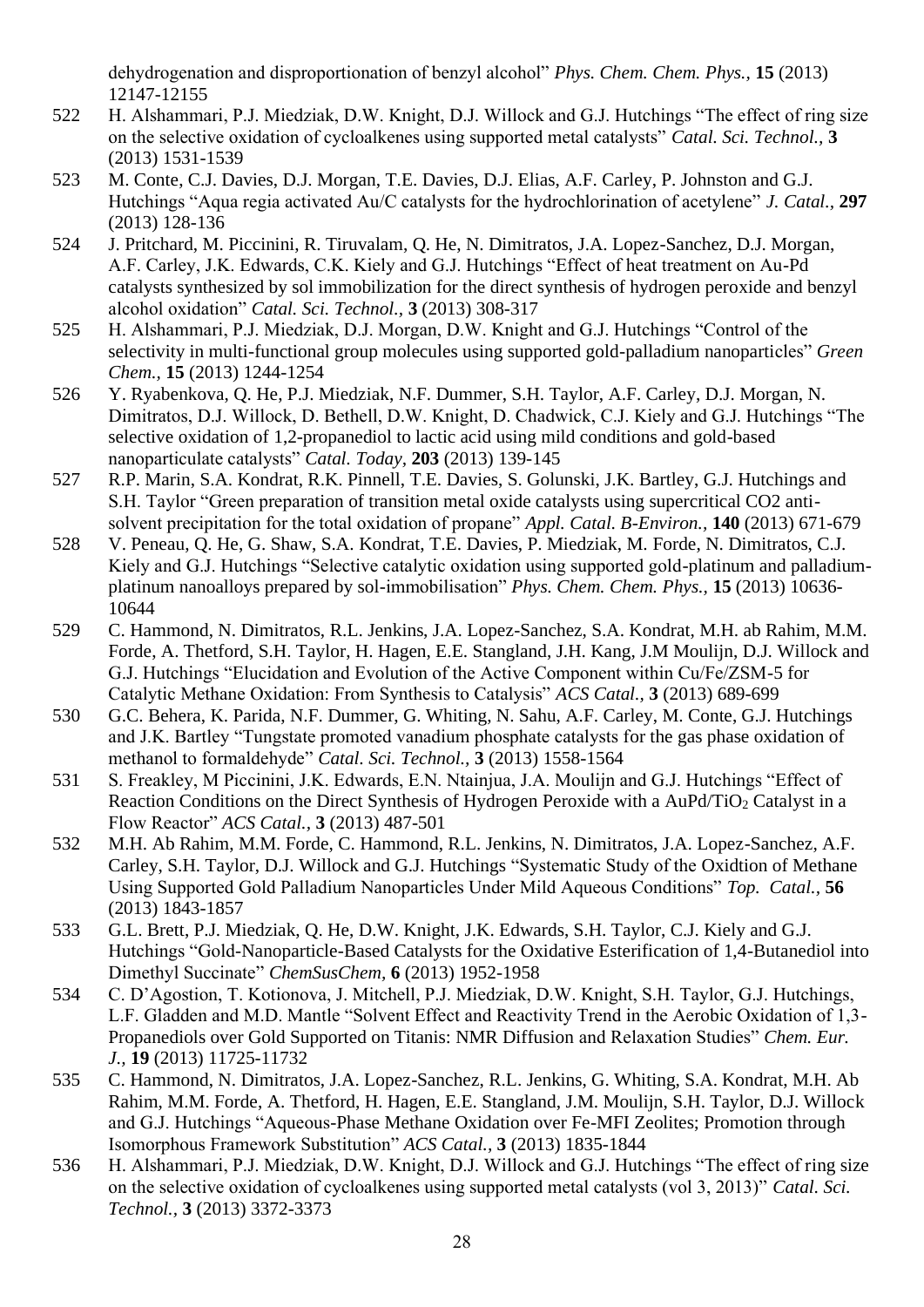- 537 A.S.K. Hashmi and G.J. Hutchings "Gold Catalysis the journey continues" *Catal. Sci. Technol.,* **3** (2013) 2861-2861
- 538 P.J. Miedziak, S.A. Kondrat, N. Sajjad, G.M. King, M. Douthwaite, G. Shaw, G.L. Brett, J.K. Edwards, D.J. Morgan, G. Hussain and G.J. Hutchings "Physical mixing of metal acetates: optimization of catalyst parameters to produce highly active bimetallic catalysts" *Catal. Sci. Technol.,*  **3** (2013) 2910-2917
- 539 S. Belin, C.L. Bracey, V. Briois, P.R. Ellis, G.J. Hutchings, T.I. Hyde and G. Sankar "CuAu/SiO<sub>2</sub> catalysts for the selective oxidation of propene to acrolein: the impact of catalyst preparation variables on material structure and catalytic performance" *Catal. Sci. Technol.,* **3** (2013) 2944-2957
- 540 G. Budroni, S.A. Kondrat, S.H. Taylor, D.J. Morgan, A.F. Carley, P.B. Williams and G.J. Hutchings "Selective deposition of palladium onto supported nickel-bimetallic catalysts for the hydrogenation of crotonaldehyde" *Catal. Sci. Technol.,* **3** (2013) 2746-2754
- 541 J.T. Feng, C. Ma, P.J. Miedziak, J.K. Edwards, G.L. Brett, D.Q. Li, Y.Y. Du, D.J. Morgan and G.J. Hutchings "Au-Pd nanoalloys supported on Mg-Al mixed metal oxides as a multifunctional catalyst for solvent-free oxidation of benzyl alcohol" *Dalton Trans.*, **42** (2013) 14498-14508
- 542 L. Torrente-Murciano, Q. He, G.J. Hutchings, C.J. Kiely and D. Chadwick "Enhanced Au-Pd Activity in the Direct Synthesis of Hydrogen Peroxide using Nanostructured Titanate Nanotube Supports" *ChemCatChem,* **6** (2014) 2531-2534
- 543 G.T. Whiting, J.K. Bartley, N.F. Dummer, G.J. Hutchings and S.H. Taylor "Vanadium promoted molybdenum phosphate catalysts for the vapour phase partial oxidation of methanol to formaldehyde" *Appl. Catal. A – General*, **485** (2014) 51-57
- 544 R.P. Marin, S.A. Kondrat, T.E. Davies, D.J. Morgan, D.I. Enache, G.B. Combes, S.H. Taylor, J.K. Bartley and G.J. Hutchings "Novel cobalt zinc oxide Fischer-Tropsch catalysts synthesized using supercritical anti-solvent" *Catal. Sci. Technol.,* **4** (2014) 1970-1978
- 545 H. Alshammari, P.J. Miedziak, T.E. Davies, D.J. Willock, D.W. Knight and G.J. Hutchings "Initiatorfree hydrocarbon oxidation using supported gold nanoparticles" *Catal. Sci. Technol.,* **4** (2014) 908- 911.
- 546 M. Sankar, E. Nowicka, E. Carter, D.M. Murphy, D.W. Knight, D. Bethell and G.J. Hutchings "The benzaldehyde oxidation paradox explained by the interception of peroxy radical by benzyl alcohol" *Nature Commun.,* **5** (2014) 3332; doi: 10.1038/ncomms4332.
- 547 M.H. Haider, C. D'Agostino, N.F. Dummer, M.D. Mantle, L.F. Gladden, D.W. Knight, D.J. Willock, D.J. Morgan, S.H. Taylor and G.J. Hutchings "The Effect of Grafting Zirconia and Ceria onto Alumina as a Support for Silicotungstic Acid for the Catalytic Dehydration of Glyercol to Acrolein" *Chem.- Eur. J.,* **20** (2014) 1743-1752
- 548 M. Alhumaimess, Z.J. Lin, Q. He, L. Lu, N. Dimitratos, N.F. Dummer, M. Conte, S.H. Taylor, J.K. Bartley, C.J. Kiely and G.J. Hutchings "Oxidation of Benzyl Alcohol and Carbon Monoxide Using Gold Nanoparticles Supported on MnO<sup>2</sup> Nanowire Microspheres" *Chem.- Eur. J.,* **20** (2014) 1701- 1710
- 549 J.K. Edwards, J. Pritchard, L. Lu, M. Piccinini, G. Shaw, A.F. Carley, D.J. Morgan, C.J. Kiely and G.J. Hutchings "The Direct Synthesis of Hydrogen Peroxide Using Platinum-Promoted Gold – Palladium Catalysts" *Angew. Chem. – Int Ed.,* **53** (2014) 2381-2384
- 550 G.L. Brett, P.J. Miedziak, D.W. Knight, S.H. Taylor and G.J. Hutchings "Gold-Based Nanoparticulate Catalysts for the Oxidative Esterification of 1,4-Butanediol to DimethylSuccinate" *Top. Catal.* **57** (2014) 723-729
- 551 R. Su, R. Tiruvalam, A.J. Logsdail, Q. He, C.A. Downing, M.T. Jensen, N.Dimitratos, L. Kesavan, P.P. Wells, R. Bechstein, H.H. Jensen, S. Wendt, C.R.A. Catlow, C.J. Kiely, G.J. Hutchings and F. Besenbacher "Designer Titania-Supported Au-Pd Nanoparticles for Efficient Photocatalytic Hydrogen Production" *ACS Nano,* **8** (2014) 3490-3497
- 552 S.A. Kondrat, P.J. Miedziak, M. Douthwaite, G.L. Brett, T.E. Davies, D.J. Morgan, J.K. Edwards, D.W. Knight, C.J. Kiely, S.H. Taylor and G.J. Hutchings "Base-Free Oxidation of Glycerol Using Titania-Supported Trimetallic Au-Pd-Pt Nanoparticles" *ChemSusChem,* 7 (2014) 1326-1334
- 553 Y. Ryabenkova, P.J. Miedziak, D.W. Knight, S.H. Taylor and G.J. Hutchings "Heterogeneously catalyzed oxidation of butanediols in base free aqueous media" *Tetrahedron* **70** (2014) 6055-6058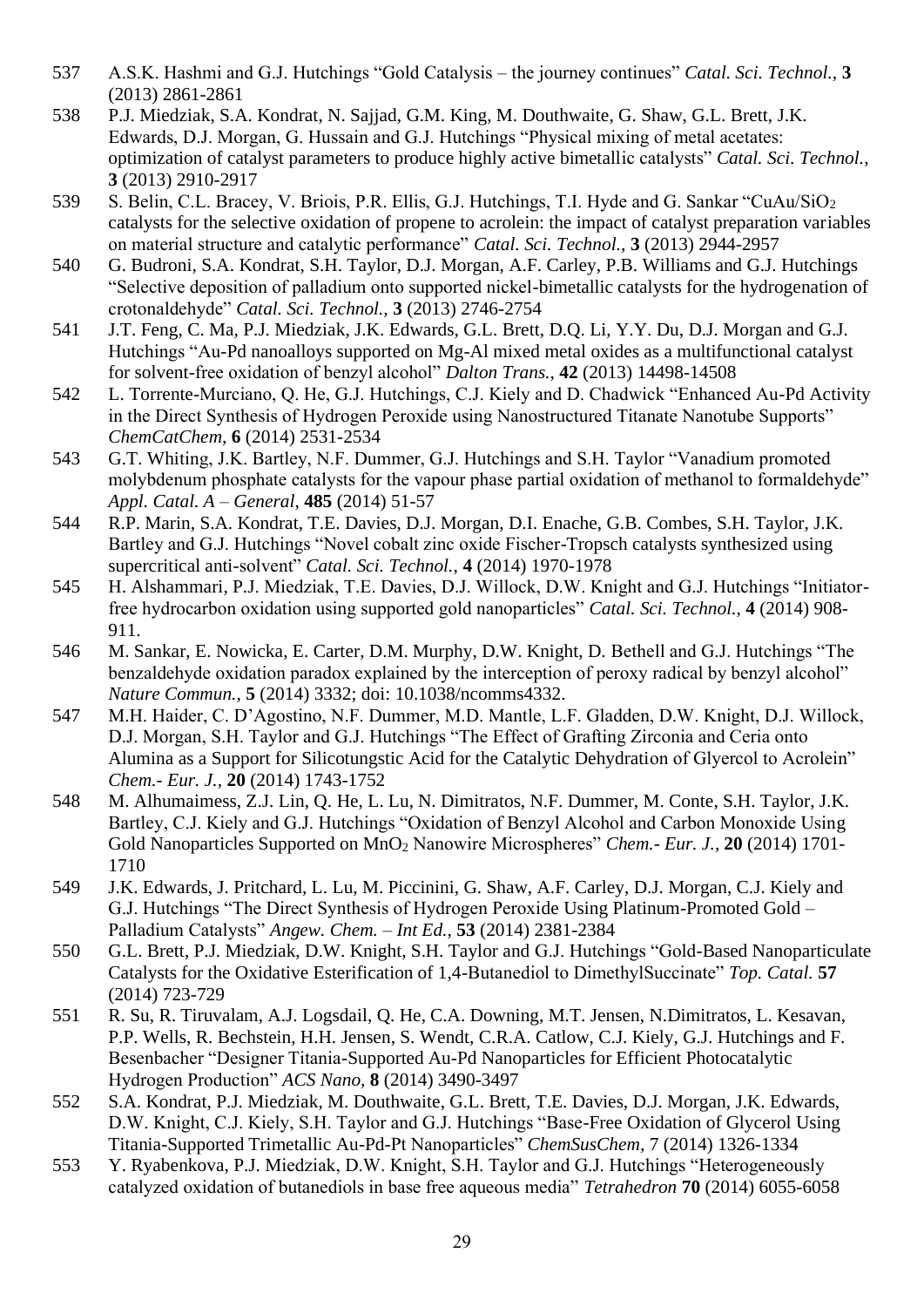- 554 M.M. Forde, R.D. Armstrong, R. McVicker, P.P. Wells, N. Dimitratos, Q. He, L. Lu, R.L. Jenkins, C. Hammond, J.A. Lopez-Sanchez, C.J. Kiely and G.J. Hutchings "Light alkane oxidation using catalysts prepared by chemical vapour impregnation: tuning alcohol selectivity through catalyst pretreatment" *Chem. Sci.* **5** (2014) 3603-3616
- 555 M. Morad, M. Sankar, E. Cao, E. Nowicka, T.E. Davies, P.J. Miedziak, D.J. Morgan, D.W. Knight, D. Bethell, A. Gavriilides and G.J. Hutchings "Solvent-free aerobic oxidation of alcohols using supported gold palladium nanoalloys prepared by a modified impregnation method" *Catal. Sci. Technol.,* **4** (2014) 3120-3128
- 556 J.K. Edwards, J. Pritchard, P.J. Miedziak, M. Piccinini, A.F. Carley, Q. He, C.J. Kiely and G.J. Hutchings "The direct synthesis of hydrogen peroxide using platinum promoted gold-palladium catalysts" *Catal. Sci. Technol.,* **4** (2014) 3244-3250
- 557 S. Iqbal, X. Liu, O.F. Aldosari, P.J. Miedziak, J.K. Edwards, G.L. Brett, A. Akram, G.M. King, T.E Davies, D.J. Morgan and G.J. Hutchings "Conversion of furfuryl alcohol into 2-methylfuran at room temperature using Pd/TiO<sub>2</sub> catalyst" *Catal. Sci. Technol.*, 4 (2014) 2280-2286
- 558 P.J. Miedziak, H. Alshammari, S.A. Kondrat, T.J. Clarke, T.E. Davies, M. Morad, D.J. Morgan, D.J. Willock, D.W. Knight, S.H. Taylor and G.J. Hutchings "Base-free glucose oxidation using air with supported gold catalysts" *Green Chem.***16** (2014) 3132-3141
- 559 C. D'Agostino, Y. Ryabenkova, P.J. Miedziak, S.H. Taylor, G.J. Hutchings, L.F. Gladden and M.D. Mantle "Deactivation studies of a carbon supported AuPt nanoparticulate catalyst in the liquid-phase aerobic oxidation of 1,2-propanediol" *Catal. Sci. Technol.,* **4** (2014) 1313-1322
- 560 M. Conte, C.J. Davies, D.J. Morgan, A.F. Carley, P. Johnston and G.J. Hutchings "Characterization of Au3+ Species in Au/C Catalysts for the Hydrochlorination Reaction of Acetylene" *Catal. Lett.*, **144**   $(2014)$  1-8
- 561 M.M. Forde, L. Kesevan, M.I. bin Saimon, Q. He, N. Dimitratos, J.A. Lopez-Sanchez, R.L. Jenkins, S.H. Taylor, C.J. Kiely and G.J. Hutchings "High Activity Redox Catalysts Synthesized by Chemical Vapor Impregnation" *ACS Nano*, **8** (2014) 957-969
- 562 G. Hutchings "Au Catalysts for Acetylene Hydrochlorination and Carbon Monoxide" *Top. Catal.,* **57** (2014) 1265-1271
- 563 R. Su, M.M. Forde, Q. He, Y. Shen, X. Wang, N. Dimitratos, S. Wendt, Y. Huang, B.B. Iversen, C.J. Kiely, F. Besenbacher and G.J. Hutchings "Well-controlled metal co-catalysts synthesised by chemical vapour impregnation for photocatalytic hydrogen production and water purification" *Dalton Trans.,* **43** (2014) 14976-14982
- 564 R. Su, L. Kesavan, M.M. Jensen, R. Tiruvalam, Q. He, N. Dimitratos, S. Wendt, M. Glasius, C.J. Kiely, G.J. Hutchings and F. Besenbacher "Selective photocatalytic oxidation of benzene for the synthesis of phenol using engineered Au-Pd alloy nanoparticles supported on titanium dioxide" *Chem. Comm.,* **50** (2014) 12612-12614
- 565 G.J. Hutchings "Selective oxidation using supported gold bimetallic and trimetallic nanoparticles" *Catal. Today*, **238** (2014) 69-73
- 566 M. Santonastaso, S.J. Freakley, P.J. Miedziak, G.L Brett, J. K. Edwards and G.J. Hutchings "Oxidation of Benzyl Alcohol using in Situ Generated Hydrogen Peroxide" *Org. Proc. Res. Dev.,* **18** (2014) 1455-1460
- 567 Y.F. He, J.T. Feng, G.L Brett, Y.N Liu, P.J. Mieziak, J.K. Edwards, D.W. Knight, D.Q. Li and G.J. Hutchings "Oxidation of Aliphatic Alcohols by Using Precious Metals Supported on Hydrotalcite under Solvent- and Base-Free Conditions" *ChemSusChem,* **8** (2015) 3314-3322
- 568 A. Constantinou, G.W. Wu, A. Corredera, P. Ellis, D. Bethell, G.J. Hutchings, S. Kuhn and A. Gavriilidis "Continuous Heterogeneously Catalyzed Oxidation of Benzyl Alcohol in a Ceramic Membrane Packed-Bed Reactor" *Org. Process Res. Dev.*, **19** (2015) 1973–1979
- 569 M.H. Haider, N.F. Dummer, D.W. Knight, R.L. Jenkins, M. Howard, J. Moulijn, S.H. Taylor and G.J. Hutchings "Efficient green methanol synthesis from glyercol" *Nature Chem.* **7** (2015) 1028-1032
- 570 P. Johnston, N. Carthey and G.J. Hutchings "Discovery, Development and Commercialisation of Gold Catalysts for Acetylene Hydrochlorination" *J. Amer. Chem. Soc*., **137** (2015) 14548-14557
- 571 G.T. Whiting, S.A. Kondrat, C. Hammond, N. Dimitratos, Q. He, D.J. Morgan, N.F. Dummer, J.K. Bartley, C.J. Kiely, S.H. Taylor and G.J. Hutchings "Methyl Formate Formation from Methanol Oxidation Using Supported Gold-Palladium Nanoparticles" *ACS Catal.,* **5** (2015) 637-644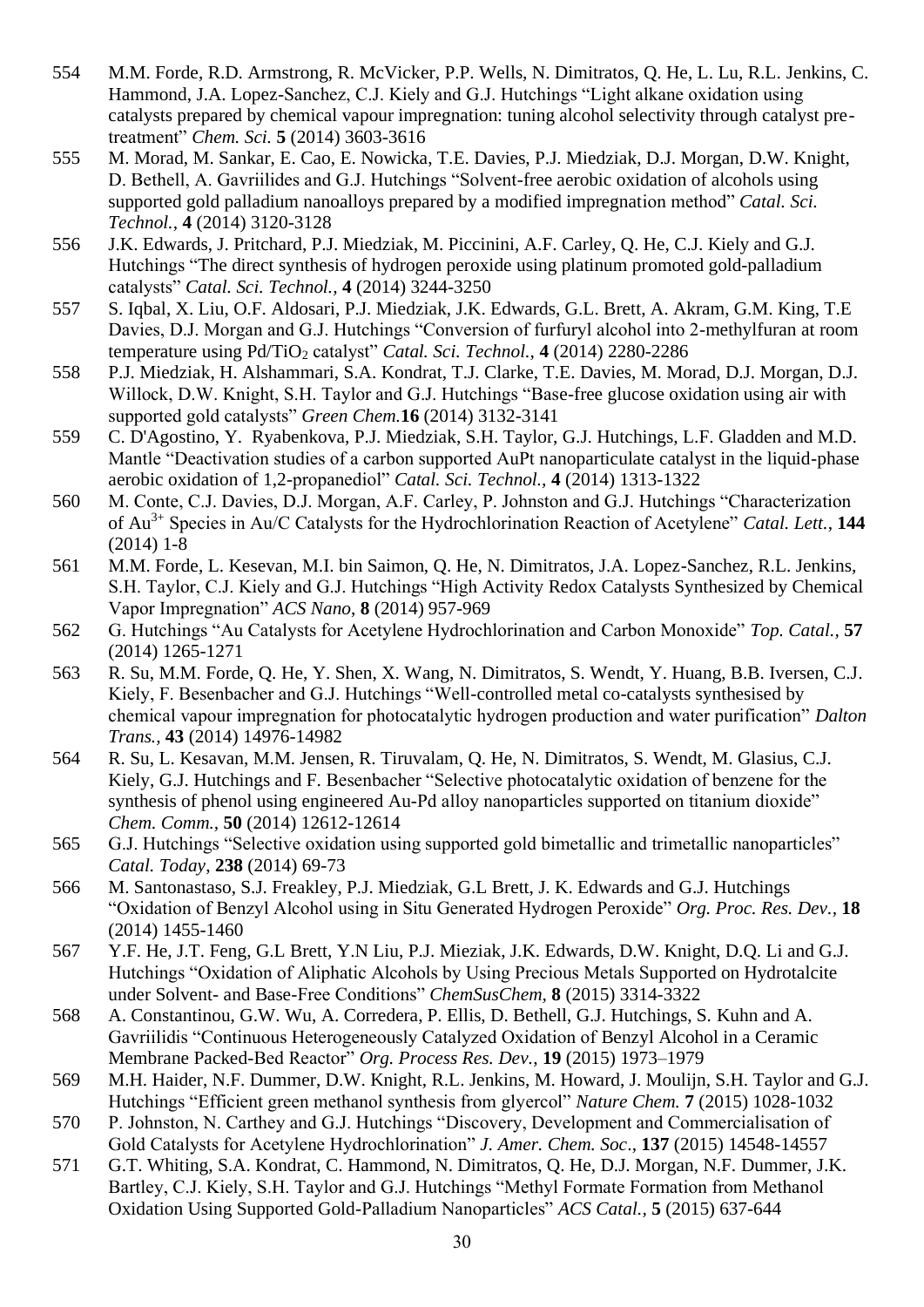- 572 I. Gandarias, P.J. Miedziak, E. Nowicka, M. Douthwaite, D.J. Morgan, G.J. Hutchings and S.H. Taylor "Selective Oxidation of n-Butanol Using Gold-Palladium Supported Nanoparticles Under Base-Free Conditions" *ChemSusChem,* **8** (2015) 473-480
- 573 A. Villa, S. Campisi, K.M.H. Mohammed, N. Dimitratos, F. Vindigni, M. Manzoli, W. Jones, M. Bowker, G.J. Hutchings and L. Prati "Tailoring the selectivity of glycerol oxidation by tuning the acid-base properties of Au catalysts" *Catal. Sci. Technol.,* **5** (2015) 1126-1132
- 574 U.N. Gupta, H. Alshammari, N.F. Dummer, R.L. Jenkins, D. Bethell and G.J. Hutchings "Solventfree oxidation of dec-1-ene using gold/graphite catalyst using an in situ generated oxidant" *Catal. Sci. Technol.,* **5** (2015) 1307-1313
- 575 X. Liu, M. Conte, W. Weng, Q. He, R.L. Jenkins, M. Watanabe, D.J. Morgan, D.W. Knight, D.M. Murphy, K. Whiston, C.J. Kiely and G.J. Hutchings "Molybdenum blue nano-rings: an effective catalyst for the partial oxidation of cyclohexane" *Catal. Sci. Technol.,* **5** (2015) 217-227
- 576 P. Weerachawanasak, G.J. Hutchings, J.K. Edwards, S.A. Kondrat, P.J. Miedziak, P. Prasertham and J. Panpranot "Surface functionalised  $TiO<sub>2</sub>$  supported Pd catalysts for solvent-free selective oxidation of benzyl alcohol" *Catal. Today,* **250** (2015) 218-225
- 577 G.M. King, S. Iqbal, P.J. Miedziak, G.L. Brett, S.A. Kondrat, B.R. Yeo, X. Liu, J.K. Edwards, D.J. Morgan, D.W. Knight and G.J. Hutchings "An Investigation of the Effect of the Addition of Tin to 5% Pd/TiO<sup>2</sup> for the Hydrogenation of Furfuryl Alcohol" *ChemCatChem,* **7** (2015) 2122-2129
- 578 J.K. Edwards, S.J. Freakley, R.J. Lewis, J.C. Pritchard and G.J. Hutchings "Advances in the direct synthesis of hydrogen peroxide from hydrogen and oxygen" *Catal. Today,* **248** (2015) 3-9
- 579 S.J. Freakley, R.J. Lewis, D.J. Morgan, J.K. Edwards and G.J. Hutchings "Direct synthesis of hydrogen peroxide using Au-Pd supported and ion-exchanged heteropolyacids precipitated with various metal ions" *Catal. Today,* **248** (2015) 10-17
- 580 J. Wang, S.A. Kondrat, Y. Wang, G.L. Brett, C. Giles, J.K. Bartley, L. Lu, Q. Liu, C.J. Kiely and G.J. Hutchings "Au-Pd Nanoparticles Dispersed on Composite Titania/Graphene Oxide-Supports as a Highly Active Oxidation Catalyst" *ACS Catal.,* **5** (2015) 3575-3587
- 581 G. Wu, A. Constantinou, E. Cao, S. Kuhn, M. Morad, M. Sankar, D. Bethell, G.J. Hutchings and A. Gavriilidis "Continuous Heterogeneously Catalyzed Oxidation of Benzyl Alcohol Using a Tube-in-Tube Membrane Microreactor" *Ind. Eng. Chem. Res.,* **54** (2015) 4183-4189
- 582 E. Nowicka, M. Sankar, R.L. Jenkins, D.W. Knight, D.J. Willock, G.J. Hutchings, M. Francisco and S.H. Taylor "Selective Oxidation of Alkyl-Substituted Polyaromatics Using Ruthenium-Ion-Catalyzed Oxidation" *Chem. Eur. J.,* **21** (2015) 4285-4293
- 583 U.N. Gupta, N.F. Dummer, S. Pattisson, R.L. Jenkins, D.W. Knight, D. Bethell and G.J. Hutchings "Solvent-Free Aerobic Epoxidation of Dec-1-ene Using Gold/Graphite as a Catalysts" *Catal. Lett.,*  **145** (2015) 689-696
- 584 U.N. Gupta, R.L. Jenkins, N.F. Dummer, D. Bethell and G.J. Hutchings "Epoxidation of Propene with Graphite AuPd-Supported Nanoparticles" *Catal. Lett.,* **145** (2015) 697-701
- 585 S. Iqbal, S.A. Kondrat, D.R. Jones, D.C. Schoenmakers, J.K. Edwards, L. Lu, B.R. Yeo, P.P. Wells, E.K. Gibson, D.J. Morgan, C.J. Kiely and G.J. Hutchings "Ruthenium Nanoparticles Supported on Carbon: An Active Catalyst for the Hydrogenation of Lactic Acid to 1,2-Propanediol" *ACS Catal.,* **5** (2015) 5047-5059
- 586 G.M. Lari, E. Nowicka, D.J. Morgan, S.A. Kondrat and G.J. Hutchings "The use of carbon monoxide as a probe molecule in spectroscopic studies for determination of exposed gold sites on TiO2" *Phys. Chem. Chem. Phys.,* **17** (2015) 23236-23244
- 587 V. Peneau, G. Shaw, S.J. Freakley, M.M. Forde, N. Dimitratos, R.L. Jenkins, S.H. Taylor and G.J. Hutchings "Co-oxidation of octane and benzaldehyde using molecular oxygen with Au-Pd/carbon prepared by sol-immobilisation" *Catal. Sci. Technol.,* **5** (2015) 3953-3959
- 588 R.D. Armstrong, S.J. Freakley, M.M. Forde, V. Peneau, R.L. Jenkins, S.H. Taylor, J.A. Moulijn, D.J. Morgan and G.J. Hutchings "Low temperature catalytic partial oxidation of ethane to oxygenates by Fe- and Cu-ZSM-5 in a continuous flow reactor" *J. Catal.,* **330** (2015) 84-92
- 589 R.P. Marin, S. Ishikawa, H. Bahruji, G. Shaw, S.A. Kondrat, P.J. Mieziak, D.J. Morgan, S.H. Taylor, J.K. Bartley, J.K. Edwards, M. Bowker, W. Ueda and G.J. Hutchings "Supercritical antisolvent precipitation of TiO<sup>2</sup> with tailored anatase/rutile composition for applications in redox catalysis and photocatalysis" *Appl. Catal. A – General*, **504** (2015) 62-73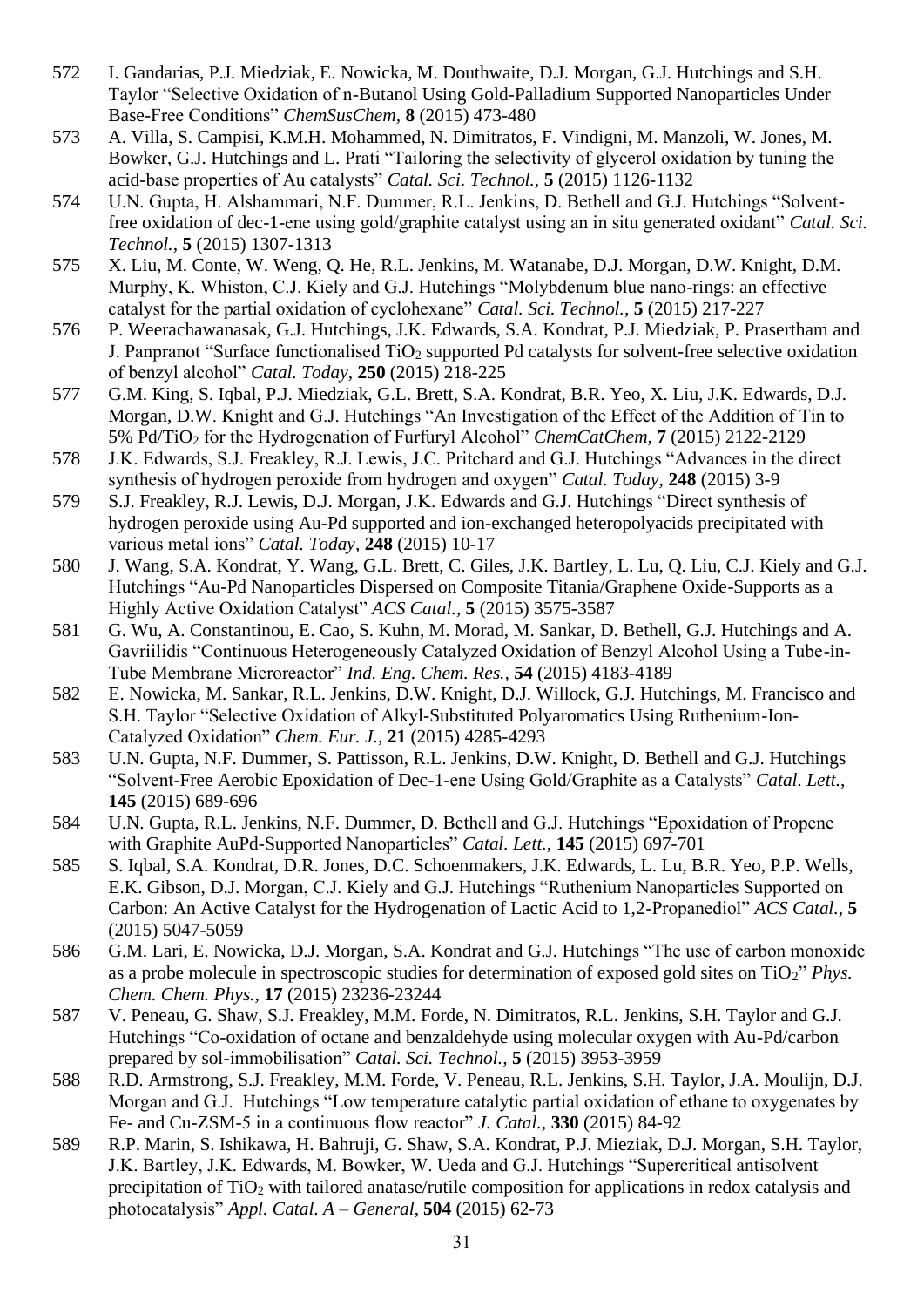- 590 X. Liu, M. Conte, M. Sankar, Q. He, D.M. Murphy, D. Morgan, R.L. Jenkins, D. Knight, K. Whiston, C.J. Kiely and G.J. Hutchings "Liquid phase oxidation of cyclohexane using bimetallic Au-Pd/Mgo catalysts" *Appl. Catal. A – General*, **504** (2015) 373-380
- 591 Q. He, S.J. Freakley, J.K. Edwards, A.F. Carley, A.Y. Borisevich, Y. Mineo, M. Haruta, G.J. Hutchings and C.J. Kiely "Population and hierarchy of active species in gold iron oxide catalysts for carbon monoxide oxidation" *Nature Commun.,* **7** (2016) 12905
- 592 A. Gavriilidis, A. Constantinour, K. Hellgardt, K.K. Hii, G.J. Hutchings, G.L. Brett, S. Kuhn and S.P. Marsden "Aerobic oxidation in flow: opportunities for the fine chemicals and pharmaceuticals industries" *React. Chem. Eng.,* **1** (2016) 595
- 593 A. Gavriilidis, A. Constantinour, K. Hellgardt, K.K. Hii, G.J. Hutchings, G.L. Brett, S. Kuhn and S.P. Marsden "Aerobic oxidation in flow: opportunities for the fine chemicals and pharmaceuticals industries" *React. Chem. Eng.,* **1** (2016) 595
- 594 S. Pattisson, E. Nowicka, U.N. Gupta, G. Shaw, R.L. Jenkins, D.J. Morgan, D.W. Knight and G.J. Hutchings "Tuning graphitic oxide for initator- and metal-free aerobic epoxidation of linear alkenes" *Nature Commun.,* **7** (2016) 12855
- 595 Y.L Cao, X. Liu, S. Iqbal, P. J. Miedziak, J.K. Edwards, R.D. Armstrong, D.J .Morgan, J.W. Wang and G.J. Hutchings "Base-free oxidation of glucose to gluconic acid using supported gold catalysts" *Catal. Sci. Technol.,* **6** (2016) 107-117
- 596 O.F. Aldosari, S. Iqbal, P.J. Miedziak, G.L. Brett, D.R. Jones, X. Liu, J.K. Edwards, D.J. Morgan, D.K. Knight and G.J. Hutchings "Pd-Ru/TiO<sub>2</sub> catalyst – an active and selective catalyst for furfural hydrogenation" *Catal. Sci. Technol.,* **6** (2016) 234-242
- 597 A. Villa, S.J. Freakley, M. Schiavoni, J.K. Edwards, C. Hammond, G.M. Veith, W. Wang, D. Wang, L. Prati, N. Dimitratos and G.J. Hutchings "Depressing the hydrogenation and decomposition reaction in H2O<sup>2</sup> synthesis by supporting AuPd on oxygen functionalized carbon nanofilters" *Catal. Sci. Technol.,* **6** (2016) 694-697
- 598 M. Conte, X. Liu, D.M Murphy, S.H. Taylor, K. Whiston and G.J. Hutchings "Insights into the Reaction Mechanism of Cyclohexane Oxidation Catalysed by Molybdenum Blue Nanorings" *Catal. Lett.,* **146** (2016) 126-135
- 599 S.J. Freakley, Q. He, J.H. Harrhy, D.A. Crole, D.J. Morgan, E.N. Ntainjua, J.K. Edwards, A.F. Carley, A.Y. Borisevich, C.J. Kielyy and G.J. Hutchings "Palladium-tin catalysts for the direct synthesis of H2O<sup>2</sup> with high selectivity" *Science,* **351** (2016) 965-968
- 600 M. Alhumaimess, Z.J. Lin, N.F. Dummer, S.H. Taylor, G.J. Hutchings and J.K. Bartley "Highly crystalline vanadium phosphate catalysts synthesized using poly(acrylic acid-co-maleic acid) as a structure directing agent" *Catal. Sci. Technol.,* **6** (2016) 2910-2917
- 601 M.H. Ab Rahim, R.D. Armstrong, C. Hammond, N. Dimitratos, S.J. Freakley, M.M. Forde, D.J. Morgan, G. Lalev, R.L. Jenkins, J.A. Lopez-Sanchez, S.H. Taylor and G.J. Hutchings, "Low temperature selective oxidation of methane to methanol using titania supported gold palladium copper catalysts" *Catal. Sci. Technol.,* **6** (2016) 3410-3418
- 602 G.W. Wu, G.L. Brett, E.H. Cao, A. Constantinou, P. Ellis, S. Kuhn, G.J. Hutchings, D. Bethell and A. Gavriilidis "Oxidation of cinnamyl alcohol using bimetallic Au-Pd/TiO<sub>2</sub> catalysts: a deactivation study in a continuous flow packed bed microreactor" *Catal. Sci. Technol.,* **6** (2016) 4749-4758
- 603 X. Liu, M. Conte, D. Elias, L. Lu, D.J. Morgan, S.J. Freakley, P. Johnston, C.J. Kiely and G.J. Hutchings "Investigation of the active species in the carbon-supported gold catalyst for acetylene hydrochlorination" *Catal. Sci. Technol.,* **6** (2016) 5144-5153
- 604 S.A. Kondrat, P.J. Smith, P.P. Wells, P.A. Chater, J.H. Carter, D.J. Morgan, E.M. Fiordaliso, J.B. Wagner, T.E. Davies, L. Lu, J.K. Bartley, S.H. Taylor, M.S. Spencer, C.J. Kiely, G.J. Kelly, C.W. Park, M.J. Rosseinsky and G.J. Hutchings "Stable amorphous georgeite as a precursor to a high activity catalyst" *Nature*, **531** (2016) 83-88
- 605 G.J. Hutchings "Methane Activation be Selective Oxidation" *Top. Catal.,* **59** (2016) 658-662
- 606 R.D. Armstrong, G.J. Hutchings and S.H. Taylor "An Overview of Recent Advances of the Catalytic Selective Oxidation of Ethane to Oxygenates" *Catalysts*, **6** (2016) 71
- 607 B.R. Yeo, G.F.F. Pudge, K.G. Bugler, A.V. Rushby, S.A. Kondrat, J.K. Bartley, S. Golunski, S.H. Taylor, SE. Gibson, P.P. Wells, C. Brookes, M. Bowker and G.J. Hutchings "The surface of iron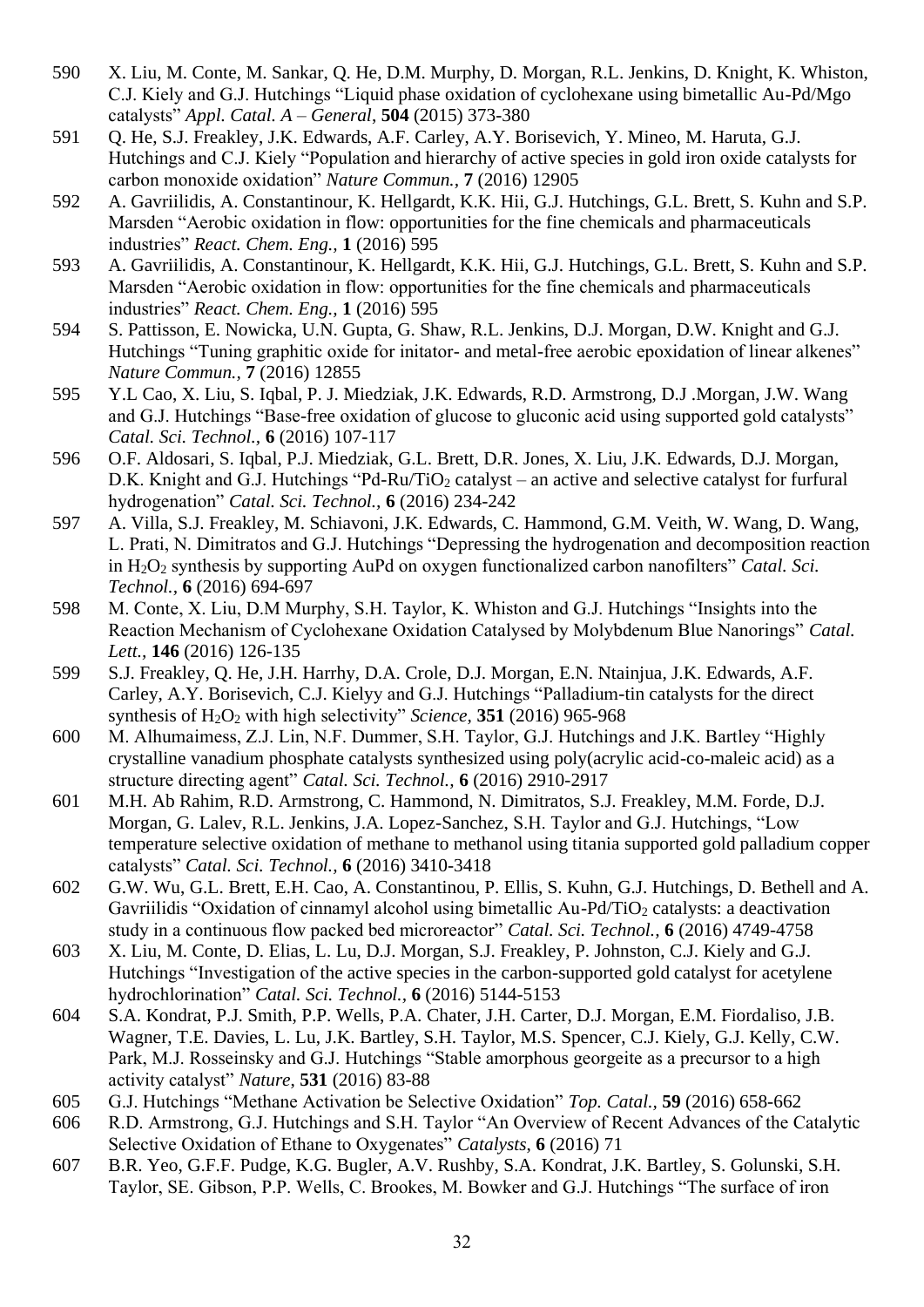molybdate catalysts used for the selective oxidation of methanol" *Surface Science,* **648** (2016) 163- 169

- 608 C.D Evans, S.A. Kondrat, P.J. Smith, T.D Manning, P.J. Miedziak, G.L. Brett, R.D. Armstrong, J.K. Bartley, S.H. Taylor, M.J. Rosseinsky and G.J. Hutchings "The preparation of large surface area lanthanum based perovskite supports for AuPt nanoparticles: tuning the glycerol oxidation reaction pathway by switching the perovskite B site" *Faraday Disc.,* **188** (2016) 427-450
- 609 A. Akram, S.J. Freakley, C. Reece, M. Piccinini, G. Shaw, J.K. Edwards, F. Desmedt, P. Miquel, E.Seuna, D.J. Willock, J.A. Moulijn and G.J. Hutchings "Gas phase stabiliser-free production of hydrogen peroxide using supported gold-palladium catalysts" *Chem. Sci.*, **7** (2016) 5833-5837
- 610 D.A. Crole, S.J. Freakley, J.K. Edwards and G.J. Hutchings "Direct synthesis of hydrogen peroxide in water at ambient temperature" *Proc. R. Soc. A,* **472** (2016) 20160156
- 611 R. Su, N. Dimitratos, J.J. Liu, E. Carter, S. Althahban, X.Q. Wang, Y.B. Shen, S. Wendt, X.D. Wen, J.W. Niemantsverdriet, B.B. Iversen, C.J. Kiely, G.J. Hutchings and F. Besenbacher "Mechanistic insight into the interaction between a titanium dioxide photocatalyst and Pd cocatalyst for improved photocatalytic performance" *ACS Catal.,* **6** (2016) 4239-4247
- 612 D.R. Jones, S. Iqbal, S.A. Kondrat, G.M. Lari, P.J. Miedziak, D.J. Morgan, S.F. Parker and G.J. Huthchings "An investigation of the effect of carbon support on ruthenium/carbon catalysts for lactic acid and butanone hydrogenation" *Phys. Chem.Chem. Phys*., **18** (2016) 17259-17264
- 613 J. Xu, R.D. Armstrong, G. Shaw, N.F. Dummer, S.J. Freakley, S.H. Taylor and G.J. Hutchings "Continous selective oxidation of methane to methanol over Cu- and Fe-modified ZSM-5 catalysts in a flow reactor" *Catal. Today,* **270** (2016) 93-100
- 614 X. Liu, V. Fabos, S. Taylor, D.W. Knight, K. Whiston and G.J. Hutchings "One-step production of 1,3-Butadiene from 2,3-Butanediol dehydration" *Chem.-Eur.J.,* **22** (2016) 12290-12294
- 615 S. Iqbal, T.E. Davies, J.S Hayward, D.J. Morgan, K. Karim, J.K. Bartley, S.H. Taylor and G.J. Hutchings "Fischer Tropsch Synthesis using promoted cobalt-based catalysts" *Catal. Today,* **272** (2016) 74-79
- 616 S. Iqbal, T.E. Davies, D.J. Morgan, K. Karim, J.S. Hayward, J.K. Bartley, S.H. Taylor and G.J. Hutchings "Fischer Tropsch synthesis using cobalt based carbon catalysts" *Catal. Today,* **275** (2016) 35-39
- 617 F. Galvanin, N. Al-Rifai, E. Cao, M. Sankar, G.J. Hutchings, A. Gavriilidis and V. Dua "Merging information from batch and continuous flow experiments for the identification of kinetic models of benzyl alcohol oxidation" *Proceed. 26th Europ. Symp. Comp. Aided Proc. Eng.,* **38** (2016) 961-966
- 618 N. Al-Rifai, F. Galvanin, M. Morad, E. Cao, S. Cattaneo, M. Sankar, V. Dua, G.J. Hutchings and A. Gavriilidis "Hydronamic effects on Three Phase Micro-Packed Bed Reactor Performance" *Chem. Eng. Sci.,* **149** (2016) 129-142
- 619 C. D'Agostino, M.R. Feaviour, G.L. Brett, J. Mitchell, A.P.E. York. G.J. Hutchings, M.D. Mantle and L.F. Gladden "Solvent inhibition in the liquid-phase catalytic oxidation of 1,4-butanediol: understanding the catalyst behavious from NMR relaxation time measurements" *Catal. Sci. Tech.* **6** (2016) 7896
- 620 J.H. Carter, S. Althahban, E. Nowcika, S.J. Freakley, D.J. Morgan, P.M. Shah, S. Golunski, C.J. Kiely and G.J. Hutchings "Synergy and Anti-Synergy between Palladium and Gold in Nanoparticles Dispersed on a Reducible Support" *ACS Catal.,* **6** (2016) 6623
- 621 V. Peneau, G. Shaw, R.D. Armstrong, R.L. Jenkins, N. Dimitratos, S.H. Taylor, H.W. Zanthoff, S. Peitz, G. Stochniol and G.J. Hutchings "The partial oxidation of propane under mild aqueous conditions with  $H_2O_2$  and ZSM-5 catalysts" *Catal. Sci. Tech.* **6** (2016) 7521
- 622 F. Iyars-Barcelo, G.J. Hutchings, J.K. Bartley, S.H. Taylor, P. Sutter, P. Amoros, R. Sanchis and B. Solsona "Relationship between bulk phase, near surface and outermost atomic layer of VPO catalysts and their catalytic performance in the oxidative dehydrogenation of ethane" *J. Catal.,* **354** (2017) 4- 249
- 623 M. Douthwaite, X.Y. Huang, S. Iqbal, P.J. Miedziak, G.L. Brett, S.A. Kondrat, J.K. Edwards, M. Sankar, D.W. Knight, D. Bethell and G.J. Hutchings "The controlled catalytic oxidation of furfural to furoic acid using AuPd/MgO(OH)2" *Catal. Sci. Technol.,***7** (2017) 5284-5293
- 624 N. Al-Rifai, P.J. Miedziak, M. Morad, M. Sankar, C. Waldron, S. Cattaneo, E.H. Cao, S. Pattisson, D. Morgan, D. Bethell, G.J. Hutchings and A. Gavriilidis "Deactivation Behavior of Supported Gold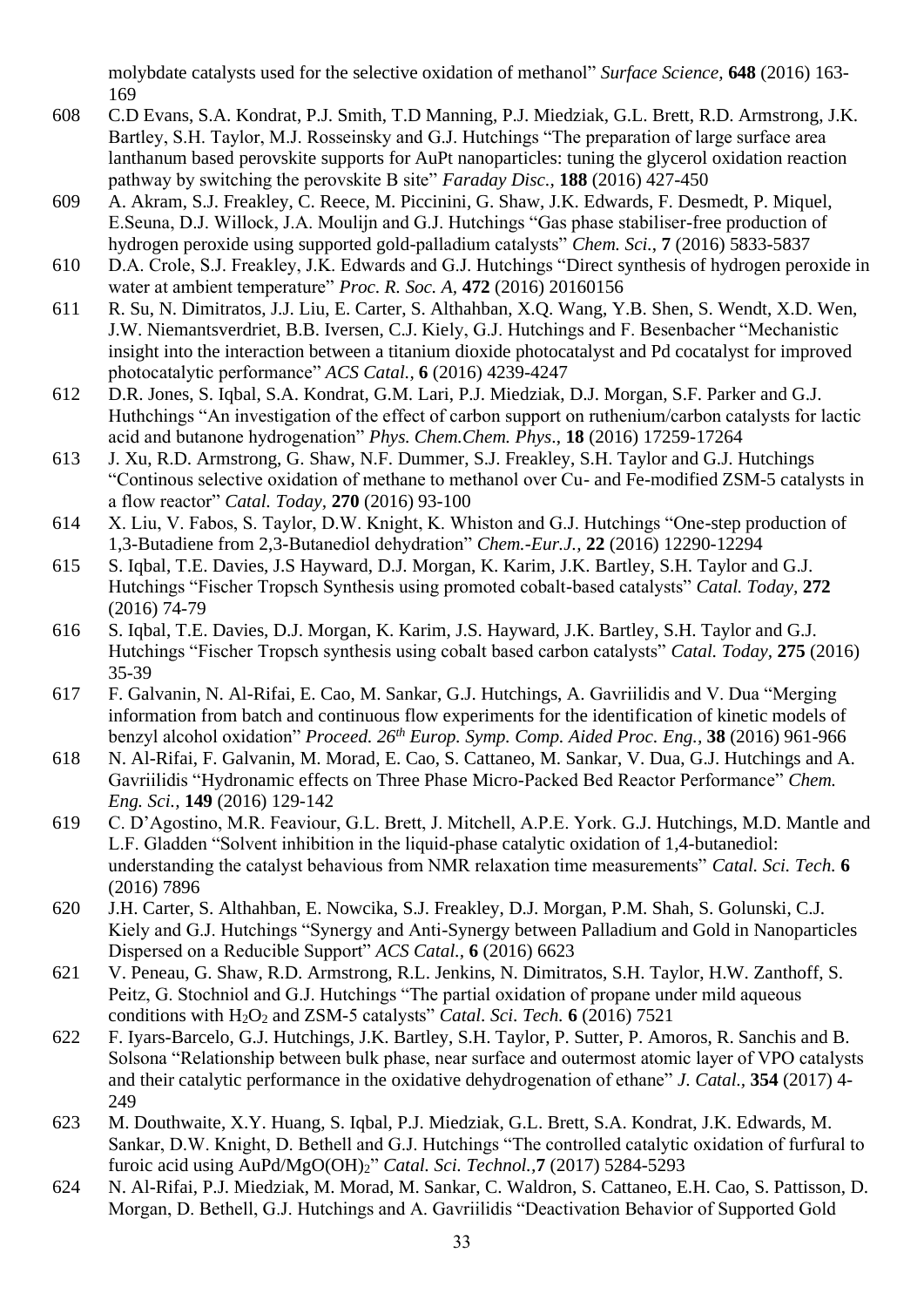Palladium Nanoalloy Catalysts during the Selective Oxidation of Benzyl Alcohol in a Micropacked Bed Reactor" *Ind. Eng. Chem. Res.,* **56** (2017) 12985-12994

- 625 R.J. Lewis, J. K. Edwards, S.J. Freakley and G.J. Hutchings "Solid Acid Additives as Recoverable Promoters for the Direct Synthesis of Hydrogen Peroxide" *Ind. Eng. Chem. Res.,* **56** (2017) 13288- 13294
- 626 S. Ishikawa, D.R. Jones, S. Iqbal, C. Reece, D.J. Morgan, D.J. Willock, P.J. Miedziak, J.K Bartley, J.K. Edwards. T. Murayama, W. Ueda and G.J. Hutchings "Identification of the catalytically active component of Cu-Zr-O catalyst for the hydrogenation of levulinic acid to gamme-valerolactone" *Green Chem.* **19** (2017) 225-236
- 627 E. Cao, G. Brett, P.J. Miedziak, J.M. Douthwaite, S. Barrass, P.F. McMillan, G.J. Hutchings and A. Gavriilidis "A micropackted-bed multi-reactor system with in situ Raman analysis for catalyst evaluation" *Catal. Today,* **283** (2017) 195-201.
- 628 P.D. Giorgi, P.J. Miedziak, J.K. Edwards, G.J. Hutchings and S. Antoniotti "Bicatalytic Multistep Reactions En Route to the One-Pot Total Synthesis of Complex Molecules: Easy Access to Chromene and 1,2-Dihydroquinoline Derivatives from Simple Substrates" *ChemCatChem* **9** (2017) 70-75
- 629 P.J. Smith, S.A. Kondrat, P.A. Chater, B.R Yeo, G.M. Shaw, L. Lu, J.K. Bartley, S.H. Taylor, M.S. Spencer, C.J. Kiely, G.J. Kelly, C.W. Park and G.J. Hutchings "A new class of Cu/ZnO catalysts derived from zincian georgeite precursors prepared by co-precipitation" *Chem. Sci.* **8** (2017) 2436- 2447
- 630 V. Peneau, R.D. Armstrong, G. Shaw, J. Xu, R.L. Jenkins, D.J. Morgan, N. Dimitratos, S.H. Taylor, H.W. Zanthoff, S. Peitz, G. Stochniol, Q. He, C.J. Kiely and G.J. Hutchings "The Low-Temperature Oxiation of Propane by using  $H_2O_2$  and Fe/ZSM-5 Catalysts: Insights into the Active Site and Enhancement of Catalytic Turnover" *ChemCatChem* **9** (2017) 642-650
- 631 E. Pizzutilo, S. Geiger, S.J. Freakley, A. Mingers, S. Cherevko, G.J. Hutchings and K.J.J. Myrhofer "Palladium electrodissolution from model surfaces and nanoparticles" *Electrochim. Act.* **229** (2017) 467-477
- 632 S.A. Kondrat, P.J. Smith, J.H. Carter, J.S. Hayward, G.J. Pudge, G. Shaw, M.S. Spencer, J.K. Bartley, S.H. Taylor and G.J. Hutchings "The effect of sodium speices on methanol synthesis and water-gas shift Cu/ZnO catalysits: utilising high purity zincian georgeite" *Faraday Disc.* **197** (2017) 287-307
- 633 H. Bahruji, M. Bowker, W. Jones, J. Hayward, J.R. Esquius, D.J. Morgan and G.J. Hutchings "PdZn catalsyts for CO<sup>2</sup> hydrogenation to methanol using chemical vapour impregnation (CVI)" *Faraday Disc.* **197** (2017) 309-324
- 634 N. Agarwal, S.J. Freakley, R.U. McVicker, S.M. Althahban, N. Dimitratos, Q. He, D.J. Morgan, R.L. Jenkins, D.J. Willock, S.H. Taylor, C.J. Kiely and G.J. Hutchings "Aqueous Au-Pd colloids catalyse selective CH<sup>4</sup> oxidation to CH3OH with O<sup>2</sup> under mild conditions" *Science,* **358** (2017) 223-226
- 635 G. Malta, S.A. Kondrat, S.J. Freakley, C.J. Davies, L. Lu, S. Dawson, A. Thetford, E.K. Gibson, D.J. Morgan, W. Jones, P.P. Wells, P. Johnston, C.R.A. Catlow, C.J. Kiely and G.J. Hutchings "Identification of single-site gold catalysts in acetylene hydrochlorination" *Science* **355** (2017) 1399- 1402
- 636 R. Alsaiari, L.T. Perrott, E. Nowicka, R.V. Engel, P.J. Miedziak, S.A. Kondrat, J.K. Edwards, D.J. Willock and G.J. Hutchings "The effect of ring size on the selective carboxylation of cycloalkene oxides" *Catal. Sci. Technol.,***7** (2017) 1433-1439
- 637 M. Morad, E. Nowicka, M. Douthwaite, S. Iqbal, P. Miedziak, J.K. Edwards, G.L. Brett, Q. He, D. Morgan, H. Alshammari, D. Bethell, D.W. Knight, M. Sankar and G.J. Hutchings "Multifunctional supported bimetallic catalysts for a cascade reaction with hydrogen auto transfer: synthesis of 4 phenylbutan-2-ones from 4-methoxybenzyl alcohols" *Catal. Sci. Technol.,* **7** (2017) 1928-1936
- 638 E. Pizzutilo, S.J. Freakley, S. Geiger, C. Baldizzone, A. Mingers, G.J. Hutchings, K.J.J. Mayrhofer and S. Cherevko "Addressing stability challenges of using bimetallic electrocatalysts: the case of gold-palladium nanoalloys" *Catal. Sci. Technol.,***7** (2017) 1848-1856
- 639 J.S. Hayward, P.J. Smith, S.A. Kondrat, M. Bowker and G.J. Hutchings "The Effects of Secondary Oxides on Copper-Based Catalysts for Green Methanol Synthesis" *ChemCatChem* **9** (2017) 1655- 1662
- 640 P.J. Smith, S.A. Kondrat, J.H. Carter, P.A. Chater, J.K. Bartley, S.H. Taylor, M.S. Spencer and G.J. Hutchings "Supercritical Antisolvent Precipitation of Amorphous Copper-Zinc Georgeite and Acetate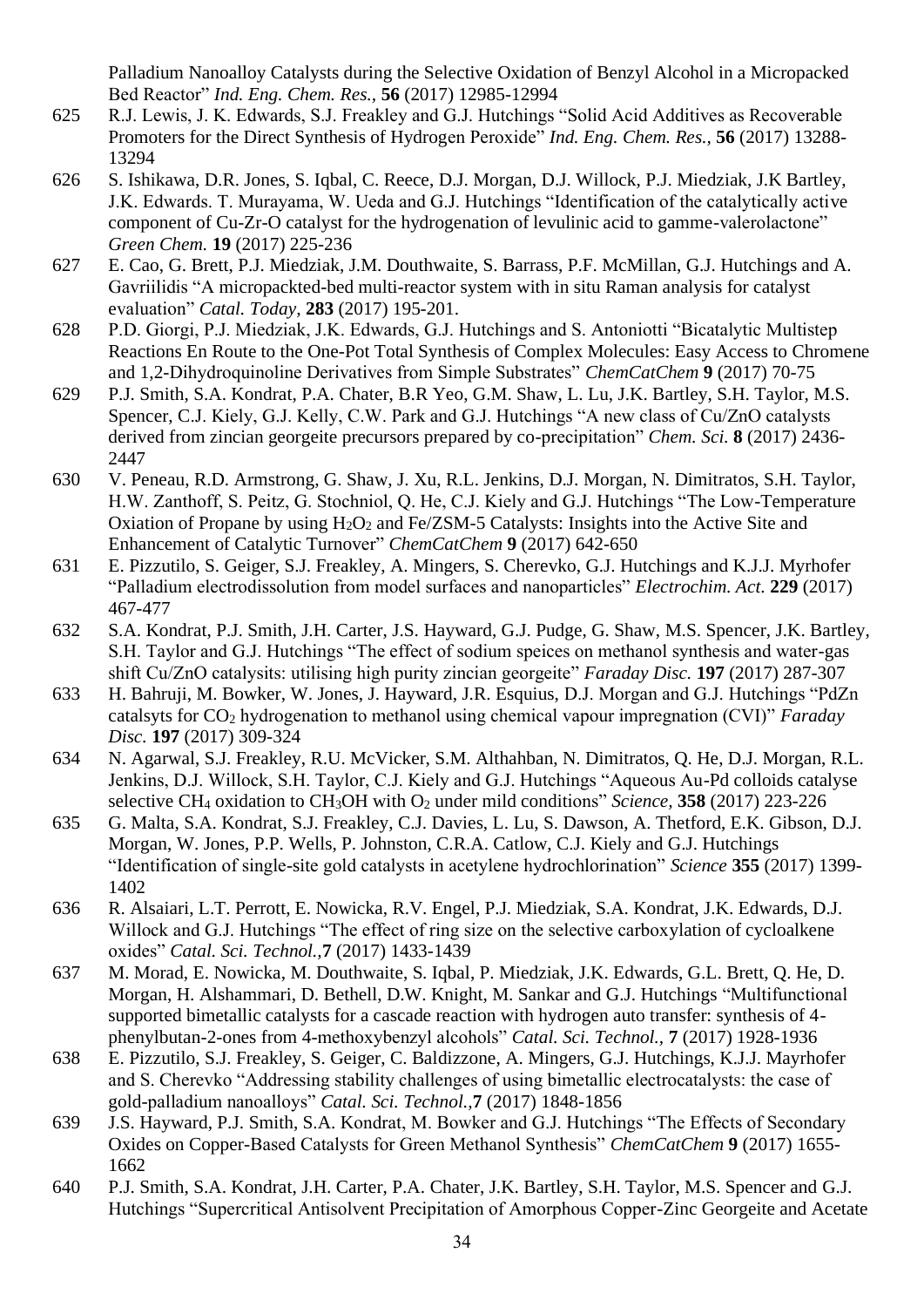Precursors for the Prepearation of Ambeint-Pressure Water-Gas-Shift Copper/Zinc Oxide Catalysts" *ChemCatChem* **9** (2017) 1621-1631

- 641 R. Yoshida, D.L. Sun, Y. Yamada, S. Sato and G.J. Hutchings "Vapor-phase hydrogenation of levulinic acid to gamma-valerolactone over Cu-Ni bimetallic catalysts" *Catal. Comm.* **97** (2017) 79- 82
- 642 L. Abis, S.J. Freakley, G. Dodekatos, D.J. Morgan, M. Sankar, N. Dimitratos, Q. He, C.J. Kiely and G.J. Hutchings "Highly Active Gold and Gold-Palladium Catalyts Prepared by Colloidal Methods in the Absence of Polymer Stabilizers" *ChemCatChem* **9** (2017) 2914-2918
- 643 C. D'Agostino, G. Brett, G. Divitini, C. Ducati, G.J. Hutchings, M.D. Mantle and L.F. Gladden "Increased Affinity of Small Gold Particles for Glycerol Oxidation over Au/TiO<sup>2</sup> Probed by NMR Relaxation Methods" *ACS Catal.* **7** (2017) 4235-4241
- 644 E. Pizzutilo, O. Kasian, C.H. Choi, S. Cherevko, G.J. Hutchings, K.J.J. Mayrhofer and S.J. Freakley "Electrocatalytic synthesis of hydrogen peroxide on Au-Pd nanoparticles: From fundamentals to continuous production" *ChemPhysLet* **683** (2017) 436-442
- 645 Y.L. Cao, S. Iqbal, P.J. Miedziak, D.R. Jones, D.J. Morgan, X. Liu, J. W. Wang and G.J. Hutchings "An investigation into bimetallic catalysts for base free oxidation of cellobiose and glucose" *J Chem Technol Biotechnol,* **92** (2017) 2246-2253
- 646 E. Pizzutilo, S.J. Freakley, S. Cherevko, S. Venkatesan, G.J. Hutchings, C.H. Kiebscher, G. Dehm and K.J.J. Mayrhofer "Gold-Palladium Bimetallic Catalyst Stability: Consequences fo Hydrogen Peroxide Selectivity" *ACS Catal.* **7** (2017) 5699-5705
- 647 X. Liu, M. Conte, Q. He, D.W. Knight, D.M. Murphy, S.H. Taylor, K. Whiston, C.J. Kiely and G.J. Hutchings "Catalytic Partial Oxidation of Cyclohexane by Bimetallic Ag/Pd Nanoparticles on Magnesium Oxide" *Chem. Eur. J.,* **23** (2017)
- 648 J.H. Carter, X. Liu, Q. He, S. Althahban, E. Nowicka, S.J. Freakley, L. Niu, D.J. Morgan, Y. Li, J.W. Niemantsverdriet, S. Golunski, C.J. Kiley and G.J. Hutchings "Activation and Deactivation of Gold/Ceria–Zirconia in the Low‐Temperature Water–Gas Shift Reaction" *Angew. Chem., Int. Ed.,***56** (2017) 16037 –16041
- 649 R.D. Armstrong, B.M. Kariuki, D.W. Knight and G.J. Hutchings "How to Synthesise High Purity, Crystalline Glucaric Acid Selectively" *Eur.J.Org.Chem.,* **45** (2017) 6811-6814
- 650 I. Fechete, H. Idriss, G.J. Hutchings, G. Bond and F. Garin "Catalytic reactivity of surfaces: in recognition of François Gault" *Catal.Sci.Technol.,* **7** (2017) 5181-5181
- 651 M. Khasu, T. Nyathi, D.J. Morgan, G.J. Hutchings, M. Claeys and N. Fischer "Co3O4 morphology in the preferential oxidation of CO" *Catal.Sci.Technol.,* **7** (2017) 4806-4817
- 652 C. Williams, J.H. Carter, N.F. Dummer, Y.K. Chow, D.J. Morgan, S Yacob, P. Serna, D.J. Willock, R. J. Meyer, S.H. Taylor and G.J. Hutchings "Selective Oxidation of Methane to Methanol Using Supported AuPd Catalysts Prepared by Stabilizer-Free Sol-Immobilization" *ACS Catal.* **8** (2018) 2567-2576.
- 653 R.Y. Qu, M. Macino, S. Iqbal, X. Gao, Q. He, G.J. Hutchings and M. Sankar "Supported Bimetallic AuPd Nanoparticles as a Catalyst for the Selective Hydrogenation of Nitroarenes" *Nanomater.* **8 (**2018) pii: E690. doi: 10.3390/nano8090690.
- 654 R. Underhill, R.J. Lewis, S.J. Freakley, M. Douthwaite, P.J. Miedziak, O. Adkim, J.K. Edwards and G.J. Hutchings "Oxidative Degradation of Phenol using in situ Generated Hydrogen Peroxide Combined with Fenton's Process Supported palladium-iron catalysts for the removal of model contaminants from wastewater" *Johnson Matthey Tech. Rev.* **62** (2018) 417 - 425
- 655 P.J. Miedziak, J.K. Edwards, S.H. Taylor, D.W. Knight, B. Tarbit and G.J. Hutchings "Gold as a Catalyst for the Ring Opening of 2,5-Dimethylfuran" *Catal. Lett.* **148** (2018) 2109-2116
- 656 E. Rucinska, P.J. Miedziak, S. Pattisson, G.L. Brett, S. Iqbal, D.J. Morgan, M. Sankar and G.J. Hutchings "Cinnamyl alcohol oxidation using supported bimetallic Au-Pd nanoparticles: an investigation of autoxidation and catalysis" *Catal. Sci. Technol.,***8** (2018) 2987-2997
- 657 D.R. Jones, S. Iqbal, P.J. Miedziak, D.J. Morgan, J.K. Edwards, Q. He and G.J. Hutchings "Selective Hydrogenation of Levulinic Acid Using Ru/C Catalysts Prepared by Sol Immobilisation" *Top. Catal.,* **61** (2018) 833-843
- 658 H. Bahruji, R.D. Armstrong, J.R. Esquius, W. Jones, M. Bowker and G.J. Hutchings "Hydrogenation of CO<sup>2</sup> to Dimethyl Ether over Bronsted Acidic PdZn Catalysts" *Ind. &*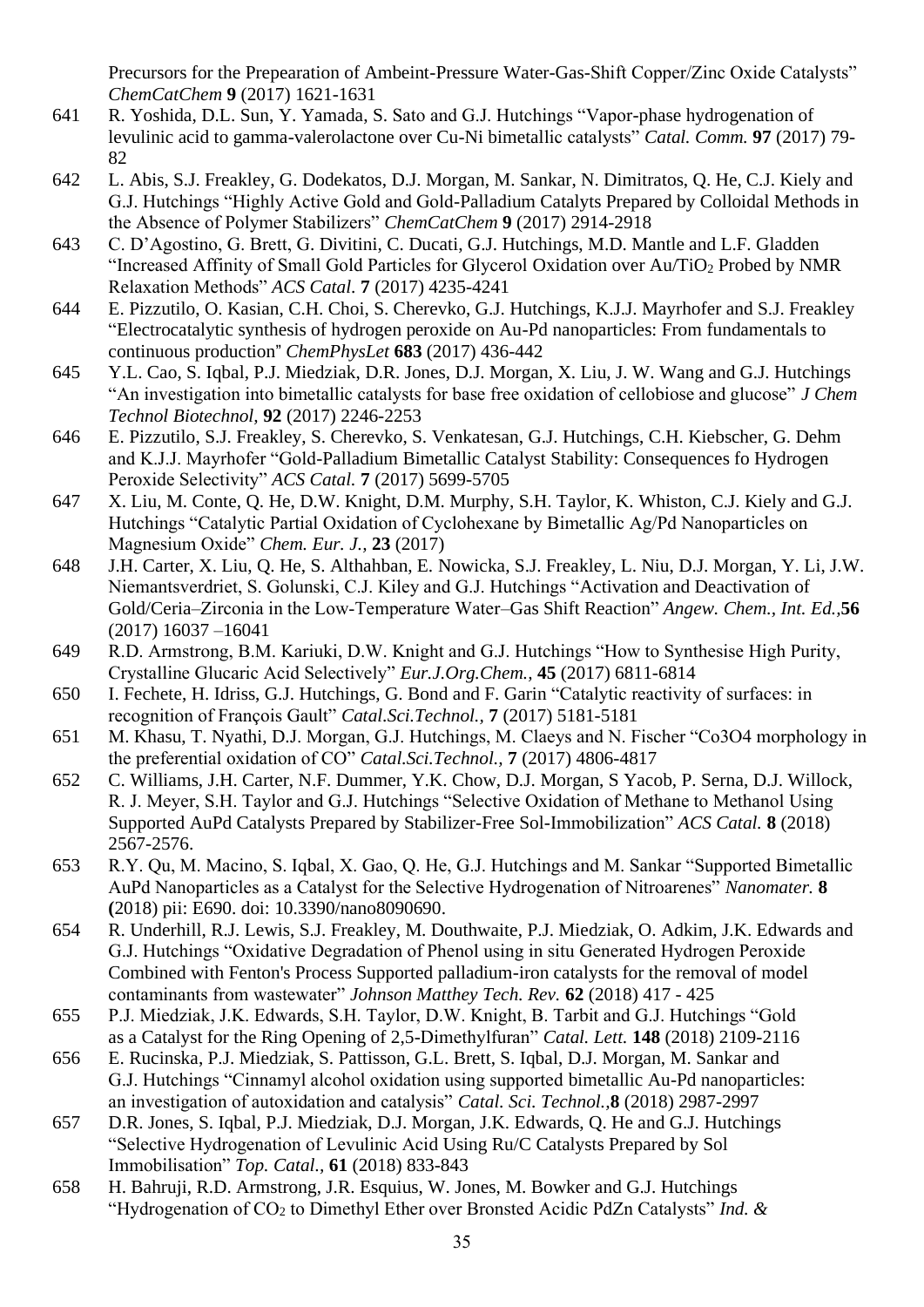*Eng. Chem. Research,* **57** (2018) 6821-6829

- 659 R.V. Engel, R. Alsaiari, E. Nowicka, S. Pattisson, P.J Miedziak, S.A. Kondrat, D.J. Morgan and G.J. Hutchings "Oxidative Carboxulation of 1-Decene to 1,2-Decylene Carbonate" *Top. Catal.,* **61** (2018) 509-518
- 660 T.E. Parmentier, S.R. Dawson, G. Malta, L. Lu, T.E. Davies, S.A. Kondrat, S.J. Freakley, C.J. Kiely and G.J. Hutchings "Homocoupling of Phenylboronic Acid using Atomically Dispersed Gold on Carbon Catalysts: Catalyst Evolution Before Reacton" *ChemCatChem,* **10** (2018) 1853-1859
- 661 Y.L. Jiao, A.L. Adedigba, Q. He, P.J. Miedziak, G. Brett, N.F. Dummer, M. Perdjon, J.M. Liu and G.J. Hutchings "Inter-connected and open pore hieracrchical TS-1 with controlled framework titanium for catalytic cyclohexene epoxidation" *Catal. Sci. Technol.,* **8** (2018) 2211-2217
- 662 E. Nowcika, C. Reece, S.M. Althahban, K.J.H. Mohammed, S.A. Kondrat, D.J. Morgan, Q. He, D.J. Willock, S. Golunski, C.J. Kiely and G.J. Hutchings "Elucidating the Role of CO2 in the Soft Oxidative Dehydrogenation of Propane over Ceria-Based Catalysts" *ACS Catal.,* **8** (2018) 3454-3468
- 663 G. Dodekatos, L. Abis, S.J. Freakley, H. Tuysuz and G.J. Hutchings "Glycerol Oxidation Using MgO- and  $Al_2O_3$ -supported Gold and Gold-Palladium Nanoparticles Prepared in the Absence of Polymer Stabilizers" *ChemCatChem,* **10** (2018) 1351-1359
- 664 S. Cattaneo, S.J. Freakley, D.J. Morgan, M. Sankar, N. Dimitratos and G.J. Hutchings "Cinnamaldehyde hydrogenation using Au-Pd catalysts prepared by sol immobilisation" *Catal. Sci. Technol.,***8** (2018) 1677-1685
- 665 N. Richards, E. Nowicka, J.H. Carter, D.J. Morgan, N.F. Dummer, S. Golunski and G.J. Hutchings "Investigating the Influence of Fe Speciation on N2O Decomposition Over Fe-ZSM-5 Catalysts" *Top. Catal.* **61** (2018) 1983-1992
- 666 Y.K. Chow, D.F. Dummer, J.H. Carter, R.J. Meyer, R.D. Armstrong, C. Williams, G. Shaw, S. Yacob, M.M. Bhasin, D.J. Willock, S.H. Taylor and G.J. Hutchings "A Kinetic Study of Methane Partial Oxidation over Fe-ZSM-5 Using N2O as an Oxidant" *ChemPhysChem,* **19** (2018) 402-411
- 667 R.D. Armstrong, V. Peneau, N. Ritterskamp, C.J. Kiely, S.H. Taylor and G.J. Hutchings "The Role of Copper Speciation in the Low Temperature Oxidative Upgrading of Short Chain Alkanes over Cu/ZSM-5 Catalysts" *ChemPhysChem,* **19** (2018) 469-478
- 668 J.L. Fu, Q. He, P.J. Miedziak, G.L. Brett, X.Y. Huang, S. Pattission, M. Douthwaite and G.J. Hutchings "The Role of  $Mg(OH)_{2}$  in the So-Called "Base-Free" Oxidation of Glycerol with AuPd Catalsts" *Chem. Eur. J.,* **24** (2018) 2396-2402
- 669 E. Nowicka, T.J. Clarke, M. Sankar, R.L. Jenkins, D.W. Knight, S. Golunski, G.J. Hutchings, D.J. Willock, M. Francisco and S.H. Taylor "Oxidation of Polynuclear Aromatic Hydrocarbons using Ruthenium-Ion-Catalyzed Oxidation: The Role of Aromatic Ring Number in Reaction Kinetics and Product Distribution" *Chem. Eur. J.,* **24** (2018) 655-662
- 670 Y. K. Chow, D.F. Dummer, J.H. Carter, C. Williams, G. Shaw, D.J. Willock, S.H. Taylor, S. Yacob, R.J. Meyer, M.M. Bhasin and G.J. Hutchings "Investigating the influence of acid sites in continuous methane oxidation with N2O over Fe/MFl zeolites" *Catal. Sci. Technol.,***8** (2018) 154-163
- 671 D.R. Jones, S. Iqbal, L. Thomas, S. Ishikawa, C. Reece, P. J. Miedziak, D.J. Morgan, J.K. Bartley, D.J. Willock, W. Ueda and G.J. Hutchings " $xNi<sub>v</sub>Cu-ZrO<sub>2</sub>$  catalysts for the hydrogenation of levulinic acid to γ valorlactone" *Catal. Struct. React.*, **4** (2018) 12-23
- 672 F. Galvanin, M. Sankar, S. Cattaneo, D. Bethell, V. Dua, G.J. Hutchings and A. Gavriilidis "On the development of kinetic models for solvent-free benzyl alcohol oxidation over a gold-palladium catalyst" *Chem. Eng. J.* **342** (2018)196-210.
- 673 G. Malta, S.A. Kondrat, S.J. Freakley, C.J. Davies, S. Dawson, X. Liu, L. Lu, K. Dymkowski, F. Fernandez-Alonso, S. Mukhopadhyay, E.K. Gibson, P.P.Wells, S.F. Parker, C.J. Kiely and G.J. Hutchings "Deactivation of a Single-Site Gold-on-Carbon Acetylene Hydrochlorination Catalyst: An X-ray Absorption and Inelastic Neutron Scattering Study" *ACS Catal.* **8** (2018) 8493-8505.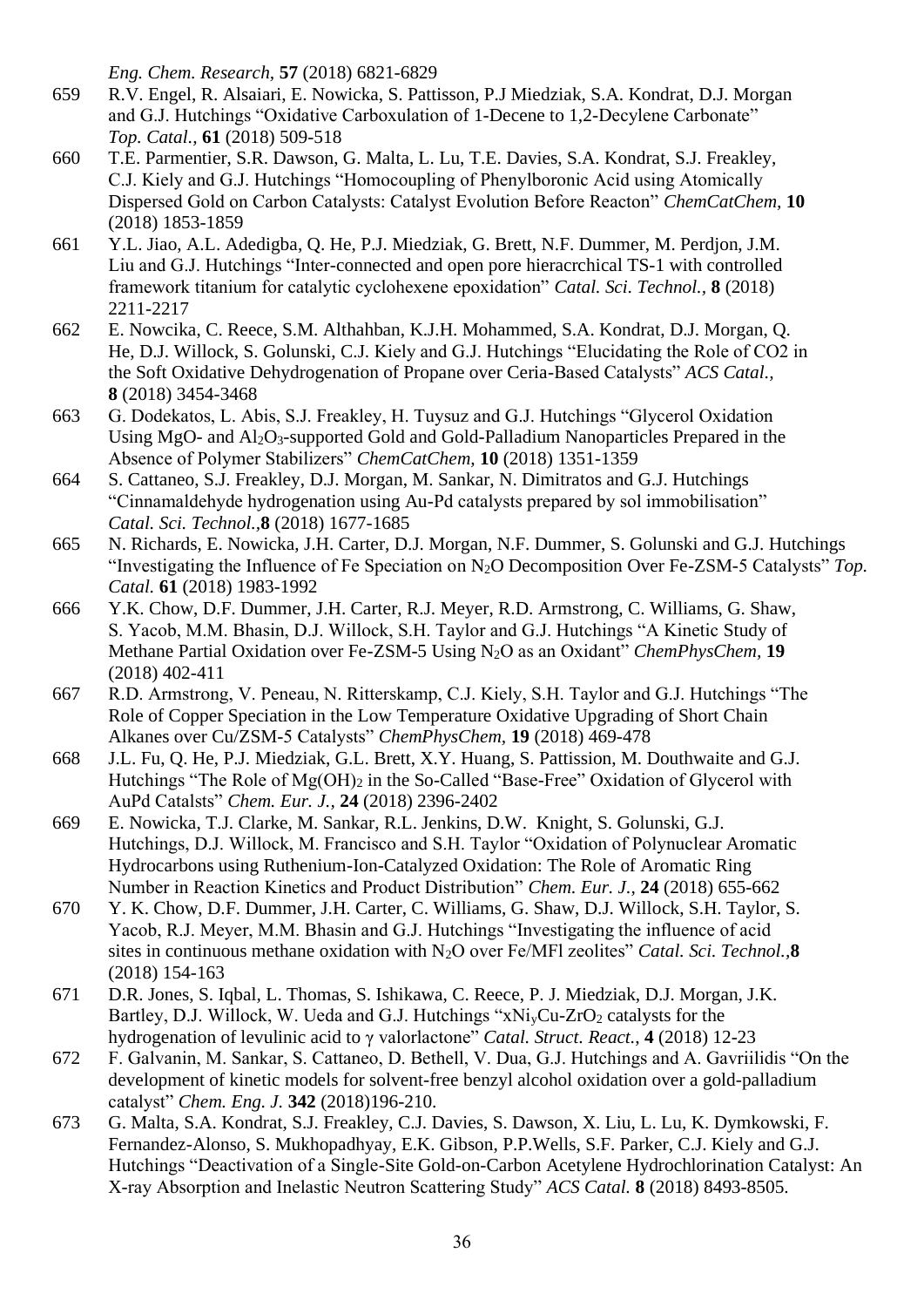- 674 E. Nowicka, N.W. Hickey, M. Sankar, R.L. Jenkins, D.W. Knight, D.J. Willock, G.J. Hutchings, M. Francisco and S.H. Taylor "Mechanistic Insights into Selective Oxidation of Polyaromatic Compounds using RICO Chemistry" *Chem. Eur. J.* **24** (2018) 12359-12369
- 675 W. Marquart, D. J. Morgan, G.J. Hutchings, M. Claeys and N. Fischer "Oxygenate formation over K/β-Mo2C catalysts in the Fischer-Tropsch synthesis" *Cat. Sci. Technol.* **8** (2108) 3806-3817
- 676 C. D'Agostino, R.D. Armstrong, G.J. Hutchings and L.F. Gladden "Product Inhibition in Glycerol Oxidation over Au/TiO<sup>2</sup> Catalysts Quantified by NMR Relaxation" *ACS Catal.* **8** (2018) 7334-7339
- 677 O. Rogers, S. Pattisson, J. Macginley, R.V. Engel, K. Whiston, S.H. Taylor and G.J. Hutchings "The Low Temperature Solvent-Free Aerobic Oxidation of Cyclohexene to Cyclohexane Diol over Highly Active Au/Graphite and Au/Graphene Catalysts" *Catalysts* **8** (2018) doi: 10.3390/catal8080311
- 678 E. Nowicka, S.M. Althahban, Y. Luo, R. Kriegel, G. Shaw, D.J. Morgan, Q. He, M. Watanabe, M. Armbruster, C.J. Kiely and G.J. Hutchings "Highly selective PdZn/ZnO catalysts for the methanol steam reforming reaction" *Cat. Sci. Technol.* **8** (2018) 5848-5857
- 679 S. Kanitkar, J.H. Carter, G.J. Hutchings, K.L. Ding and J.J. Spivey "Low Temperature Direct Conversion of Methane using a Solid Superacid" *ChemCatChem* **10** (2018) 5033-5038.
- 680 S.A. Kondrat, P.J. Smith, L. Lu, J.K. Bartley, S.H. Taylor, M.S. Spencer, G.J. Kelly, C.W. Park, C.J. Kiely and G.J. Hutchings "Preparation of a highly active ternary Cu-Zn-Al oxide methanol synthesis catalyst by supercritical CO<sub>2</sub> anti-solvent precipitation" *Catal. Today* 317 (2018) 12-20
- 681 R. Arrigo, K. Badmus, F. Baletto, M. Boeiji, K. Brinkert, A. Bugaev, V. Bukhtiyarov, M. Carosso, R. Catlow, A. Chutia, P. Davies, N. de Leeuw, W. Dononelli, H. Freund, C. Friend, B. Gates, A. Genest, J. Hargreaves, G. Hutchings, R. Johnston, C. Lamberti, J. Marbaix, C. R. Miranda, Y. Odarchenko, N. Richards, A. Russell, P. Selvam, P. Sermon, P. Shah, S. Shevlin, M. Shozi, C. Skylaris, K. Soulantica, L. Torrente, A. Trunschke, R. Santen, L. Verga, K. Whiston and D. Willock "Theory as a driving force to understand reactions on nanoparticles: general discussion" *Faraday Disc.,* **208** (2018) 147- 185
- 682 A. Adishev, R. Arrigo, F. Baletto, A. Bordet, V. Bukhtuyarov, M. Carosso, R. Catlow, M. Conway, J. Davies, P. Davies, D. Masi, C. Demirci, J. K. Edwards, C. Friend, S. Gallarati, J. Hargreaves, H. Huang, G. Hutchings, S. Lai, C. Lamberti, M. Macino, D. Marchant, T. Murayama, Y. Odarchenko, J. Peron, L. Prati, J. Quinson, N. Richards, S. Rogers, A. Russell, P. Selvam, P. Shah. M. Shozi, C. Skylaris, K. Soulantica, F. Spolaore, B. Tooze, L. Torrente, A. Trunschke, B. Venezia, J. Walker and K. Whiston "Control of catalytic nanoparticle synthesis: general discussion" *Faraday Disc.,* **208** (2018) 471-495
- 683 F. Baletto, M. Boeiji, A. Bordet, K. Brinkert, R. Catlow, J. Davies, W. Dononelli, H. Freund, C. Friend, B. Gates, A. Genest, S. Guan, C. Hardacre, J. Hargreaves, H. Huang, G. Hutchings, R. Johnston, S. Lai, C. Lamberti, J. Marbaix, C. Miranda, R. Nome, J. Peron, J. Quinson, N. Richards, N. Roesch, A. Russell, S. Said, P. Selvam, P. Sermin, M. Shozi, C. Skylaris, F. Spolaore, J. Walker, K. Whiston and D Willock "Application of new nanoparticle structures as catalysts: general discussion" *Faraday Disc.,* **208** (2018) 575-593
- 684 B. Zhang, B. Chen, M. Douthwaite, Q. Liu, C. Zhang, Q. Wu, R. Shi, P. Wu, F. Zhano and G.J. Hutchings "Macroporous-mesoporous carbon supported Ni catalysts for the conversion of cellulose to polyols" *Green Chem.,* **20** (2018) 3634-3642
- 685 M. Jones, G.J. Hutchings, D.J. Willock, J. Scott and S.H. Taylor "Zinc promoted alumina catalysts for the fluorination of chlorofluorocarbons" *J. Catal.,* **364** (2018) 102-111
- 686 H. Bahruji, J. Ruiz Esquius, M. Bowker, G.J. Hutchings, R.D. Armstrong and W. Jones "Solvent Free Synthesis of PdZn/TiO2 Catalysts for the Hydrogenation of CO2 to Methanol" *Top. Catal.,* **61** (2018) 144-153
- 687 R.J. Lewis, A. Bara-Estaun, N. Agarwal, S.J. Freakley, D.J. Morgan and G.J. Hutchings "The Direct Synthesis of H<sub>2</sub>O<sub>2</sub> and Selective Oxidation of Methane to Methanol using HZSM-5 Supported AuPd Catalysts" *Catal. Lett.,* **149** (2019) 3066-3075
- 688 X.X. Dai, X.W. Wang, Y.P. Long, S. Pattisson, Y.H. Lu, D.J. Morgan, S.H. Taylor, J.H. Carter, G.J. Hutchings, Z.B. Wu and X.L. Weng "Efficient Elimination of Chlorinated Organics on a Phosphoric Acid Modified CeO<sup>2</sup> Catalyst: A Hydrolytic Destruction Route" *Environ. Sci. Technol.,* **53** (2019) 12697-12705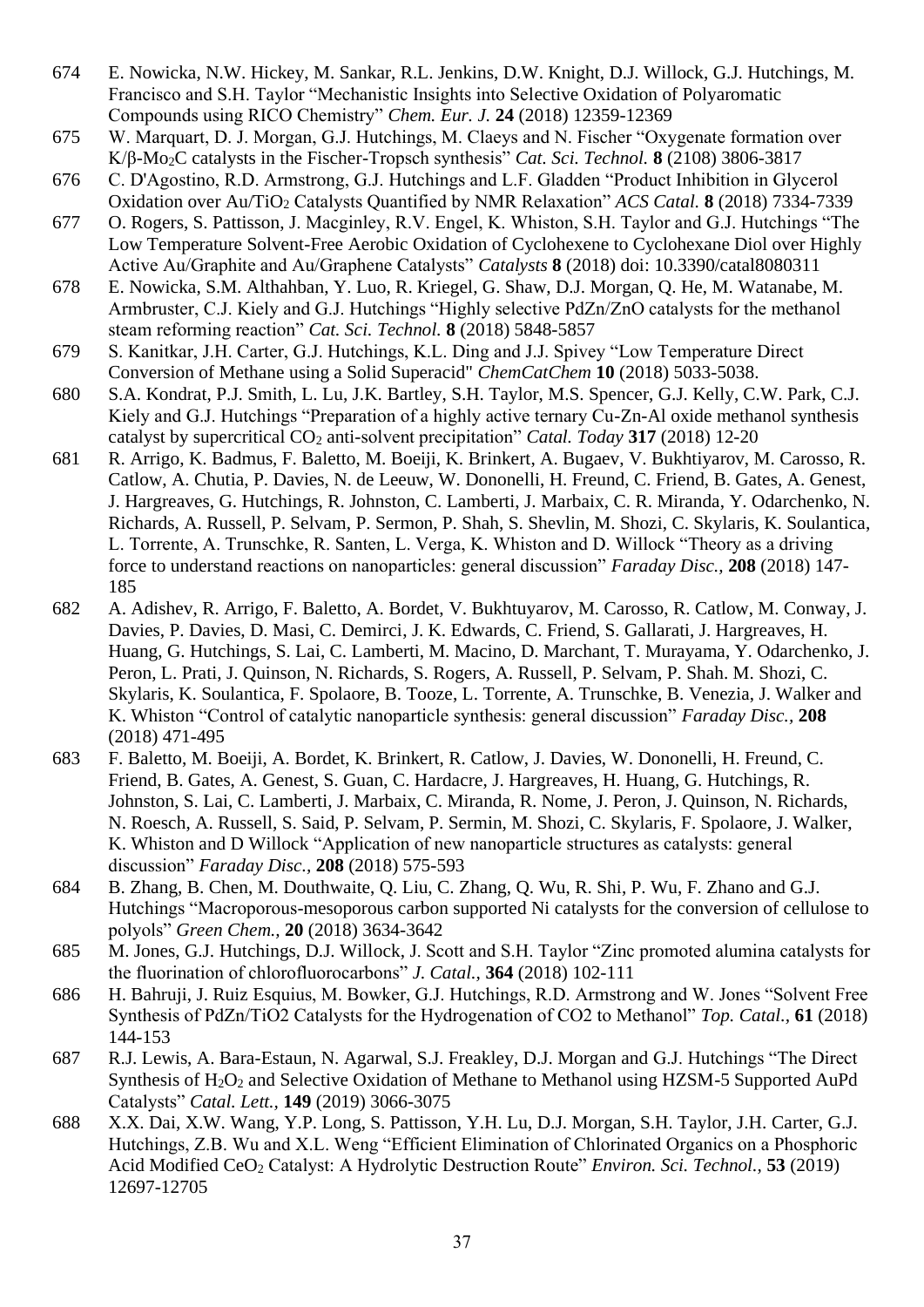- 689 M.-L. Palacios, S. Golunski, G.J. Hutchings and S.H. Taylor ["Characterisation and activity of mixed](http://orca.cf.ac.uk/123565)  [metal oxide catalysts for the gas-phase selective oxidation of toluene"](http://orca.cf.ac.uk/123565) Catal. Today, (2019) [\(10.1016/j.cattod.2019.06.001\)](http://dx.doi.org/10.1016/j.cattod.2019.06.001)
- 690 Alotaibi, S. Al-Mayman, M. Alotaibi, J.K. Edwards, R.J. Lewis, R. Alotaibi and G.J. Hutchings "Direct Synthesis of Hydrogen Peroxide Using Cs-Containing Heteropolyacid-Supported Palladium-Copper Catalysts" *Catal. Lett.* **149** (2019) 998-1006
- 691 R.D. Armstrong, J. Hirayama, D.W Knight and G.J. Hutchings "Quantitative Determination of Pt-Catalyzed D-Glucose Oxidation Products Using 2D NMR" *ACS Catal.* **9** (2019) 325 - 335
- 692 E. Nowika, S. Althahban, T.D. Leah, G. Shaw, D.J. Morgan, C.J. Kiely, A. Roldan and G.J. Hutchings "Benzyl alcohol oxidation with Pd-Zn/TiO<sub>2</sub>: computational and experimental studies" *Sci. Tech. Adv. Mater.* **20** (2019) 367-378
- 693 R.V. Engel, A. Alsaiari, E. Nowicka, P.J. Miedziak, S.A. Kondrat, D.J. Morgan, J.K. Edwards and G.J. Hutchings "Solvent-free aerobic epoxidation of 1-decene using supported cobalt catalysts" *Catal. Today,* **333** (2019) 154-160.
- 694 J.H. Carter, P.M. Shah, E. Nowicka, S.F. Freakley, D.J. Morgan, S. Golunski and G.J. Hutchings "Enhanced Activity and Stability of Gold/Ceria-Titania for the Low-Temperature Water-Gas Shift Reaction" *Frontiers Chem,* (2019) doi: 10.3389/fchem.2019.00443.
- 695 S. Cattaneo, S. Althahban, S.J. Freakley, M. Sankar, T. Davies, Q. he, N. Dimitratos, C.J. Kiely and G.J. Hutchings "Synthesis of highly uniform and composition-controlled gold-palladium supported nanoparticles in continuous flow" *Nanoscale* **11** (2019) 8247-8259.
- 696 J. Hirayama, I. Orlowski, S. Iqbal, M. Douthwaite, S. Ishikawa, P.J. Miedziak, J.K. Bartley, J.K. Edwards, Q. He, R.L. Jenkins, T. Murayama, C. Reece, W. Ueda, D.J. Willock and G.J. Hutchings "The Effects of Dopants on the Cu-ZrO<sub>2</sub> Catalyzed Hydrogenation of Levulinic Acid" *J. Phys. Chem. C* **123** (2019) 7879-7888.
- 697 P.J. Smith, L. Smith, N.F. Dummer, M. Dothwaite, D.J. Willock, M.J. Howard, D.W. Knight, S.H. Taylor and G.J. Hutchings "Investigating the Influence of Reaction Conditions and the Properties of Ceria for the Valorisation of Glycerol" *Energies* **12** (2019) article 1359 doi: 10.3390/en12071359
- 698 L.R. Smith, P.J. Smith, K.S. Mugford, M. Douthwaite, N.F. Dummer, D.J. Willock, M.J. Howard, D.W. Knight, S.H. Tayor and G.J Hutchings "New insights for the valorisation of glycerol over MgO catalysts in the gas-phase" *Catal. Sci. Tech.* **9** (2019) 1464-1475
- 699 R.J. Lewis, K. Ueura, Y. Fukuta, S.J. Freakley, L.Q. Kang, Q. He, J.K. Edwards D.J. Morgan, Y. Yamamoto and G.J. Hutchings "The Direct Synthesis of H<sub>2</sub>O<sub>2</sub> Using TS-1 Supported Catalysts" *ChemCatChem* **11** (2019) 1673-1680.
- 700 A. Santos, R.J. Lewis, G. Malta, A.G.R. Howe, D.J. Morgan, E. Hampton, P. Gaskin and G.J. Hutchings "Direct Synthesis of Hydrogen Peroxide over Au-Pd Supported Nanoparticles under Ambient Conditions" *Ind. Eng. Chem. Res.,* **58** (2019) 12623-12631
- 701 T.M Santos HernandezEngel, N. Fischer, A.P.E. York, D.J. Morgan, G.J. Hutchings, E.K Gibson, P.P. Wells, C.R.A. Catlow and M. Claeys "Impact of Nanoparticle-Support Interactions in Co3O4/Al2O<sup>3</sup> Catalysts for the Preferential Oxidation of Carbon Monoxide" *ACS Catal.,* **9** (2019) 7166-7178
- 702 Y.B. Shen, A. Mamakhel, X. Liu, T.W. Hansen, T. Tabanelli, D. Bonincontro, B.B. Iveren, L. Prati, Y.W. Li, J.W.H. Niemantsverdriet, G. Hutchings, N. Dimitratos, A. Villa and R.Su "Promotion Mechanisms of Au Supported on TiO<sub>2</sub> in Thermal-and Photocatalytic Glycerol Conversion" *J. Phys. Chem. C.,* **123** (2019) 19734-19741
- 703 I. Orlowski, M. Douthwaite, S. Iqbal, J.S. Hayward, T.E. Davies, J.K. Bartley, P.J. Miedziak, J. Hirayama, D.J. Morgan, D.J. Willock and G.J. Hutchings "The hydrogenation of levulinic acid to gamma-valerolactone over Cu-ZrO<sup>2</sup> catalysts prepared by a pH-gradient methodology" *J. Energy Chem.,* **36** (2019) 15-24
- 704 S.J. Freakley, S. Kochius, J. van Marwijk, C. Fenner, R.J. Lewis, K. Baldenius, S.S. Marais, D.J. Opperman, S.T.L. Harrison, M. Alcalde, M.S. Smit and G.J. Hutchings "A chemo-enzymatic oxidation cascade to activate C-H bonds with in situ generated H<sub>2</sub>O<sub>2</sub>" *Nature Commun.*, **10** (2019) 4178
- 705 M. Macino, A.J. Barnes, R.Y. Qu, E.K. Gibson, D.J. Morgan, S.J. Freakley, N. Dimitratos, C.J. Kiely, X. Gao, A.M. Beale, D. Bethell, Q. He, M. Sankar, G.J. Hutchings and S.M. Althahban "Tuning of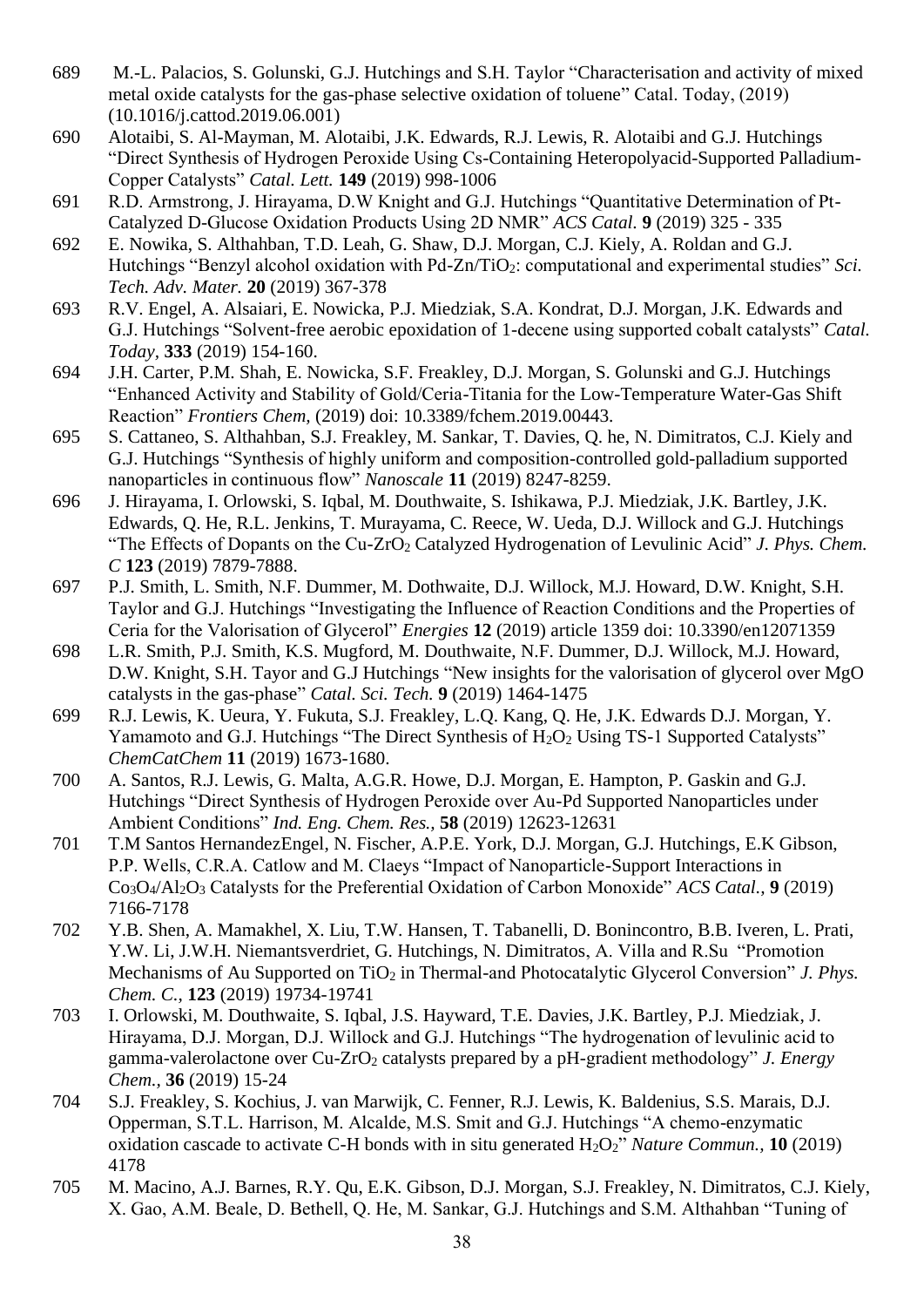catalytic sites in Pt/TiO<sub>2</sub> catalysts for the chemoselective hydrogenation of 3-nitrostyrene" *Nature Catal.,* **2** (2019) 873-881

- 706 W. Pudkon, S. Kapwphong, S. Pattisson, P.J. Miedziak, H. Bahruji, T.E. Davies. D.J. Morgan and G.J. Hutchings "Microwave synthesis of  $\text{ZnIn}_2\text{S}_4/\text{WS}_2$  composites for photocatalytic hydrogen production and hexavalent chromium reduction" *Catal. Sci. Technol.,* **9** (2019) 5698-5711
- 707 L. Abis, N. Dimitratos, M. Sankar, S.J. Freakley and G.J. Hutchings "Plasmonic oxidation of glycerol using AuPd/TiO2" *Catal. Sci. Technol.,* **9** (2019) 5686-5691
- 708 C. Waldron, E.J. Cao, S. Cattaneo, G.L. Brett, P.J. Miedziak, G.W. Wu, M. Sankar, G.J. Hutchings and A. Gavriilidis "Three step synthesis of benzylacetone and 4-(4-methoxyphenyl)butan-2-one in flow using micropacked bed reactors " *Chem. Eng. J.,* **377** (2019) 119976.
- 709 L. Abis, N. Dimitratos, M. Sankar, S.J. Freakley and G.J. Hutchings "The effect of Polymer Addition on Base Catalysed Glycerol Oxidation Using Gold and Gold-Palladium Bimetallic Catalysts" *Top. Catal.*, **63** (2020) 394-402
- 710 J. Jarvis, J.H. Harrhy, A. Wang, T. Bere, D.J. Morgan, J.H. Carter, A. Howe, Q. He, G.J. Hutchings and H. Song "Inhibiting the dealkylation of basic arenes during n-alkane direct aromatization reactions and understanding the C<sup>6</sup> ring closure mechanism" *ACS Catal.,* **10** (2020) 8428-8443.
- 711 Y.L. Jiao, A.L. Adedigba, N.F. Dummer, J.M. Liu, Y.T. Zhou, Y.N. Guan, H.Y. Shen, M. Perdjon and G.J. Hutchings "The effect of T-atom ratio and TPAOH concentration on the pore structure and titanium position in MFI-Type titanosilicate during dissolution-recrystallization process" *Micro. Meso. Mat.,* **305** (2020) DOI: 10.1016/j.micromeso.2020.110397
- 712 R. McVicker, N. Agarwal, S.J. Freakley, Q. He, S. Althahban, S.H. Taylor, C.J. Kiely and G.J. Hutchings "Low temperature selective oxidation of methane using gold-palladium colloids" *Catal. Today,* **342** (2020) 32-38
- 713 V.B. Thaore, R.D. Armstrong, G.J. Hutchings, D.W. Knight, D. Chadwick and N. Shah "Sustainable production of glucaric acid from corn stover via glucose oxidation: An assessment of homogenous and heterogeneous catalytic oxidation production routes" *Chem. Eng. Res. Design,* **153** (2020) 337- 349
- 714 L. Abis, N. Dimitratos, M. Sankar, S.J. Freakley and G.J. Hutchings "Plasmonic Oxidation of Glycerol Using Au/TiO<sub>2</sub> Catalysts Prepared by Sol-Immobilisation" *Catal. Lett.*, **150** (2020) 49-55
- 715 B. Venezia, M Douthwaite, G.W. Wu, M. Sankar, P. Ellis, G.J. Hutchings and A. Gavriilides "Slurry loop tubular membrane reactor for the catalysed aerobic oxidation of benzyl alcohol" *Chem. Eng. J.*, **378** (2019) 122250.
- 716 S. Zhan, X. Li, G.J. Hutchings and J. Kim "New Insight of environmental Catalysis (18<sup>th</sup> NCC)" *Catal. Today,* **327** (2019) 1-404
- 717 S. Catteneo, D. Bonincontro, T. Bere, C.J. Kiely, G.J. Hutchings, N. Dimitratos, S. Albonetti "Continuous Flow Synthesis of Bimetallic AuPd Catalysts for the Selective Oxidation of 5- Hydroxymethylfurfural to 2,5-Furandicarboxylic Acid" *ChemNanoMat,* **6** (2020) 420-426.
- 718 E. Rucinska, S. Pattisson, P.J. Miedziak, G.L. Brett, D.J. Morgan, M. Sankar and G.J. Hutchings "Cinnamyl Alcohol Oxidation Using Supported Bimetallic Au-Pd Nanoparticles: An Optimization of Metal Ratio and Investigation of the Deactivation Mechanism Under Autoxidation Conditions" *Top. Catal.,* **63** (2020) 99-102.
- 719 B. Zhang, M. Douthwaite, Q. Liu, C. Zhang, Q.F. Wu, R.H. Shi, P.X. Wu, K. Liu, Z.Q. Wang, W.W. Lin, H.Y. Cheng, D. Ma, F.Y. Zhao and G.J. Hutchings "Seed- and solvent-free synthesis of ZSM-5 with tuneable Si/Al ratios for biomass hydrogenation" *Green Chem.,* **22** (2020) 1630-1638
- 720 S. Wang, R.J. Lewis, D.E. Doronkin, D.J. Morgan, J.D. Grunwaldt, G.J. Hutchings and S. Behrens "The direct synthesis of hydrogen peroxide from H<sup>2</sup> and O<sup>2</sup> using Pd-Ga and Pd-In catalysts" *Cat. Sci. Tech.,* **10** (2020) 1925-1932
- 721 C.D. Evans, M. Douthwaite, J.H. Carter, S. Pattisson, S.A. Kondrat, D. Bethell, D.W. Knight, S.H. Taylor and G.J. Hutchings "Enhancing the understanding of the glycerol to lactic acid reaction mechanism over AuPt/TiO<sub>2</sub> under alkaline conditions" *J. Chem. Phys.*, **152** (2020) 134705
- 722 T. Caswell, M.W. Dlamini, P. Miedziak, S. Pattisson, P.R. Davies, S.H. Taylor and G.J. Hutchings "Enhancement in the rate of nitrate degradation on Au- and Ag-decorated TiO2 photocatalysts" *Cat. Sci. Tech.* **10** (2020) 2082-2091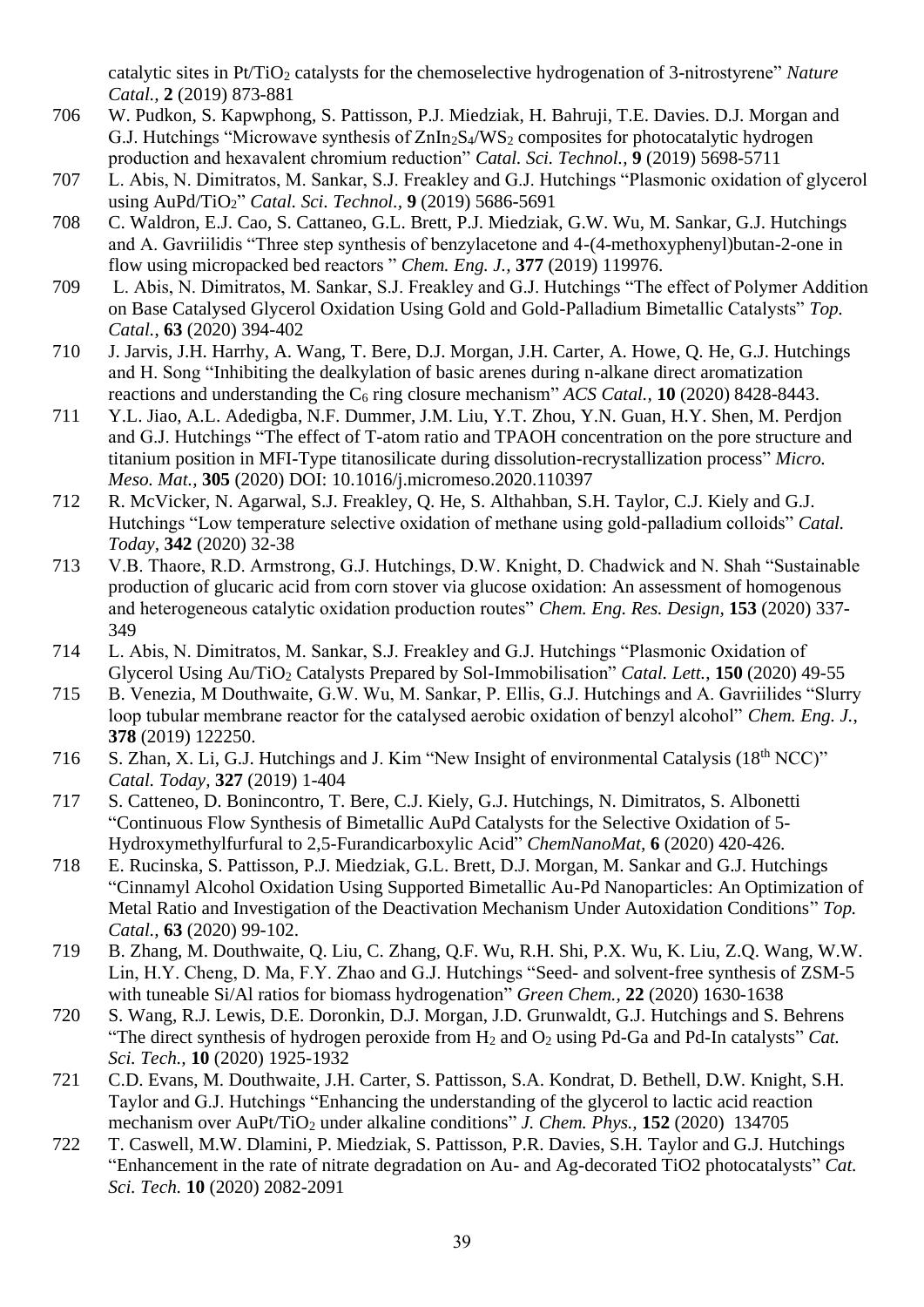- 723 G. Malta, S.R. Dawson, S. Pattisson, M.M. Edwards, S.J. Freakley, N.F. Dummer, E. Schwab, M. Bender, J.H. Teles and G.J. Hutchings "Can Gold be an Effective Catalyst for the Deacon Reaction?" *Catal. Lett.,* (2020) DOI: 10.1007/s10562-020-03204-0
- 724 X. Sun, S.R. Dawson, T.E. Parmentier, G. Malta, T.E. Davies, Q. He, L. Liu, D.J. Morgan, N. Carthy, P. Johnston, S.A. Kondrat, S.J. Freakley, C.J. Kiely and G.J. Hutchings "Facile synthesis of preciousmetal single-site catalysts using organic solvents" *Nature Chem.,* **12** (2020) 560-567
- 725 Q.J. Ju, R.G. Ma, Y. Pei, B.B. Guo, Z.C. Li, Q. Liu, T. Thomas, M.H. Yang, G.J. Hutchings and J.C. Wang "Ruthenium Triazine Composite: A Good Match for Increasing Hydrogen Evolution Activity through Contact Electrification" *Adv. Energy Mat.,* **10** (2020) 2000067
- 726 N. Richards, J.H. Carter, E. Nowicka, L.A. Parker, S. Pattisson, Q. He, N.F. Dummer, S. Golunski and G.J. Hutchings "Structure-sensitivity of alumina supported palladium catalysts for N2O decomposition" *Appl. Catal. B-Environ.,* **264** (2020) DOI: 10.1016/j.apcatb.2019.118501
- 727 W. Pudkon, H. Buhruji, P.J. Miedziak, T.E. Davies, D.J. Morgan, S. Pattisson, S. Kaowphong and G.J. Hutchings "Enhanced visible-light-driven photocatalytic  $H_2$  production and Cr(VI) reduction of a  $ZnIn_2S_4/MoS_2$  heterojunction synthesized by the biomolecule-assisted microwave heating method" *Catal. Sci. Tech.,* **10** (2020) 2838-2854
- 728 L.A. Parker, J.H. Carter, N.F. Dummer, N. Richard, D.J. Morgan, S.E. Golunski and G.J. Hutchings "Ammonia Decomposition Enhancement by Cs-Promoted Fe/Al<sub>2</sub>O<sub>3</sub> Catalysts" *Catal. Lett.*, (2020) DOI: 10.1007/s10562-020-03247-3
- 729 M. Ledendecker, E. Pizzutilo, G. Malta, G.V. Fortunato, K.J.J. Mayrhofer, G.J. Hutchings and S.F. Freakley "Isolated Pd Sites as Selective Catalysts for Electrochemical and Direct Hydrogen Peroxide Synthesis" *ACS Catal.,* **10** (2020) 5928-5938
- 730 N. Richards, J.H. Carter, L.A. Parker, S. Pattisson, D.G. Hewes, D.J. Morgan, T.E. Davies, N.F. Dummer, S. Golunski and G.J. Hutchings "Lowering the Operating Temperature of Perovskite Catalysts for N2O Decomposition through Control of Preparation Methods" *ACS Catal.,* **10** (2020) 5430-5442
- 731 C.M. Crombie, R.J. Lewis, D. Kocacic, D.J. Morgan, T.E. Davies, J.K. Edwards, M.S. Skjoth-Rasmussen and G.J. Hutchings "The Influence of Reaction Conditions on the Oxidation of Cyclohexane via the In-Situ Production of H2O2" *Catal. Lett.,* (2020) DOI: 10.1007/s10562-020- 03281-1 2701
- 732 R.S. Cai, G. Malta, S.J. Haigh, G.J. Hutchings, S.F. Freakley and R.E. Palmer "Gas-Phase Deposition of Gold Nanoclusters to Produce Heterogeneous Glycerol Oxidation Catalysts" *ACS Appl. Nano Mater.,* **3** (2020) 4997-5001
- 733 J. Ruiz Esquius, D.J. Morgan, I. Spanos, D.G. Hewes, S.J. Freakley and G.J. Hutchings "Effect of Base on the Facile Hydrothermal Preparation of Highly Active  $\text{IrO}_x$  Oxygen Evolution Catalysts" *ACS Appl. Energy Mater.,* **3** (2020) 800-809
- 734 O. Rogers, S. Pattisson, R.V. Engel, R.L. Jenkins, K. Whiston, S.H. Taylor and G.J. Hutchings "Adipic acid formation from cyclohexanediol using platinum and vanadium catalysts: elucidating the role of homogeneous vanadium species" *Catal. Sci. Technol.,* **10** (2020) 4210-4218
- 735 G. Malta, S.A Kondrat, S.J. Freakley, D.J. Morgan, E.K. Gibson, P.P. Welss, M.Aramini, D. Gianolio, P.B.J. Thompson, P. Johnston and G.J. Hutchings "In situ K-edge X-ray absorption spectroscopy of the ligand environment of single-site Au/C catalysts during acetylene hydrochlorination" *Chem. Sci.,* **11** (2020) 7040-7052
- 736 X.X. Gong, R.J. Lewis, S. Zhou, D.J. Morgan, T.E. Davies, X. Liu, C.J. Kiely, B.N. Zong and G.J. Hutchings Enhanced catalyst selectivity in the direct synthesis of  $H_2O_2$  through Pt incorporation into TiO<sup>2</sup> supported AuPd catalysts *Catal. Sci. Technol.,* **10** (2020) 4635-4644
- 737 J. Devlia, L. Smith, M. Douthwaite, S.H. Taylor, D.J. Willock, G.J. Hutchings and N.F. Dummer "The formation of methanol from glycerol bio-waste over doped ceria-based catalysts" *Phil. Trans. Roy. Soc. A,* **378** (2020) DOI: 10.1098/rsta.2020.0059
- 738 D.A. Crole, R. Underhill, J.K. Edwards, G. Shaw, S.F. Freakley, G.J. Hutchings and R.J. Lewis "The direct synthesis of hydrogen peroxide from H<sub>2</sub> and O<sub>2</sub> using Pd-Ni/TiO<sub>2</sub> catalysts" *Phil. Trans. Roy. Soc. A,* **378** (2020) DOI: 10.1098/rsta.2020.0062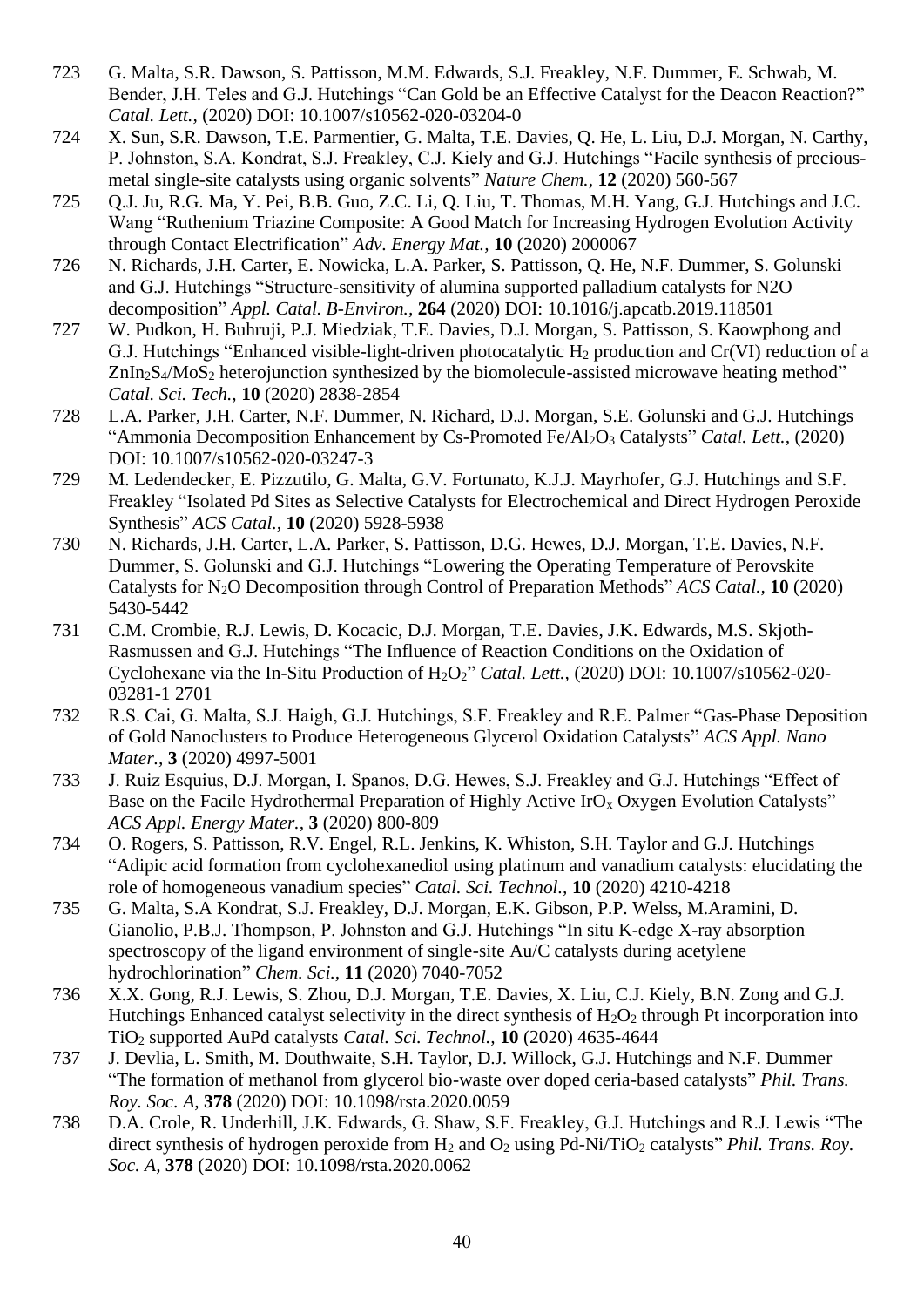- 739 M.A. Abedin, S. Kanitkar, N. Kumar, Z. Wang, K. Ding, G.J. Hutchings and J.J. Spivey "Probing the Surface Acidity of Supported Aluminium Bromide Catalysts" *Catalysts* **10** (2020) 869 DOI: [10.3390/catal10080869](http://dx.doi.org/10.3390/catal10080869)
- 740 S.J. Freakley, N. Agarwal, R. McVicker, S. Althahban, R.J. Lewis, D.J. Morgan, N. Dimitratos, C.J. Kiely and G.J. Hutchings "Gold-palladium colloids as catalysts for hydrogen peroxide synthesis, degradation and methane oxidation: effect of the PVP stabiliser" *Catal. Sci. Technol.* **10** (2020) 5935- 5944 DOI: 10.1039/D0CY00915F
- 741 N. Agarwal, L. Thomas, A. Nasrallah, M.A. Sainna, S.J. Freakley, J.K. Edwards, C.R.A. Catlow, G.J. Hutchings, S.H. Taylor and D.J. Willock "The direct synthesis of hydrogen peroxide over Au and Pd nanoparticles: A DFT study" *Catal. Today* (2020) In Press DOI: [10.1016/j.cattod.2020.09.001](http://dx.doi.org/10.1016/j.cattod.2020.09.001)
- 742 S. Pattisson, O. Rogers, K. Whiston, S.H. Tyalor and G.J. Hutchings "Low temperature solvent-free allylic oxidation of cyclohexene using graphitic oxide catalysts" *Catal. Today* **357** (2020) 3-7 DOI: [10.1016/j.cattod.2019.04.053](https://doi.org/10.1016/j.cattod.2019.04.053)
- 743 Attfield and M. Yang "Selective and Continuous Electrosynthesis of Hydrogen Peroxide on Nitrogendoped Carbon Supported Nickel" *Cell Reports Physical Science* **1** (2020) 100255 DOI: 10.1016/j.xcrp.2020.100255
- 744 J.K. Aldridge, L.R. Smith, D.J. Morgan, A.F. Carley, M. Humphreys, M.J. Clarke, P. Wormald, S.H. Taylor and G.J. Hutchings "Ambient Temeprature CO Oxidation Using Palladium-Platinum Bimetallic Catalysts Supported on Tin Oxide/Alumina" *Catalysts* **10** (2020) 1223 DOI: 10.3390/catal10111223
- 745 J.R. Esquius, H. Bahruji, S.H. Taylor, M. Bowker and G.J. Hutchings "CO<sub>2</sub> Hydrogenation to CH3OH over PdZn Catalysts, with Reduced CH<sup>4</sup> Production" *ChemCatChem* **12** (2020) 6024-6032 DOI: [10.1002/cctc.202000974](https://doi.org/10.1002/cctc.202000974)
- 746 J.R. Esquius, G. Algara-Siller, I Spanos, S.J. Freakley, R. Schlögl and G.J. Hutchings "Preparation of Solid Solution and Layered IrO<sub>x</sub>-Ni(OH)<sub>2</sub> Oxygen Evolution Catalysts: Toward Optimizing Irdium Efficiency for OER" *ACS Catal.* **10** (2020) 14640-14648 DOI: [10.1021/acscatal.0c03866](https://doi.org/10.1021/acscatal.0c03866)
- 747 A. Akram, G. Shaw, R.J. Lewis, M. Piccinini, D.J. Morgan, T.E. Davies, S.J. Freakley, J.K. Edwards, J.A. Moulijn and G.J. Hutchings "The direct synthesis of hydrogen peroxide using a combination of hydrophobic solvent and water" *Catal. Sci. Technol.* **10** (2020) 8203-8212 DOI: [10.1039/D0CY01163K](https://doi.org/10.1039/D0CY01163K)
- 748 S. Liu, I. Gow, T. Davies, A. Barnes, M. Sankar, X. Gong, A.G.R. Howe, M. Dixon, G.J. Hutchings, C.J. Kiely and Q. He "Probing composition distributions in nanoalloy catalysts with correlative electron microscopy" *J. Mater. Chem. A.* **8** (2020) 15725-15733
- 749 A. Chachvalvutikul, T. Luangwanta, S. Pattisson, G.J. Hutchings and S. Kaowphong "Enhanced photocatalytic degradation of organic pollutants and hydrogen production by a visible lightresponsive Bi2WO6/ZnIn2S<sup>4</sup> heterojunction" *Appl. Surf. Sci.* **544** (2021) 148885 DOI: [10.1016/j.apsusc.2020.148885](http://dx.doi.org/10.1016/j.apsusc.2020.148885)
- 750 R. Underhill, M. Douthwaite, R.J. Lewis, P.J. Miedziak, R.D. Armstrong, D.J. Morgan, S.J. Freakley,T. Davies, A. Folli, D.M. Murphy, Q. He, Q. Akdim, J.K. Edwards and G.J. Hutchings "Ambient base-free glycerol oxidation over bimetallic PdFe/SiO2 by in situ generated active oxygen species" *Res. Chem. Intermed.* **47** (2021) 303-324 DOI: 10.1007/s11164-020-04333-2
- 751 C.M. Crombie, R.J. Lewis, D. Kovačič, D.J. Morgan, T.J.A. Slater, T.E. Davies, J.K. Edwards, M.S. Skjoth-Rasmussen and G.J. Hutchings "The Selective Oxidation of Cyclohexane via In-situ H2O2 Production Over Supported Pd-based Catalysts" *Catal. Lett.* **151** (2021) 2762-2774 DOI: 10.1007/s10562-020-03511-6
- 752 M. Sainna, S. Nanavati, C. Black, L. Smith, K. Mugford, H. Jenkins, M. Douthwaite, N.F. Dummer, C.R. Catlow, G.J. Hutchings, S.H. Taylor, A. Logsdail and D.J. Willock "A combined periodic DFT and QM/MM approach to understand the radical mechanism of the catalytic production of methanol from glycerol" *Faraday Disc.* **229** (2021) 108-130 DOI: 10.1039/D0FD0005A
- 753 C.M. Crombie, R.J. Lewis, R.L. Taylor, D.J. Morgan, T.E. Davies, A. Folli, D.M. Murphy, J.K. Edwards, J. Qi, H. Jiang, C.J. Kiely, X. Liu, M.S. Skjoth-Rasmussen and G.J. Hutchings "Enhanced Selective Oxidation of Benzyl Alcohol via *In Situ* H2O2 Production over Supported Pd-based Catalysts" *ACS Catal.* **11** (2021) 2701-2714 DOI: [10.1021/acscatal.0c04586](https://doi.org/10.1021/acscatal.0c04586)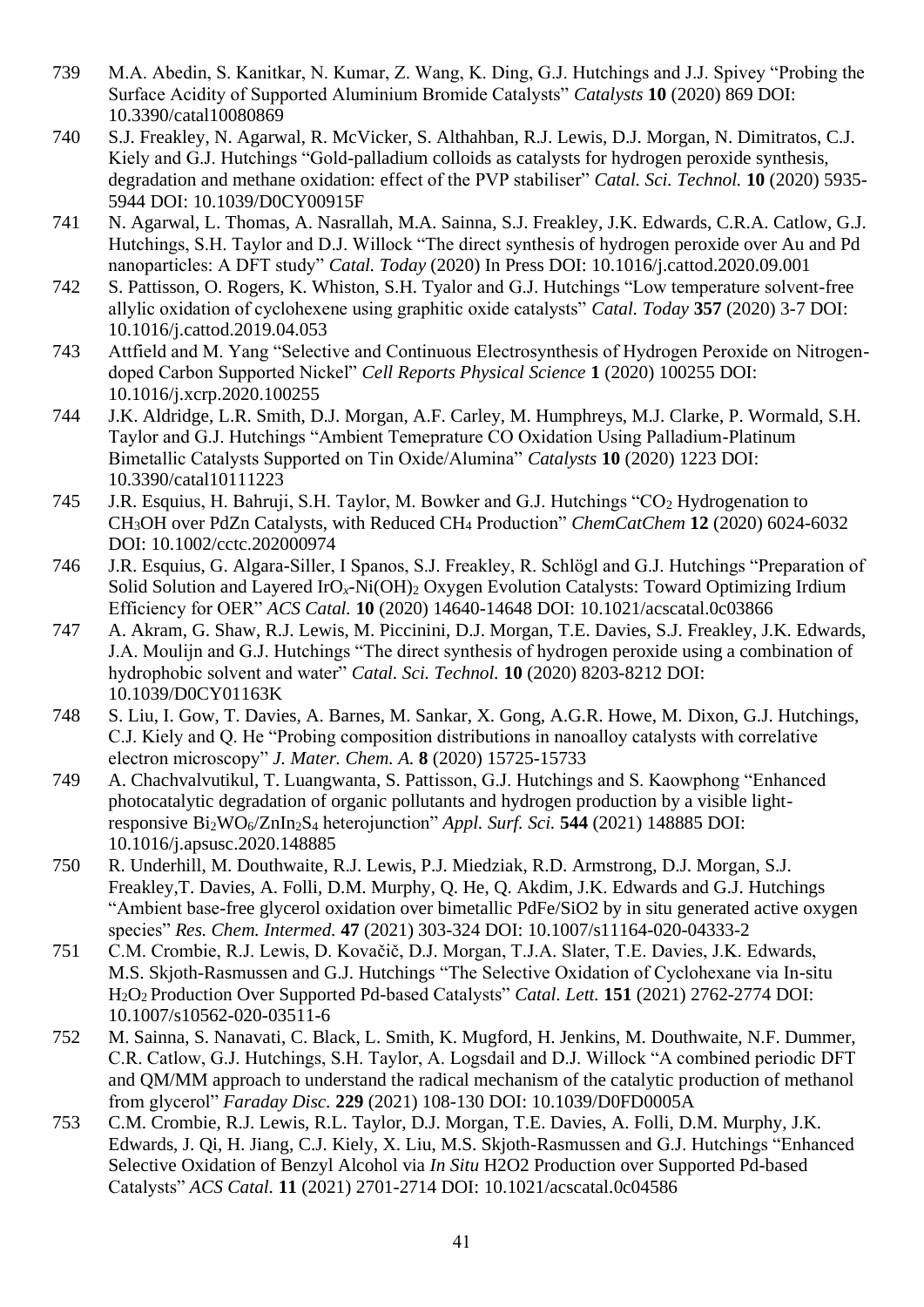- 754 C.M. Crombie, R.J. Lewis, D. Kovačič, D.J. Morgan, T.E. Davies, J.K. Edwards, M.S. Skjoth-Rasmussen and G.J. Hutchings "The Influence of Reaction Conditions on the Oxidation of Cyclohexane via the In-Situ Production of H2O2" *Catal. Lett.* **151** (2021) 164-171 DOI: 10.1007/s10562-020-03281-1
- 755 S.R. Dawson, S. Pattisson, G. Malta, N.F. Dummer, L.R. Smith, A. Lazaridou. C.S. Allen, T.E. Davies, S.J. Freakley, S.A. Kondrat, C.J. Kiely, P. Johnston and G.J. Hutchings "Sulfur Promotion in Au/C Catalyzed Acetylene Hydrochlorination" *Small* **17** (2021) 2007221 DOI: 10.1002/smll.202007221
- 756 J.R. Esquius, H. Bahruji, M. Bowker and G.J. Hutchings "Identification of C2-C5 products from CO2 hydrogenation over PdZn/TiO2-ZSM-5 hybrid catalysts" *Faraday Disc.* **230** (2021) 52-67 DOI:10.1039/D0FD00135J
- 757 M. Palacios, S. Golunski, G.J. Hutchings and S.H. Taylor "Characterisation and activity of mixed metal oxide catalysts for the gas-phase selective oxidation of toluene" *Catal. Today,* **363** (2021) 73-84 DOI: 10.1016/j.cattod.2019.06.001
- 758 A. Tariq, J. Esquius, T.E. Davies, M. Bowker, S.H. Taylor and G.J. Hutchings "Combination of Cu/ZnO methanol synthesis catalysts and ZSM-5 zerolites to produce oxygenates from CO2 and H2" *Top. Catal.* **64** (2021) DOI: 10.1007/s11244-021-01447-8
- 759 D. Wilbers, J. Brehm, R.J. Lewis, J. van Marwijk, T.E. Davies, D.J. Morgan, D.J. Opperman, M.S. Smit, M. Alcalde, A. Kotsiopoulos, S.T.L. Harrison, G.J. Hutchings and S.J. Freakly "Controlling product selectivity with nanoparticle composition in tandem chemo-biocatalytic styrene oxidation" *Green Chem.* **23** (2021) 4170-4180 DOI: 10.1039/D0GC04320F
- 760 J. Brehm, R.J. Lewis, D.J. Morgan, T.E. Davies and G.J. Hutchings "The direct synthesis of hydrogen peroxide over AuPd nanoparticles: an investigation into metal loading" *Catal. Lett.* **519** (2021) DOI: 10.1007/s10562-021-03632-6
- 761 L.R. Smith, M.A. Sainna, M. Douthwaite, T.E. Davies, N.F. Dummer, D.J. Willock, D.W. Knight, C.R.A. Catlow, S.H. Taylor and G.J. Hutchings "Gas phase clycerol valorization over ceria nanostructures with well-defined morphologies" *ACS Catal.* **11** (2021) 4893-4907 DOI: 10.1021/acscatal.0c05606
- 762 N. Richards, L.A. Parker, J.H. Carter, S. Pattisson, D.J. Morgan, N.F. Dummer, S.E. Golunski and G.J. Hutchings "Effect of the preparation method of LaSrCoFeOx perovskites on the activity of N2O decomposition" *Catal. Lett.* **355** (2021) DOI: 10.1007/s10562-021-03619-3
- 763 T. Richard, J. Harrhy, R. Lewis, A. Howe, G. Suldecki, A. Follo, T. Davies, J. Loveridge, D. Crole. J. Edwards, C. Kiely, Q. He, D. Murphy, J. Maillard, S. Freakley, G. Hutchings and D. Morgan "A new clean approach to water disinfection using catalytic in situ generation of reactive oxygen species" *Nature Catalysis* **4** (2021) 575-585 DOI: 10.1038/s41929-021-00642-w
- 764 K. Lai, S.R.G. Galan, Y.Zeng, T.H. Zhou, C. He, R. Raj, J. Riedl, S. Liu, K.P. Chooi, N. Garg, M. Zeng, L.H. Jones, G.J. Hutchings, S. Mohammed, S.K. Nair, J. Chen, B.G. Davis, and W.A. van der Donk "LanCLs add glutathione to dehydroamino acids generated at phosphorylated sites in the proteome" *Cell* **184** (2021) 2680-2695 DOI:10.1016/j.cell.2021.04.001
- 765 E. Nowicka, M. Sankar, R.L. Jenkins, D.W. Knight, G.J. Hutchings, M. Francisco and S.H. Taylor 'Controlled reduction of aromaticity of alkylated polyaromatic compounds by selective oxidation using H2WO4, H3PO4 and H2O2: a route for upgrading heavy oil fractions' *New J. Chem.,* **45** (2021) 13885-13892 DOI: 10.1039/D1NJ01986D
- 766 P.J. Miedziak, S. Pattisson, J.K. Edwards, B. Tarbit, S.H. Taylor and G.J. Hutchings 'The Over-Riding Role of Autocatalysis in Allylic Oxidation' *Catal. Lett.* (2021) DOI: 10.1007/s10562-021- 03707-4
- 767 P. Yang, M. Douthwaite, J. Pen, L. Zheng, S. Hong, D.J. Morgan, M. Gao, D. Li, J. Feng and G.J. Hutchings "Coordinately unsaturated O2c–Ti5c–O2c sites promote the reactivity of Pt/TiO2 catalysts in the solvent-free oxidation of octanol' *Catal. Sci. Technol.* **11** (2021) 4898-4910 DOI: 10.1039/D1CY00686J
- 768 N. Yang, S. Pattisson, M. Douthwaite, G. Zeng, H. Zhang, J. Ma and G.J. Hutchings "Influence of Stablizers on the Performance of Au/TiO2 Catalysts for CO Oxidation" *ACS Catal.* **11** (2021) 11607- 11615 DOI: 10.1021/acscatal.1c02820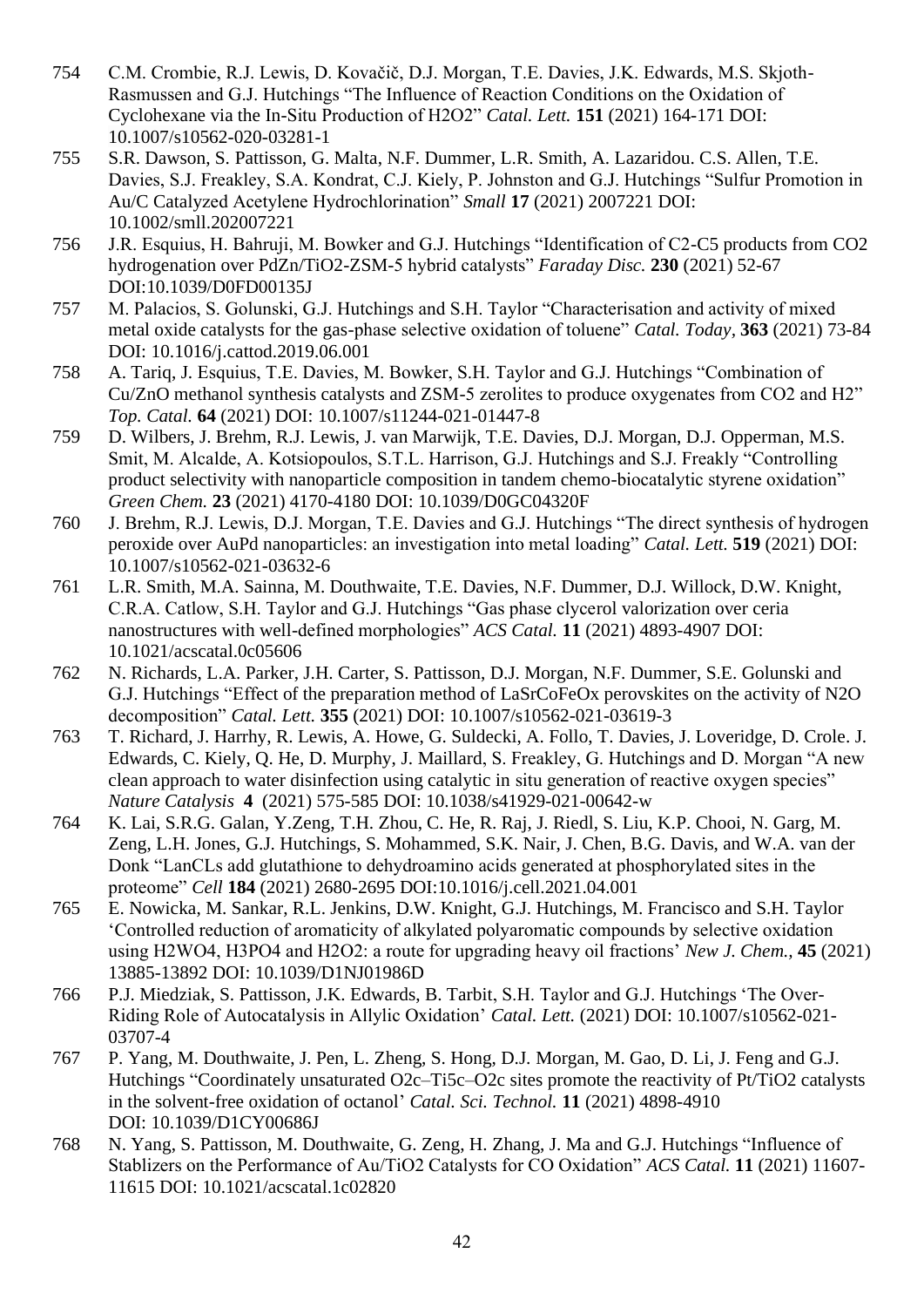- 769 N. Agarwal, L. Thomas, A. Nasrallah, M.A. Sainna, S.J. Freakley, J.K. Edwards, C.R.A. Catlow, G.J. Htuchings. S.H Taylor and D.J. Willock 'The direct synthesis of hydrogen peroxide over Au and Pd nanoparticles: A DFT Study' *Catal. Today* **381** (2021) 76-85 DOI: 10.1016/j.cattod.2020.09.001
- 770 S. Najafishirtair, K.F. Ortega, M. Douthwaite, S. Pattisson, G.J. Hutchings, C.J. Bondue, K. Tschulik, D. Waffel, B. Peng, M. Deitermann, G.W. Busser, M. Muhler and M. Behrens 'A perspective on heterogeneous catalysts for the selective oxidation of alcohols' *Chem.Eur.J* **27** (2021) 16809-16833 DOI: 10.1002/chem.202102868
- 771 J.H. Carter, T. Bere, J.R. Pitchers, D.G. Hewes, B.D. Vandegehuchte, C.J. Kiely, S.H. Taylor and G.J. Huthcings 'Direct and oxidative dehydrogenation of propane: From catalyst design to industrial application' *Green Chem.* **23** (2021) 9747-9799 DOI: 10.1039/D1GC03700E
- 772 A. Santos, R.J. Lewis, D.J. Morgan, T.E. Davies, E. Hampton, P. Gaskin and G.J. Hutchings 'The degradation of phenol via in situ H202 production over supported Pd-based catalysts' *Catal. Sci. Technol.* **11** (2021) 7866-7874 DOI: 10.1039.D1CY01897C
- 773 S. Sun, A.J. Barnes, X. Gong, R.J. Lewis, N.F. Dummer, T. Bere, G. Shaw, N. Richards, D.J. Morgan and G.J. Hutchings 'Lanthanum modified Fe-ZSM-5 zerolites for selective methane oxidation with H202' *Catal. Sci. Technol.* **11** (2021) 8052-8064 DOI: 10.1039/D1CY01643A
- 774 R.J. Lewis, E.N. Ntainjua, D.J. Morgan. T.E. Davies. A.F. Carley, S.J. Freakley and G.J. Hutchings 'Improving the performance of Pd based catalysts for the direct synthesis of hydrogen peroxide via acid incorporation during catalyst synthesis' *Catal. Commun.* **161** (2021) 106358 DOI: 10.1016/j.catcom.2021.106358
- 775 X. Huang, O. Akdim, M. Douthwaite, K. Wang, L. Zhao, R.J. Lewis, S. Pattissoin, I.T. Daniel, P.J. Miedziak, G. Shaw, D.J Morgan, S.M. Althahban, T.E. Davies, Q. He, F. Wang, J. Fu, D. Bethell, S. McIntosh, C.J .Kiely and G.J. Hutchings 'Au-Pd separation enchances bimetallic catalysis of alcohol oxdiation' *Nature* (2022) DOI : 10.1038/s41586-022-04397-7
- 776 G. Qi, T.E. Davies, A. Nasrallah, M.A. Sainna, A.G.R. Howe, R.J. Lewis, M. Quesne, C.R.A. Catlow, D.J. Willock, Q. He, D. Bethell, M.J. Howard, B.A. Murrer, B. Harrison, C.K. Kiely, X. Zhao, F. Deng, J. Xu and G.J. Hutchings 'Au-ZSM-5 catalyses the selective oxidation of CH4 to CH3OH and CH3COOH using O2' *Nat Catal,* **5** (2022) 45-54 DOI: 10.1038/s41929-021-00725-8
- 777 T. Ye, J.H. Carter, B. Chen, X. Li, Y. Ye, S.H. Taylor and G.J .Hutchings 'Iron-chromium mixed metal oxides catalyse the oxidative dehydrogenation of propane using carbon dioxide' *Catal. Commun.* **162** (2022) 106383 DOI: 10.1016/j.catcom.2021.106383

## **Reviews and Invited Feature Articles**

- 1. G. J. Hutchings, 'Synthesis of hydrocarbons and alcohols from carbon monoxide hydrogenation A review of recent literature', *S. Afr. J. Chem*., **39** (1986) 65-74.
- 2. G. J. Hutchings, 'Catalysts could cut oil imports to South Africa', *New Scientist*, 3 July 1986, 35.
- 3. G.J. Hutchings, 'Syn-fuels from boiling stones', *Chem. Brit*., **23** (1987) 762-766.
- 4. G.J. Hutchings, M.S. Scurrell and J.R. Woodhouse, 'Partial oxidation of methane using oxide catalysts', *Chem. Soc. Rev*., **18** (1989) 251-283.
- 5. G.J. Hutchings and R. Hunter, 'Hydrocarbon formation from methanol and dimethyl ether: a review of the experimental observations concerning the mechanism of formation of the primary products', *Catal. Today*, **6** (1990) 279-306.
- 6. G.J. Hutchings and R.W. Joyner, 'Prospects for the partial oxidation of natural gas', *Chem. Ind*., 19 August (1991) 575-578.
- 7. G.J. Hutchings, 'Effect of promoters and reactant concentration on the selective oxidation of n-butane to maleic anhydride using vanadium phosphorus oxide catalysts - a review', *Appl. Catal.*, **72** (1991) 1- 32.
- 8. G.J. Hutchings, C. Nicolaides and M.S. Scurrell, 'The synthesis of methyl tertiary butyl ether', *Catal. Today*, **15** (1992) 23-49.
- 9. G.J. Hutchings and M.S. Scurrell, 'Studies on the mechanism of the oxidative coupling of methane using oxide catalysts', in 'Direct Methane Conversion by Oxidative Processes, Fundamental and Engineering Aspects', Van Nostraad Reinhold, New York, 1992, 200-258.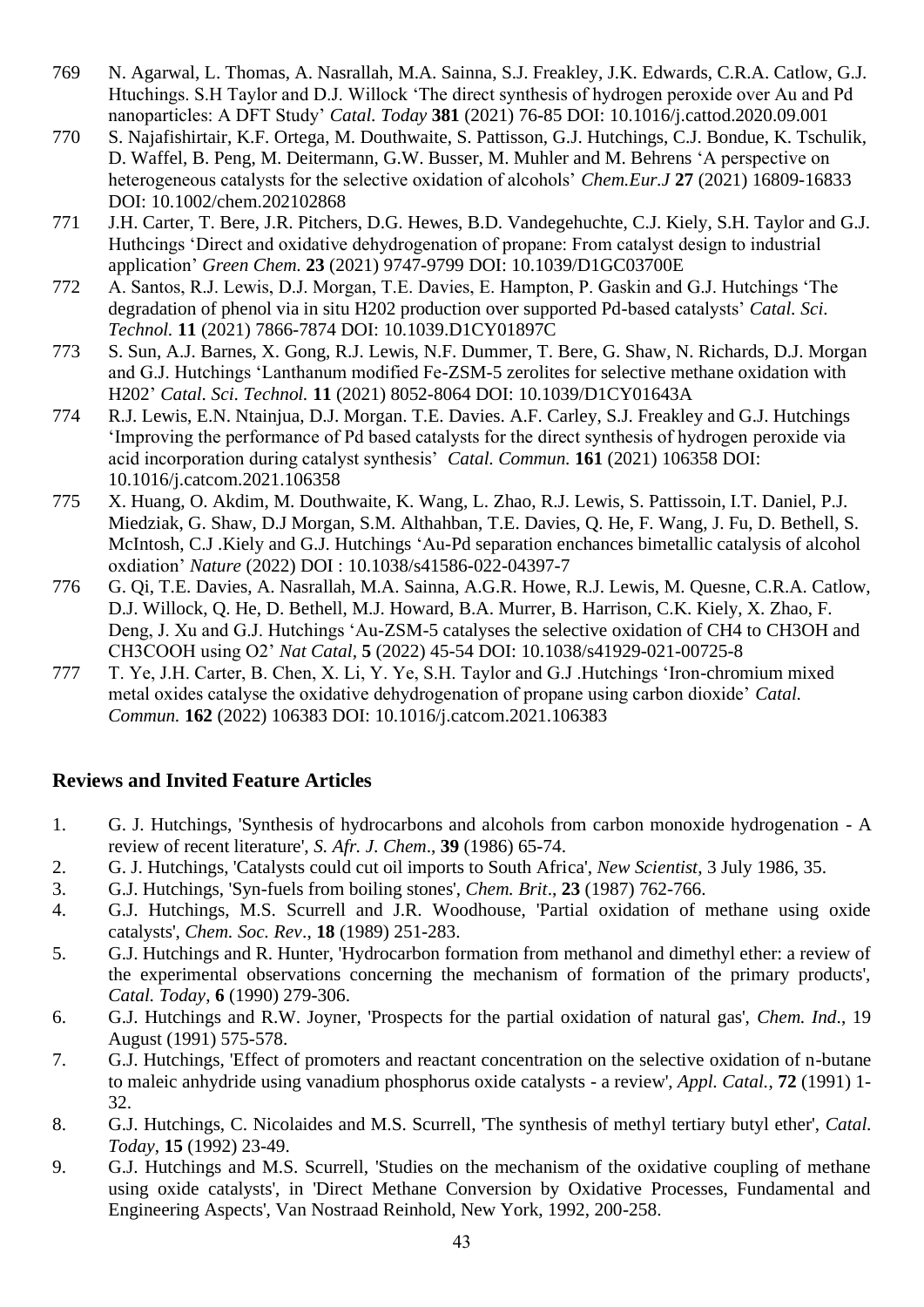- 10. J.P. Hindermann, G.J. Hutchings and A. Kiennemann, 'Mechanistic aspects of the formation of hydrocarbons and alcohols from CO hydrogenation', *Catal. Rev. Sci. Eng*., **35** (1993) 1-127.
- 11. G.J. Hutchings, Catalysis in intracrystalline space', *Chem. Brit*., **28** (1992) 1006-1009.
- 12. G.J. Hutchings, 'Vanadium phosphorus catalysts for the selective oxidation of n butane to maleic anhydride', *Catal. Today*, **16** (1993) 139-146.
- 13. C. Rhodes, G.J. Hutchings and A.M. Ward,' Water Gas Reaction: finding the mechanistic boundary', *Catal. Today*, **23** (1995) 43-58.
- 14. G.J. Hutchings, J.S.J. Hargreaves, C.J. Kiely and R.W. Joyner, 'Oxide catalysts for methane oxidation: structure activity relationships' *CHEMTECH*, **24** (1994) 25-29.
- 15. T. Hall, J.S.J. Hargreaves, G.J. Hutchings, R.W. Joyner and S. Taylor, 'Catalytic synthesis of methanol and formaldehyde by partial oxidation of methane', *Fuel Proc. Tech.*, **42** (1995) 151-178.
- 16. G.J. Hutchings, 'Catalysis: A Golden Future', *Gold Bull*., **29** (1996) 123-130.
- 17. G.J. Hutchings, P.C.B. Page and F. Hancock, 'Catalysts for change', *Chem. Brit*., **33** (1997) 46-48.
- 18. G.J. Hutchings, G.J. Watson and D.J. Willock, 'The design of catalysts using molecular modelling', *Chem. & Ind*., **15** (1997) 603-607.
- 19. G.J.K. Acres, J.C. Frost, G.A. Hards, R.J. Potter, T.R. Ralph, D. Thompsett, G.T. Burstein and G.J. Hutchings, 'Electrocatalysts for fuel cells', *Catal. Today*, **38** (1997) 393-400.
- 20. G.J. Hutchings, "Selective oxidation of light alkanes", *Proc. NATO Advanced Study Institute* on 'Catalytic activation and functionalisation of light alkanes' (ed. E.G. Derouane *et al*.) (1998) 125-156.
- 21. G.J. Hutchings, D. Bethell, N. McGuire, P.C.B. Page, D. Robinson, D.J. Willock, F. Hancock and F. King, "Heterogenous catalysts by design", *Curr. Top. Catal.*, **2** (1999) 39-58.
- 22. G.J. Hutchings, I.H. Stewart and E.G. Derouane "Catalytic reactions at supercritical conditions", *Curr. Top. Catal.*, **2** (1999) 17-38.
- 23. G.J. Hutchings, R.P.K. Wells and J.E. Bailie, "Heterogeneous catalytic hydrogenation", *Science Prog.*, **82(3)** (1999) 233-250.
- 24. R. Shafi, and G.J. Hutchings, 'Hydrodesulphurisation of hindered dibenzothiophenes: A review', *Catal. Today*, **59** (2000) 423-442.
- 25. C. Rhodes, S.A. Riddel, J. West, B.P. Williams and G.J. Hutchings, 'The low temperature hydrolysis of carbonyl sulphide and carbon disulphide', *Catal. Today*, **59** (2000) 443-464.
- 26. G.J. Hutchings, D.J. Willock, C. Rhodes, S.H. Taylor, J.K. Bartley and R.P.K. Wells, 'Metal Oxides' in Encycl. Hetero. Catal., Wiley.
- 27. G.J. Hutchings, J.E. Bailie and S. O'Leary, 'Supported Metal Oxides' in Encyclopaedia of Materials, Wiley, (2002) 8986-8991.
- 28. Graham J. Hutchings and Michael S. Scurrell, 'Designing Oxidation Catalysts: Are we getting better?', CATTECH, **7**(3) (2003) 90-103.
- 29. G.J. Hutchings, 'New approaches to rate enhancement in heterogeneous catalysis', *Chem. Commun*., Invited Feature Article (1999) 301-306.
- 30. G.J. Hutchings, 'Promotion in Heterogeneous Catalysis: A topic requiring a new approach', *Catal Lett*., 75 (2001) 1-12.
- 31. G.J. Hutchings and J.C. Vedrine, 'Catalyst Preparation' *Preparation Functionality and Characterisation of Heterogeneous Catalysts* Basic Principles in Applied Catalysis (M. Baerns, ed.) Springer (2003) 215-258.
- 32. G.J. Hutchings, 'Catalysts: Golden opportunities' *TCE*., (March, 2004) 34-36.
- 33. G.J. Hutchings, "New directions in gold catalysis" *Gold Bull*. *37* (2004) 3-11.
- 34. P. McMorn and G.J. Hutchings, 'Heterogeneous enantioselective catalyst: strategies for the immobilisation of heterogeneous catalysts' *Chem. Soc. Rev.,* **33** (2004) 108-122.
- 35. G.J. Hutchings, "Vanadium phosphate: A new look at the active components of catalysts for the oxidation of butane to maleic anhydride" *J. Mater. Chem*. **14** (2004) 3385-3395.
- 36. G.J. Hutchings and M. Haruta, "A golden age of catalysis: a perspective" Appl. Catal., A: **291** (2005) 2-5.
- 37. G.J. Hutchings, "Heterogeneous asymmetric catalysts: Strategies for achieving high enantioselection" Ann. Rev. Mat. Res. **35** (2005) 143-166.
- 38. C.J. Kiely CJ and G.J. Hutchings "Adventures with vanadium phosphate catalysts: Reflections on a long-standing collaboration with J.C. Volta, *Appl. Catal. A*, **325** (2007) 194-197.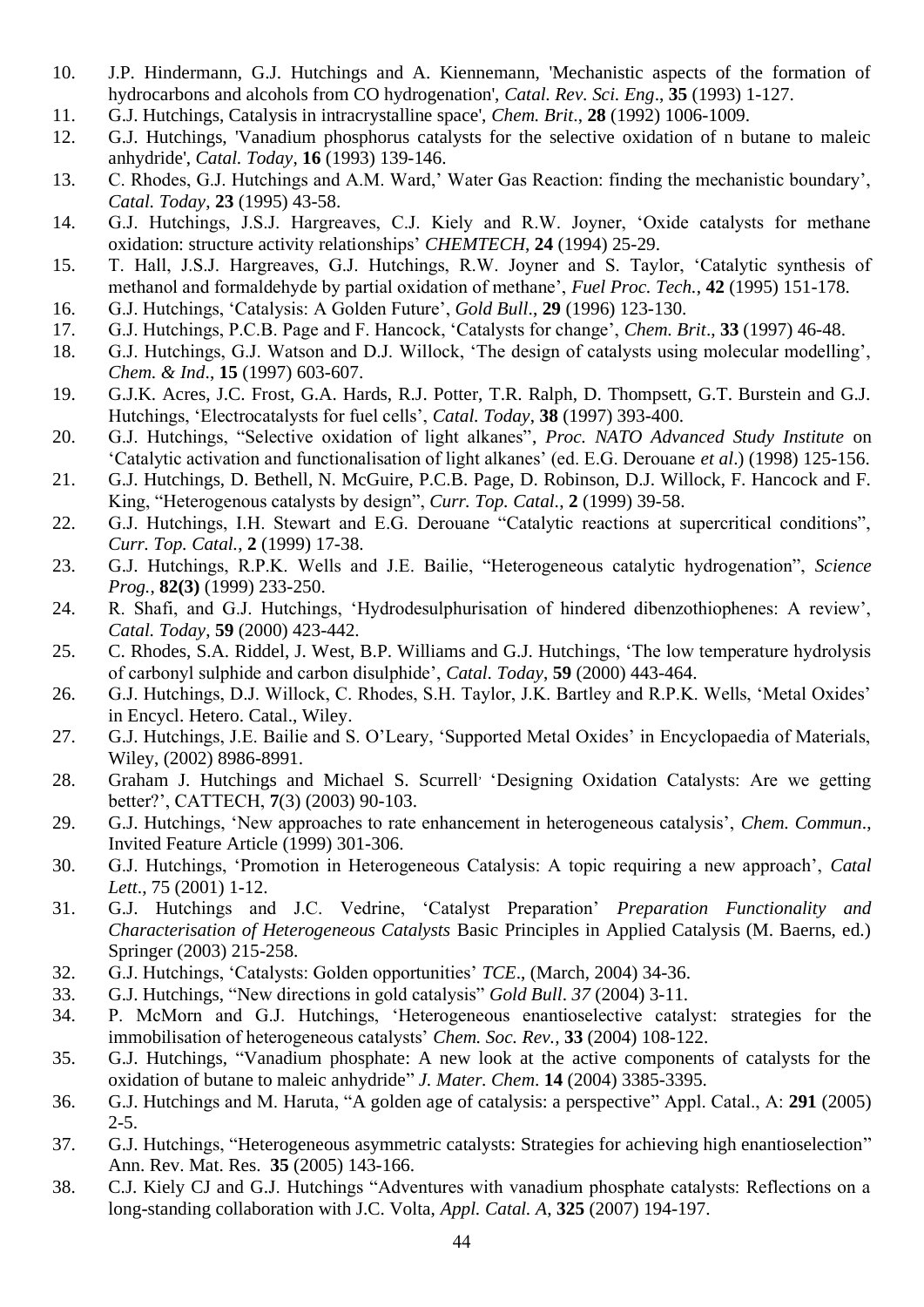- 39. A.S.K. Hashmi and G.J. Hutchings "Gold Catalysis", *Angew. Chem., Int. Ed.,***45** (2006) 7896-7936.
- 40. G.J. Hutchings, ["A golden future for green chemistry"](http://apps.isiknowledge.com/WoS/CIW.cgi?SID=R1jNk@8KoDFC9kdg5a2&Func=Abstract&doc=11/5) *Catal. Today,* **122** (2007) 196-200.
- 41. J. K Edwards and G. J. Hutchings, "Palladium and Gold-Palladium Catalysts for the Direct Synthesis of Hydrogen Peroxide" *Angew. Chem.-Int. Ed.,* **47** (2008) 9192-9198
- 42. G. J. Hutchings, M. Brust and H. Schmidbaur, "The wonder of gold" *Energy Environ. Sci.,* **1** (2008) T71-T71.
- 43. G. J. Hutchings, "Heterogeneous catalysts-discovery and design" *J. Mater. Chem.,* **19** (2009) 1222- 1235
- 44. C.L. Bracey, P.R. Ellis and G.J. Hutchings, "Application of copper-gold alloys in catalysis: current status and future perspectives" *Chem. Soc. Rev.,* **38** (2009) 2231-2243
- 45. G.J. Hutchings, "Nanocrystalline gold catalysts: A reflection on catalyst discovery and the nature of active sites" *Gold Bulletin,* **42** (2009) 260-266
- 46. N. F. Dummer, J.K. Bartley and G.J. Hutchings "Vanadium Phosphate Materials as Selective Oxidation Catalysts" *Adv. Catal.,* **54** (2011) 189-247
- 47. N. Dimitratos, J.A. Lopez-Sanchez and G.J. Hutchings "Selective liquid phase oxidation with supported metal nanoparticles" *Chem. Sci.,* **3** (2012) 20-44.
- 48. M. Sankar, N. Dimitratos, P.J. Miedziak, P.P. Wells, C.J. Kiely and G.J. Hutchings "Designing Revbimetallic catalysts for a green and sustainable future" *Chem. Soc. Rev.,* **41** (2012) 8099-8139
- 49. J.K. Edwards, S.J. Freakly, A.F. Carley, C.J. Kiely and G.J. Hutchings "Strategies for Designing Supported Gold-Palladium Bimetallic Catalysts for the Direct Synthesis of Hydrogen Peroxide" *Acc. Chem. Res.,* **47** (2014) 845-854
- 49 J.C. Vedrine, G.J. Hutchings and C.J. Kiely "Molybdenum oxide model catalysts and vanadium phosphates as actual catalysts for understanding heterogeneous catalytic partial oxidation reactions: A contribution by Jean-Claude Volta" *Catal. Today,* **217** (2013) 57-64
- 50 G.J. Hutchings and C.J. Kiely "Strategies for the Synthesis of Supported Gold Palladium Nanoparticles with Controlled Morphology and Composition" *Acc. Chem. Res.,* **46** (2013) 1759-177
- 51 G.J. Hutchings "Selective oxidation using supported gold bimetallic and trimetallic nanoparticles" *Catal. Today* **328** (2014) 69-73
- 52 R. Su, F. Besenbacher and G. Hutchings "Alternative Materials to TiO<sub>2</sub>" in Heterogeneous Photocatalysis - From Fundamentals to Green Applications (J.C. Colmenares and Y-J Xu, eds) Springer-Verlag 2015, Chapter 4, pp109-149.
- 53 S.J. Freakley, Q. He, C.J. Kiely and G.J. Hutchings "Gold Catalysis: A Reflection on Where We are Now" *Catal. Lett.,* **145** (2015) 71-79
- 54 A. Villa, N. Dimitratos, C.E. Chan-Thaw, C. Hammond, L. Prati and G.J. Hutchings "Glycerol Oxidation Using Gold-Containing Catalysts" *Acc. Chem. Res.,* **48** (2015) 1403-1412
- 55 G.J. Hutchings, C.R.A. Catlow, C. Hardacre, M.G. Davidson "Catalysis making the world a better place – satellite meeting" *Phil. Trans. R. Soc. A,* **374** (2016) 20150358
- 56 G.J. Hutchings, C.R.A. Catlow, C. Hardacre, M.G. Davidson "Catalysis making the world a better place" *Phil. Trans. R. Soc. A,* **374** (2016) 20150089
- 57 C.J. Davies, P.J. Miedziak, G.L. Brett and G.J. Hutchings "Vinyl chloride monomer production catalysed by gold: A review" *Chinese J. Catal.,* **37** (2016) 1600
- 58 A. Villa, N. Dimitratos, C.E. Chan-Thaw, C. Hammond, G.M. Veith, D. Wang, M. Manzoli, L. Prati and G.J. Hutchings "Characterisation of gold catalysts" *Chem. Soc. Rev,* **45** (2016) 4953
- 59 G. Matla, S.J. Freakley, S.A. Kondrat and G.J. Hutchings "Acetylene hydrochlorination using Au/carbon: a journey towards single site catalysis" *Chem. Comm.,* **53** (2017) 11733-11746
- 60 G.J. Hutchings, C.R. Catlow and N.J Turner "Providing sustainable catalytic solutions for a rapidly changing world" *Phil. Trans. R. Soc. A,* **376** (2018) 20170309
- 61 G. J. Hutchings "Heterogeneous gold catalysis" *ACS Central Sci.* 4 (2018) 1095-1101.
- 62 G. J. Hutchings and C.R. Catlow "Designing heterogeneous catalysts" Proc. Roy. Soc. A 474 (2018) doi: 10.1098/rspa.2018.0514
- 63 R.J. Lewis and G.J. Hutchings "Recent Advances in the Direct Synthesis of H2O2" *ChemCatChem* **11** (2019) 298-308.
- 64 J.H. Carter and G.J. Hutchings "Recent Advances in the Gold-Catalysed Low-Temperature Water-Gas Shift Reaction" *Catalysts* **8** (2018) 627, doi: 10.3390/catal8120627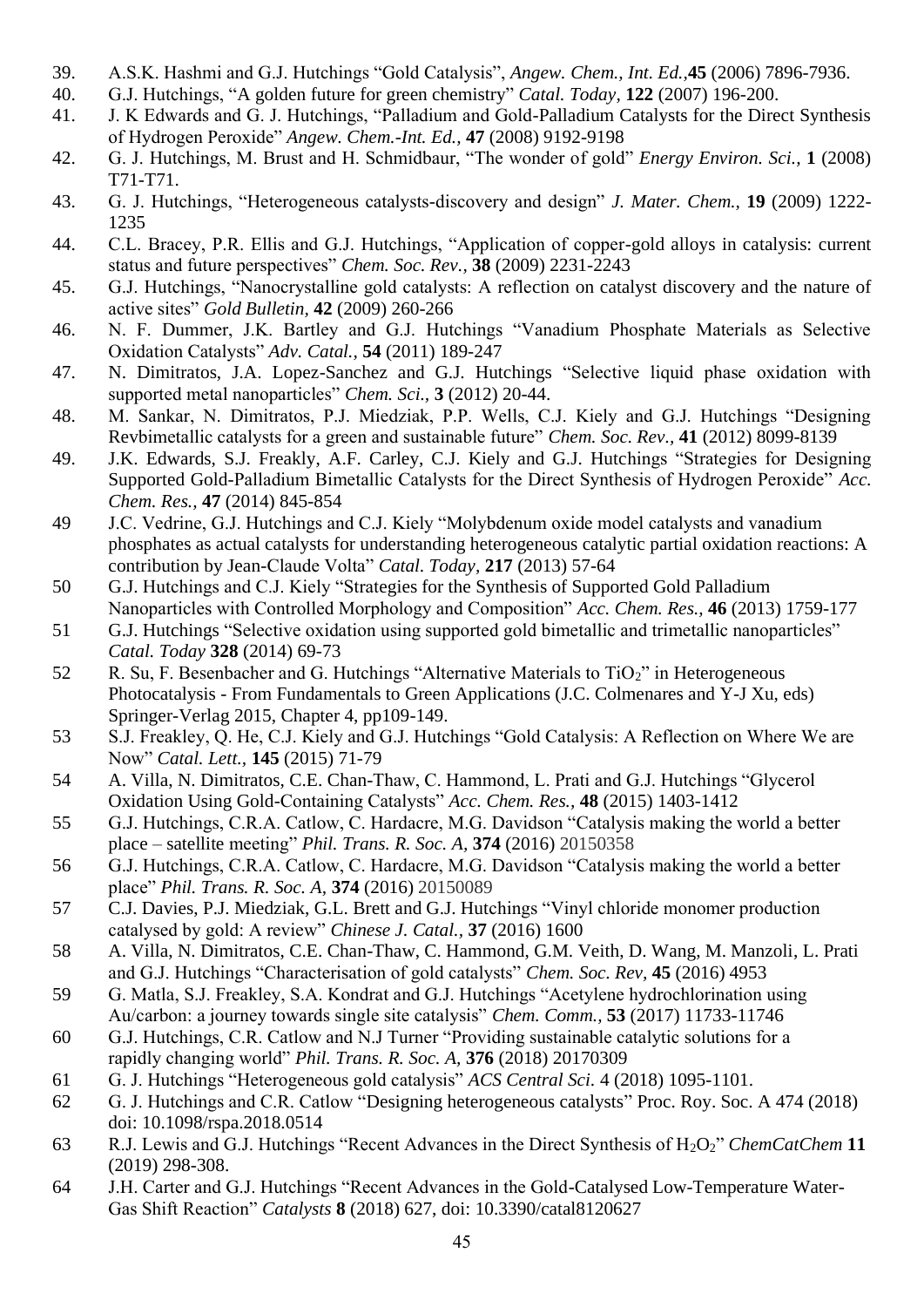- 65 G.J. Hutchings, C.R.A. Catlow and N. Turner "Providing sustainable catalytic solutions for a rapidly changing world" *Proc. Roy. Soc. A* **474** (2018) doi: 10.1098/rspa.2018.0414
- 66 N. Agarwal, S.H. Taylor and G.J. Hutchings "Low-Temperature Catalytic Selective Oxidation of Methane to Methanol" *Frontiers of Green Catalytic Selective Oxidation,* (2019) 37-59 DOI: 10.1007/978-981-32-9751-7\_2
- 67 E. van Steen, J.W.H. Niemantsverdriet, G.J. Hutchings, M. Claeys and N. Fischer "Preface" *Catal. Today,* **342** (2020) 1-3
- 68 C. [Hardacre,](https://www.tandfonline.com/author/Hardacre%2C+Christopher) A. [M. Beale,](https://www.tandfonline.com/author/Beale%2C+Andrew+M) E. [K. Gibson,](https://www.tandfonline.com/author/Gibson%2C+Emma+K) J. [B. M. Goodall,](https://www.tandfonline.com/author/Goodall%2C+Josephine+B+M) A. [Goguet,](https://www.tandfonline.com/author/Goguet%2C+Alex) S. [A. Kondrat,](https://www.tandfonline.com/author/Kondrat%2C+Simon+A) G. [Malta,,](https://www.tandfonline.com/author/Malta%2C+Grazia) [C.](https://www.tandfonline.com/author/Stere%2C+Cristina)  [Stere,](https://www.tandfonline.com/author/Stere%2C+Cristina) P. [P. Wells,](https://www.tandfonline.com/author/Wells%2C+Peter+P) G. [J. Hutchings](https://www.tandfonline.com/author/Hutchings%2C+Graham+J) and C. R. [A. Catlow](https://www.tandfonline.com/author/Catlow%2C+C+Richard+A) "Synchrotron radiation and catalytic science" *Synch. Radiat. News* **33** (2020) 10-14
- 69 M. Sankar, Q. He, R. V. Engel, M. A. Sainna, A. J. Logsdail, A. Roldan, D. J. Willock, N. Agarwal, C. J. Kiely and G. J. Hutchings "Role of the Support in Gold-Containing Nanoparticles as Heterogeneous Catalysts" *Chem. Rev.,* **120** (2020) 3890-3938
- 70 C.R. Catlow, M. Davidson, G.J. Hutchings and A. Mullholland "Science to enable the circular economy" *Phil. Trans. Roy. Soc. A,* **378** (2020) DOI: 10.1098/rsta.2020.0060
- 71 G.J. Hutchings "Spiers Memorial Lecture: Understanding reaction mechanisms in heterogeneously catalysed reactions" *Faraday Discussions* **229** (2021) 9-34 DOI: 10.1039/D1FD00023C
- 72 R. Catlow and G. Hutchings "John Meurig Thomas (1932-2020)" *Nat. Mater.* **20** (2021) 280 DOI: 10.1038/s41563-021-00940-5
- 73 S.J. Freakley, N. Dimitratos, D.J. Willock, S.H. Taylor, C.J. Kiely and G.J. Hutchings "Methane Oxidation to Methanol in Water" *Acc. Chem. Res.* **54** (2021) 2614-2623 DOI: 10.1021/acs.accounts.1c00129

# **Monographs and Books**

- 1. G.J. Hutchings and M.S. Scurrell (Editors) 'Synfuels', Catal. Today, Vol. 6, Part 2, 1990.
- 2. G.J. Hutchings and M.S. Scurrell (Editors) 'C<sup>1</sup> conversion, New Technology', *Catal. Today*, Vol. 8, Part 3, 1991.
- 3. G.J. Hutchings and M.S. Scurrell (Editors) 'Fuel additives and extenders', *Catal. Today*, Vol. 15, Part 1, 1992.
- 4. G.J. Hutchings and M.S. Scurrell (Editors) 'Fuels and Feedstocks: The Next Generation of Catalysts and Processes', *Catal. Today*, Vol. 18 Part 4, 1993.
- 5. G.J. Hutchings and M.S. Scurrell (Editors) 'Recent Advances in C<sup>1</sup> Chemistry', *Catal. Today*, Vol 23 Part 4, 1995.
- 6. G.J. Hutchings and T. Burstein (Editors), 'Catalysis and Fuel Cells', *Catal. Today*, Vol. 38, Part 4, 1997.
- 7. G.J. Hutchings and C. Mirodatos (Editors), 'Cross Linked European Research on the Oxidation of Light Hydrocarbons', *Catal. Today*, Vol. 40, Parts 2-3, 1998.
- 8. G.J. Hutchings and G. Busca (Editors), 'Environmental Catalysis in Europe', *Catal. Today*, Vol. 59, parts 3-4, 2000.
- 9. G.J. Hutchings, D.J. Willock and J.M. Thomas, 'Reflections on asymmetric catalysis' *Top. Catal*., Vol. 25 (2003).
- 10. G.J. Hutchings and E.G. Derouane, 'Oxidation Catalysis' *J. Molec. Catal. A,* vol 220 (2004).
- 11. G.J. Hutchings and M. Haruta, 'Catalysis by gold', *Appl. Catal.*, vol 291 (2005).
- 12. C.T. O'Connor, K.P. Moeller, J. Weitkkamp and G.J. Hutchings, "Proceedings of the Pre-Conference School of the 14th International Zeolite Conference held 23-24 April 2004 in Cape Town, South Africa Microporous Mesoporous Mater.**82** (2005) part 3.
- 13. G.J. Hutchings and W. Goodman, "Catalysis by Gold", *Topics Catal.,* vol 44 (2007).
- 14. G. J. Hutchings, M. Brust and H. Schmidbaur, "Gold an introductory perspective" *Chem. Soc. Rev.,*  **37** (2008) 1759-1765
- 15 M. Pagliaro, G.J. Hutchings "Heterogeneous Catalysis for fine chemicals" *Catal. Sci. Tech.,* vol 1 (2011)
- 16 T. Keel and G.J. Hutchings "Gold and Chemistry" *Chem. World,* vol 8 (2011)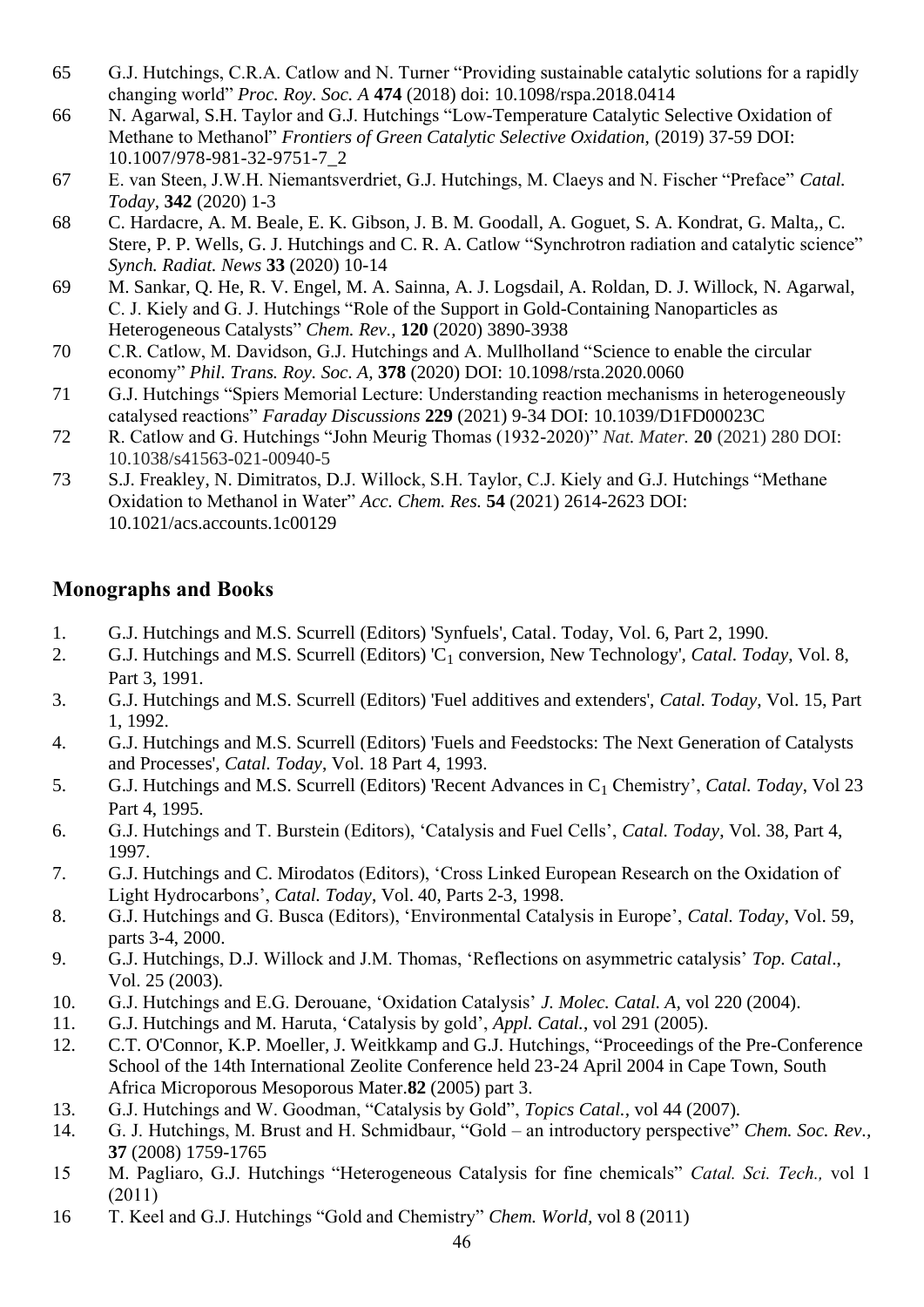- C. Li, K. Domen and G.J. Hutchings "Special issue on Photocatalysis and Photoelectrolysis" *J. Catal.,* vol 310 (2014).
- G.J. Hutchings, C.R.A. Catlow, C. Hardacre, M.G. Davidson "Proc. Royal Soc. Disc.: Catalysis making the world a better place" *Phil. Trans. R. Soc. A,* **374** (2016)
- G.J. Hutchings, C.R.A. Catlow and N. Turner "Proc. Royal Soc. Disc.: Providing sustainable catalytic solutions for a rapidly changing world" *Proc. Roy. Soc. A* **474** (2018)
- E. van Steen, J.W.H. Niemantsverdriet, G.J. Hutchings, M. Claeys and N. Fischer "Special Issue on the Syngas Convention, Cape Town, 2018" *Catal. Today,* **342** (2020) 1-196
- C.R. Catlow, M. Davidson, G.J. Hutchings and A. Mullholland "Proc of Royal Soc. Disc.: Science to enable the circular economy" *Phil. Trans. Roy. Soc. A,* **378** (2020).

### **Patents**

- R. Higgins and G.J. Hutchings, 'Production of maleic anhydride and catalysts therefor', US4147661.
- G.J. Hutchings and R. Higgins, 'Production of acid anhydrides and catalysts therefor', US 4209423.
- R. Higgins and G.J. Hutchings, 'Production of maleic anhydride', US4222945.
- R. Higgins and G.J. Hutchings, 'Production of maleic acid and anhydride, US Patent 4317777.
- R. Higgins, G.J. Hutchings, D.A. Trebilco and P. Starkey, 'Production of maleic anhydride', US4352755.
- G.J. Hutchings and F.M. Gottschalk, 'Water Gas Shift Catalyst', ZA8709002 (A)
- G.J. Hutchings and F.M. Gottschalk, 'Water Gas Shift Catalyst', ZA8805269 (A)
- G.J. Hutchings, 'Modification of zeolite Cracking Catalyst', SA88/6732.
- G.J. Hutchings, T. Themistocleous and R.G. Copperthwaite, 'Modification of a natural zeolite for hydrocarbon formation and transformation reactions', Patent Application SA88/6733.
- G.J. Hutchings, T. Themistocleous and R.G. Copperthwaite, ''Modified clinophlolite as an ion exchange material', US5268107
- G. J. Hutchings, F. M. Gottschalk and T. Sangiorgio, 'Process for the conversion of carbon monoxide', SA89/644
- G.J. Hutchings, T. Themistoclis and R.G. Copperthwaite, 'Modified clinophlolite as an ion exchange material', SA 91/3080
- G.J. Hutchings, T. Themisctoclis and R.G. Copperthwaite, 'Catalyst for the production of methyl amines', SA 91/2611.
- I.D. Hudson and G. J. Hutchings, 'Preparation of conjugated dienes', US5264644.
- G.J. Hutchings, T. Themistoclis and R.G. Copperthwaite, 'Modification of natural zeolite and its use as an oligomerisation catalyst', SA 89/3132.
- G.J. Hutchings, T. Themistoclis and R.G. Copperthwaite, 'Catalysts for the conversion of propane and butane', SA 91/2612.
- G.J. Hutchings, T. Themistoclis and R.G. Copperthwaite, 'Catalyst for the production of ethyl amines', SA 91/3325.
- G.J. Hutchings, T. Themistoclis and R.G. Copperthwaite, 'Modified natural zeolite catalyst and its use', US4983560.
- G.J. Hutchings, T. Themistoclis and R.G. Copperthwaite, 'Phosphorus modification of natural zeolite and its uses as a catalyst for the conversion of methanol', SA 89/3131.
- G.J. Hutchings, R.W. Joyner and B. Southward, 'Thiophen Synthesis' US5723629.
- G.J. Hutchings, R.W. Joyner and B. Southward, 'Catalysts for Thiophen Synthesis' US5726326.
- 22 G.J. Hutchings, D. Bethell, P.C.B. Page, C. Langham and D.F. Lee, 'Catalysts for N transfer', US5852205
- G.J. Hutchings, S.H. Taylor, S.R. O'Leary, I.D. Hudson and V.J. Boyd, 'Catalysts for liquid effluent treatment', US6483005.
- G.J. Hutchings and M. Poliakoff, 'Metal Phosphates', WO0117899.
- S.H. Taylor, I. Hudson and G.J. Hutchings, 'Catalytic Oxidation', US6224841.
- W. Hems and G.J. Hutchings, 'Catalyst', US2004220049.
- E. Hancock, G.J. Hutchings and N.A. Caplan, 'Catalysts', US2004204610
- G.J. Hutchings, S. H. Taylor and J K. Bartley, 'Mixed-Metal Oxides Precipitated with Supercritical CO2" US2010226845; WO2007063321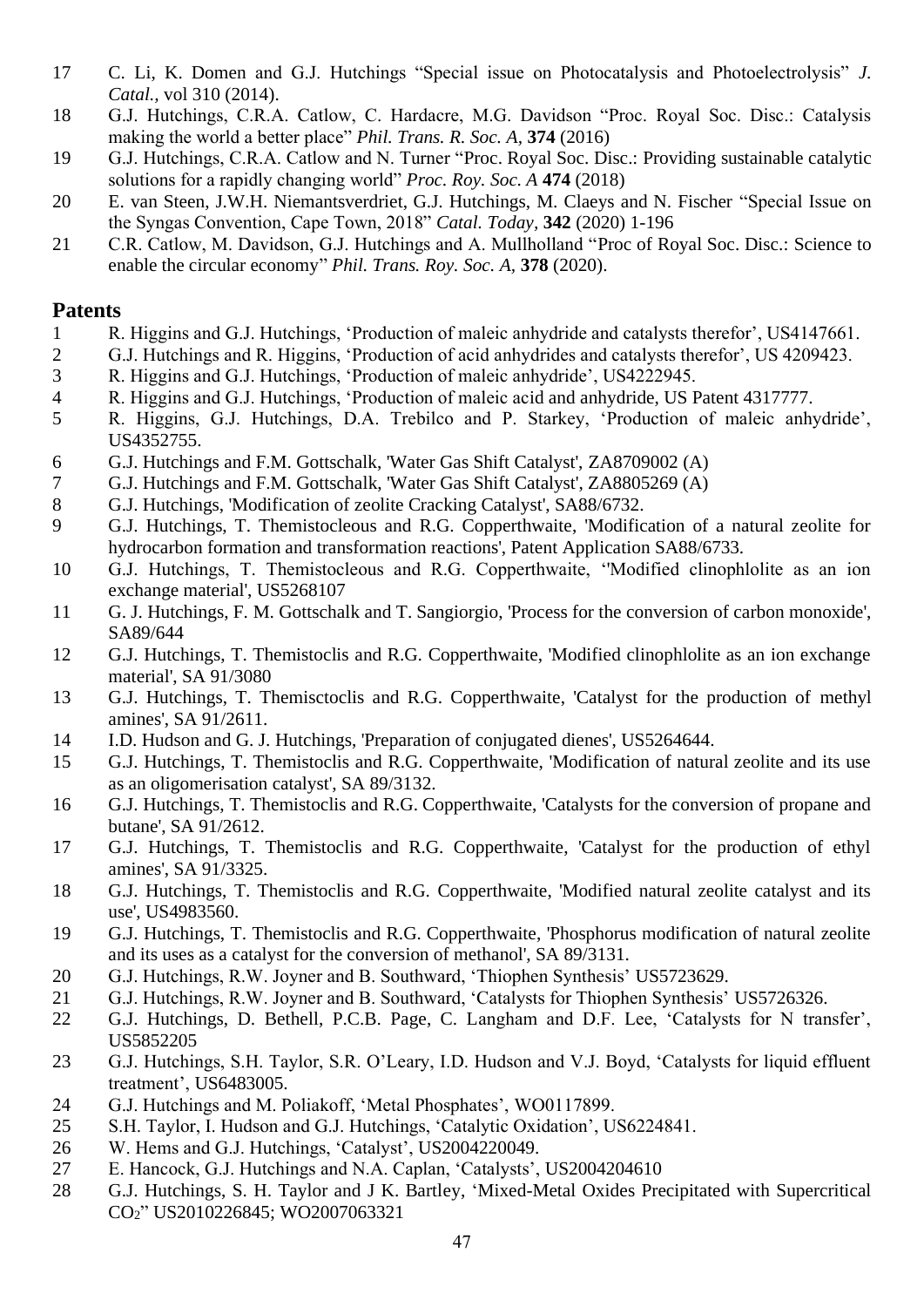- 29 B. Solsona, G.J. Hutchings, J.K. Edwards and A.F. Carley, 'Improvement in Catalysts' BRPI0612811 A.F. Carley, D.J. Willock, G.J. Hutchings, J.A. Lopez-Sanchez, M.H. Rahimk, N. Dimitratos and R.L. Jenkins "Hydrocarbon selective oxidation with heterogenous gold catalysts" BR112012009789(A2)
- 30 G.J Hutchings and J.A. Lopez "Manufacture of organic carbonate compound or its sulphur analog used for manufacturing e.g. emulsifier, involves reacting urea with organic compound containing hydroxyl group or thiol group in presence of specific catalyst" WO2010097585-A1
- 31 G.J. Hutchings, S. H. Taylor, J. K. Bartley, Z. Lin and N.F. Dummer "New catalyst comprising rods having specified mean length and comprising a metal molybdate or tungstate, useful for catalyzing the reactions of selective oxidation, hydroesulfurization and hydrodenitrogenation" WO2012025737; EP2608881-A1
- 32 G. J. Hutchings and E. N. Ntainjua "Producing hydrogen peroxide, useful to treat polluted water, coprises contacting hydrogen and oxygen with a catalyst compostion comprising a heteropolyacid support and gold" WO2011114105-A1
- 33 G.B. Combes, J. K. Bartley, G.J. Hutchings, S. Kondrat and S.H. Taylor "Making dry particulate catalyst precursor comprising amorphous metal hydroxycarbonate of copper and zinc including georgeite, involves contacting solution of soluble copper and zinc compounds with supercritical carbon dioxide antisolvent" WO2013054092-A1
- 34 G. J. Hutchings, M. Haider, N.F. Dummer, S. H. Taylor and D.W. Knight "Making one or more alcohols with a single hydroxyl group comprises contacting a polyol with a basic catalyst in the presence of water" WO2013024261-A1
- 35 G.J. Hutchings, M.M. Forde, J.A. Lopez-Sanchez and N. Dimitratos "Complete/partial oxygenation of hydrocarbons, involves contacting hydrocarbon, molecular oxygen, and hydrogen peroxide, in presence of water and heterogeneous catalyst containing both Bronsted-Lowry acid centers and Lewis acid centers" WO2013058983-A1
- 36 B. Tarbit, G.J. Hutchings, J.K. Edwards and P. Miedziak "Catalyzing an allylic oxidation reaction comprises catalysing an oxidation of an allylic compound using an allylic oxidation catalyst" WO2011106166-A1; US201317265-A1
- 37 J.A. Lopez-Sanchez, N. Dimitratos, R.L. Jenkins, A.F. Carley, D.J. Willock, S.H. Taylor, G.J. Hutchings, M.H. Rahim, G. John "Manufacture of alcohol involves contacting hydrogen peroxide and hydrocarbon in presence of heterogenous catalyst comprising gold provided on solid support" WO2011051642-A1, WO2011051642-A8, US2012203035-A1, EP2493837-A1, CN102648172-A
- 38 J.K. Edwards, P.J. Miedziak, G.J. Hutchings and R. Garaffa "Manufacture of hydrogen peroxide involves converting hydrogen and oxygen to hydrogen peroxide in presence of heterogenous supported catalyst containing gold, palladium and/or platinum as catalytically active component" WO2012171892-A1
- 39 G.J. Hutchings, J.A. Lopez-Sanchez, C. Hammond, N. Dimitratos and N.F. Dummer "Complete or partial oxidation of hydrocarbons comprises contacting a hydrocarbon 1-8C with hydrogen peroxide in the presence of a heterogenous catalyst under conditions suitable for covering the 1-8C hydrocarbon" WO2012104443-A1
- 40 G.J. Hutchings, J.A. Lopez-Sanchez, and N. Dimitratos "Preparing metal nanoparticles catalyst, comprises reducing solution including metal cations in presence of protecting agent to form sol of metal nanoparticles, immobilizing it on solid support and treating with solvent to partly remove agent" WO2011023953-A1
- 41 G.J. Hutchings, J.A. Lopez-Sanchez, C. Hammond, N. Dimitratos and N.F. Dummer "Selective oxidation of hydrocarbons using heterogeneous catalysis" US8901028 (B2); US2013090495 (A1); EP2586765
- 42 Z. Lin, J.K. Bartley, S.H. Taylor, G.J. Hutchings and N.F. Dummer "Catalyst, Method of Manufacture and Use Thereof" US2014024525 (A1); US9463442 (B2)
- 43 K. Karim, G.J. Hutchings and S. Iqbal "Carbon supported cobalt and molybdenum catalyst" US2014135411, EP2699344
- 44 K. Whiston, X. Liu and G.J. Hutchings, 'Oxidation of cycloalkanes in the presence of a supported bimetallic gold - palladium catalyst', EP2852567 A1